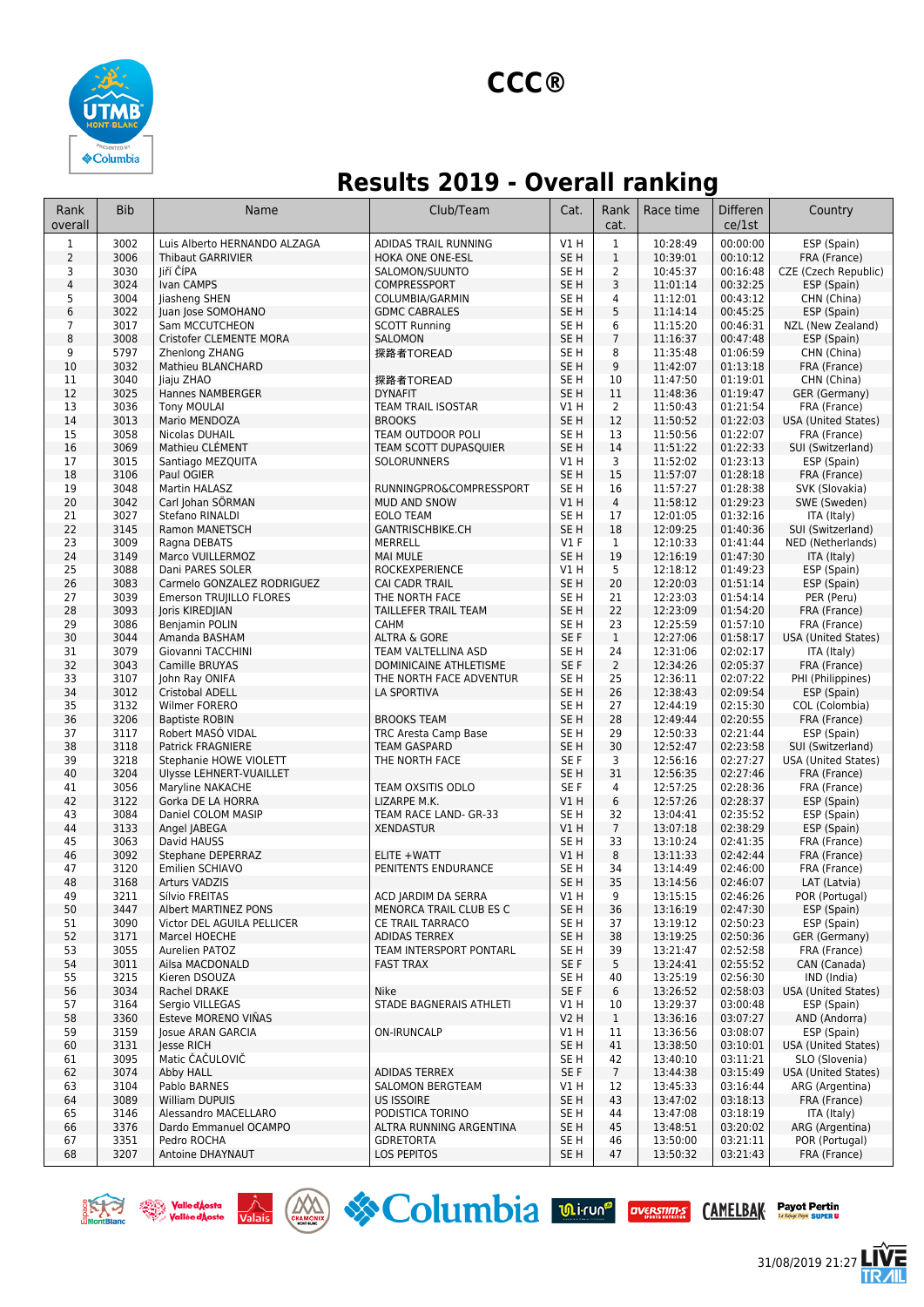

| Rank<br>overall | <b>Bib</b>   | Name                                    | Club/Team                      | Cat.                               | Rank<br>cat.   | Race time            | <b>Differen</b><br>ce/1st | Country                                     |
|-----------------|--------------|-----------------------------------------|--------------------------------|------------------------------------|----------------|----------------------|---------------------------|---------------------------------------------|
| 69              | 3080         | Carlos GARCIA RECONDO                   | <b>ERLAITZ</b>                 | <b>V2 H</b>                        | $\overline{2}$ | 13:54:34             | 03:25:45                  | ESP (Spain)                                 |
| 70              | 3366         | Pablo CONDE ESTEVEZ                     | <b>CLUBE DE MONTANA XISTRA</b> | VIH                                | 13             | 13:55:52             | 03:27:03                  | ESP (Spain)                                 |
| 71              | 3139         | <b>Fabrice FAUSER</b>                   | SALOMON/BACKDOOR               | SE H                               | 48             | 13:56:25             | 03:27:36                  | SUI (Switzerland)                           |
| 72              | 3029         | <b>Holly PAGE</b>                       |                                | SE F                               | 8              | 13:56:57             | 03:28:08                  | GBR (United Kingdom)                        |
| 73              | 3129         | Goshi OSADA                             | <b>POWERBAR</b>                | SE H                               | 49             | 13:58:15             | 03:29:26                  | <b>JPN</b> (Japan)                          |
| 74              | 3144         | Damien LOITRON                          |                                | SE <sub>H</sub>                    | 50             | 13:59:29             | 03:30:40                  | FRA (France)                                |
| 75<br>76        | 3329<br>3183 | Arnaud DELEPINE<br>Ximo PELLICER LLOPIS | MUR I CASTELL TUGA             | SE <sub>H</sub><br>SE <sub>H</sub> | 51<br>52       | 14:02:05<br>14:03:30 | 03:33:16<br>03:34:41      | FRA (France)<br>ESP (Spain)                 |
| 77              | 3078         | Inês MARQUES                            |                                | SE F                               | 9              | 14:06:14             | 03:37:25                  | POR (Portugal)                              |
| 78              | 3576         | Cedric PRIMAULT                         | <b>TEAM RHUNERS</b>            | SE <sub>H</sub>                    | 53             | 14:09:45             | 03:40:56                  | FRA (France)                                |
| 79              | 3138         | Nicolas CARRON                          | LES TROTTEURS FULLY            | V2 H                               | 3              | 14:11:13             | 03:42:24                  | SUI (Switzerland)                           |
| 80              | 3119         | <b>Gabor MUHARI</b>                     | HOKA ONE ONE                   | VIH                                | 14             | 14:12:29             | 03:43:40                  | HUN (Hungary)                               |
| 81              | 3067         | <b>Blake TURNER</b>                     |                                | SE <sub>H</sub>                    | 54             | 14:12:44             | 03:43:55                  | AUS (Australia)                             |
| 82              | 3433         | <b>Adrien LEBRETON</b>                  |                                | SE <sub>H</sub>                    | 55             | 14:13:34             | 03:44:45                  | FRA (France)                                |
| 83              | 3128         | Simone SCHWARZ                          | PCA CCA ROUFFACH/ Salom        | SE F                               | 10             | 14:15:45             | 03:46:56                  | GER (Germany)                               |
| 84              | 3340         | Eneko GARITAGOITIA ARANBURU             |                                | VIH                                | 15             | 14:17:33             | 03:48:44                  | ESP (Spain)                                 |
| 85<br>86        | 3214<br>3350 | Yoann MORISSE<br>Luca BEDETTI           | <b>VERTICAL SPORT</b>          | SE H<br>SE <sub>H</sub>            | 56<br>57       | 14:18:00<br>14:20:40 | 03:49:11<br>03:51:51      | FRA (France)<br>ITA (Italy)                 |
| 87              | 3363         | Giuseppe Matteo BREDA                   | 100% ANIMA TRAIL               | SE H                               | 58             | 14:21:01             | 03:52:12                  | ITA (Italy)                                 |
| 88              | 3642         | Evgenii RUDOLPH                         |                                | SE <sub>H</sub>                    | 59             | 14:21:14             | 03:52:25                  | RUS (Russia)                                |
| 89              | 3096         | Florian DEBETTE                         |                                | SE H                               | 60             | 14:22:40             | 03:53:51                  | FRA (France)                                |
| 90              | 3396         | <b>Iulien COUDEVILLE</b>                | <b>Team Hunter Running</b>     | SE <sub>H</sub>                    | 61             | 14:23:50             | 03:55:01                  | FRA (France)                                |
| 91              | 3402         | Nicolas MANCEAU                         | <b>ENDURANCE TEAM/ CN LAIG</b> | SE H                               | 62             | 14:25:51             | 03:57:02                  | FRA (France)                                |
| 92              | 3205         | <b>Nuno FERNANDES</b>                   | <b>CLUBE ATLETISMO FAFE</b>    | SE H                               | 63             | 14:26:09             | 03:57:20                  | POR (Portugal)                              |
| 93              | 3196         | Thibault CIZEAU                         | <b>US IVRY</b>                 | SE <sub>H</sub>                    | 64             | 14:26:22             | 03:57:33                  | FRA (France)                                |
| 94              | 3333         | Linda BOLDANE                           |                                | SE F                               | 11             | 14:26:32             | 03:57:43                  | LAT (Latvia)                                |
| 95              | 3112         | Robin GUILLERMOU                        |                                | SE <sub>H</sub>                    | 65             | 14:28:05             | 03:59:16                  | FRA (France)                                |
| 96<br>97        | 3654<br>3142 | Philip SCHOLZ<br>Benjamin ATKINS        | SV MERGELSTETTEN               | SE <sub>H</sub><br>V1 H            | 66<br>16       | 14:28:53<br>14:29:20 | 04:00:04<br>04:00:31      | GER (Germany)<br><b>USA (United States)</b> |
| 98              | 3172         | Miguel MUDARRA SANCHEZ                  | SIERRA SUR DE JAEN             | <b>V2 H</b>                        | $\overline{4}$ | 14:31:50             | 04:03:01                  | ESP (Spain)                                 |
| 99              | 3188         | Alexander SPASOV                        | <b>TEAM SKISHARKI/ Жулиста</b> | SE <sub>H</sub>                    | 67             | 14:32:26             | 04:03:37                  | <b>BUL</b> (Bulgaria)                       |
| 100             | 3305         | Kirill PERMINOV                         | COLUMBIA RUSSIA                | SE <sub>H</sub>                    | 68             | 14:33:47             | 04:04:58                  | RUS (Russia)                                |
| 101             | 3157         | Francisco MARTÍNEZ FERNÁNDEZ            | ATLETISMO LA BANEZA / A        | V1H                                | 17             | 14:35:50             | 04:07:01                  | ESP (Spain)                                 |
| 102             | 3185         | Meryl COOPER                            | <b>ASICS FRONTRUNNER</b>       | SE F                               | 12             | 14:35:52             | 04:07:03                  | GBR (United Kingdom)                        |
| 103             | 3347         | Alex VAN TUYL                           | <b>MAVERICK TRAIL DIVISION</b> | SE H                               | 69             | 14:38:21             | 04:09:32                  | GBR (United Kingdom)                        |
| 104             | 3375         | Hervé DOMENIGHINI                       |                                | SE <sub>H</sub>                    | 70             | 14:44:26             | 04:15:37                  | ITA (Italy)                                 |
| 105             | 3114         | Molly BAZILCHUK                         | <b>OSI FRIIDRETT</b>           | SE F                               | 13             | 14:44:48             | 04:15:59                  | NOR (Norway)                                |
| 106<br>107      | 3445<br>5780 | Julien DELATTRE<br>Sørlie ROBERT        | <b>HALSA IL</b>                | SE <sub>H</sub><br>V1H             | 71<br>18       | 14:47:34<br>14:47:58 | 04:18:45<br>04:19:09      | FRA (France)<br>NOR (Norway)                |
| 108             | 3356         | António FREITAS                         | NAST-NUCLEO ASSOCIATIVO        | V1H                                | 19             | 14:50:33             | 04:21:44                  | POR (Portugal)                              |
| 109             | 3147         | Drew MILLER                             | CENTRAL PARK TRACK CLUB        | SE H                               | 72             | 14:53:44             | 04:24:55                  | <b>USA (United States)</b>                  |
| 110             | 3368         | Patrick STANGBYE                        | <b>SKY BLAZERS</b>             | SE <sub>H</sub>                    | 73             | 14:54:43             | 04:25:54                  | NOR (Norway)                                |
| 111             | 3190         | Geoffroy BONNET                         |                                | SE H                               | 74             | 14:58:13             | 04:29:24                  | FRA (France)                                |
| 112             | 3415         | Benjamin BRUNO                          |                                | SE <sub>H</sub>                    | 75             | 14:58:49             | 04:30:00                  | <b>USA (United States)</b>                  |
| 113             | 3033         | Patrick PARSEL                          | <b>Alpenglow Sports</b>        | SE H                               | 76             | 14:58:56             | 04:30:07                  | <b>USA (United States)</b>                  |
| 114             | 3495         | Aurelien AUMONNIER                      | <b>DEFIOUTDOOR</b>             | SE <sub>H</sub>                    | 77<br>78       | 15:02:56             | 04:34:07                  | FRA (France)                                |
| 115<br>116      | 3466<br>3197 | Miguel CARVALHO<br>Hiroaki MATSUNAGA    | THE NORTH FACE                 | SE H<br>SE <sub>H</sub>            | 79             | 15:05:18<br>15:08:02 | 04:36:29<br>04:39:13      | POR (Portugal)<br>JPN (Japan)               |
| 117             | 3116         | <b>Tony PIERREL</b>                     | <b>CDR CHATEL NOMEXY</b>       | SE H                               | 80             | 15:08:08             | 04:39:19                  | FRA (France)                                |
| 118             | 3501         | loey BELLANGER                          |                                | SE <sub>H</sub>                    | 81             | 15:09:49             | 04:41:00                  | FRA (France)                                |
| 119             | 3053         | Aroa SIO                                | <b>TEAM LAND</b>               | V1F                                | 2              | 15:10:24             | 04:41:35                  | ESP (Spain)                                 |
| 120             | 5746         | Ander CORTES ARIN                       |                                | SE <sub>H</sub>                    | 82             | 15:10:28             | 04:41:39                  | ESP (Spain)                                 |
| 121             | 3198         | Florian OLIVIER                         | <b>TEAM CIMALP</b>             | SE H                               | 83             | 15:10:30             | 04:41:41                  | FRA (France)                                |
| 122             | 3166         | Natalia REY CARRERAS                    | TRICBM CALELLA                 | SE F                               | 14             | 15:12:43             | 04:43:54                  | ESP (Spain)                                 |
| 123             | 3417         | Matthieu PERRAULT                       | ECUADOR ANDINISMO POLIT        | SE H                               | 84             | 15:12:52             | 04:44:03                  | FRA (France)                                |
| 124<br>125      | 5744<br>3427 | Dani COLL<br><b>Tomasz KORPALSKI</b>    | <b>MENORCA TRAIL CLUB ES C</b> | V1 H<br>SE <sub>H</sub>            | 20<br>85       | 15:13:12<br>15:13:47 | 04:44:23<br>04:44:58      | ESP (Spain)<br>POL (Poland)                 |
| 126             | 3130         | Mylene SANSOUCY                         | BIEGAJ Z GłOWą                 | SE F                               | 15             | 15:15:28             | 04:46:39                  | CAN (Canada)                                |
| 127             | 3372         | Matt O'KEEFE                            | MYNYDDWYR DE CYMRU             | SE H                               | 86             | 15:15:37             | 04:46:48                  | GBR (United Kingdom)                        |
| 128             | 5798         | Javier ZUNIGA PEREZ                     | C.D.METASPORT                  | SE H                               | 87             | 15:16:08             | 04:47:19                  | ESP (Spain)                                 |
| 129             | 3349         | Claudia TREMPS                          | ASHI TEAM                      | SE F                               | 16             | 15:17:20             | 04:48:31                  | ESP (Spain)                                 |
| 130             | 5791         | Aritz UGARTE                            | IDIAZABAL K.E.                 | SE H                               | 88             | 15:20:10             | 04:51:21                  | ESP (Spain)                                 |
| 131             | 3411         | Daniel HOUEE                            | <b>VERNEUIL AC</b>             | V2 H                               | 5              | 15:20:43             | 04:51:54                  | FRA (France)                                |
| 132             | 4071         | Le TANG                                 |                                | SE <sub>H</sub>                    | 89             | 15:21:36             | 04:52:47                  | CHN (China)                                 |
| 133             | 3018         | <b>Brittany PETERSON</b>                | <b>NIKE TRAIL</b>              | SE F                               | 17             | 15:23:51             | 04:55:02                  | <b>USA (United States)</b>                  |
| 134<br>135      | 3179<br>3403 | Michael GEISLER<br>Nathan BOIRIN        | <b>DYNAFIT</b>                 | V1 H<br>SE H                       | 21<br>90       | 15:24:23<br>15:25:31 | 04:55:34<br>04:56:42      | AUT (Austria)<br>FRA (France)               |
| 136             | 3113         | <b>Stephane RICARD</b>                  | <b>TEAM SNOWSHOES</b>          | SE <sub>H</sub>                    | 91             | 15:27:28             | 04:58:39                  | FRA (France)                                |
| 137             | 3331         | Frédéric GABRY                          |                                | SE H                               | 92             | 15:29:46             | 05:00:57                  | FRA (France)                                |
| 138             | 3421         | Dan Alexandru CRUCIAT                   |                                | SE H                               | 93             | 15:29:55             | 05:01:06                  | ROU (Romania)                               |
| 139             | 3169         | Hervé MOUGEL                            | <b>COHM CAMP</b>               | SE H                               | 94             | 15:32:40             | 05:03:51                  | FRA (France)                                |
| 140             | 3449         | Alberto BLANCH                          | C.E. OUTDOOR NATURA MON        | SE <sub>H</sub>                    | 95             | 15:32:45             | 05:03:56                  | ESP (Spain)                                 |
| 141             | 3477         | Alexandre HUBERT                        | PELLISSIER SPORT               | V1 H                               | 22             | 15:32:56             | 05:04:07                  | SUI (Switzerland)                           |
| 142             | 3162         | Javier ORDIERES TORRE                   |                                | SE H                               | 96             | 15:33:30             | 05:04:41                  | ESP (Spain)                                 |
| 143             | 3191         | Pierre-Andre FERRIERE                   | Hong Kong Sports Clinic        | SE H                               | 97             | 15:35:03             | 05:06:14                  | FRA (France)                                |







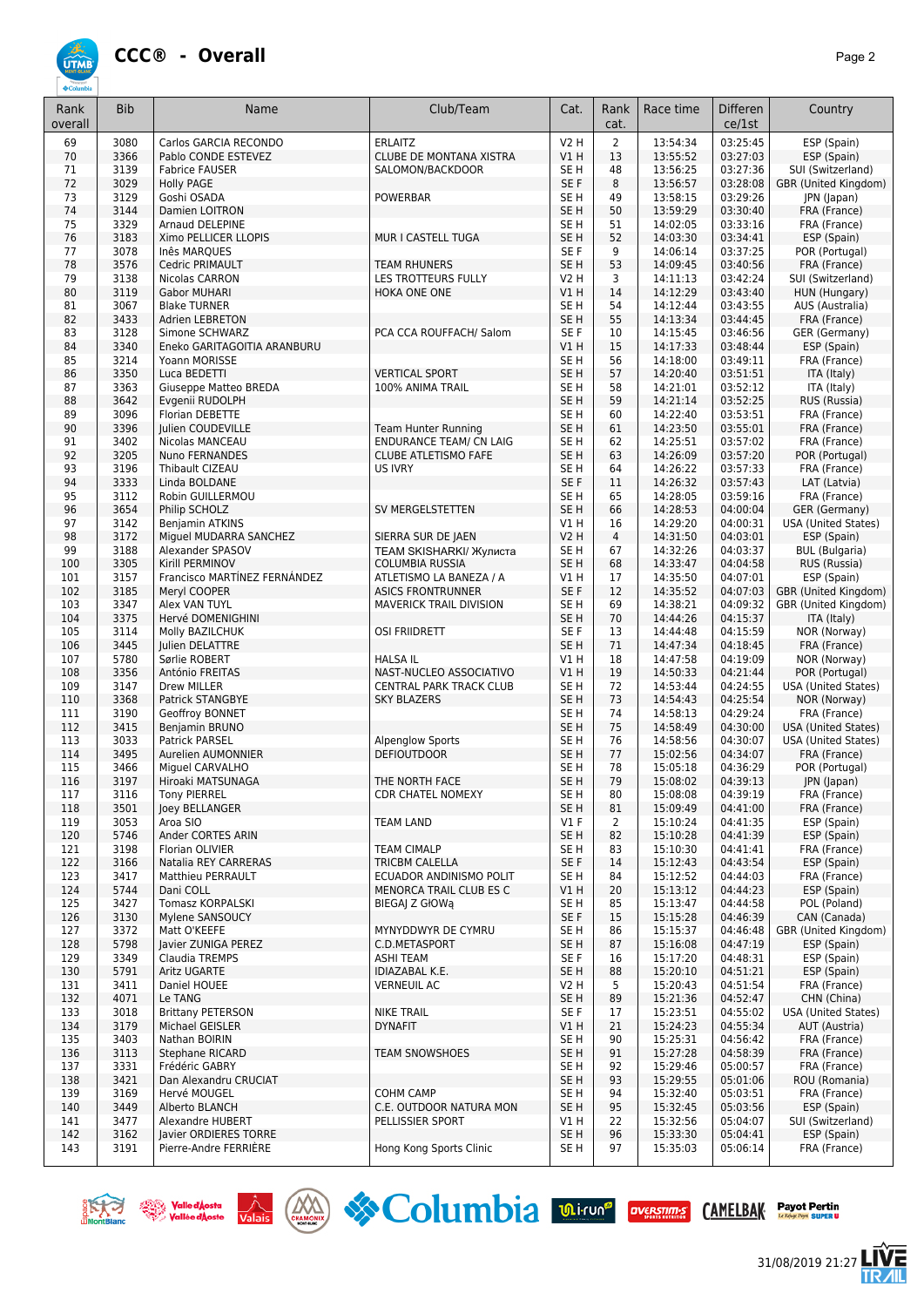

| Rank<br>overall | <b>Bib</b>   | Name                                              | Club/Team                                        | Cat.                    | Rank<br>cat.    | Race time            | <b>Differen</b><br>ce/1st | Country                                    |
|-----------------|--------------|---------------------------------------------------|--------------------------------------------------|-------------------------|-----------------|----------------------|---------------------------|--------------------------------------------|
| 144             | 3332         | <b>Nicolas HARTMANN</b>                           | <b>TEYSALPI</b>                                  | SE <sub>H</sub>         | 98              | 15:35:35             | 05:06:46                  | FRA (France)                               |
| 145             | 3101         | Meiling XU                                        | <b>FMC</b>                                       | SE F                    | 18              | 15:35:46             | 05:06:57                  | CHN (China)                                |
| 146             | 5783         | Oriol SANZ                                        | <b>DIEDRE</b>                                    | V2 H                    | 6               | 15:37:13             | 05:08:24                  | ESP (Spain)                                |
| 147<br>147      | 3337<br>3437 | Gaspar BARTRA GUAL DE TORRELLA                    | <b>MALLORCA TRAIL</b><br>OLOT TERRA DE VOLCANS   | SE <sub>H</sub>         | 99<br>23        | 15:37:49<br>15:37:49 | 05:09:00<br>05:09:00      | ESP (Spain)                                |
| 149             | 3195         | Jordi BARRANCOS SOLERA<br>Sara SANANTE OMELLA     | MALIFT MALLORCA TRAIL                            | V1 H<br>SE F            | 19              | 15:37:50             | 05:09:01                  | ESP (Spain)<br>ESP (Spain)                 |
| 150             | 3567         | Alberto GONZALEZ                                  |                                                  | SE <sub>H</sub>         | 100             | 15:44:17             | 05:15:28                  | ESP (Spain)                                |
| 151             | 3503         | Laurent DUBOURG                                   | <b>ACBU</b>                                      | <b>V2 H</b>             | $7\overline{ }$ | 15:44:53             | 05:16:04                  | FRA (France)                               |
| 152             | 3407         | Jordi MORAGUES NADAL                              | <b>CLUB DE MUNTANYA I ESCA</b>                   | SE <sub>H</sub>         | 101             | 15:46:08             | 05:17:19                  | ESP (Spain)                                |
| 153             | 3155         | Anna-Marie WATSON                                 | WAA TEAM / AVON VALLEY                           | $VI$ F                  | 3               | 15:47:36             | 05:18:47                  | GBR (United Kingdom)                       |
| 154             | 3385<br>4011 | Fali ALCAIDE RIVAS<br>Jérome MORISSET             | CLUB TRAIL RUNNING MELI                          | V1H<br>V1H              | 24<br>25        | 15:49:58             | 05:21:09<br>05:21:13      | ESP (Spain)                                |
| 155<br>156      | 3152         | Michael NANASZKO                                  | <b>UACHATEAUBOURG</b>                            | SE <sub>H</sub>         | 102             | 15:50:02<br>15:50:03 | 05:21:14                  | FRA (France)<br><b>USA (United States)</b> |
| 157             | 3528         | Anthony DIOU                                      | <b>ASPTT36 SPORT NATURE</b>                      | SE <sub>H</sub>         | 103             | 15:50:39             | 05:21:50                  | FRA (France)                               |
| 158             | 3194         | Christelle BASSEREAU                              | CAP GARONNE - LE PRADET                          | $VI$ F                  | $\overline{4}$  | 15:51:36             | 05:22:47                  | FRA (France)                               |
| 159             | 3401         | Alexandre BOLEVE                                  | <b>ASA</b>                                       | SE <sub>H</sub>         | 104             | 15:51:56             | 05:23:07                  | FRA (France)                               |
| 160             | 3549         | Javier MONLLOR                                    | <b>CALICHO TRAIL TEAM</b>                        | V1H                     | 26              | 15:53:17             | 05:24:28                  | PUR (Puerto Rico)                          |
| 161             | 3426         | Olivier CATONI                                    | LUCCIANA ATLETISMU                               | SE <sub>H</sub>         | 105             | 15:53:43             | 05:24:54<br>05:26:29      | FRA (France)                               |
| 162<br>163      | 3486<br>3573 | <b>Thomas MARCHAL</b><br>Malcolm JACKSON          |                                                  | SE <sub>H</sub><br>V1H  | 106<br>27       | 15:55:18<br>15:58:11 | 05:29:22                  | FRA (France)<br>NZL (New Zealand)          |
| 164             | 3170         | Shane LYNCH                                       | <b>GLENMORE AC</b>                               | V1H                     | 28              | 15:59:49             | 05:31:00                  | IRL (Ireland)                              |
| 165             | 3714         | Carlos GARCÍA CASTILLO                            | <b>GREEN POWER SPORTS TEAM</b>                   | SE <sub>H</sub>         | 107             | 16:03:12             | 05:34:23                  | ESP (Spain)                                |
| 166             | 3393         | Damien LIBERT                                     |                                                  | SE <sub>H</sub>         | 108             | 16:03:25             | 05:34:36                  | <b>BEL</b> (Belgium)                       |
| 167             | 3367         | Germain LACOTE                                    | ORGANICOACH                                      | SE <sub>H</sub>         | 109             | 16:03:57             | 05:35:08                  | FRA (France)                               |
| 168             | 3374         | Florian CASTAGNETTI                               | <b>TEAM TRAILBU74</b>                            | SE <sub>H</sub>         | 110             | 16:06:14             | 05:37:25                  | FRA (France)                               |
| 168<br>170      | 3657<br>3135 | <b>Emmanuel CHANGENET</b><br>Maria OBRERO CATALAN | 4S<br>C.M.VISTABELLA                             | VIH<br>SE F             | 29<br>20        | 16:06:14<br>16:06:53 | 05:37:25<br>05:38:04      | FRA (France)<br>ESP (Spain)                |
| 171             | 3073         | Jérôme VANDERSCHAEGHE                             |                                                  | SE <sub>H</sub>         | 111             | 16:10:31             | 05:41:42                  | BEL (Belgium)                              |
| 172             | 3623         | Paulo FERREIRA                                    | NOCTURNOS DE PAREDES                             | V1H                     | 30              | 16:11:22             | 05:42:33                  | POR (Portugal)                             |
| 173             | 3488         | Anthony CALVET                                    | SALOMON/PAGANELLITRAINI                          | SE <sub>H</sub>         | 112             | 16:12:20             | 05:43:31                  | FRA (France)                               |
| 174             | 3412         | Reinhold HUGO                                     | CLUB MULTISPORT ARECHES                          | V1 H                    | 31              | 16:12:45             | 05:43:56                  | SUI (Switzerland)                          |
| 175             | 3602         | Julien ZIMMER                                     |                                                  | SE <sub>H</sub>         | 113             | 16:13:44             | 05:44:55                  | FRA (France)                               |
| 176             | 3689         | Mark HORVATH                                      | WATERGRASSHILL                                   | SE <sub>H</sub>         | 114             | 16:14:42             | 05:45:53                  | HUN (Hungary)                              |
| 177<br>178      | 3322<br>3463 | Jean-Baptiste CHARLIN<br>Miguel Ángel GARCIA RUIZ | <b>GREEN POWER SPORTS TEAM</b>                   | SE <sub>H</sub><br>V1H  | 115<br>32       | 16:15:15<br>16:15:38 | 05:46:26<br>05:46:49      | FRA (France)<br>ESP (Spain)                |
| 179             | 3344         | Flavie PELLETIER                                  |                                                  | SE F                    | 21              | 16:16:23             | 05:47:34                  | CAN (Canada)                               |
| 180             | 3635         | Dorian RODOT                                      | TEAM NORMAL RUNNER                               | SE <sub>H</sub>         | 116             | 16:18:14             | 05:49:25                  | FRA (France)                               |
| 181             | 3399         | Damien RENOU                                      |                                                  | SE <sub>H</sub>         | 117             | 16:20:30             | 05:51:41                  | FRA (France)                               |
| 182             | 3336         | Barry HARTNETT                                    | MOOREABBEY AC                                    | SE <sub>H</sub>         | 118             | 16:22:05             | 05:53:16                  | IRL (Ireland)                              |
| 183             | 3391         | Pablo DIAGO GONZALEZ                              |                                                  | SE <sub>H</sub>         | 119             | 16:24:27             | 05:55:38                  | ESP (Spain)                                |
| 184<br>185      | 3406<br>3794 | Enea AMATO<br>Messaoud BOUZIDI                    | <b>TEAM INRUN</b>                                | SE <sub>H</sub><br>V1H  | 120<br>33       | 16:24:49<br>16:25:34 | 05:56:00<br>05:56:45      | ITA (Italy)<br>FRA (France)                |
| 186             | 3531         | Albert LATTION                                    |                                                  | V2 H                    | 8               | 16:26:40             | 05:57:51                  | SUI (Switzerland)                          |
| 187             | 3160         | Gaelle LORIDAT                                    | CAF ARAVIS                                       | V1F                     | 5               | 16:27:22             | 05:58:33                  | FRA (France)                               |
| 188             | 3390         | Kristof NOWICKI                                   |                                                  | SE <sub>H</sub>         | 121             | 16:27:43             | 05:58:54                  | GBR (United Kingdom)                       |
| 189             | 3553         | Fernando BORRAJO DEL RIO                          | PIELAGOS-ANGUDI                                  | <b>V2 H</b>             | 9               | 16:28:29             | 05:59:40                  | ESP (Spain)                                |
| 190             | 3379         | Charlotte TAQUET                                  | <b>SALOMON GR/ID</b>                             | SE F                    | 22              | 16:31:35             | 06:02:46                  | FRA (France)                               |
| 191<br>192      | 3150<br>3688 | Jose CRUZ<br>Joan FORNET BANULS                   | SUPERATESPORT.COM                                | SE <sub>H</sub><br>SE H | 122<br>123      | 16:34:33<br>16:34:49 | 06:05:44<br>06:06:00      | <b>USA (United States)</b><br>ESP (Spain)  |
| 193             | 3565         | Sergi CARRELERO CAMP                              | <b>GIN TONIC TEAM</b>                            | SE <sub>H</sub>         | 124             | 16:35:25             | 06:06:36                  | ESP (Spain)                                |
| 194             | 3704         | Javier BARBER DOMENECH                            | POC A POC ALCOI                                  | V2 H                    | 10              | 16:35:29             | 06:06:40                  | ESP (Spain)                                |
| 195             | 3323         | Matthieu DELANDHUY                                |                                                  | SE <sub>H</sub>         | 125             | 16:36:42             | 06:07:53                  | FRA (France)                               |
| 196             | 3343         | Carole FUCHS                                      |                                                  | $VI$ F                  | 6               | 16:37:35             | 06:08:46                  | FRA (France)                               |
| 197             | 3532         | Yannick CHEDEL                                    |                                                  | VIH                     | 34              | 16:37:58             | 06:09:09                  | SUI (Switzerland)                          |
| 198<br>199      | 3303<br>3371 | Gang CHEN<br>Alexis MOTTET                        | <b>VIBRAM</b><br>Absolu Raid                     | SE H<br>SE <sub>H</sub> | 126<br>127      | 16:38:04<br>16:38:52 | 06:09:15<br>06:10:03      | CHN (China)<br>FRA (France)                |
| 200             | 3446         | Pierre-François KOLOMOETZ                         |                                                  | SE <sub>H</sub>         | 128             | 16:44:44             | 06:15:55                  | FRA (France)                               |
| 201             | 3395         | Axel FELICIAN                                     |                                                  | SE <sub>H</sub>         | 129             | 16:44:48             | 06:15:59                  | FRA (France)                               |
| 202             | 3378         | Hamdan ALKHATRI                                   | OMAN                                             | SE <sub>H</sub>         | 130             | 16:47:45             | 06:18:56                  | OMA (Oman)                                 |
| 203             | 3317         | <b>Vincent CURIEN</b>                             |                                                  | SE <sub>H</sub>         | 131             | 16:48:07             | 06:19:18                  | FRA (France)                               |
| 204             | 3578         | Tomáš ŠAFRANEK                                    |                                                  | SE H                    | 132             | 16:52:02             | 06:23:13                  | CZE (Czech Republic)                       |
| 205             | 5769         | Edvardas MOSEIKA                                  |                                                  | SE <sub>H</sub>         | 133             | 16:52:28             | 06:23:39                  | LTU (Lithuania)                            |
| 206<br>207      | 3450         | Xavier BRIEZ                                      | TRAIL RUN SPORT TORO                             | SE H                    | 134             | 16:52:51             | 06:24:02                  | FRA (France)                               |
| 208             | 3459<br>4391 | Javi BRAVO DIEZ<br>Marcelo CORREAS SANAHUJA       |                                                  | V1H<br>SE <sub>H</sub>  | 35<br>135       | 16:53:27<br>16:56:50 | 06:24:38<br>06:28:01      | ESP (Spain)<br>ESP (Spain)                 |
| 209             | 3345         | <b>Thomas GRAF</b>                                | <b>LCA BARN</b>                                  | VIH                     | 36              | 16:57:48             | 06:28:59                  | SUI (Switzerland)                          |
| 210             | 3514         | David JOHNSON                                     |                                                  | V1 H                    | 37              | 16:58:07             | 06:29:18                  | GBR (United Kingdom)                       |
| 211             | 3081         | Carine LOYER                                      | AS ETOILE MONTIOLIENNE                           | SE F                    | 23              | 16:58:08             | 06:29:19                  | FRA (France)                               |
| 212             | 3499         | <b>Bernard SEILLAN</b>                            | SPUC LASTERKA                                    | V2 H                    | 11              | 16:58:49             | 06:30:00                  | FRA (France)                               |
| 213             | 3556         | Bartosz PLISZKA                                   | <b>OLA TEAM</b>                                  | V1 H                    | 38              | 16:59:07             | 06:30:18                  | POL (Poland)                               |
| 214             | 3587         | Anders BURMAN                                     |                                                  | V2 H                    | 12              | 16:59:34             | 06:30:45                  | SWE (Sweden)                               |
| 215<br>216      | 3434<br>3625 | <b>Mathias THENAISIE</b><br>Jaume MIRALLES VIDAL  | TEAM BERCI COTES D'ARMO<br><b>MALLORCA TRAIL</b> | SE <sub>H</sub><br>SE H | 136<br>137      | 17:00:16<br>17:01:57 | 06:31:27<br>06:33:08      | FRA (France)<br>ESP (Spain)                |
| 217             | 4485         | Jean-Marc DELORME                                 | ON RUNNING                                       | V1 H                    | 39              | 17:03:16             | 06:34:27                  | FRA (France)                               |
| 218             | 3452         | Benjamin PEREZ                                    |                                                  | SE H                    | 138             | 17:03:20             | 06:34:31                  | CHI (Chile)                                |







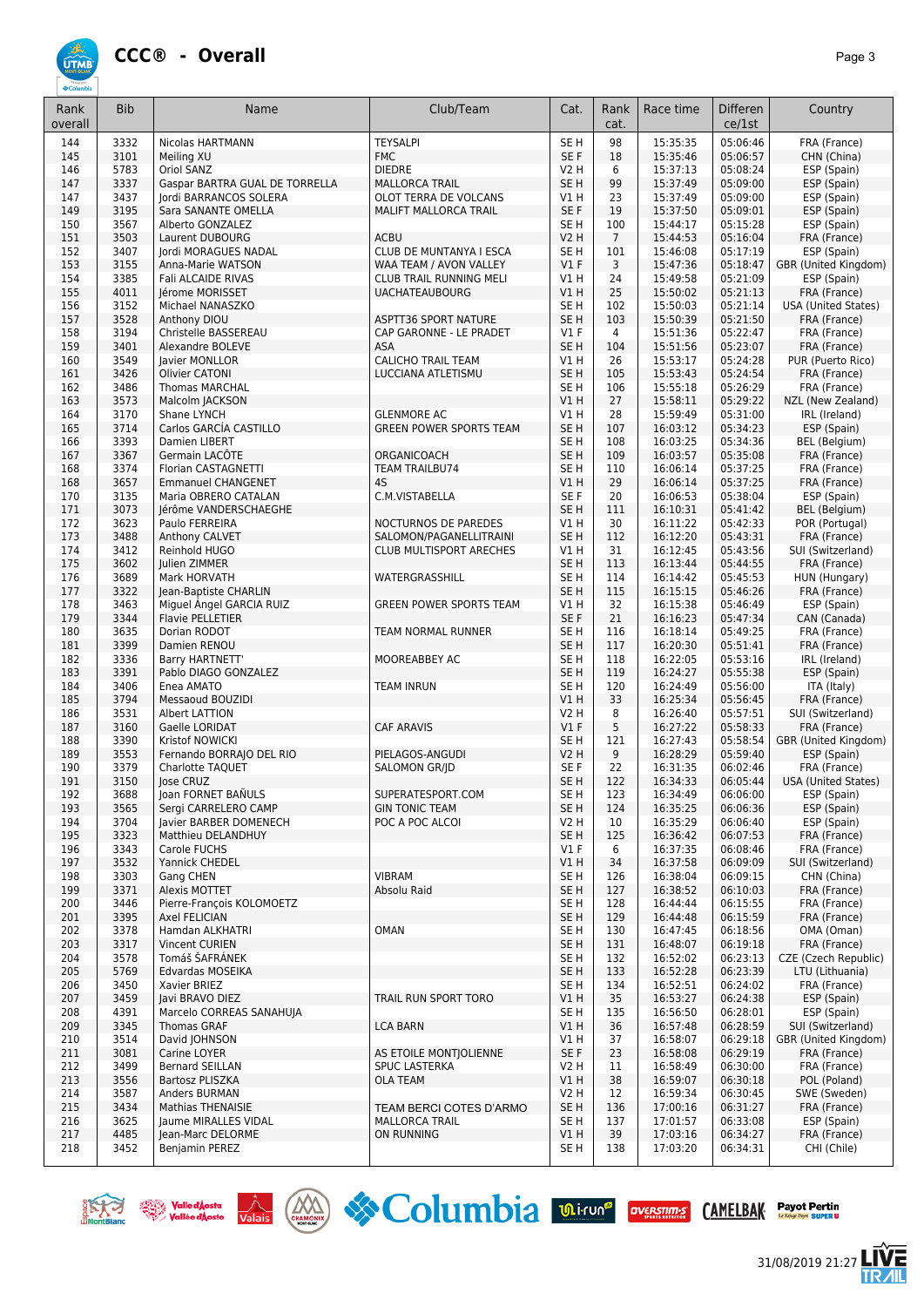

| overall<br>cat.<br>ce/1st<br>$VI$ F<br>$\overline{7}$<br>219<br>3377<br>Laure MENIN<br>17:04:36<br>06:35:47<br><b>CA RIVIERA</b><br>FRA (France)<br>VIH<br>40<br>06:36:28<br>ESP (Spain)<br>220<br>5796<br>Miguel Angel ZARCO GUERRA<br><b>CLUB TRAIL RUNNING MELI</b><br>17:05:17<br>3339<br>221<br>Louis BILLOT<br>ES <sub>H</sub><br>$\mathbf{1}$<br>17:06:03<br>06:37:14<br>FRA (France)<br>RANDORUNNING BESANCON<br>3591<br>222<br>Amador GALDON DIAZ<br><b>ALMA GAIA</b><br>SE <sub>H</sub><br>139<br>17:07:50<br>06:39:01<br>ESP (Spain)<br>3492<br>SE <sub>H</sub><br>223<br>Matei ORSÁG<br>140<br>17:07:59<br>06:39:10<br>SVK (Slovakia)<br><b>ALL4RUN KOSICE</b><br>5751<br>VIH<br>41<br>224<br>Miguel Angel FERNANDEZ<br>U.A.V.A<br>17:10:24<br>06:41:35<br>ESP (Spain)<br>5773<br><b>TECNIRUNNER</b><br>SE <sub>H</sub><br>225<br>Rafaël DURAN CASTANEDA<br>141<br>17:10:31<br>06:41:42<br>ESP (Spain)<br>3489<br><b>Marian PETRE</b><br>V1H<br>42<br>17:10:39<br>226<br>C.M. DESERT AMUNT<br>06:41:50<br>ROU (Romania)<br>3691<br>17:10:47<br>06:41:58<br>227<br>David MORA<br>AMBASSADEUR UGLOW - TRE<br>SE <sub>H</sub><br>142<br>FRA (France)<br>228<br>3600<br>V1H<br>17:11:13<br>FRA (France)<br>Nicolas VINCENT<br><b>USI</b><br>43<br>06:42:24<br>3397<br>44<br>17:11:20<br>06:42:31<br>229<br>Andrew CONNOR<br>V1 H<br>GBR (United Kingdom)<br>230<br>3186<br>MARLENEFLORESTEAM<br>V2F<br>$\mathbf{1}$<br>17:11:26<br>06:42:37<br>Marlene FLORES<br>CHI (Chile)<br>3615<br>$\mathbf{1}$<br>06:42:47<br>231<br><b>Torsten HEYCKE</b><br>V3H<br>17:11:36<br><b>USA (United States)</b><br>232<br>3644<br>45<br>Luca BANFI<br>100% ANIMA TRAIL<br>VIH<br>17:12:17<br>06:43:28<br>ITA (Italy)<br>3394<br>233<br>Mariana HAMMOND<br>SE F<br>24<br>17:12:27<br>06:43:38<br>ARG (Argentina)<br>3554<br>46<br>ESP (Spain)<br>234<br>Eduard SALVADOR OLIVERAS<br><b>DISRUPTIUS</b><br>VIH<br>17:13:11<br>06:44:22<br>235<br>3354<br>RACEYAYA/SCOTT<br>SE F<br>25<br>17:13:14<br>06:44:25<br>PHI (Philippines)<br>Sandi Menchi ABAHAN<br>3410<br>VIH<br>47<br>236<br>Pietro ORLANDO<br>17:13:16<br>06:44:27<br>ITA (Italy)<br>ASD INRUN<br>3580<br>17:13:27<br>237<br>Jean-Marie OCAFRAIN<br>V1 H<br>48<br>06:44:38<br>FRA (France)<br>3313<br>SE <sub>H</sub><br>143<br>17:13:36<br>06:44:47<br>238<br>Jonathan METGE<br><b>GARMIN FRANCE</b><br>FRA (France)<br>4483<br>ESP (Spain)<br>238<br>Luis SUAREZ SANCHEZ<br>CORRICOLLANO<br>V1 H<br>49<br>17:13:36<br>06:44:47<br>3738<br>V1H<br>17:14:41<br>06:45:52<br>240<br>Yann CARPENTIER<br>50<br>FRA (France)<br>3540<br>SE <sub>H</sub><br>17:15:36<br>06:46:47<br>241<br>Simon THORET<br>144<br>FRA (France)<br>3542<br>MSN73<br>SE <sub>H</sub><br>145<br>17:15:54<br>06:47:05<br>242<br>Vincent PORCHERON<br>FRA (France)<br>3555<br>SE <sub>H</sub><br>06:47:53<br>243<br>Julien SICARD<br>146<br>17:16:42<br>FRA (France)<br>3692<br>Carlos RODRÍGUEZ CABO<br><b>TRAIL MORVEDRE</b><br>SE <sub>H</sub><br>06:48:06<br>244<br>147<br>17:16:55<br>ESP (Spain)<br>3525<br>245<br>Eric DETRAZ<br>LES FOULEES CHABLAISIEN<br><b>V2 H</b><br>13<br>17:18:01<br>06:49:12<br>FRA (France)<br>3474<br>SE <sub>H</sub><br>246<br>Simon LANCELEVE<br>148<br>17:18:13<br>06:49:24<br>FRA (France)<br>3598<br>247<br>Kris DAVIDSON<br>RANELAGH HARRIERS<br>V1 H<br>51<br>17:18:37<br>06:49:48<br>GBR (United Kingdom)<br>3613<br>LES COUREURS DE L'ALLAI<br>VIH<br>52<br>248<br>François GERDEAUX<br>17:19:42<br>06:50:53<br>FRA (France)<br>3460<br>53<br>17:20:48<br>06:51:59<br>ESP (Spain)<br>249<br>Francisco Javier GARCIA MARICHAL<br><b>TRAIL CAMALEON</b><br>V1 H<br>250<br>3645<br>V1H<br>54<br>17:20:50<br>06:52:01<br>Omar DRIS MAANAN<br>CLUB TRAIL RUNNING MELI<br>ESP (Spain)<br>3094<br>SE <sub>H</sub><br>149<br>17:20:51<br>06:52:02<br>ESP (Spain)<br>251<br>Mikel ETXEBERRIA URBIETA<br><b>INDAMENDI</b><br>252<br>3444<br>SE <sub>H</sub><br>150<br>17:20:57<br>06:52:08<br>Luis DE ANDRES<br>ESP (Spain)<br>3763<br>SE <sub>H</sub><br>17:20:57<br>06:52:08<br>IRL (Ireland)<br>252<br>Rory BURKE<br>150<br>254<br>3442<br>V1H<br>55<br>17:21:08<br>06:52:19<br>Guillermo SANCHEZ LEDO<br>INDEPENDIENTE<br>ESP (Spain)<br>3656<br>SE <sub>H</sub><br>152<br>17:21:42<br>06:52:53<br>255<br>Damien BEAULIEU<br>FRA (France)<br>3301<br>SE <sub>H</sub><br>256<br>Joseph MCCONAUGHY<br><b>COLUMBIA MONTRAIL</b><br>153<br>17:21:49<br>06:53:00<br>USA (United States)<br>3193<br>VIH<br>06:53:01<br>257<br>Yassine DIBOUN<br>56<br>17:21:50<br><b>USA (United States)</b><br>3674<br>258<br>Jacques RICOUX<br>VIH<br>57<br>17:22:07<br>06:53:18<br>FRA (France)<br>3321<br>259<br>Benjamin LENGRONNE<br>SE H<br>154<br>17:23:47<br>06:54:58<br>FRA (France)<br>3722<br>SE <sub>H</sub><br>06:55:03<br>260<br>Florian TISSOT<br>155<br>17:23:52<br>FRA (France)<br>3858<br>261<br><b>Adrian DOBRE</b><br><b>TEAM RUN</b><br>SE <sub>H</sub><br>156<br>17:27:58<br>06:59:09<br>ROU (Romania)<br>4140<br>58<br>17:28:18<br>06:59:29<br>262<br><b>Richard BERARD</b><br>TEAM LA TRACE<br>VIH<br>SUI (Switzerland)<br>3631<br>59<br>17:29:15<br>07:00:26<br>263<br>ATE - CLUB ATLETISME TE<br>V1 H<br>ESP (Spain)<br>Agusti JANINI<br>17:30:18<br>07:01:29<br>264<br>3742<br><b>Brian BLAIR</b><br>VIH<br>60<br>USA (United States)<br>3506<br>07:01:48<br>265<br>Massimiliano CARRARA<br><b>V2 H</b><br>14<br>17:30:37<br><b>BERGAMO RUNNERS</b><br>ITA (Italy)<br>5736<br>$\overline{2}$<br>17:30:49<br>07:02:00<br>266<br>POLISPORTIVA SANT ORSO<br>V3H<br>ITA (Italy)<br>Mirko BAGNA<br>267<br>3758<br>Jose Manuel CAMPOS JIMENEZ<br>SE H<br>157<br>17:31:10<br>07:02:21<br>ESP (Spain)<br>ATLETISMONTANATARFE<br>268<br>Pedro PEREZ<br>D.R.RUNNING TEAM<br>V1 H<br>17:31:14<br>07:02:25<br>ESP (Spain)<br>3538<br>61<br>SE F<br>07:03:00<br>BEL (Belgium)<br>269<br>3425<br>Gaelle LECOQ<br><b>IE COURS POUR COURIR</b><br>26<br>17:31:49<br>270<br>4132<br><b>Samuel CHALLAND</b><br>V1 H<br>62<br>17:32:07<br>07:03:18<br>FRA (France)<br>EAC<br>4176<br>Gabor FERENCZ<br>SE H<br>158<br>17:33:23<br>07:04:34<br>ROU (Romania)<br>271<br>SE H<br>272<br>3484<br><b>FORSTENRIEDER PARK</b><br>159<br>17:33:31<br>07:04:42<br>GER (Germany)<br>Manuel JAKOB<br>3307<br>Agathe LEBEL<br>SE F<br>27<br>17:36:41<br>07:07:52<br>FRA (France)<br>273<br>MAC SPORT TEAM RUNNING<br>$VI$ F<br>274<br>3524<br>Sigridur THORODDSDOTTIR<br>8<br>17:38:14<br>07:09:25<br>ISL (Iceland)<br>SE <sub>H</sub><br>07:10:23<br>FRA (France)<br>275<br>3700<br><b>Florent VERGEY</b><br>TEAM GRAND BEL COSTER<br>160<br>17:39:12<br>SE <sub>H</sub><br>17:41:42<br>276<br>5144<br>Robert JONES<br>INNERFIGHT ENDURANCE<br>161<br>07:12:53<br>GBR (United Kingdom)<br>07:13:25<br>277<br>3661<br>Cyril JOLIE<br>SE <sub>H</sub><br>17:42:14<br>FRA (France)<br>162<br>278<br>SE H<br>07:14:16<br>3436<br><b>Thomas VERNET</b><br>163<br>17:43:05<br>FRA (France)<br>Pitu RODRÍGUEZ GONZÁLEZ<br>07:15:02<br>279<br>3373<br><b>MADTEAM</b><br>V1 H<br>63<br>17:43:51<br>ESP (Spain)<br>3806<br>SE H<br>07:15:49<br>280<br>Arnaud DELORAZ<br>164<br>17:44:38<br>FRA (France)<br>281<br>3548<br>Damien DI LITTA<br>27FAMILY<br>SE <sub>H</sub><br>165<br>17:44:44<br>07:15:55<br>FRA (France)<br>282<br>3741<br>Alberic MALFATTI<br><b>OCC CABRIES</b><br>V1 H<br>17:44:57<br>07:16:08<br>FRA (France)<br>64<br>283<br>3585<br>Nicolas LANGLOIS<br><b>ASSO SIDEL</b><br>SE <sub>H</sub><br>166<br>17:45:07<br>07:16:18<br>FRA (France)<br>3178<br>SPUCLASTERKA<br>$VI$ F<br>9<br>17:45:40<br>07:16:51<br>FRA (France)<br>284<br>Carole DUHART<br>285<br>5776<br>65<br>07:16:53<br>Nacho REDONDO<br>SOLORUNNERS<br>V1 H<br>17:45:42<br>ESP (Spain)<br>286<br>3500<br><b>Thomas DURIEUX</b><br>SE H<br>167<br>17:46:57<br>07:18:08<br>FRA (France)<br>SE <sub>H</sub><br>287<br>3547<br>Franck DEFOSSE<br>168<br>17:47:00<br>07:18:11<br>FRA (France)<br>288<br>3386<br>Jack GALLOWAY<br>POOLE AC<br>SE <sub>H</sub><br>169<br>17:48:54<br>07:20:05<br>GBR (United Kingdom)<br>07:20:07<br>289<br>4156<br>Pedro MIRANDA ROLIM<br><b>BITA ESPORTES</b><br>SE <sub>H</sub><br>170<br>17:48:56<br><b>BRA (Brazil)</b><br>07:20:18<br>SVK (Slovakia)<br>290<br>3771<br><b>BUCLOVANY TRAIL 4EVER</b><br>SE <sub>H</sub><br>17:49:07<br>Daniel VOJTEK<br>171<br>291<br>3418<br>Elena MITROFANOVA<br>$VI$ F<br>10<br>17:50:52<br>07:22:03<br>RUS (Russia)<br>RUN SCHOOL SAMARA<br>292<br>07:23:07<br>POL (Poland)<br>3668<br>Marcin BUCHLA<br>V1 H<br>66<br>17:51:56<br>293<br>3453<br>Caroline DHOOGE<br><b>STADE GENEVE</b><br>SE F<br>28<br>17:52:18<br>07:23:29<br>BEL (Belgium) | Rank | <b>Bib</b> | Name | Club/Team | Cat. | Rank | Race time | <b>Differen</b> | Country |
|----------------------------------------------------------------------------------------------------------------------------------------------------------------------------------------------------------------------------------------------------------------------------------------------------------------------------------------------------------------------------------------------------------------------------------------------------------------------------------------------------------------------------------------------------------------------------------------------------------------------------------------------------------------------------------------------------------------------------------------------------------------------------------------------------------------------------------------------------------------------------------------------------------------------------------------------------------------------------------------------------------------------------------------------------------------------------------------------------------------------------------------------------------------------------------------------------------------------------------------------------------------------------------------------------------------------------------------------------------------------------------------------------------------------------------------------------------------------------------------------------------------------------------------------------------------------------------------------------------------------------------------------------------------------------------------------------------------------------------------------------------------------------------------------------------------------------------------------------------------------------------------------------------------------------------------------------------------------------------------------------------------------------------------------------------------------------------------------------------------------------------------------------------------------------------------------------------------------------------------------------------------------------------------------------------------------------------------------------------------------------------------------------------------------------------------------------------------------------------------------------------------------------------------------------------------------------------------------------------------------------------------------------------------------------------------------------------------------------------------------------------------------------------------------------------------------------------------------------------------------------------------------------------------------------------------------------------------------------------------------------------------------------------------------------------------------------------------------------------------------------------------------------------------------------------------------------------------------------------------------------------------------------------------------------------------------------------------------------------------------------------------------------------------------------------------------------------------------------------------------------------------------------------------------------------------------------------------------------------------------------------------------------------------------------------------------------------------------------------------------------------------------------------------------------------------------------------------------------------------------------------------------------------------------------------------------------------------------------------------------------------------------------------------------------------------------------------------------------------------------------------------------------------------------------------------------------------------------------------------------------------------------------------------------------------------------------------------------------------------------------------------------------------------------------------------------------------------------------------------------------------------------------------------------------------------------------------------------------------------------------------------------------------------------------------------------------------------------------------------------------------------------------------------------------------------------------------------------------------------------------------------------------------------------------------------------------------------------------------------------------------------------------------------------------------------------------------------------------------------------------------------------------------------------------------------------------------------------------------------------------------------------------------------------------------------------------------------------------------------------------------------------------------------------------------------------------------------------------------------------------------------------------------------------------------------------------------------------------------------------------------------------------------------------------------------------------------------------------------------------------------------------------------------------------------------------------------------------------------------------------------------------------------------------------------------------------------------------------------------------------------------------------------------------------------------------------------------------------------------------------------------------------------------------------------------------------------------------------------------------------------------------------------------------------------------------------------------------------------------------------------------------------------------------------------------------------------------------------------------------------------------------------------------------------------------------------------------------------------------------------------------------------------------------------------------------------------------------------------------------------------------------------------------------------------------------------------------------------------------------------------------------------------------------------------------------------------------------------------------------------------------------------------------------------------------------------------------------------------------------------------------------------------------------------------------------------------------------------------------------------------------------------------------------------------------------------------------------------------------------------------------------------------------------------------------------------------------------------------------------------------------------------------------------------------------------------------------------------------------------------------------------------------------------------------------------------------------------------------------------------------------------------------------------------------------------------------------------------------------------------------------------------------------------------------------------------------------------------------------------------------------------------------------------------------------------------------------------------------------------------------------------------------------------------------------------------------------------------------------------------------------------------------------------------------------------------------------------------------------------------------------------------------------------------------------------------------------------------------------------------------------------------------------------------------------------------------------------------------------------------------|------|------------|------|-----------|------|------|-----------|-----------------|---------|
|                                                                                                                                                                                                                                                                                                                                                                                                                                                                                                                                                                                                                                                                                                                                                                                                                                                                                                                                                                                                                                                                                                                                                                                                                                                                                                                                                                                                                                                                                                                                                                                                                                                                                                                                                                                                                                                                                                                                                                                                                                                                                                                                                                                                                                                                                                                                                                                                                                                                                                                                                                                                                                                                                                                                                                                                                                                                                                                                                                                                                                                                                                                                                                                                                                                                                                                                                                                                                                                                                                                                                                                                                                                                                                                                                                                                                                                                                                                                                                                                                                                                                                                                                                                                                                                                                                                                                                                                                                                                                                                                                                                                                                                                                                                                                                                                                                                                                                                                                                                                                                                                                                                                                                                                                                                                                                                                                                                                                                                                                                                                                                                                                                                                                                                                                                                                                                                                                                                                                                                                                                                                                                                                                                                                                                                                                                                                                                                                                                                                                                                                                                                                                                                                                                                                                                                                                                                                                                                                                                                                                                                                                                                                                                                                                                                                                                                                                                                                                                                                                                                                                                                                                                                                                                                                                                                                                                                                                                                                                                                                                                                                                                                                                                                                                                                                                                                                                                                                                                                                                                                                                                                                                                  |      |            |      |           |      |      |           |                 |         |
|                                                                                                                                                                                                                                                                                                                                                                                                                                                                                                                                                                                                                                                                                                                                                                                                                                                                                                                                                                                                                                                                                                                                                                                                                                                                                                                                                                                                                                                                                                                                                                                                                                                                                                                                                                                                                                                                                                                                                                                                                                                                                                                                                                                                                                                                                                                                                                                                                                                                                                                                                                                                                                                                                                                                                                                                                                                                                                                                                                                                                                                                                                                                                                                                                                                                                                                                                                                                                                                                                                                                                                                                                                                                                                                                                                                                                                                                                                                                                                                                                                                                                                                                                                                                                                                                                                                                                                                                                                                                                                                                                                                                                                                                                                                                                                                                                                                                                                                                                                                                                                                                                                                                                                                                                                                                                                                                                                                                                                                                                                                                                                                                                                                                                                                                                                                                                                                                                                                                                                                                                                                                                                                                                                                                                                                                                                                                                                                                                                                                                                                                                                                                                                                                                                                                                                                                                                                                                                                                                                                                                                                                                                                                                                                                                                                                                                                                                                                                                                                                                                                                                                                                                                                                                                                                                                                                                                                                                                                                                                                                                                                                                                                                                                                                                                                                                                                                                                                                                                                                                                                                                                                                                                  |      |            |      |           |      |      |           |                 |         |
|                                                                                                                                                                                                                                                                                                                                                                                                                                                                                                                                                                                                                                                                                                                                                                                                                                                                                                                                                                                                                                                                                                                                                                                                                                                                                                                                                                                                                                                                                                                                                                                                                                                                                                                                                                                                                                                                                                                                                                                                                                                                                                                                                                                                                                                                                                                                                                                                                                                                                                                                                                                                                                                                                                                                                                                                                                                                                                                                                                                                                                                                                                                                                                                                                                                                                                                                                                                                                                                                                                                                                                                                                                                                                                                                                                                                                                                                                                                                                                                                                                                                                                                                                                                                                                                                                                                                                                                                                                                                                                                                                                                                                                                                                                                                                                                                                                                                                                                                                                                                                                                                                                                                                                                                                                                                                                                                                                                                                                                                                                                                                                                                                                                                                                                                                                                                                                                                                                                                                                                                                                                                                                                                                                                                                                                                                                                                                                                                                                                                                                                                                                                                                                                                                                                                                                                                                                                                                                                                                                                                                                                                                                                                                                                                                                                                                                                                                                                                                                                                                                                                                                                                                                                                                                                                                                                                                                                                                                                                                                                                                                                                                                                                                                                                                                                                                                                                                                                                                                                                                                                                                                                                                                  |      |            |      |           |      |      |           |                 |         |
|                                                                                                                                                                                                                                                                                                                                                                                                                                                                                                                                                                                                                                                                                                                                                                                                                                                                                                                                                                                                                                                                                                                                                                                                                                                                                                                                                                                                                                                                                                                                                                                                                                                                                                                                                                                                                                                                                                                                                                                                                                                                                                                                                                                                                                                                                                                                                                                                                                                                                                                                                                                                                                                                                                                                                                                                                                                                                                                                                                                                                                                                                                                                                                                                                                                                                                                                                                                                                                                                                                                                                                                                                                                                                                                                                                                                                                                                                                                                                                                                                                                                                                                                                                                                                                                                                                                                                                                                                                                                                                                                                                                                                                                                                                                                                                                                                                                                                                                                                                                                                                                                                                                                                                                                                                                                                                                                                                                                                                                                                                                                                                                                                                                                                                                                                                                                                                                                                                                                                                                                                                                                                                                                                                                                                                                                                                                                                                                                                                                                                                                                                                                                                                                                                                                                                                                                                                                                                                                                                                                                                                                                                                                                                                                                                                                                                                                                                                                                                                                                                                                                                                                                                                                                                                                                                                                                                                                                                                                                                                                                                                                                                                                                                                                                                                                                                                                                                                                                                                                                                                                                                                                                                                  |      |            |      |           |      |      |           |                 |         |
|                                                                                                                                                                                                                                                                                                                                                                                                                                                                                                                                                                                                                                                                                                                                                                                                                                                                                                                                                                                                                                                                                                                                                                                                                                                                                                                                                                                                                                                                                                                                                                                                                                                                                                                                                                                                                                                                                                                                                                                                                                                                                                                                                                                                                                                                                                                                                                                                                                                                                                                                                                                                                                                                                                                                                                                                                                                                                                                                                                                                                                                                                                                                                                                                                                                                                                                                                                                                                                                                                                                                                                                                                                                                                                                                                                                                                                                                                                                                                                                                                                                                                                                                                                                                                                                                                                                                                                                                                                                                                                                                                                                                                                                                                                                                                                                                                                                                                                                                                                                                                                                                                                                                                                                                                                                                                                                                                                                                                                                                                                                                                                                                                                                                                                                                                                                                                                                                                                                                                                                                                                                                                                                                                                                                                                                                                                                                                                                                                                                                                                                                                                                                                                                                                                                                                                                                                                                                                                                                                                                                                                                                                                                                                                                                                                                                                                                                                                                                                                                                                                                                                                                                                                                                                                                                                                                                                                                                                                                                                                                                                                                                                                                                                                                                                                                                                                                                                                                                                                                                                                                                                                                                                                  |      |            |      |           |      |      |           |                 |         |
|                                                                                                                                                                                                                                                                                                                                                                                                                                                                                                                                                                                                                                                                                                                                                                                                                                                                                                                                                                                                                                                                                                                                                                                                                                                                                                                                                                                                                                                                                                                                                                                                                                                                                                                                                                                                                                                                                                                                                                                                                                                                                                                                                                                                                                                                                                                                                                                                                                                                                                                                                                                                                                                                                                                                                                                                                                                                                                                                                                                                                                                                                                                                                                                                                                                                                                                                                                                                                                                                                                                                                                                                                                                                                                                                                                                                                                                                                                                                                                                                                                                                                                                                                                                                                                                                                                                                                                                                                                                                                                                                                                                                                                                                                                                                                                                                                                                                                                                                                                                                                                                                                                                                                                                                                                                                                                                                                                                                                                                                                                                                                                                                                                                                                                                                                                                                                                                                                                                                                                                                                                                                                                                                                                                                                                                                                                                                                                                                                                                                                                                                                                                                                                                                                                                                                                                                                                                                                                                                                                                                                                                                                                                                                                                                                                                                                                                                                                                                                                                                                                                                                                                                                                                                                                                                                                                                                                                                                                                                                                                                                                                                                                                                                                                                                                                                                                                                                                                                                                                                                                                                                                                                                                  |      |            |      |           |      |      |           |                 |         |
|                                                                                                                                                                                                                                                                                                                                                                                                                                                                                                                                                                                                                                                                                                                                                                                                                                                                                                                                                                                                                                                                                                                                                                                                                                                                                                                                                                                                                                                                                                                                                                                                                                                                                                                                                                                                                                                                                                                                                                                                                                                                                                                                                                                                                                                                                                                                                                                                                                                                                                                                                                                                                                                                                                                                                                                                                                                                                                                                                                                                                                                                                                                                                                                                                                                                                                                                                                                                                                                                                                                                                                                                                                                                                                                                                                                                                                                                                                                                                                                                                                                                                                                                                                                                                                                                                                                                                                                                                                                                                                                                                                                                                                                                                                                                                                                                                                                                                                                                                                                                                                                                                                                                                                                                                                                                                                                                                                                                                                                                                                                                                                                                                                                                                                                                                                                                                                                                                                                                                                                                                                                                                                                                                                                                                                                                                                                                                                                                                                                                                                                                                                                                                                                                                                                                                                                                                                                                                                                                                                                                                                                                                                                                                                                                                                                                                                                                                                                                                                                                                                                                                                                                                                                                                                                                                                                                                                                                                                                                                                                                                                                                                                                                                                                                                                                                                                                                                                                                                                                                                                                                                                                                                                  |      |            |      |           |      |      |           |                 |         |
|                                                                                                                                                                                                                                                                                                                                                                                                                                                                                                                                                                                                                                                                                                                                                                                                                                                                                                                                                                                                                                                                                                                                                                                                                                                                                                                                                                                                                                                                                                                                                                                                                                                                                                                                                                                                                                                                                                                                                                                                                                                                                                                                                                                                                                                                                                                                                                                                                                                                                                                                                                                                                                                                                                                                                                                                                                                                                                                                                                                                                                                                                                                                                                                                                                                                                                                                                                                                                                                                                                                                                                                                                                                                                                                                                                                                                                                                                                                                                                                                                                                                                                                                                                                                                                                                                                                                                                                                                                                                                                                                                                                                                                                                                                                                                                                                                                                                                                                                                                                                                                                                                                                                                                                                                                                                                                                                                                                                                                                                                                                                                                                                                                                                                                                                                                                                                                                                                                                                                                                                                                                                                                                                                                                                                                                                                                                                                                                                                                                                                                                                                                                                                                                                                                                                                                                                                                                                                                                                                                                                                                                                                                                                                                                                                                                                                                                                                                                                                                                                                                                                                                                                                                                                                                                                                                                                                                                                                                                                                                                                                                                                                                                                                                                                                                                                                                                                                                                                                                                                                                                                                                                                                                  |      |            |      |           |      |      |           |                 |         |
|                                                                                                                                                                                                                                                                                                                                                                                                                                                                                                                                                                                                                                                                                                                                                                                                                                                                                                                                                                                                                                                                                                                                                                                                                                                                                                                                                                                                                                                                                                                                                                                                                                                                                                                                                                                                                                                                                                                                                                                                                                                                                                                                                                                                                                                                                                                                                                                                                                                                                                                                                                                                                                                                                                                                                                                                                                                                                                                                                                                                                                                                                                                                                                                                                                                                                                                                                                                                                                                                                                                                                                                                                                                                                                                                                                                                                                                                                                                                                                                                                                                                                                                                                                                                                                                                                                                                                                                                                                                                                                                                                                                                                                                                                                                                                                                                                                                                                                                                                                                                                                                                                                                                                                                                                                                                                                                                                                                                                                                                                                                                                                                                                                                                                                                                                                                                                                                                                                                                                                                                                                                                                                                                                                                                                                                                                                                                                                                                                                                                                                                                                                                                                                                                                                                                                                                                                                                                                                                                                                                                                                                                                                                                                                                                                                                                                                                                                                                                                                                                                                                                                                                                                                                                                                                                                                                                                                                                                                                                                                                                                                                                                                                                                                                                                                                                                                                                                                                                                                                                                                                                                                                                                                  |      |            |      |           |      |      |           |                 |         |
|                                                                                                                                                                                                                                                                                                                                                                                                                                                                                                                                                                                                                                                                                                                                                                                                                                                                                                                                                                                                                                                                                                                                                                                                                                                                                                                                                                                                                                                                                                                                                                                                                                                                                                                                                                                                                                                                                                                                                                                                                                                                                                                                                                                                                                                                                                                                                                                                                                                                                                                                                                                                                                                                                                                                                                                                                                                                                                                                                                                                                                                                                                                                                                                                                                                                                                                                                                                                                                                                                                                                                                                                                                                                                                                                                                                                                                                                                                                                                                                                                                                                                                                                                                                                                                                                                                                                                                                                                                                                                                                                                                                                                                                                                                                                                                                                                                                                                                                                                                                                                                                                                                                                                                                                                                                                                                                                                                                                                                                                                                                                                                                                                                                                                                                                                                                                                                                                                                                                                                                                                                                                                                                                                                                                                                                                                                                                                                                                                                                                                                                                                                                                                                                                                                                                                                                                                                                                                                                                                                                                                                                                                                                                                                                                                                                                                                                                                                                                                                                                                                                                                                                                                                                                                                                                                                                                                                                                                                                                                                                                                                                                                                                                                                                                                                                                                                                                                                                                                                                                                                                                                                                                                                  |      |            |      |           |      |      |           |                 |         |
|                                                                                                                                                                                                                                                                                                                                                                                                                                                                                                                                                                                                                                                                                                                                                                                                                                                                                                                                                                                                                                                                                                                                                                                                                                                                                                                                                                                                                                                                                                                                                                                                                                                                                                                                                                                                                                                                                                                                                                                                                                                                                                                                                                                                                                                                                                                                                                                                                                                                                                                                                                                                                                                                                                                                                                                                                                                                                                                                                                                                                                                                                                                                                                                                                                                                                                                                                                                                                                                                                                                                                                                                                                                                                                                                                                                                                                                                                                                                                                                                                                                                                                                                                                                                                                                                                                                                                                                                                                                                                                                                                                                                                                                                                                                                                                                                                                                                                                                                                                                                                                                                                                                                                                                                                                                                                                                                                                                                                                                                                                                                                                                                                                                                                                                                                                                                                                                                                                                                                                                                                                                                                                                                                                                                                                                                                                                                                                                                                                                                                                                                                                                                                                                                                                                                                                                                                                                                                                                                                                                                                                                                                                                                                                                                                                                                                                                                                                                                                                                                                                                                                                                                                                                                                                                                                                                                                                                                                                                                                                                                                                                                                                                                                                                                                                                                                                                                                                                                                                                                                                                                                                                                                                  |      |            |      |           |      |      |           |                 |         |
|                                                                                                                                                                                                                                                                                                                                                                                                                                                                                                                                                                                                                                                                                                                                                                                                                                                                                                                                                                                                                                                                                                                                                                                                                                                                                                                                                                                                                                                                                                                                                                                                                                                                                                                                                                                                                                                                                                                                                                                                                                                                                                                                                                                                                                                                                                                                                                                                                                                                                                                                                                                                                                                                                                                                                                                                                                                                                                                                                                                                                                                                                                                                                                                                                                                                                                                                                                                                                                                                                                                                                                                                                                                                                                                                                                                                                                                                                                                                                                                                                                                                                                                                                                                                                                                                                                                                                                                                                                                                                                                                                                                                                                                                                                                                                                                                                                                                                                                                                                                                                                                                                                                                                                                                                                                                                                                                                                                                                                                                                                                                                                                                                                                                                                                                                                                                                                                                                                                                                                                                                                                                                                                                                                                                                                                                                                                                                                                                                                                                                                                                                                                                                                                                                                                                                                                                                                                                                                                                                                                                                                                                                                                                                                                                                                                                                                                                                                                                                                                                                                                                                                                                                                                                                                                                                                                                                                                                                                                                                                                                                                                                                                                                                                                                                                                                                                                                                                                                                                                                                                                                                                                                                                  |      |            |      |           |      |      |           |                 |         |
|                                                                                                                                                                                                                                                                                                                                                                                                                                                                                                                                                                                                                                                                                                                                                                                                                                                                                                                                                                                                                                                                                                                                                                                                                                                                                                                                                                                                                                                                                                                                                                                                                                                                                                                                                                                                                                                                                                                                                                                                                                                                                                                                                                                                                                                                                                                                                                                                                                                                                                                                                                                                                                                                                                                                                                                                                                                                                                                                                                                                                                                                                                                                                                                                                                                                                                                                                                                                                                                                                                                                                                                                                                                                                                                                                                                                                                                                                                                                                                                                                                                                                                                                                                                                                                                                                                                                                                                                                                                                                                                                                                                                                                                                                                                                                                                                                                                                                                                                                                                                                                                                                                                                                                                                                                                                                                                                                                                                                                                                                                                                                                                                                                                                                                                                                                                                                                                                                                                                                                                                                                                                                                                                                                                                                                                                                                                                                                                                                                                                                                                                                                                                                                                                                                                                                                                                                                                                                                                                                                                                                                                                                                                                                                                                                                                                                                                                                                                                                                                                                                                                                                                                                                                                                                                                                                                                                                                                                                                                                                                                                                                                                                                                                                                                                                                                                                                                                                                                                                                                                                                                                                                                                                  |      |            |      |           |      |      |           |                 |         |
|                                                                                                                                                                                                                                                                                                                                                                                                                                                                                                                                                                                                                                                                                                                                                                                                                                                                                                                                                                                                                                                                                                                                                                                                                                                                                                                                                                                                                                                                                                                                                                                                                                                                                                                                                                                                                                                                                                                                                                                                                                                                                                                                                                                                                                                                                                                                                                                                                                                                                                                                                                                                                                                                                                                                                                                                                                                                                                                                                                                                                                                                                                                                                                                                                                                                                                                                                                                                                                                                                                                                                                                                                                                                                                                                                                                                                                                                                                                                                                                                                                                                                                                                                                                                                                                                                                                                                                                                                                                                                                                                                                                                                                                                                                                                                                                                                                                                                                                                                                                                                                                                                                                                                                                                                                                                                                                                                                                                                                                                                                                                                                                                                                                                                                                                                                                                                                                                                                                                                                                                                                                                                                                                                                                                                                                                                                                                                                                                                                                                                                                                                                                                                                                                                                                                                                                                                                                                                                                                                                                                                                                                                                                                                                                                                                                                                                                                                                                                                                                                                                                                                                                                                                                                                                                                                                                                                                                                                                                                                                                                                                                                                                                                                                                                                                                                                                                                                                                                                                                                                                                                                                                                                                  |      |            |      |           |      |      |           |                 |         |
|                                                                                                                                                                                                                                                                                                                                                                                                                                                                                                                                                                                                                                                                                                                                                                                                                                                                                                                                                                                                                                                                                                                                                                                                                                                                                                                                                                                                                                                                                                                                                                                                                                                                                                                                                                                                                                                                                                                                                                                                                                                                                                                                                                                                                                                                                                                                                                                                                                                                                                                                                                                                                                                                                                                                                                                                                                                                                                                                                                                                                                                                                                                                                                                                                                                                                                                                                                                                                                                                                                                                                                                                                                                                                                                                                                                                                                                                                                                                                                                                                                                                                                                                                                                                                                                                                                                                                                                                                                                                                                                                                                                                                                                                                                                                                                                                                                                                                                                                                                                                                                                                                                                                                                                                                                                                                                                                                                                                                                                                                                                                                                                                                                                                                                                                                                                                                                                                                                                                                                                                                                                                                                                                                                                                                                                                                                                                                                                                                                                                                                                                                                                                                                                                                                                                                                                                                                                                                                                                                                                                                                                                                                                                                                                                                                                                                                                                                                                                                                                                                                                                                                                                                                                                                                                                                                                                                                                                                                                                                                                                                                                                                                                                                                                                                                                                                                                                                                                                                                                                                                                                                                                                                                  |      |            |      |           |      |      |           |                 |         |
|                                                                                                                                                                                                                                                                                                                                                                                                                                                                                                                                                                                                                                                                                                                                                                                                                                                                                                                                                                                                                                                                                                                                                                                                                                                                                                                                                                                                                                                                                                                                                                                                                                                                                                                                                                                                                                                                                                                                                                                                                                                                                                                                                                                                                                                                                                                                                                                                                                                                                                                                                                                                                                                                                                                                                                                                                                                                                                                                                                                                                                                                                                                                                                                                                                                                                                                                                                                                                                                                                                                                                                                                                                                                                                                                                                                                                                                                                                                                                                                                                                                                                                                                                                                                                                                                                                                                                                                                                                                                                                                                                                                                                                                                                                                                                                                                                                                                                                                                                                                                                                                                                                                                                                                                                                                                                                                                                                                                                                                                                                                                                                                                                                                                                                                                                                                                                                                                                                                                                                                                                                                                                                                                                                                                                                                                                                                                                                                                                                                                                                                                                                                                                                                                                                                                                                                                                                                                                                                                                                                                                                                                                                                                                                                                                                                                                                                                                                                                                                                                                                                                                                                                                                                                                                                                                                                                                                                                                                                                                                                                                                                                                                                                                                                                                                                                                                                                                                                                                                                                                                                                                                                                                                  |      |            |      |           |      |      |           |                 |         |
|                                                                                                                                                                                                                                                                                                                                                                                                                                                                                                                                                                                                                                                                                                                                                                                                                                                                                                                                                                                                                                                                                                                                                                                                                                                                                                                                                                                                                                                                                                                                                                                                                                                                                                                                                                                                                                                                                                                                                                                                                                                                                                                                                                                                                                                                                                                                                                                                                                                                                                                                                                                                                                                                                                                                                                                                                                                                                                                                                                                                                                                                                                                                                                                                                                                                                                                                                                                                                                                                                                                                                                                                                                                                                                                                                                                                                                                                                                                                                                                                                                                                                                                                                                                                                                                                                                                                                                                                                                                                                                                                                                                                                                                                                                                                                                                                                                                                                                                                                                                                                                                                                                                                                                                                                                                                                                                                                                                                                                                                                                                                                                                                                                                                                                                                                                                                                                                                                                                                                                                                                                                                                                                                                                                                                                                                                                                                                                                                                                                                                                                                                                                                                                                                                                                                                                                                                                                                                                                                                                                                                                                                                                                                                                                                                                                                                                                                                                                                                                                                                                                                                                                                                                                                                                                                                                                                                                                                                                                                                                                                                                                                                                                                                                                                                                                                                                                                                                                                                                                                                                                                                                                                                                  |      |            |      |           |      |      |           |                 |         |
|                                                                                                                                                                                                                                                                                                                                                                                                                                                                                                                                                                                                                                                                                                                                                                                                                                                                                                                                                                                                                                                                                                                                                                                                                                                                                                                                                                                                                                                                                                                                                                                                                                                                                                                                                                                                                                                                                                                                                                                                                                                                                                                                                                                                                                                                                                                                                                                                                                                                                                                                                                                                                                                                                                                                                                                                                                                                                                                                                                                                                                                                                                                                                                                                                                                                                                                                                                                                                                                                                                                                                                                                                                                                                                                                                                                                                                                                                                                                                                                                                                                                                                                                                                                                                                                                                                                                                                                                                                                                                                                                                                                                                                                                                                                                                                                                                                                                                                                                                                                                                                                                                                                                                                                                                                                                                                                                                                                                                                                                                                                                                                                                                                                                                                                                                                                                                                                                                                                                                                                                                                                                                                                                                                                                                                                                                                                                                                                                                                                                                                                                                                                                                                                                                                                                                                                                                                                                                                                                                                                                                                                                                                                                                                                                                                                                                                                                                                                                                                                                                                                                                                                                                                                                                                                                                                                                                                                                                                                                                                                                                                                                                                                                                                                                                                                                                                                                                                                                                                                                                                                                                                                                                                  |      |            |      |           |      |      |           |                 |         |
|                                                                                                                                                                                                                                                                                                                                                                                                                                                                                                                                                                                                                                                                                                                                                                                                                                                                                                                                                                                                                                                                                                                                                                                                                                                                                                                                                                                                                                                                                                                                                                                                                                                                                                                                                                                                                                                                                                                                                                                                                                                                                                                                                                                                                                                                                                                                                                                                                                                                                                                                                                                                                                                                                                                                                                                                                                                                                                                                                                                                                                                                                                                                                                                                                                                                                                                                                                                                                                                                                                                                                                                                                                                                                                                                                                                                                                                                                                                                                                                                                                                                                                                                                                                                                                                                                                                                                                                                                                                                                                                                                                                                                                                                                                                                                                                                                                                                                                                                                                                                                                                                                                                                                                                                                                                                                                                                                                                                                                                                                                                                                                                                                                                                                                                                                                                                                                                                                                                                                                                                                                                                                                                                                                                                                                                                                                                                                                                                                                                                                                                                                                                                                                                                                                                                                                                                                                                                                                                                                                                                                                                                                                                                                                                                                                                                                                                                                                                                                                                                                                                                                                                                                                                                                                                                                                                                                                                                                                                                                                                                                                                                                                                                                                                                                                                                                                                                                                                                                                                                                                                                                                                                                                  |      |            |      |           |      |      |           |                 |         |
|                                                                                                                                                                                                                                                                                                                                                                                                                                                                                                                                                                                                                                                                                                                                                                                                                                                                                                                                                                                                                                                                                                                                                                                                                                                                                                                                                                                                                                                                                                                                                                                                                                                                                                                                                                                                                                                                                                                                                                                                                                                                                                                                                                                                                                                                                                                                                                                                                                                                                                                                                                                                                                                                                                                                                                                                                                                                                                                                                                                                                                                                                                                                                                                                                                                                                                                                                                                                                                                                                                                                                                                                                                                                                                                                                                                                                                                                                                                                                                                                                                                                                                                                                                                                                                                                                                                                                                                                                                                                                                                                                                                                                                                                                                                                                                                                                                                                                                                                                                                                                                                                                                                                                                                                                                                                                                                                                                                                                                                                                                                                                                                                                                                                                                                                                                                                                                                                                                                                                                                                                                                                                                                                                                                                                                                                                                                                                                                                                                                                                                                                                                                                                                                                                                                                                                                                                                                                                                                                                                                                                                                                                                                                                                                                                                                                                                                                                                                                                                                                                                                                                                                                                                                                                                                                                                                                                                                                                                                                                                                                                                                                                                                                                                                                                                                                                                                                                                                                                                                                                                                                                                                                                                  |      |            |      |           |      |      |           |                 |         |
|                                                                                                                                                                                                                                                                                                                                                                                                                                                                                                                                                                                                                                                                                                                                                                                                                                                                                                                                                                                                                                                                                                                                                                                                                                                                                                                                                                                                                                                                                                                                                                                                                                                                                                                                                                                                                                                                                                                                                                                                                                                                                                                                                                                                                                                                                                                                                                                                                                                                                                                                                                                                                                                                                                                                                                                                                                                                                                                                                                                                                                                                                                                                                                                                                                                                                                                                                                                                                                                                                                                                                                                                                                                                                                                                                                                                                                                                                                                                                                                                                                                                                                                                                                                                                                                                                                                                                                                                                                                                                                                                                                                                                                                                                                                                                                                                                                                                                                                                                                                                                                                                                                                                                                                                                                                                                                                                                                                                                                                                                                                                                                                                                                                                                                                                                                                                                                                                                                                                                                                                                                                                                                                                                                                                                                                                                                                                                                                                                                                                                                                                                                                                                                                                                                                                                                                                                                                                                                                                                                                                                                                                                                                                                                                                                                                                                                                                                                                                                                                                                                                                                                                                                                                                                                                                                                                                                                                                                                                                                                                                                                                                                                                                                                                                                                                                                                                                                                                                                                                                                                                                                                                                                                  |      |            |      |           |      |      |           |                 |         |
|                                                                                                                                                                                                                                                                                                                                                                                                                                                                                                                                                                                                                                                                                                                                                                                                                                                                                                                                                                                                                                                                                                                                                                                                                                                                                                                                                                                                                                                                                                                                                                                                                                                                                                                                                                                                                                                                                                                                                                                                                                                                                                                                                                                                                                                                                                                                                                                                                                                                                                                                                                                                                                                                                                                                                                                                                                                                                                                                                                                                                                                                                                                                                                                                                                                                                                                                                                                                                                                                                                                                                                                                                                                                                                                                                                                                                                                                                                                                                                                                                                                                                                                                                                                                                                                                                                                                                                                                                                                                                                                                                                                                                                                                                                                                                                                                                                                                                                                                                                                                                                                                                                                                                                                                                                                                                                                                                                                                                                                                                                                                                                                                                                                                                                                                                                                                                                                                                                                                                                                                                                                                                                                                                                                                                                                                                                                                                                                                                                                                                                                                                                                                                                                                                                                                                                                                                                                                                                                                                                                                                                                                                                                                                                                                                                                                                                                                                                                                                                                                                                                                                                                                                                                                                                                                                                                                                                                                                                                                                                                                                                                                                                                                                                                                                                                                                                                                                                                                                                                                                                                                                                                                                                  |      |            |      |           |      |      |           |                 |         |
|                                                                                                                                                                                                                                                                                                                                                                                                                                                                                                                                                                                                                                                                                                                                                                                                                                                                                                                                                                                                                                                                                                                                                                                                                                                                                                                                                                                                                                                                                                                                                                                                                                                                                                                                                                                                                                                                                                                                                                                                                                                                                                                                                                                                                                                                                                                                                                                                                                                                                                                                                                                                                                                                                                                                                                                                                                                                                                                                                                                                                                                                                                                                                                                                                                                                                                                                                                                                                                                                                                                                                                                                                                                                                                                                                                                                                                                                                                                                                                                                                                                                                                                                                                                                                                                                                                                                                                                                                                                                                                                                                                                                                                                                                                                                                                                                                                                                                                                                                                                                                                                                                                                                                                                                                                                                                                                                                                                                                                                                                                                                                                                                                                                                                                                                                                                                                                                                                                                                                                                                                                                                                                                                                                                                                                                                                                                                                                                                                                                                                                                                                                                                                                                                                                                                                                                                                                                                                                                                                                                                                                                                                                                                                                                                                                                                                                                                                                                                                                                                                                                                                                                                                                                                                                                                                                                                                                                                                                                                                                                                                                                                                                                                                                                                                                                                                                                                                                                                                                                                                                                                                                                                                                  |      |            |      |           |      |      |           |                 |         |
|                                                                                                                                                                                                                                                                                                                                                                                                                                                                                                                                                                                                                                                                                                                                                                                                                                                                                                                                                                                                                                                                                                                                                                                                                                                                                                                                                                                                                                                                                                                                                                                                                                                                                                                                                                                                                                                                                                                                                                                                                                                                                                                                                                                                                                                                                                                                                                                                                                                                                                                                                                                                                                                                                                                                                                                                                                                                                                                                                                                                                                                                                                                                                                                                                                                                                                                                                                                                                                                                                                                                                                                                                                                                                                                                                                                                                                                                                                                                                                                                                                                                                                                                                                                                                                                                                                                                                                                                                                                                                                                                                                                                                                                                                                                                                                                                                                                                                                                                                                                                                                                                                                                                                                                                                                                                                                                                                                                                                                                                                                                                                                                                                                                                                                                                                                                                                                                                                                                                                                                                                                                                                                                                                                                                                                                                                                                                                                                                                                                                                                                                                                                                                                                                                                                                                                                                                                                                                                                                                                                                                                                                                                                                                                                                                                                                                                                                                                                                                                                                                                                                                                                                                                                                                                                                                                                                                                                                                                                                                                                                                                                                                                                                                                                                                                                                                                                                                                                                                                                                                                                                                                                                                                  |      |            |      |           |      |      |           |                 |         |
|                                                                                                                                                                                                                                                                                                                                                                                                                                                                                                                                                                                                                                                                                                                                                                                                                                                                                                                                                                                                                                                                                                                                                                                                                                                                                                                                                                                                                                                                                                                                                                                                                                                                                                                                                                                                                                                                                                                                                                                                                                                                                                                                                                                                                                                                                                                                                                                                                                                                                                                                                                                                                                                                                                                                                                                                                                                                                                                                                                                                                                                                                                                                                                                                                                                                                                                                                                                                                                                                                                                                                                                                                                                                                                                                                                                                                                                                                                                                                                                                                                                                                                                                                                                                                                                                                                                                                                                                                                                                                                                                                                                                                                                                                                                                                                                                                                                                                                                                                                                                                                                                                                                                                                                                                                                                                                                                                                                                                                                                                                                                                                                                                                                                                                                                                                                                                                                                                                                                                                                                                                                                                                                                                                                                                                                                                                                                                                                                                                                                                                                                                                                                                                                                                                                                                                                                                                                                                                                                                                                                                                                                                                                                                                                                                                                                                                                                                                                                                                                                                                                                                                                                                                                                                                                                                                                                                                                                                                                                                                                                                                                                                                                                                                                                                                                                                                                                                                                                                                                                                                                                                                                                                                  |      |            |      |           |      |      |           |                 |         |
|                                                                                                                                                                                                                                                                                                                                                                                                                                                                                                                                                                                                                                                                                                                                                                                                                                                                                                                                                                                                                                                                                                                                                                                                                                                                                                                                                                                                                                                                                                                                                                                                                                                                                                                                                                                                                                                                                                                                                                                                                                                                                                                                                                                                                                                                                                                                                                                                                                                                                                                                                                                                                                                                                                                                                                                                                                                                                                                                                                                                                                                                                                                                                                                                                                                                                                                                                                                                                                                                                                                                                                                                                                                                                                                                                                                                                                                                                                                                                                                                                                                                                                                                                                                                                                                                                                                                                                                                                                                                                                                                                                                                                                                                                                                                                                                                                                                                                                                                                                                                                                                                                                                                                                                                                                                                                                                                                                                                                                                                                                                                                                                                                                                                                                                                                                                                                                                                                                                                                                                                                                                                                                                                                                                                                                                                                                                                                                                                                                                                                                                                                                                                                                                                                                                                                                                                                                                                                                                                                                                                                                                                                                                                                                                                                                                                                                                                                                                                                                                                                                                                                                                                                                                                                                                                                                                                                                                                                                                                                                                                                                                                                                                                                                                                                                                                                                                                                                                                                                                                                                                                                                                                                                  |      |            |      |           |      |      |           |                 |         |
|                                                                                                                                                                                                                                                                                                                                                                                                                                                                                                                                                                                                                                                                                                                                                                                                                                                                                                                                                                                                                                                                                                                                                                                                                                                                                                                                                                                                                                                                                                                                                                                                                                                                                                                                                                                                                                                                                                                                                                                                                                                                                                                                                                                                                                                                                                                                                                                                                                                                                                                                                                                                                                                                                                                                                                                                                                                                                                                                                                                                                                                                                                                                                                                                                                                                                                                                                                                                                                                                                                                                                                                                                                                                                                                                                                                                                                                                                                                                                                                                                                                                                                                                                                                                                                                                                                                                                                                                                                                                                                                                                                                                                                                                                                                                                                                                                                                                                                                                                                                                                                                                                                                                                                                                                                                                                                                                                                                                                                                                                                                                                                                                                                                                                                                                                                                                                                                                                                                                                                                                                                                                                                                                                                                                                                                                                                                                                                                                                                                                                                                                                                                                                                                                                                                                                                                                                                                                                                                                                                                                                                                                                                                                                                                                                                                                                                                                                                                                                                                                                                                                                                                                                                                                                                                                                                                                                                                                                                                                                                                                                                                                                                                                                                                                                                                                                                                                                                                                                                                                                                                                                                                                                                  |      |            |      |           |      |      |           |                 |         |
|                                                                                                                                                                                                                                                                                                                                                                                                                                                                                                                                                                                                                                                                                                                                                                                                                                                                                                                                                                                                                                                                                                                                                                                                                                                                                                                                                                                                                                                                                                                                                                                                                                                                                                                                                                                                                                                                                                                                                                                                                                                                                                                                                                                                                                                                                                                                                                                                                                                                                                                                                                                                                                                                                                                                                                                                                                                                                                                                                                                                                                                                                                                                                                                                                                                                                                                                                                                                                                                                                                                                                                                                                                                                                                                                                                                                                                                                                                                                                                                                                                                                                                                                                                                                                                                                                                                                                                                                                                                                                                                                                                                                                                                                                                                                                                                                                                                                                                                                                                                                                                                                                                                                                                                                                                                                                                                                                                                                                                                                                                                                                                                                                                                                                                                                                                                                                                                                                                                                                                                                                                                                                                                                                                                                                                                                                                                                                                                                                                                                                                                                                                                                                                                                                                                                                                                                                                                                                                                                                                                                                                                                                                                                                                                                                                                                                                                                                                                                                                                                                                                                                                                                                                                                                                                                                                                                                                                                                                                                                                                                                                                                                                                                                                                                                                                                                                                                                                                                                                                                                                                                                                                                                                  |      |            |      |           |      |      |           |                 |         |
|                                                                                                                                                                                                                                                                                                                                                                                                                                                                                                                                                                                                                                                                                                                                                                                                                                                                                                                                                                                                                                                                                                                                                                                                                                                                                                                                                                                                                                                                                                                                                                                                                                                                                                                                                                                                                                                                                                                                                                                                                                                                                                                                                                                                                                                                                                                                                                                                                                                                                                                                                                                                                                                                                                                                                                                                                                                                                                                                                                                                                                                                                                                                                                                                                                                                                                                                                                                                                                                                                                                                                                                                                                                                                                                                                                                                                                                                                                                                                                                                                                                                                                                                                                                                                                                                                                                                                                                                                                                                                                                                                                                                                                                                                                                                                                                                                                                                                                                                                                                                                                                                                                                                                                                                                                                                                                                                                                                                                                                                                                                                                                                                                                                                                                                                                                                                                                                                                                                                                                                                                                                                                                                                                                                                                                                                                                                                                                                                                                                                                                                                                                                                                                                                                                                                                                                                                                                                                                                                                                                                                                                                                                                                                                                                                                                                                                                                                                                                                                                                                                                                                                                                                                                                                                                                                                                                                                                                                                                                                                                                                                                                                                                                                                                                                                                                                                                                                                                                                                                                                                                                                                                                                                  |      |            |      |           |      |      |           |                 |         |
|                                                                                                                                                                                                                                                                                                                                                                                                                                                                                                                                                                                                                                                                                                                                                                                                                                                                                                                                                                                                                                                                                                                                                                                                                                                                                                                                                                                                                                                                                                                                                                                                                                                                                                                                                                                                                                                                                                                                                                                                                                                                                                                                                                                                                                                                                                                                                                                                                                                                                                                                                                                                                                                                                                                                                                                                                                                                                                                                                                                                                                                                                                                                                                                                                                                                                                                                                                                                                                                                                                                                                                                                                                                                                                                                                                                                                                                                                                                                                                                                                                                                                                                                                                                                                                                                                                                                                                                                                                                                                                                                                                                                                                                                                                                                                                                                                                                                                                                                                                                                                                                                                                                                                                                                                                                                                                                                                                                                                                                                                                                                                                                                                                                                                                                                                                                                                                                                                                                                                                                                                                                                                                                                                                                                                                                                                                                                                                                                                                                                                                                                                                                                                                                                                                                                                                                                                                                                                                                                                                                                                                                                                                                                                                                                                                                                                                                                                                                                                                                                                                                                                                                                                                                                                                                                                                                                                                                                                                                                                                                                                                                                                                                                                                                                                                                                                                                                                                                                                                                                                                                                                                                                                                  |      |            |      |           |      |      |           |                 |         |
|                                                                                                                                                                                                                                                                                                                                                                                                                                                                                                                                                                                                                                                                                                                                                                                                                                                                                                                                                                                                                                                                                                                                                                                                                                                                                                                                                                                                                                                                                                                                                                                                                                                                                                                                                                                                                                                                                                                                                                                                                                                                                                                                                                                                                                                                                                                                                                                                                                                                                                                                                                                                                                                                                                                                                                                                                                                                                                                                                                                                                                                                                                                                                                                                                                                                                                                                                                                                                                                                                                                                                                                                                                                                                                                                                                                                                                                                                                                                                                                                                                                                                                                                                                                                                                                                                                                                                                                                                                                                                                                                                                                                                                                                                                                                                                                                                                                                                                                                                                                                                                                                                                                                                                                                                                                                                                                                                                                                                                                                                                                                                                                                                                                                                                                                                                                                                                                                                                                                                                                                                                                                                                                                                                                                                                                                                                                                                                                                                                                                                                                                                                                                                                                                                                                                                                                                                                                                                                                                                                                                                                                                                                                                                                                                                                                                                                                                                                                                                                                                                                                                                                                                                                                                                                                                                                                                                                                                                                                                                                                                                                                                                                                                                                                                                                                                                                                                                                                                                                                                                                                                                                                                                                  |      |            |      |           |      |      |           |                 |         |
|                                                                                                                                                                                                                                                                                                                                                                                                                                                                                                                                                                                                                                                                                                                                                                                                                                                                                                                                                                                                                                                                                                                                                                                                                                                                                                                                                                                                                                                                                                                                                                                                                                                                                                                                                                                                                                                                                                                                                                                                                                                                                                                                                                                                                                                                                                                                                                                                                                                                                                                                                                                                                                                                                                                                                                                                                                                                                                                                                                                                                                                                                                                                                                                                                                                                                                                                                                                                                                                                                                                                                                                                                                                                                                                                                                                                                                                                                                                                                                                                                                                                                                                                                                                                                                                                                                                                                                                                                                                                                                                                                                                                                                                                                                                                                                                                                                                                                                                                                                                                                                                                                                                                                                                                                                                                                                                                                                                                                                                                                                                                                                                                                                                                                                                                                                                                                                                                                                                                                                                                                                                                                                                                                                                                                                                                                                                                                                                                                                                                                                                                                                                                                                                                                                                                                                                                                                                                                                                                                                                                                                                                                                                                                                                                                                                                                                                                                                                                                                                                                                                                                                                                                                                                                                                                                                                                                                                                                                                                                                                                                                                                                                                                                                                                                                                                                                                                                                                                                                                                                                                                                                                                                                  |      |            |      |           |      |      |           |                 |         |
|                                                                                                                                                                                                                                                                                                                                                                                                                                                                                                                                                                                                                                                                                                                                                                                                                                                                                                                                                                                                                                                                                                                                                                                                                                                                                                                                                                                                                                                                                                                                                                                                                                                                                                                                                                                                                                                                                                                                                                                                                                                                                                                                                                                                                                                                                                                                                                                                                                                                                                                                                                                                                                                                                                                                                                                                                                                                                                                                                                                                                                                                                                                                                                                                                                                                                                                                                                                                                                                                                                                                                                                                                                                                                                                                                                                                                                                                                                                                                                                                                                                                                                                                                                                                                                                                                                                                                                                                                                                                                                                                                                                                                                                                                                                                                                                                                                                                                                                                                                                                                                                                                                                                                                                                                                                                                                                                                                                                                                                                                                                                                                                                                                                                                                                                                                                                                                                                                                                                                                                                                                                                                                                                                                                                                                                                                                                                                                                                                                                                                                                                                                                                                                                                                                                                                                                                                                                                                                                                                                                                                                                                                                                                                                                                                                                                                                                                                                                                                                                                                                                                                                                                                                                                                                                                                                                                                                                                                                                                                                                                                                                                                                                                                                                                                                                                                                                                                                                                                                                                                                                                                                                                                                  |      |            |      |           |      |      |           |                 |         |
|                                                                                                                                                                                                                                                                                                                                                                                                                                                                                                                                                                                                                                                                                                                                                                                                                                                                                                                                                                                                                                                                                                                                                                                                                                                                                                                                                                                                                                                                                                                                                                                                                                                                                                                                                                                                                                                                                                                                                                                                                                                                                                                                                                                                                                                                                                                                                                                                                                                                                                                                                                                                                                                                                                                                                                                                                                                                                                                                                                                                                                                                                                                                                                                                                                                                                                                                                                                                                                                                                                                                                                                                                                                                                                                                                                                                                                                                                                                                                                                                                                                                                                                                                                                                                                                                                                                                                                                                                                                                                                                                                                                                                                                                                                                                                                                                                                                                                                                                                                                                                                                                                                                                                                                                                                                                                                                                                                                                                                                                                                                                                                                                                                                                                                                                                                                                                                                                                                                                                                                                                                                                                                                                                                                                                                                                                                                                                                                                                                                                                                                                                                                                                                                                                                                                                                                                                                                                                                                                                                                                                                                                                                                                                                                                                                                                                                                                                                                                                                                                                                                                                                                                                                                                                                                                                                                                                                                                                                                                                                                                                                                                                                                                                                                                                                                                                                                                                                                                                                                                                                                                                                                                                                  |      |            |      |           |      |      |           |                 |         |
|                                                                                                                                                                                                                                                                                                                                                                                                                                                                                                                                                                                                                                                                                                                                                                                                                                                                                                                                                                                                                                                                                                                                                                                                                                                                                                                                                                                                                                                                                                                                                                                                                                                                                                                                                                                                                                                                                                                                                                                                                                                                                                                                                                                                                                                                                                                                                                                                                                                                                                                                                                                                                                                                                                                                                                                                                                                                                                                                                                                                                                                                                                                                                                                                                                                                                                                                                                                                                                                                                                                                                                                                                                                                                                                                                                                                                                                                                                                                                                                                                                                                                                                                                                                                                                                                                                                                                                                                                                                                                                                                                                                                                                                                                                                                                                                                                                                                                                                                                                                                                                                                                                                                                                                                                                                                                                                                                                                                                                                                                                                                                                                                                                                                                                                                                                                                                                                                                                                                                                                                                                                                                                                                                                                                                                                                                                                                                                                                                                                                                                                                                                                                                                                                                                                                                                                                                                                                                                                                                                                                                                                                                                                                                                                                                                                                                                                                                                                                                                                                                                                                                                                                                                                                                                                                                                                                                                                                                                                                                                                                                                                                                                                                                                                                                                                                                                                                                                                                                                                                                                                                                                                                                                  |      |            |      |           |      |      |           |                 |         |
|                                                                                                                                                                                                                                                                                                                                                                                                                                                                                                                                                                                                                                                                                                                                                                                                                                                                                                                                                                                                                                                                                                                                                                                                                                                                                                                                                                                                                                                                                                                                                                                                                                                                                                                                                                                                                                                                                                                                                                                                                                                                                                                                                                                                                                                                                                                                                                                                                                                                                                                                                                                                                                                                                                                                                                                                                                                                                                                                                                                                                                                                                                                                                                                                                                                                                                                                                                                                                                                                                                                                                                                                                                                                                                                                                                                                                                                                                                                                                                                                                                                                                                                                                                                                                                                                                                                                                                                                                                                                                                                                                                                                                                                                                                                                                                                                                                                                                                                                                                                                                                                                                                                                                                                                                                                                                                                                                                                                                                                                                                                                                                                                                                                                                                                                                                                                                                                                                                                                                                                                                                                                                                                                                                                                                                                                                                                                                                                                                                                                                                                                                                                                                                                                                                                                                                                                                                                                                                                                                                                                                                                                                                                                                                                                                                                                                                                                                                                                                                                                                                                                                                                                                                                                                                                                                                                                                                                                                                                                                                                                                                                                                                                                                                                                                                                                                                                                                                                                                                                                                                                                                                                                                                  |      |            |      |           |      |      |           |                 |         |
|                                                                                                                                                                                                                                                                                                                                                                                                                                                                                                                                                                                                                                                                                                                                                                                                                                                                                                                                                                                                                                                                                                                                                                                                                                                                                                                                                                                                                                                                                                                                                                                                                                                                                                                                                                                                                                                                                                                                                                                                                                                                                                                                                                                                                                                                                                                                                                                                                                                                                                                                                                                                                                                                                                                                                                                                                                                                                                                                                                                                                                                                                                                                                                                                                                                                                                                                                                                                                                                                                                                                                                                                                                                                                                                                                                                                                                                                                                                                                                                                                                                                                                                                                                                                                                                                                                                                                                                                                                                                                                                                                                                                                                                                                                                                                                                                                                                                                                                                                                                                                                                                                                                                                                                                                                                                                                                                                                                                                                                                                                                                                                                                                                                                                                                                                                                                                                                                                                                                                                                                                                                                                                                                                                                                                                                                                                                                                                                                                                                                                                                                                                                                                                                                                                                                                                                                                                                                                                                                                                                                                                                                                                                                                                                                                                                                                                                                                                                                                                                                                                                                                                                                                                                                                                                                                                                                                                                                                                                                                                                                                                                                                                                                                                                                                                                                                                                                                                                                                                                                                                                                                                                                                                  |      |            |      |           |      |      |           |                 |         |
|                                                                                                                                                                                                                                                                                                                                                                                                                                                                                                                                                                                                                                                                                                                                                                                                                                                                                                                                                                                                                                                                                                                                                                                                                                                                                                                                                                                                                                                                                                                                                                                                                                                                                                                                                                                                                                                                                                                                                                                                                                                                                                                                                                                                                                                                                                                                                                                                                                                                                                                                                                                                                                                                                                                                                                                                                                                                                                                                                                                                                                                                                                                                                                                                                                                                                                                                                                                                                                                                                                                                                                                                                                                                                                                                                                                                                                                                                                                                                                                                                                                                                                                                                                                                                                                                                                                                                                                                                                                                                                                                                                                                                                                                                                                                                                                                                                                                                                                                                                                                                                                                                                                                                                                                                                                                                                                                                                                                                                                                                                                                                                                                                                                                                                                                                                                                                                                                                                                                                                                                                                                                                                                                                                                                                                                                                                                                                                                                                                                                                                                                                                                                                                                                                                                                                                                                                                                                                                                                                                                                                                                                                                                                                                                                                                                                                                                                                                                                                                                                                                                                                                                                                                                                                                                                                                                                                                                                                                                                                                                                                                                                                                                                                                                                                                                                                                                                                                                                                                                                                                                                                                                                                                  |      |            |      |           |      |      |           |                 |         |
|                                                                                                                                                                                                                                                                                                                                                                                                                                                                                                                                                                                                                                                                                                                                                                                                                                                                                                                                                                                                                                                                                                                                                                                                                                                                                                                                                                                                                                                                                                                                                                                                                                                                                                                                                                                                                                                                                                                                                                                                                                                                                                                                                                                                                                                                                                                                                                                                                                                                                                                                                                                                                                                                                                                                                                                                                                                                                                                                                                                                                                                                                                                                                                                                                                                                                                                                                                                                                                                                                                                                                                                                                                                                                                                                                                                                                                                                                                                                                                                                                                                                                                                                                                                                                                                                                                                                                                                                                                                                                                                                                                                                                                                                                                                                                                                                                                                                                                                                                                                                                                                                                                                                                                                                                                                                                                                                                                                                                                                                                                                                                                                                                                                                                                                                                                                                                                                                                                                                                                                                                                                                                                                                                                                                                                                                                                                                                                                                                                                                                                                                                                                                                                                                                                                                                                                                                                                                                                                                                                                                                                                                                                                                                                                                                                                                                                                                                                                                                                                                                                                                                                                                                                                                                                                                                                                                                                                                                                                                                                                                                                                                                                                                                                                                                                                                                                                                                                                                                                                                                                                                                                                                                                  |      |            |      |           |      |      |           |                 |         |
|                                                                                                                                                                                                                                                                                                                                                                                                                                                                                                                                                                                                                                                                                                                                                                                                                                                                                                                                                                                                                                                                                                                                                                                                                                                                                                                                                                                                                                                                                                                                                                                                                                                                                                                                                                                                                                                                                                                                                                                                                                                                                                                                                                                                                                                                                                                                                                                                                                                                                                                                                                                                                                                                                                                                                                                                                                                                                                                                                                                                                                                                                                                                                                                                                                                                                                                                                                                                                                                                                                                                                                                                                                                                                                                                                                                                                                                                                                                                                                                                                                                                                                                                                                                                                                                                                                                                                                                                                                                                                                                                                                                                                                                                                                                                                                                                                                                                                                                                                                                                                                                                                                                                                                                                                                                                                                                                                                                                                                                                                                                                                                                                                                                                                                                                                                                                                                                                                                                                                                                                                                                                                                                                                                                                                                                                                                                                                                                                                                                                                                                                                                                                                                                                                                                                                                                                                                                                                                                                                                                                                                                                                                                                                                                                                                                                                                                                                                                                                                                                                                                                                                                                                                                                                                                                                                                                                                                                                                                                                                                                                                                                                                                                                                                                                                                                                                                                                                                                                                                                                                                                                                                                                                  |      |            |      |           |      |      |           |                 |         |
|                                                                                                                                                                                                                                                                                                                                                                                                                                                                                                                                                                                                                                                                                                                                                                                                                                                                                                                                                                                                                                                                                                                                                                                                                                                                                                                                                                                                                                                                                                                                                                                                                                                                                                                                                                                                                                                                                                                                                                                                                                                                                                                                                                                                                                                                                                                                                                                                                                                                                                                                                                                                                                                                                                                                                                                                                                                                                                                                                                                                                                                                                                                                                                                                                                                                                                                                                                                                                                                                                                                                                                                                                                                                                                                                                                                                                                                                                                                                                                                                                                                                                                                                                                                                                                                                                                                                                                                                                                                                                                                                                                                                                                                                                                                                                                                                                                                                                                                                                                                                                                                                                                                                                                                                                                                                                                                                                                                                                                                                                                                                                                                                                                                                                                                                                                                                                                                                                                                                                                                                                                                                                                                                                                                                                                                                                                                                                                                                                                                                                                                                                                                                                                                                                                                                                                                                                                                                                                                                                                                                                                                                                                                                                                                                                                                                                                                                                                                                                                                                                                                                                                                                                                                                                                                                                                                                                                                                                                                                                                                                                                                                                                                                                                                                                                                                                                                                                                                                                                                                                                                                                                                                                                  |      |            |      |           |      |      |           |                 |         |
|                                                                                                                                                                                                                                                                                                                                                                                                                                                                                                                                                                                                                                                                                                                                                                                                                                                                                                                                                                                                                                                                                                                                                                                                                                                                                                                                                                                                                                                                                                                                                                                                                                                                                                                                                                                                                                                                                                                                                                                                                                                                                                                                                                                                                                                                                                                                                                                                                                                                                                                                                                                                                                                                                                                                                                                                                                                                                                                                                                                                                                                                                                                                                                                                                                                                                                                                                                                                                                                                                                                                                                                                                                                                                                                                                                                                                                                                                                                                                                                                                                                                                                                                                                                                                                                                                                                                                                                                                                                                                                                                                                                                                                                                                                                                                                                                                                                                                                                                                                                                                                                                                                                                                                                                                                                                                                                                                                                                                                                                                                                                                                                                                                                                                                                                                                                                                                                                                                                                                                                                                                                                                                                                                                                                                                                                                                                                                                                                                                                                                                                                                                                                                                                                                                                                                                                                                                                                                                                                                                                                                                                                                                                                                                                                                                                                                                                                                                                                                                                                                                                                                                                                                                                                                                                                                                                                                                                                                                                                                                                                                                                                                                                                                                                                                                                                                                                                                                                                                                                                                                                                                                                                                                  |      |            |      |           |      |      |           |                 |         |
|                                                                                                                                                                                                                                                                                                                                                                                                                                                                                                                                                                                                                                                                                                                                                                                                                                                                                                                                                                                                                                                                                                                                                                                                                                                                                                                                                                                                                                                                                                                                                                                                                                                                                                                                                                                                                                                                                                                                                                                                                                                                                                                                                                                                                                                                                                                                                                                                                                                                                                                                                                                                                                                                                                                                                                                                                                                                                                                                                                                                                                                                                                                                                                                                                                                                                                                                                                                                                                                                                                                                                                                                                                                                                                                                                                                                                                                                                                                                                                                                                                                                                                                                                                                                                                                                                                                                                                                                                                                                                                                                                                                                                                                                                                                                                                                                                                                                                                                                                                                                                                                                                                                                                                                                                                                                                                                                                                                                                                                                                                                                                                                                                                                                                                                                                                                                                                                                                                                                                                                                                                                                                                                                                                                                                                                                                                                                                                                                                                                                                                                                                                                                                                                                                                                                                                                                                                                                                                                                                                                                                                                                                                                                                                                                                                                                                                                                                                                                                                                                                                                                                                                                                                                                                                                                                                                                                                                                                                                                                                                                                                                                                                                                                                                                                                                                                                                                                                                                                                                                                                                                                                                                                                  |      |            |      |           |      |      |           |                 |         |
|                                                                                                                                                                                                                                                                                                                                                                                                                                                                                                                                                                                                                                                                                                                                                                                                                                                                                                                                                                                                                                                                                                                                                                                                                                                                                                                                                                                                                                                                                                                                                                                                                                                                                                                                                                                                                                                                                                                                                                                                                                                                                                                                                                                                                                                                                                                                                                                                                                                                                                                                                                                                                                                                                                                                                                                                                                                                                                                                                                                                                                                                                                                                                                                                                                                                                                                                                                                                                                                                                                                                                                                                                                                                                                                                                                                                                                                                                                                                                                                                                                                                                                                                                                                                                                                                                                                                                                                                                                                                                                                                                                                                                                                                                                                                                                                                                                                                                                                                                                                                                                                                                                                                                                                                                                                                                                                                                                                                                                                                                                                                                                                                                                                                                                                                                                                                                                                                                                                                                                                                                                                                                                                                                                                                                                                                                                                                                                                                                                                                                                                                                                                                                                                                                                                                                                                                                                                                                                                                                                                                                                                                                                                                                                                                                                                                                                                                                                                                                                                                                                                                                                                                                                                                                                                                                                                                                                                                                                                                                                                                                                                                                                                                                                                                                                                                                                                                                                                                                                                                                                                                                                                                                                  |      |            |      |           |      |      |           |                 |         |
|                                                                                                                                                                                                                                                                                                                                                                                                                                                                                                                                                                                                                                                                                                                                                                                                                                                                                                                                                                                                                                                                                                                                                                                                                                                                                                                                                                                                                                                                                                                                                                                                                                                                                                                                                                                                                                                                                                                                                                                                                                                                                                                                                                                                                                                                                                                                                                                                                                                                                                                                                                                                                                                                                                                                                                                                                                                                                                                                                                                                                                                                                                                                                                                                                                                                                                                                                                                                                                                                                                                                                                                                                                                                                                                                                                                                                                                                                                                                                                                                                                                                                                                                                                                                                                                                                                                                                                                                                                                                                                                                                                                                                                                                                                                                                                                                                                                                                                                                                                                                                                                                                                                                                                                                                                                                                                                                                                                                                                                                                                                                                                                                                                                                                                                                                                                                                                                                                                                                                                                                                                                                                                                                                                                                                                                                                                                                                                                                                                                                                                                                                                                                                                                                                                                                                                                                                                                                                                                                                                                                                                                                                                                                                                                                                                                                                                                                                                                                                                                                                                                                                                                                                                                                                                                                                                                                                                                                                                                                                                                                                                                                                                                                                                                                                                                                                                                                                                                                                                                                                                                                                                                                                                  |      |            |      |           |      |      |           |                 |         |
|                                                                                                                                                                                                                                                                                                                                                                                                                                                                                                                                                                                                                                                                                                                                                                                                                                                                                                                                                                                                                                                                                                                                                                                                                                                                                                                                                                                                                                                                                                                                                                                                                                                                                                                                                                                                                                                                                                                                                                                                                                                                                                                                                                                                                                                                                                                                                                                                                                                                                                                                                                                                                                                                                                                                                                                                                                                                                                                                                                                                                                                                                                                                                                                                                                                                                                                                                                                                                                                                                                                                                                                                                                                                                                                                                                                                                                                                                                                                                                                                                                                                                                                                                                                                                                                                                                                                                                                                                                                                                                                                                                                                                                                                                                                                                                                                                                                                                                                                                                                                                                                                                                                                                                                                                                                                                                                                                                                                                                                                                                                                                                                                                                                                                                                                                                                                                                                                                                                                                                                                                                                                                                                                                                                                                                                                                                                                                                                                                                                                                                                                                                                                                                                                                                                                                                                                                                                                                                                                                                                                                                                                                                                                                                                                                                                                                                                                                                                                                                                                                                                                                                                                                                                                                                                                                                                                                                                                                                                                                                                                                                                                                                                                                                                                                                                                                                                                                                                                                                                                                                                                                                                                                                  |      |            |      |           |      |      |           |                 |         |
|                                                                                                                                                                                                                                                                                                                                                                                                                                                                                                                                                                                                                                                                                                                                                                                                                                                                                                                                                                                                                                                                                                                                                                                                                                                                                                                                                                                                                                                                                                                                                                                                                                                                                                                                                                                                                                                                                                                                                                                                                                                                                                                                                                                                                                                                                                                                                                                                                                                                                                                                                                                                                                                                                                                                                                                                                                                                                                                                                                                                                                                                                                                                                                                                                                                                                                                                                                                                                                                                                                                                                                                                                                                                                                                                                                                                                                                                                                                                                                                                                                                                                                                                                                                                                                                                                                                                                                                                                                                                                                                                                                                                                                                                                                                                                                                                                                                                                                                                                                                                                                                                                                                                                                                                                                                                                                                                                                                                                                                                                                                                                                                                                                                                                                                                                                                                                                                                                                                                                                                                                                                                                                                                                                                                                                                                                                                                                                                                                                                                                                                                                                                                                                                                                                                                                                                                                                                                                                                                                                                                                                                                                                                                                                                                                                                                                                                                                                                                                                                                                                                                                                                                                                                                                                                                                                                                                                                                                                                                                                                                                                                                                                                                                                                                                                                                                                                                                                                                                                                                                                                                                                                                                                  |      |            |      |           |      |      |           |                 |         |
|                                                                                                                                                                                                                                                                                                                                                                                                                                                                                                                                                                                                                                                                                                                                                                                                                                                                                                                                                                                                                                                                                                                                                                                                                                                                                                                                                                                                                                                                                                                                                                                                                                                                                                                                                                                                                                                                                                                                                                                                                                                                                                                                                                                                                                                                                                                                                                                                                                                                                                                                                                                                                                                                                                                                                                                                                                                                                                                                                                                                                                                                                                                                                                                                                                                                                                                                                                                                                                                                                                                                                                                                                                                                                                                                                                                                                                                                                                                                                                                                                                                                                                                                                                                                                                                                                                                                                                                                                                                                                                                                                                                                                                                                                                                                                                                                                                                                                                                                                                                                                                                                                                                                                                                                                                                                                                                                                                                                                                                                                                                                                                                                                                                                                                                                                                                                                                                                                                                                                                                                                                                                                                                                                                                                                                                                                                                                                                                                                                                                                                                                                                                                                                                                                                                                                                                                                                                                                                                                                                                                                                                                                                                                                                                                                                                                                                                                                                                                                                                                                                                                                                                                                                                                                                                                                                                                                                                                                                                                                                                                                                                                                                                                                                                                                                                                                                                                                                                                                                                                                                                                                                                                                                  |      |            |      |           |      |      |           |                 |         |
|                                                                                                                                                                                                                                                                                                                                                                                                                                                                                                                                                                                                                                                                                                                                                                                                                                                                                                                                                                                                                                                                                                                                                                                                                                                                                                                                                                                                                                                                                                                                                                                                                                                                                                                                                                                                                                                                                                                                                                                                                                                                                                                                                                                                                                                                                                                                                                                                                                                                                                                                                                                                                                                                                                                                                                                                                                                                                                                                                                                                                                                                                                                                                                                                                                                                                                                                                                                                                                                                                                                                                                                                                                                                                                                                                                                                                                                                                                                                                                                                                                                                                                                                                                                                                                                                                                                                                                                                                                                                                                                                                                                                                                                                                                                                                                                                                                                                                                                                                                                                                                                                                                                                                                                                                                                                                                                                                                                                                                                                                                                                                                                                                                                                                                                                                                                                                                                                                                                                                                                                                                                                                                                                                                                                                                                                                                                                                                                                                                                                                                                                                                                                                                                                                                                                                                                                                                                                                                                                                                                                                                                                                                                                                                                                                                                                                                                                                                                                                                                                                                                                                                                                                                                                                                                                                                                                                                                                                                                                                                                                                                                                                                                                                                                                                                                                                                                                                                                                                                                                                                                                                                                                                                  |      |            |      |           |      |      |           |                 |         |
|                                                                                                                                                                                                                                                                                                                                                                                                                                                                                                                                                                                                                                                                                                                                                                                                                                                                                                                                                                                                                                                                                                                                                                                                                                                                                                                                                                                                                                                                                                                                                                                                                                                                                                                                                                                                                                                                                                                                                                                                                                                                                                                                                                                                                                                                                                                                                                                                                                                                                                                                                                                                                                                                                                                                                                                                                                                                                                                                                                                                                                                                                                                                                                                                                                                                                                                                                                                                                                                                                                                                                                                                                                                                                                                                                                                                                                                                                                                                                                                                                                                                                                                                                                                                                                                                                                                                                                                                                                                                                                                                                                                                                                                                                                                                                                                                                                                                                                                                                                                                                                                                                                                                                                                                                                                                                                                                                                                                                                                                                                                                                                                                                                                                                                                                                                                                                                                                                                                                                                                                                                                                                                                                                                                                                                                                                                                                                                                                                                                                                                                                                                                                                                                                                                                                                                                                                                                                                                                                                                                                                                                                                                                                                                                                                                                                                                                                                                                                                                                                                                                                                                                                                                                                                                                                                                                                                                                                                                                                                                                                                                                                                                                                                                                                                                                                                                                                                                                                                                                                                                                                                                                                                                  |      |            |      |           |      |      |           |                 |         |
|                                                                                                                                                                                                                                                                                                                                                                                                                                                                                                                                                                                                                                                                                                                                                                                                                                                                                                                                                                                                                                                                                                                                                                                                                                                                                                                                                                                                                                                                                                                                                                                                                                                                                                                                                                                                                                                                                                                                                                                                                                                                                                                                                                                                                                                                                                                                                                                                                                                                                                                                                                                                                                                                                                                                                                                                                                                                                                                                                                                                                                                                                                                                                                                                                                                                                                                                                                                                                                                                                                                                                                                                                                                                                                                                                                                                                                                                                                                                                                                                                                                                                                                                                                                                                                                                                                                                                                                                                                                                                                                                                                                                                                                                                                                                                                                                                                                                                                                                                                                                                                                                                                                                                                                                                                                                                                                                                                                                                                                                                                                                                                                                                                                                                                                                                                                                                                                                                                                                                                                                                                                                                                                                                                                                                                                                                                                                                                                                                                                                                                                                                                                                                                                                                                                                                                                                                                                                                                                                                                                                                                                                                                                                                                                                                                                                                                                                                                                                                                                                                                                                                                                                                                                                                                                                                                                                                                                                                                                                                                                                                                                                                                                                                                                                                                                                                                                                                                                                                                                                                                                                                                                                                                  |      |            |      |           |      |      |           |                 |         |
|                                                                                                                                                                                                                                                                                                                                                                                                                                                                                                                                                                                                                                                                                                                                                                                                                                                                                                                                                                                                                                                                                                                                                                                                                                                                                                                                                                                                                                                                                                                                                                                                                                                                                                                                                                                                                                                                                                                                                                                                                                                                                                                                                                                                                                                                                                                                                                                                                                                                                                                                                                                                                                                                                                                                                                                                                                                                                                                                                                                                                                                                                                                                                                                                                                                                                                                                                                                                                                                                                                                                                                                                                                                                                                                                                                                                                                                                                                                                                                                                                                                                                                                                                                                                                                                                                                                                                                                                                                                                                                                                                                                                                                                                                                                                                                                                                                                                                                                                                                                                                                                                                                                                                                                                                                                                                                                                                                                                                                                                                                                                                                                                                                                                                                                                                                                                                                                                                                                                                                                                                                                                                                                                                                                                                                                                                                                                                                                                                                                                                                                                                                                                                                                                                                                                                                                                                                                                                                                                                                                                                                                                                                                                                                                                                                                                                                                                                                                                                                                                                                                                                                                                                                                                                                                                                                                                                                                                                                                                                                                                                                                                                                                                                                                                                                                                                                                                                                                                                                                                                                                                                                                                                                  |      |            |      |           |      |      |           |                 |         |
|                                                                                                                                                                                                                                                                                                                                                                                                                                                                                                                                                                                                                                                                                                                                                                                                                                                                                                                                                                                                                                                                                                                                                                                                                                                                                                                                                                                                                                                                                                                                                                                                                                                                                                                                                                                                                                                                                                                                                                                                                                                                                                                                                                                                                                                                                                                                                                                                                                                                                                                                                                                                                                                                                                                                                                                                                                                                                                                                                                                                                                                                                                                                                                                                                                                                                                                                                                                                                                                                                                                                                                                                                                                                                                                                                                                                                                                                                                                                                                                                                                                                                                                                                                                                                                                                                                                                                                                                                                                                                                                                                                                                                                                                                                                                                                                                                                                                                                                                                                                                                                                                                                                                                                                                                                                                                                                                                                                                                                                                                                                                                                                                                                                                                                                                                                                                                                                                                                                                                                                                                                                                                                                                                                                                                                                                                                                                                                                                                                                                                                                                                                                                                                                                                                                                                                                                                                                                                                                                                                                                                                                                                                                                                                                                                                                                                                                                                                                                                                                                                                                                                                                                                                                                                                                                                                                                                                                                                                                                                                                                                                                                                                                                                                                                                                                                                                                                                                                                                                                                                                                                                                                                                                  |      |            |      |           |      |      |           |                 |         |
|                                                                                                                                                                                                                                                                                                                                                                                                                                                                                                                                                                                                                                                                                                                                                                                                                                                                                                                                                                                                                                                                                                                                                                                                                                                                                                                                                                                                                                                                                                                                                                                                                                                                                                                                                                                                                                                                                                                                                                                                                                                                                                                                                                                                                                                                                                                                                                                                                                                                                                                                                                                                                                                                                                                                                                                                                                                                                                                                                                                                                                                                                                                                                                                                                                                                                                                                                                                                                                                                                                                                                                                                                                                                                                                                                                                                                                                                                                                                                                                                                                                                                                                                                                                                                                                                                                                                                                                                                                                                                                                                                                                                                                                                                                                                                                                                                                                                                                                                                                                                                                                                                                                                                                                                                                                                                                                                                                                                                                                                                                                                                                                                                                                                                                                                                                                                                                                                                                                                                                                                                                                                                                                                                                                                                                                                                                                                                                                                                                                                                                                                                                                                                                                                                                                                                                                                                                                                                                                                                                                                                                                                                                                                                                                                                                                                                                                                                                                                                                                                                                                                                                                                                                                                                                                                                                                                                                                                                                                                                                                                                                                                                                                                                                                                                                                                                                                                                                                                                                                                                                                                                                                                                                  |      |            |      |           |      |      |           |                 |         |
|                                                                                                                                                                                                                                                                                                                                                                                                                                                                                                                                                                                                                                                                                                                                                                                                                                                                                                                                                                                                                                                                                                                                                                                                                                                                                                                                                                                                                                                                                                                                                                                                                                                                                                                                                                                                                                                                                                                                                                                                                                                                                                                                                                                                                                                                                                                                                                                                                                                                                                                                                                                                                                                                                                                                                                                                                                                                                                                                                                                                                                                                                                                                                                                                                                                                                                                                                                                                                                                                                                                                                                                                                                                                                                                                                                                                                                                                                                                                                                                                                                                                                                                                                                                                                                                                                                                                                                                                                                                                                                                                                                                                                                                                                                                                                                                                                                                                                                                                                                                                                                                                                                                                                                                                                                                                                                                                                                                                                                                                                                                                                                                                                                                                                                                                                                                                                                                                                                                                                                                                                                                                                                                                                                                                                                                                                                                                                                                                                                                                                                                                                                                                                                                                                                                                                                                                                                                                                                                                                                                                                                                                                                                                                                                                                                                                                                                                                                                                                                                                                                                                                                                                                                                                                                                                                                                                                                                                                                                                                                                                                                                                                                                                                                                                                                                                                                                                                                                                                                                                                                                                                                                                                                  |      |            |      |           |      |      |           |                 |         |
|                                                                                                                                                                                                                                                                                                                                                                                                                                                                                                                                                                                                                                                                                                                                                                                                                                                                                                                                                                                                                                                                                                                                                                                                                                                                                                                                                                                                                                                                                                                                                                                                                                                                                                                                                                                                                                                                                                                                                                                                                                                                                                                                                                                                                                                                                                                                                                                                                                                                                                                                                                                                                                                                                                                                                                                                                                                                                                                                                                                                                                                                                                                                                                                                                                                                                                                                                                                                                                                                                                                                                                                                                                                                                                                                                                                                                                                                                                                                                                                                                                                                                                                                                                                                                                                                                                                                                                                                                                                                                                                                                                                                                                                                                                                                                                                                                                                                                                                                                                                                                                                                                                                                                                                                                                                                                                                                                                                                                                                                                                                                                                                                                                                                                                                                                                                                                                                                                                                                                                                                                                                                                                                                                                                                                                                                                                                                                                                                                                                                                                                                                                                                                                                                                                                                                                                                                                                                                                                                                                                                                                                                                                                                                                                                                                                                                                                                                                                                                                                                                                                                                                                                                                                                                                                                                                                                                                                                                                                                                                                                                                                                                                                                                                                                                                                                                                                                                                                                                                                                                                                                                                                                                                  |      |            |      |           |      |      |           |                 |         |
|                                                                                                                                                                                                                                                                                                                                                                                                                                                                                                                                                                                                                                                                                                                                                                                                                                                                                                                                                                                                                                                                                                                                                                                                                                                                                                                                                                                                                                                                                                                                                                                                                                                                                                                                                                                                                                                                                                                                                                                                                                                                                                                                                                                                                                                                                                                                                                                                                                                                                                                                                                                                                                                                                                                                                                                                                                                                                                                                                                                                                                                                                                                                                                                                                                                                                                                                                                                                                                                                                                                                                                                                                                                                                                                                                                                                                                                                                                                                                                                                                                                                                                                                                                                                                                                                                                                                                                                                                                                                                                                                                                                                                                                                                                                                                                                                                                                                                                                                                                                                                                                                                                                                                                                                                                                                                                                                                                                                                                                                                                                                                                                                                                                                                                                                                                                                                                                                                                                                                                                                                                                                                                                                                                                                                                                                                                                                                                                                                                                                                                                                                                                                                                                                                                                                                                                                                                                                                                                                                                                                                                                                                                                                                                                                                                                                                                                                                                                                                                                                                                                                                                                                                                                                                                                                                                                                                                                                                                                                                                                                                                                                                                                                                                                                                                                                                                                                                                                                                                                                                                                                                                                                                                  |      |            |      |           |      |      |           |                 |         |
|                                                                                                                                                                                                                                                                                                                                                                                                                                                                                                                                                                                                                                                                                                                                                                                                                                                                                                                                                                                                                                                                                                                                                                                                                                                                                                                                                                                                                                                                                                                                                                                                                                                                                                                                                                                                                                                                                                                                                                                                                                                                                                                                                                                                                                                                                                                                                                                                                                                                                                                                                                                                                                                                                                                                                                                                                                                                                                                                                                                                                                                                                                                                                                                                                                                                                                                                                                                                                                                                                                                                                                                                                                                                                                                                                                                                                                                                                                                                                                                                                                                                                                                                                                                                                                                                                                                                                                                                                                                                                                                                                                                                                                                                                                                                                                                                                                                                                                                                                                                                                                                                                                                                                                                                                                                                                                                                                                                                                                                                                                                                                                                                                                                                                                                                                                                                                                                                                                                                                                                                                                                                                                                                                                                                                                                                                                                                                                                                                                                                                                                                                                                                                                                                                                                                                                                                                                                                                                                                                                                                                                                                                                                                                                                                                                                                                                                                                                                                                                                                                                                                                                                                                                                                                                                                                                                                                                                                                                                                                                                                                                                                                                                                                                                                                                                                                                                                                                                                                                                                                                                                                                                                                                  |      |            |      |           |      |      |           |                 |         |
|                                                                                                                                                                                                                                                                                                                                                                                                                                                                                                                                                                                                                                                                                                                                                                                                                                                                                                                                                                                                                                                                                                                                                                                                                                                                                                                                                                                                                                                                                                                                                                                                                                                                                                                                                                                                                                                                                                                                                                                                                                                                                                                                                                                                                                                                                                                                                                                                                                                                                                                                                                                                                                                                                                                                                                                                                                                                                                                                                                                                                                                                                                                                                                                                                                                                                                                                                                                                                                                                                                                                                                                                                                                                                                                                                                                                                                                                                                                                                                                                                                                                                                                                                                                                                                                                                                                                                                                                                                                                                                                                                                                                                                                                                                                                                                                                                                                                                                                                                                                                                                                                                                                                                                                                                                                                                                                                                                                                                                                                                                                                                                                                                                                                                                                                                                                                                                                                                                                                                                                                                                                                                                                                                                                                                                                                                                                                                                                                                                                                                                                                                                                                                                                                                                                                                                                                                                                                                                                                                                                                                                                                                                                                                                                                                                                                                                                                                                                                                                                                                                                                                                                                                                                                                                                                                                                                                                                                                                                                                                                                                                                                                                                                                                                                                                                                                                                                                                                                                                                                                                                                                                                                                                  |      |            |      |           |      |      |           |                 |         |
|                                                                                                                                                                                                                                                                                                                                                                                                                                                                                                                                                                                                                                                                                                                                                                                                                                                                                                                                                                                                                                                                                                                                                                                                                                                                                                                                                                                                                                                                                                                                                                                                                                                                                                                                                                                                                                                                                                                                                                                                                                                                                                                                                                                                                                                                                                                                                                                                                                                                                                                                                                                                                                                                                                                                                                                                                                                                                                                                                                                                                                                                                                                                                                                                                                                                                                                                                                                                                                                                                                                                                                                                                                                                                                                                                                                                                                                                                                                                                                                                                                                                                                                                                                                                                                                                                                                                                                                                                                                                                                                                                                                                                                                                                                                                                                                                                                                                                                                                                                                                                                                                                                                                                                                                                                                                                                                                                                                                                                                                                                                                                                                                                                                                                                                                                                                                                                                                                                                                                                                                                                                                                                                                                                                                                                                                                                                                                                                                                                                                                                                                                                                                                                                                                                                                                                                                                                                                                                                                                                                                                                                                                                                                                                                                                                                                                                                                                                                                                                                                                                                                                                                                                                                                                                                                                                                                                                                                                                                                                                                                                                                                                                                                                                                                                                                                                                                                                                                                                                                                                                                                                                                                                                  |      |            |      |           |      |      |           |                 |         |
|                                                                                                                                                                                                                                                                                                                                                                                                                                                                                                                                                                                                                                                                                                                                                                                                                                                                                                                                                                                                                                                                                                                                                                                                                                                                                                                                                                                                                                                                                                                                                                                                                                                                                                                                                                                                                                                                                                                                                                                                                                                                                                                                                                                                                                                                                                                                                                                                                                                                                                                                                                                                                                                                                                                                                                                                                                                                                                                                                                                                                                                                                                                                                                                                                                                                                                                                                                                                                                                                                                                                                                                                                                                                                                                                                                                                                                                                                                                                                                                                                                                                                                                                                                                                                                                                                                                                                                                                                                                                                                                                                                                                                                                                                                                                                                                                                                                                                                                                                                                                                                                                                                                                                                                                                                                                                                                                                                                                                                                                                                                                                                                                                                                                                                                                                                                                                                                                                                                                                                                                                                                                                                                                                                                                                                                                                                                                                                                                                                                                                                                                                                                                                                                                                                                                                                                                                                                                                                                                                                                                                                                                                                                                                                                                                                                                                                                                                                                                                                                                                                                                                                                                                                                                                                                                                                                                                                                                                                                                                                                                                                                                                                                                                                                                                                                                                                                                                                                                                                                                                                                                                                                                                                  |      |            |      |           |      |      |           |                 |         |
|                                                                                                                                                                                                                                                                                                                                                                                                                                                                                                                                                                                                                                                                                                                                                                                                                                                                                                                                                                                                                                                                                                                                                                                                                                                                                                                                                                                                                                                                                                                                                                                                                                                                                                                                                                                                                                                                                                                                                                                                                                                                                                                                                                                                                                                                                                                                                                                                                                                                                                                                                                                                                                                                                                                                                                                                                                                                                                                                                                                                                                                                                                                                                                                                                                                                                                                                                                                                                                                                                                                                                                                                                                                                                                                                                                                                                                                                                                                                                                                                                                                                                                                                                                                                                                                                                                                                                                                                                                                                                                                                                                                                                                                                                                                                                                                                                                                                                                                                                                                                                                                                                                                                                                                                                                                                                                                                                                                                                                                                                                                                                                                                                                                                                                                                                                                                                                                                                                                                                                                                                                                                                                                                                                                                                                                                                                                                                                                                                                                                                                                                                                                                                                                                                                                                                                                                                                                                                                                                                                                                                                                                                                                                                                                                                                                                                                                                                                                                                                                                                                                                                                                                                                                                                                                                                                                                                                                                                                                                                                                                                                                                                                                                                                                                                                                                                                                                                                                                                                                                                                                                                                                                                                  |      |            |      |           |      |      |           |                 |         |
|                                                                                                                                                                                                                                                                                                                                                                                                                                                                                                                                                                                                                                                                                                                                                                                                                                                                                                                                                                                                                                                                                                                                                                                                                                                                                                                                                                                                                                                                                                                                                                                                                                                                                                                                                                                                                                                                                                                                                                                                                                                                                                                                                                                                                                                                                                                                                                                                                                                                                                                                                                                                                                                                                                                                                                                                                                                                                                                                                                                                                                                                                                                                                                                                                                                                                                                                                                                                                                                                                                                                                                                                                                                                                                                                                                                                                                                                                                                                                                                                                                                                                                                                                                                                                                                                                                                                                                                                                                                                                                                                                                                                                                                                                                                                                                                                                                                                                                                                                                                                                                                                                                                                                                                                                                                                                                                                                                                                                                                                                                                                                                                                                                                                                                                                                                                                                                                                                                                                                                                                                                                                                                                                                                                                                                                                                                                                                                                                                                                                                                                                                                                                                                                                                                                                                                                                                                                                                                                                                                                                                                                                                                                                                                                                                                                                                                                                                                                                                                                                                                                                                                                                                                                                                                                                                                                                                                                                                                                                                                                                                                                                                                                                                                                                                                                                                                                                                                                                                                                                                                                                                                                                                                  |      |            |      |           |      |      |           |                 |         |







31/08/2019 21:27

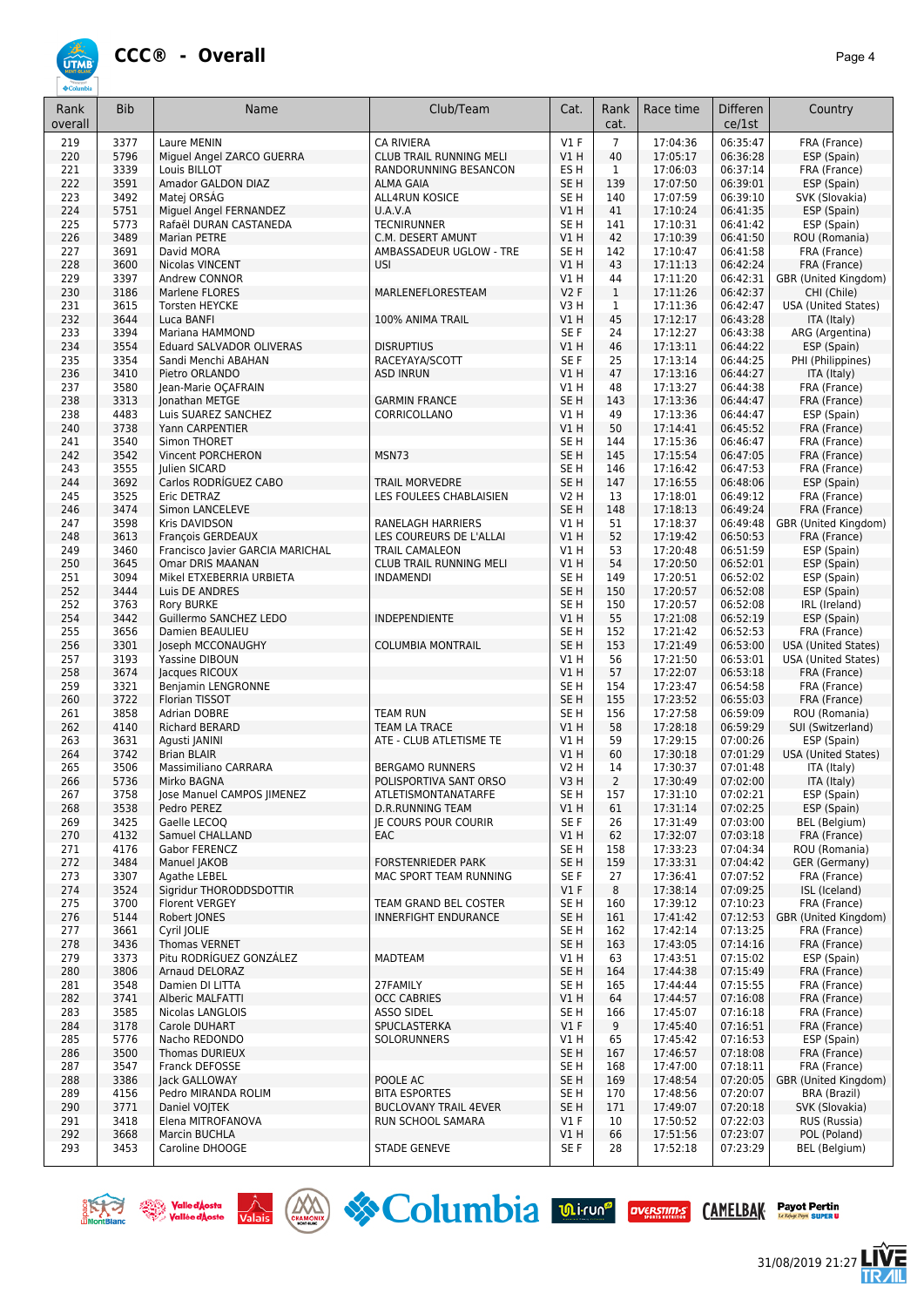

| Rank<br>overall | <b>Bib</b>   | Name                                                       | Club/Team                                    | Cat.                    | Rank<br>cat. | Race time            | <b>Differen</b><br>ce/1st | Country                           |
|-----------------|--------------|------------------------------------------------------------|----------------------------------------------|-------------------------|--------------|----------------------|---------------------------|-----------------------------------|
| 294             | 3516         | <b>Guadafret MARTÍN BETANCOR</b>                           | <b>GOE RUNNERS</b>                           | SE H                    | 172          | 17:53:26             | 07:24:37                  | ESP (Spain)                       |
| 295             | 3647         | Nicolas PARE                                               | VEO 2000 LA PLAGNE                           | SE H                    | 173          | 17:54:46             | 07:25:57                  | FRA (France)                      |
| 296             | 3747         | Juan LEGASPI DIAZ                                          | BOX 001 OURENSE                              | V1 H                    | 67           | 17:55:57             | 07:27:08                  | ESP (Spain)                       |
| 297             | 3510         | Yohann LE ROY                                              |                                              | SE <sub>H</sub>         | 174          | 17:56:13             | 07:27:24                  | FRA (France)                      |
| 298<br>299      | 3497<br>3512 | Kristaps KANNA                                             | <b>ASK PATRIA</b>                            | SE H<br>SE <sub>H</sub> | 175<br>176   | 17:59:58<br>18:00:58 | 07:31:09<br>07:32:09      | LAT (Latvia)                      |
| 300             | 3184         | Jérémy PISSENS<br><b>Ester ALVES</b>                       | Trakks Team Belgium<br><b>SALOMON SUUNTO</b> | SE F                    | 29           | 18:01:13             | 07:32:24                  | BEL (Belgium)<br>POR (Portugal)   |
| 301             | 3478         | Geoffrey LEDOUX                                            | LOUCH'ANGELES                                | SE <sub>H</sub>         | 177          | 18:01:18             | 07:32:29                  | FRA (France)                      |
| 302             | 3612         | Giorgio FEDELE                                             | AIM GSD ENERGY                               | V2 H                    | 15           | 18:03:26             | 07:34:37                  | ITA (Italy)                       |
| 303             | 3607         | <b>Thomas COLLINET</b>                                     |                                              | SE <sub>H</sub>         | 178          | 18:04:14             | 07:35:25                  | FRA (France)                      |
| 304             | 3669         | lavier IRIARTE                                             |                                              | SE <sub>H</sub>         | 179          | 18:04:23             | 07:35:34                  | ESP (Spain)                       |
| 305             | 4079         | Roberto YUGUEROS                                           | Asturxanas                                   | SE <sub>H</sub>         | 180          | 18:04:37             | 07:35:48                  | ESP (Spain)                       |
| 306             | 3671         | <b>Ramon CORRALES VALLS</b>                                | <b>GRUP EXCURSIONISTA MALG</b>               | VIH                     | 68           | 18:05:20             | 07:36:31                  | ESP (Spain)                       |
| 307             | 3606         | Juan Andrés CINTAS                                         | FN RUNNING TEAM                              | V1 H                    | 69           | 18:06:31             | 07:37:42                  | ARG (Argentina)                   |
| 308             | 4347         | Alexandre CROGUENNEC                                       |                                              | SE H                    | 181          | 18:06:43             | 07:37:54                  | FRA (France)                      |
| 309             | 3649         | <b>Guillem VACHON</b>                                      |                                              | V1 H                    | 70           | 18:08:55             | 07:40:06                  | CAN (Canada)                      |
| 310             | 4029         | Carlos VALENCIANO ALBACETE                                 |                                              | <b>V1 H</b>             | 71           | 18:08:57             | 07:40:08                  | ESP (Spain)                       |
| 311<br>312      | 3475<br>3699 | Mikel LASA SEIN                                            | IDIAZABAL-ASEPLAN<br>C. C. CHINEJE           | SE <sub>H</sub><br>V2 H | 182<br>16    | 18:09:29<br>18:09:54 | 07:40:40<br>07:41:05      | ESP (Spain)<br>ESP (Spain)        |
| 313             | 3592         | Pedro Jose PLACERES AFONSO<br>Javier SAINZ DE ROZAS SCHULZ |                                              | V1 H                    | 72           | 18:10:23             | 07:41:34                  | ESP (Spain)                       |
| 314             | 4096         | Phil ROGERS                                                | <b>HARROGATE HARRIERS</b>                    | SE <sub>H</sub>         | 183          | 18:10:59             | 07:42:10                  | GBR (United Kingdom)              |
| 315             | 4105         | Jordi ROCA RIERA                                           | C.E. CAMI DELS IBERS TR                      | SE <sub>H</sub>         | 184          | 18:12:10             | 07:43:21                  | ESP (Spain)                       |
| 316             | 3334         | Donatello DI SANTE                                         | PARKS TRAIL PROMOTION                        | V1 H                    | 73           | 18:13:39             | 07:44:50                  | ITA (Italy)                       |
| 317             | 3627         | Vicente MEDALL RAMOS                                       | <b>RUNNING MORO</b>                          | SE <sub>H</sub>         | 185          | 18:15:34             | 07:46:45                  | ESP (Spain)                       |
| 318             | 3605         | Julien BOURTHOUMIEUX                                       |                                              | SE <sub>H</sub>         | 186          | 18:17:50             | 07:49:01                  | FRA (France)                      |
| 319             | 4150         | Yoann STAB                                                 |                                              | V1 H                    | 74           | 18:18:20             | 07:49:31                  | FRA (France)                      |
| 320             | 3637         | Gian Paolo ZANCHI                                          | A.S.D. BIO CORRENDO AVI                      | V2 H                    | 17           | 18:20:37             | 07:51:48                  | ITA (Italy)                       |
| 321             | 3387         | Adeline LESERVOISIER                                       |                                              | SE F                    | 30           | 18:20:42             | 07:51:53                  | FRA (France)                      |
| 322             | 3494         | Piotr GOŁEBIOWSKI                                          |                                              | V1 H                    | 75           | 18:21:03             | 07:52:14                  | POL (Poland)                      |
| 323             | 4178         | Daniel JANNERSTAD                                          |                                              | V1H                     | 76           | 18:21:43             | 07:52:54                  | SWE (Sweden)                      |
| 324<br>325      | 4043<br>4182 | Xavier FABRE HEREDIA                                       | <b>DIEDRE</b>                                | V1 H<br>V2 H            | 77<br>18     | 18:21:48<br>18:23:07 | 07:52:59<br>07:54:18      | ESP (Spain)<br>FRA (France)       |
| 326             | 3443         | Christophe SIMON<br>Colin ARROS                            | <b>SPAC</b>                                  | SE H                    | 187          | 18:24:06             | 07:55:17                  | FRA (France)                      |
| 327             | 4083         | David CABEZAS UMAÑA                                        | <b>COSTA RICA TRAIL</b>                      | SE <sub>H</sub>         | 188          | 18:29:24             | 08:00:35                  | CRC (Costa Rica)                  |
| 328             | 3519         | Jinko TAKESHIGE                                            |                                              | $VI$ F                  | 11           | 18:30:18             | 08:01:29                  | JPN (Japan)                       |
| 329             | 4101         | Gilbert DA COSTA                                           | <b>TEAM IRON RACE</b>                        | V1H                     | 78           | 18:30:58             | 08:02:09                  | FRA (France)                      |
| 330             | 5719         | Martin AFFONSO FERREIRA                                    |                                              | V1 H                    | 79           | 18:32:15             | 08:03:26                  | BRA (Brazil)                      |
| 331             | 5778         | Radu Cristian RESTIVAN                                     | 321SPORT                                     | SE <sub>H</sub>         | 189          | 18:32:27             | 08:03:38                  | ROU (Romania)                     |
| 332             | 3520         | Yannick GUILLOU                                            |                                              | V1 H                    | 80           | 18:32:34             | 08:03:45                  | SUI (Switzerland)                 |
| 333             | 3439         | Dariusz ŚWIERAD                                            | ASICS FRONTRUNNER POLAN                      | SE H                    | 190          | 18:32:44             | 08:03:55                  | POL (Poland)                      |
| 334             | 3365         | Lucie ALOISI                                               | UA SOCIETE GENERALE                          | SE F                    | 31           | 18:33:26             | 08:04:37                  | FRA (France)                      |
| 335             | 3621         | Mike BEEBE                                                 |                                              | SE <sub>H</sub>         | 191          | 18:33:39             | 08:04:50                  | <b>USA (United States)</b>        |
| 336<br>337      | 3161<br>3458 | <b>Richard COGHLAN</b><br>Yoann BEUDET                     | KIWI ENGLISH CHINO<br><b>AC TALANT</b>       | V1H<br>SE <sub>H</sub>  | 81<br>192    | 18:33:52<br>18:35:37 | 08:05:03<br>08:06:48      | NZL (New Zealand)<br>FRA (France) |
| 338             | 4312         | Roberto DIEGUEZ GONZALEZ                                   | <b>DANIELA TRAIL</b>                         | SE H                    | 193          | 18:36:28             | 08:07:39                  | ESP (Spain)                       |
| 339             | 3829         | Pablo MARTI TRIGO                                          | <b>VENTS DE MUNTANYA</b>                     | V2 H                    | 19           | 18:38:35             | 08:09:46                  | ESP (Spain)                       |
| 340             | 4358         | Sylvain DUPUIS                                             |                                              | SE H                    | 194          | 18:38:50             | 08:10:01                  | FRA (France)                      |
| 341             | 3461         | David SANCHEZ CALIXTO                                      | DSC RUNNING ALBACETE                         | SE <sub>H</sub>         | 195          | 18:39:05             | 08:10:16                  | ESP (Spain)                       |
| 342             | 3467         | Jose Carlos GABALDON CAMPILLO                              | DSC RUNNING ALBACETE                         | SE H                    | 196          | 18:39:06             | 08:10:17                  | ESP (Spain)                       |
| 342             | 3666         | Cristina SANCHEZ CALIXTO                                   | DSC RUNNING ALBACETE                         | SE F                    | 32           | 18:39:06             | 08:10:17                  | ESP (Spain)                       |
| 344             | 3579         | Jason SMITH                                                |                                              | V1 H                    | 82           | 18:39:21             | 08:10:32                  | <b>USA (United States)</b>        |
| 345             | 3618         | Jorge TABERNERO ESTEVEZ                                    | MAJALASNA                                    | V1 H                    | 83           | 18:40:25             | 08:11:36                  | ESP (Spain)                       |
| 346             | 4254         | <b>Aurelien WATARE</b>                                     |                                              | SE H                    | 197          | 18:40:26             | 08:11:37                  | FRA (France)                      |
| 347<br>348      | 3610<br>3744 | <b>Hu ZHANG</b><br>Mario DAMBROSIO                         | 神木长跑协会<br>ATLETICA GAVIRATE                  | V1 H<br>V2 H            | 84<br>20     | 18:40:33<br>18:40:45 | 08:11:44<br>08:11:56      | CHN (China)<br>ITA (Italy)        |
| 349             | 3355         | Erika WOLLNER                                              | <b>SKY BLAZERS</b>                           | SE F                    | 33           | 18:41:19             | 08:12:30                  | NOR (Norway)                      |
| 350             | 4084         | Gianluigi DORELLI                                          |                                              | SE H                    | 198          | 18:42:04             | 08:13:15                  | ITA (Italy)                       |
| 351             | 3690         | <b>Thibaud LAFON</b>                                       |                                              | SE H                    | 199          | 18:42:42             | 08:13:53                  | FRA (France)                      |
| 352             | 3630         | Iulian IONESCU                                             |                                              | V1 H                    | 85           | 18:42:57             | 08:14:08                  | ROU (Romania)                     |
| 353             | 3583         | Greg CHANDLER                                              |                                              | SE <sub>H</sub>         | 200          | 18:43:16             | 08:14:27                  | GBR (United Kingdom)              |
| 354             | 3734         | Shawn MILLS                                                |                                              | SE H                    | 201          | 18:43:19             | 08:14:30                  | GBR (United Kingdom)              |
| 355             | 3728         | Fabien DESIGAUD                                            |                                              | SE H                    | 202          | 18:43:22             | 08:14:33                  | FRA (France)                      |
| 356             | 3586         | Leslie ROQUECAVE                                           | <b>RUN AND TRAIL MARINE</b>                  | SE F                    | 34           | 18:43:55             | 08:15:06                  | FRA (France)                      |
| 357             | 5752         | Eugenio GARCIA-ARANDA ROJAS                                | R.S.E.A. PENALARA                            | V3 H                    | 3            | 18:44:03             | 08:15:14                  | ESP (Spain)                       |
| 358             | 5203         | <b>Howard CALVERT</b>                                      |                                              | V1 H                    | 86           | 18:46:18             | 08:17:29                  | GBR (United Kingdom)              |
| 359<br>360      | 3687<br>3664 | <b>Jordan EVANS</b><br>Alessandro CASASOLA                 | HUCCLECOTE HARRIERS<br><b>TEAM KMP</b>       | SE H<br>SE H            | 203<br>204   | 18:46:33<br>18:46:54 | 08:17:44<br>08:18:05      | GBR (United Kingdom)              |
| 361             | 4322         | Jérôme DUAY                                                |                                              | V1 H                    | 87           | 18:47:37             | 08:18:48                  | ITA (Italy)<br>SUI (Switzerland)  |
| 362             | 3850         | Fabio TRIVERO                                              | A.S. GAGLIANICO 1974                         | SE H                    | 205          | 18:49:33             | 08:20:44                  | ITA (Italy)                       |
| 363             | 4794         | Yves MERAND                                                |                                              | V2 H                    | 21           | 18:49:40             | 08:20:51                  | FRA (France)                      |
| 364             | 3422         | Dirk IMMELMAN                                              |                                              | SE <sub>H</sub>         | 206          | 18:51:06             | 08:22:17                  | RSA (South Africa)                |
| 365             | 4046         | Jean-Damien RAOUST                                         | SPEEDY CLUB DE PROVENCE                      | SE H                    | 207          | 18:51:37             | 08:22:48                  | FRA (France)                      |
| 366             | 3546         | Luca DALMASSO                                              | ASD PODISTICA VALLE VAR                      | SE H                    | 208          | 18:51:39             | 08:22:50                  | ITA (Italy)                       |
| 367             | 3748         | Gabriele VINEIS                                            | ASD PODISTICA VALLE VAR                      | SE H                    | 209          | 18:51:42             | 08:22:53                  | ITA (Italy)                       |
| 368             | 5741         | Joaquim CAPELA                                             | KANINOS                                      | V1 H                    | 88           | 18:52:30             | 08:23:41                  | POR (Portugal)                    |







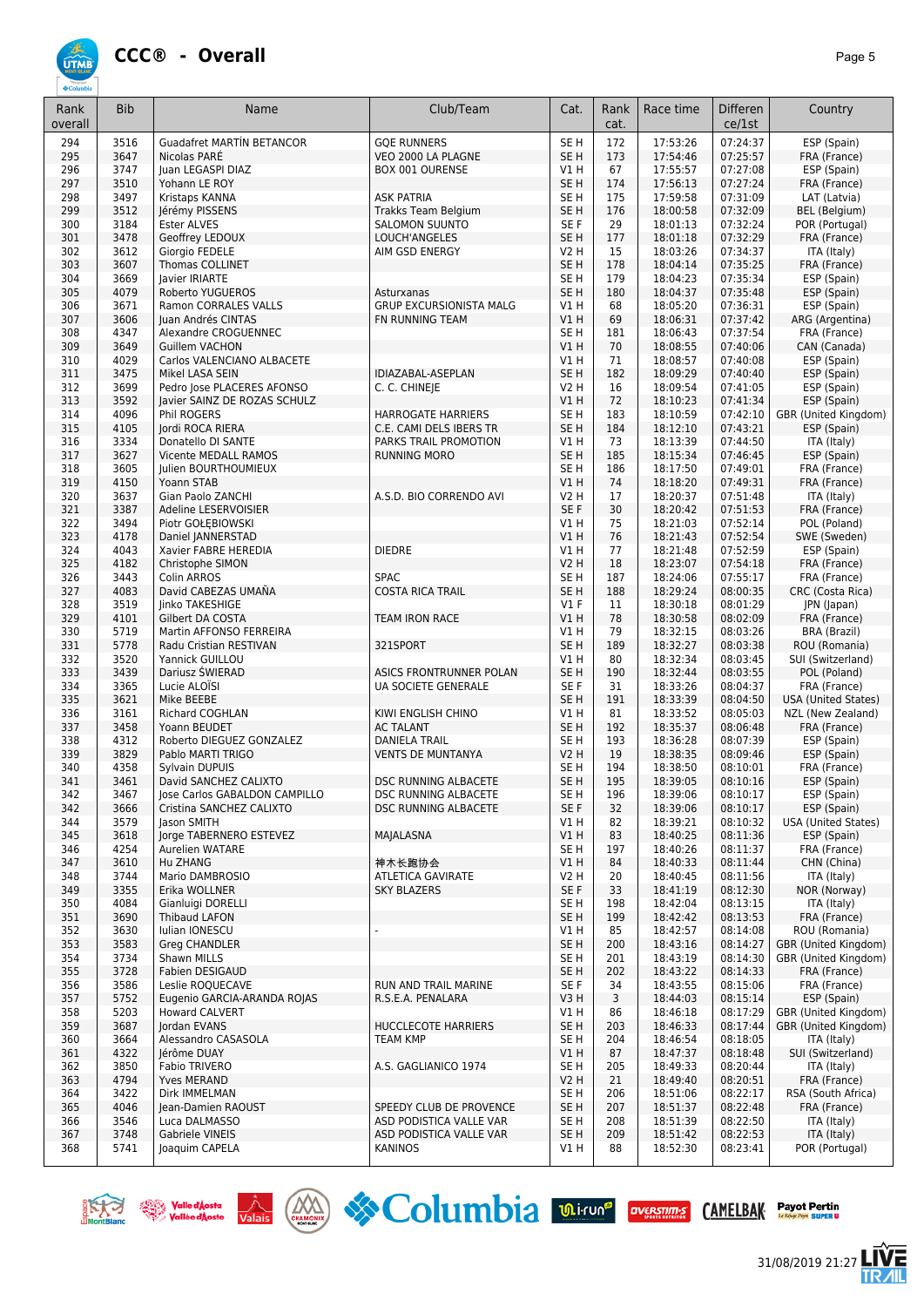

31/08/2019 21:27

Ξ

| Rank<br>overall | <b>Bib</b>   | Name                                         | Club/Team                             | Cat.                    | Rank<br>cat. | Race time            | Differen<br>ce/1st   | Country                                      |
|-----------------|--------------|----------------------------------------------|---------------------------------------|-------------------------|--------------|----------------------|----------------------|----------------------------------------------|
|                 |              |                                              |                                       |                         |              |                      |                      |                                              |
| 369<br>370      | 4045<br>5724 | Marcello MONTARULI<br>Alexander GUSTAFSSON   | <b>TEAM NORDIC TRAIL</b>              | V1H<br>SE <sub>H</sub>  | 89<br>210    | 18:53:12<br>18:53:49 | 08:24:23<br>08:25:00 | SUI (Switzerland)<br>SWE (Sweden)            |
| 371             | 4505         | Lubomir NOKOV                                | harmonica                             | V1 H                    | 90           | 18:54:12             | 08:25:23             | <b>BUL</b> (Bulgaria)                        |
| 372             | 4151         | Mikula THALMANN                              | THERUNNINGMATE.RUN                    | SE <sub>H</sub>         | 211          | 18:54:40             | 08:25:51             | SUI (Switzerland)                            |
| 373             | 4434         | <b>Martins KRUMINS</b>                       |                                       | SE H                    | 212          | 18:54:51             | 08:26:02             | LAT (Latvia)                                 |
| 374             | 4581         | <b>Henrik WALLMARK</b>                       |                                       | SE <sub>H</sub>         | 213          | 18:54:55             | 08:26:06             | SWE (Sweden)                                 |
| 375             | 4414         | Damien CARFANTAN                             | <b>MEGA CLUB</b>                      | SE <sub>H</sub>         | 214          | 18:55:10             | 08:26:21             | FRA (France)                                 |
| 376             | 4117         | Alessandro MARMORATO                         | DU Coaching                           | SE <sub>H</sub>         | 215          | 18:55:12             | 08:26:23             | ITA (Italy)                                  |
| 377<br>378      | 3697<br>4258 | Sylvain NODIN                                | <b>DTTN</b><br>NOCTURNOS DE PAREDES   | SE <sub>H</sub><br>VIH  | 216<br>91    | 18:55:26             | 08:26:37             | FRA (France)<br>POR (Portugal)               |
| 379             | 4095         | Fernando ALMEIDA<br>Morgan RODRIGUES         |                                       | SE <sub>H</sub>         | 217          | 18:55:42<br>18:56:20 | 08:26:53<br>08:27:31 | SUI (Switzerland)                            |
| 380             | 3521         | Jeronimo MARTINEZ BENEDICTO                  | <b>CLUB D'ESPORTS DE MUNTA</b>        | VIH                     | 92           | 18:56:38             | 08:27:49             | ESP (Spain)                                  |
| 381             | 3866         | Marie-Caroline FONTA                         |                                       | SE F                    | 35           | 18:57:03             | 08:28:14             | SUI (Switzerland)                            |
| 382             | 4385         | Arkaitz VIRUMBRALES                          |                                       | SE <sub>H</sub>         | 218          | 18:57:42             | 08:28:53             | ESP (Spain)                                  |
| 383             | 3764         | Franck COLLOT                                | AS ROMAGNAT                           | V1 H                    | 93           | 18:57:59             | 08:29:10             | FRA (France)                                 |
| 384             | 3566         | Laurent CUNEAZ                               |                                       | SE <sub>H</sub>         | 219          | 18:59:04             | 08:30:15             | ITA (Italy)                                  |
| 385             | 3569         | Alexis QUIGNETTE                             | LYON MOUNTAIN TRAIL                   | SE H                    | 220          | 18:59:08             | 08:30:19             | FRA (France)                                 |
| 386             | 3480<br>3523 | Jessica DENAIS-GAS                           | LES FOULEES CHABLASIENN               | SE F<br>SE F            | 36           | 18:59:24             | 08:30:35             | FRA (France)<br>FRA (France)                 |
| 387<br>388      | 4364         | Nadia OUDOT<br>Yann BRAMOULLE                | <b>TEYSALPI</b><br><b>TEAM HENAFF</b> | SE <sub>H</sub>         | 37<br>221    | 18:59:40<br>19:00:45 | 08:30:51<br>08:31:56 | FRA (France)                                 |
| 389             | 4498         | Yann BARRANCO                                |                                       | SE H                    | 222          | 19:01:34             | 08:32:45             | FRA (France)                                 |
| 390             | 5777         | Marco REGRUTO                                |                                       | V1H                     | 94           | 19:01:39             | 08:32:50             | ITA (Italy)                                  |
| 391             | 4051         | Michele CANDIOTTO                            |                                       | SE <sub>H</sub>         | 223          | 19:01:45             | 08:32:56             | ITA (Italy)                                  |
| 392             | 3713         | Laurent FOUVET                               | LA RIVATIERE                          | <b>V2 H</b>             | 22           | 19:02:12             | 08:33:23             | FRA (France)                                 |
| 393             | 4126         | Loic DECHAVANNE                              | LA RIVATIERE                          | V1 H                    | 95           | 19:02:13             | 08:33:24             | FRA (France)                                 |
| 394             | 3636         | Paweł WIŚNIEWSKI                             | Karkonosz Running Team                | SE <sub>H</sub>         | 224          | 19:04:28             | 08:35:39             | POL (Poland)                                 |
| 395             | 3314         | Geoffrey HERBERT                             |                                       | SE H                    | 225          | 19:05:18             | 08:36:29             | FRA (France)                                 |
| 396<br>397      | 3471<br>4158 | Christian ADAMO<br>Sofiane SROUTTA           | SKYRUNNERS LE VIGNE VIC               | SE <sub>H</sub><br>SE H | 226<br>227   | 19:05:24<br>19:05:51 | 08:36:35<br>08:37:02 | ITA (Italy)<br>FRA (France)                  |
| 398             | 3141         | <b>Emily WANLESS</b>                         |                                       | SE F                    | 38           | 19:07:28             | 08:38:39             | USA (United States)                          |
| 399             | 4179         | Olivier JEAN                                 | AIX ATHLE PROVENCE                    | <b>V2 H</b>             | 23           | 19:07:34             | 08:38:45             | FRA (France)                                 |
| 399             | 4388         | Pascal EVRARD                                |                                       | <b>V2 H</b>             | 23           | 19:07:34             | 08:38:45             | FRA (France)                                 |
| 401             | 3515         | Julien JURAS                                 | TEAM DU CAILLOU                       | SE H                    | 228          | 19:08:39             | 08:39:50             | FRA (France)                                 |
| 402             | 3761         | Richard SHLOVOGT                             |                                       | VIH                     | 96           | 19:08:49             | 08:40:00             | GBR (United Kingdom)                         |
| 403             | 3640         | Eric MEYRIEUX                                |                                       | V1 H                    | 97           | 19:09:14             | 08:40:25             | FRA (France)                                 |
| 404             | 4261         | Julien MOUGEOT                               | LB CHATEAUROUX                        | SE <sub>H</sub>         | 229          | 19:10:06             | 08:41:17             | FRA (France)                                 |
| 405<br>406      | 3617<br>3844 | Olivier PHILIPPE                             | <b>13 SPORTS AMILLY</b>               | V1 H<br>V1 H            | 98<br>99     | 19:10:42<br>19:10:58 | 08:41:53<br>08:42:09 | FRA (France)<br>FRA (France)                 |
| 407             | 3574         | <b>Antony RICCI</b><br>Eba URIZAR GARAIANDIA |                                       | $VI$ F                  | 12           | 19:11:32             | 08:42:43             | ESP (Spain)                                  |
| 408             | 3388         | Diana SURUBARU                               | <b>MARTONERUN</b>                     | $VI$ F                  | 13           | 19:11:50             | 08:43:01             | ROU (Romania)                                |
| 409             | 4055         | Laurent MALDAN                               |                                       | V1 H                    | 100          | 19:12:05             | 08:43:16             | FRA (France)                                 |
| 410             | 3312         | Man Chi (joan) YIP                           | OVERSTIM.S   UGLOW                    | $VI$ F                  | 14           | 19:12:15             | 08:43:26             | HKG (Hong Kong,<br>China)                    |
| 411             | 3213         | Elise Hay OPSAHL                             | SKJALG IL                             | $VI$ F                  | 15           | 19:12:24             | 08:43:35             | NOR (Norway)                                 |
| 412             | 4452         | <b>Constantine SIATRAS</b>                   |                                       | SE <sub>H</sub>         | 230          | 19:14:43             | 08:45:54             | CAN (Canada)                                 |
| 413<br>414      | 4119<br>5089 | Frédéric PETRISSANS                          | COB                                   | V1 H<br>VIH             | 101<br>102   | 19:14:51<br>19:15:03 | 08:46:02<br>08:46:14 | FRA (France)<br>IRL (Ireland)                |
| 415             | 3595         | Paul MARTIN<br>Ivan MENSHIKOV                | TRAIL RUNNING SCHOOL                  | SE H                    | 231          | 19:15:51             | 08:47:02             | RUS (Russia)                                 |
| 416             | 3202         | Nicole PATON                                 |                                       | SE F                    | 39           | 19:15:52             | 08:47:03             | AUS (Australia)                              |
| 417             | 4384         | Jorge Luis RODRIGUEZ ZAMORA                  | CLUB DEPOTIVO SAN URBAN               | V1 H                    | 103          | 19:16:07             | 08:47:18             | ESP (Spain)                                  |
| 418             | 4597         | <b>Tarik MACHKOUR</b>                        |                                       | SE <sub>H</sub>         | 232          | 19:16:44             | 08:47:55             | FRA (France)                                 |
| 419             | 3805         | Nicolas AMBERT                               |                                       | V1 H                    | 104          | 19:18:09             | 08:49:20             | FRA (France)                                 |
| 420             | 4324         | Vedran MOHOROVIČIĆ                           |                                       | V1H                     | 105          | 19:18:24             | 08:49:35             | CRO (Croatia)                                |
| 421<br>422      | 3793         | Elisabeth WIEDUWILD                          | MUST/SCO MARSEILLE                    | SE F<br>SE <sub>H</sub> | 40           | 19:18:33<br>19:18:52 | 08:49:44<br>08:50:03 | GER (Germany)                                |
| 423             | 4100<br>5466 | William SCOTT<br>Nicolas LEBARD              |                                       | V2 H                    | 233<br>25    | 19:19:28             | 08:50:39             | <b>USA (United States)</b><br>FRA (France)   |
| 424             | 4113         | Jody BRAGGER                                 | MIDNIGHT RUNNERS                      | SE <sub>H</sub>         | 234          | 19:20:02             | 08:51:13             | GBR (United Kingdom)                         |
| 425             | 3535         | Antoine BOSQUET                              | <b>XRUN CLUB</b>                      | V1 H                    | 106          | 19:20:09             | 08:51:20             | FRA (France)                                 |
| 426             | 4675         | Jeremy HEINTZE                               | <b>NCS Traileman</b>                  | SE <sub>H</sub>         | 235          | 19:20:54             | 08:52:05             | SUI (Switzerland)                            |
| 427             | 3798         | Marcos DUBOIS                                |                                       | V1 H                    | 107          | 19:21:02             | 08:52:13             | ARG (Argentina)                              |
| 428             | 4161         | Jose Manuel RODRIGUEZ GONZALEZ               |                                       | V1H                     | 108          | 19:22:15             | 08:53:26             | ESP (Spain)                                  |
| 429             | 3590         | Thomas BRADU                                 | <b>ACF Alstom</b>                     | SE H                    | 236          | 19:22:17             | 08:53:28             | FRA (France)                                 |
| 430             | 3330         | <b>Charmaine HORSFALL</b>                    |                                       | $VI$ F                  | 16           | 19:23:17             | 08:54:28             | GBR (United Kingdom)                         |
| 431<br>432      | 3703<br>4235 | Maria MARTINS<br>Joseph MCELROY              | <b>INDIVIDUAL</b>                     | V2F<br>SE <sub>H</sub>  | 2<br>237     | 19:23:52<br>19:23:59 | 08:55:03<br>08:55:10 | POR (Portugal)<br><b>USA (United States)</b> |
| 433             | 3843         | <b>Mathieu GUERS</b>                         | LES PRINCES EN FOULEES                | SE <sub>H</sub>         | 238          | 19:24:01             | 08:55:12             | FRA (France)                                 |
| 434             | 4408         | Francisco-Javier RUBIO-CALVO                 | <b>CD CORRICOLLANO</b>                | V1H                     | 109          | 19:24:44             | 08:55:55             | ESP (Spain)                                  |
| 435             | 4089         | Frederic VERNHES                             | <b>INDIVIDUAL</b>                     | V1 H                    | 110          | 19:24:57             | 08:56:08             | FRA (France)                                 |
| 436             | 4157         | Olivier SÉDILLE                              | EA CERGY PONTOISE ATHLE               | <b>V2 H</b>             | 26           | 19:24:58             | 08:56:09             | FRA (France)                                 |
| 437             | 3483         | Josue DÉNIZ PEÑATE                           | Mallorcatrail                         | SE H                    | 239          | 19:25:16             | 08:56:27             | ESP (Spain)                                  |
| 438             | 4245         | Andrés SOTO REBOLLEDO                        |                                       | SE <sub>H</sub>         | 240          | 19:26:11             | 08:57:22             | CHI (Chile)                                  |
| 439             | 5721         | Sébastien CHENAUX                            |                                       | SE H                    | 241          | 19:26:19             | 08:57:30             | SUI (Switzerland)                            |
| 440<br>441      | 4154<br>5722 | <b>Burak KILIC</b><br>Yannick CUBY           | EICA CHAMPAGNOLE                      | SE <sub>H</sub><br>V2 H | 242<br>27    | 19:26:24<br>19:27:21 | 08:57:35<br>08:58:32 | TUR (Turkey)<br>FRA (France)                 |
| 442             | 4463         | Alexandre LE VAN                             |                                       | SE H                    | 243          | 19:30:15             | 09:01:26             | FRA (France)                                 |
|                 |              |                                              |                                       |                         |              |                      |                      |                                              |



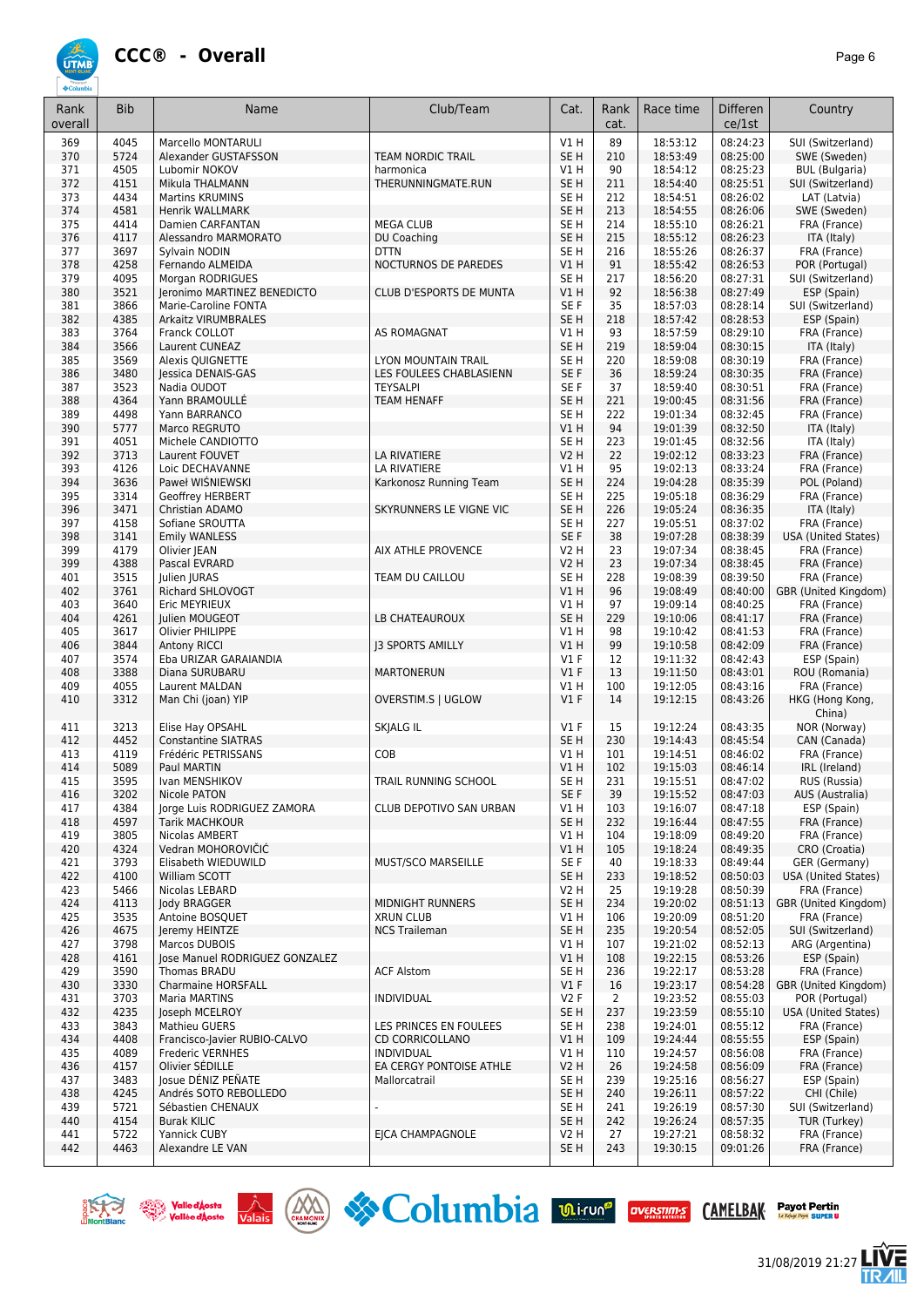

| Rank<br>overall | <b>Bib</b>   | Name                                              | Club/Team                                   | Cat.                      | Rank<br>cat. | Race time            | Differen<br>ce/1st   | Country                                    |
|-----------------|--------------|---------------------------------------------------|---------------------------------------------|---------------------------|--------------|----------------------|----------------------|--------------------------------------------|
| 443             | 3754         | lain O'DONNELL                                    | <b>VICTORIA PARK HARRIERS</b>               | SE <sub>H</sub>           | 244          | 19:30:36             | 09:01:47             | GBR (United Kingdom)                       |
| 444             | 4183         | Oliver SMITH                                      |                                             | V1H                       | 111          | 19:31:07             | 09:02:18             | GBR (United Kingdom)                       |
| 445             | 5259         | Linus EKENGREN                                    |                                             | SE <sub>H</sub>           | 245          | 19:31:32             | 09:02:43             | SWE (Sweden)                               |
| 446<br>447      | 3327<br>4205 | Nicolas GRÉHANT<br>Michel BREUVE                  | <b>IGNRANDO'</b>                            | V1H<br>V1H                | 112<br>113   | 19:31:49<br>19:32:04 | 09:03:00<br>09:03:15 | FRA (France)<br>ITA (Italy)                |
| 448             | 3572         | Philippe GOUTTEFARDE                              | <b>VILLARS RUNNING</b>                      | <b>V2 H</b>               | 28           | 19:32:28             | 09:03:39             | FRA (France)                               |
| 449             | 3570         | Yui OKAMOTO                                       |                                             | SE F                      | 41           | 19:33:37             | 09:04:48             | JPN (Japan)                                |
| 450             | 3208         | Marjo LIIKANEN                                    |                                             | SE F                      | 42           | 19:34:15             | 09:05:26             | FIN (Finland)                              |
| 451             | 5792         | Pietjan VANDOOREN                                 |                                             | SE <sub>H</sub>           | 246          | 19:35:42             | 09:06:53             | BEL (Belgium)                              |
| 452             | 3400         | Magdalena NIETO                                   |                                             | $VI$ F                    | 17           | 19:35:48             | 09:06:59             | ARG (Argentina)                            |
| 453<br>454      | 3582<br>3707 | Nicolás CAPPONCELLI<br>Angelo PACE                | PAULUZAK TRAILRUNNING T<br>ATLETICA BARILLA | V1 H<br><b>V1 H</b>       | 114<br>115   | 19:35:49<br>19:36:06 | 09:07:00<br>09:07:17 | ARG (Argentina)<br>ITA (Italy)             |
| 455             | 3584         | <b>Ross GRIEVE</b>                                | <b>MOORFOOTS</b>                            | <b>V2 H</b>               | 29           | 19:37:12             | 09:08:23             | GBR (United Kingdom)                       |
| 456             | 3653         | Miguel NAVARRO HERNANDEZ                          | MUR I CASTELL TUGA                          | SE <sub>H</sub>           | 247          | 19:38:24             | 09:09:35             | ESP (Spain)                                |
| 457             | 3575         | <b>Bertrand BRUTILLOT</b>                         | PONTARLIER TRIATHLON                        | V1 H                      | 116          | 19:38:38             | 09:09:49             | FRA (France)                               |
| 458             | 3302         | Cindy Evelyn RAMIREZ BRITO                        |                                             | SE F                      | 43           | 19:38:55             | 09:10:06             | CHI (Chile)                                |
| 459<br>460      | 5716<br>3419 | Suzette Michel VON BROEMBSEN<br>Dave WARD         | HUNTERS BOG TROTTERS                        | $VI$ F<br>SE <sub>H</sub> | 18<br>248    | 19:40:48<br>19:41:31 | 09:11:59<br>09:12:42 | RSA (South Africa)<br>GBR (United Kingdom) |
| 461             | 3745         | Jose Antonio GONZALEZ                             | ERLAITZ MENDI ELKARTEA                      | V2 H                      | 30           | 19:42:10             | 09:13:21             | ESP (Spain)                                |
| 462             | 3729         | Luigi MAMMOLA                                     | <b>AMSLF OXUBII</b>                         | VIH                       | 117          | 19:42:26             | 09:13:37             | FRA (France)                               |
| 463             | 4459         | Stephane COURNOL                                  |                                             | V1 H                      | 118          | 19:42:51             | 09:14:02             | FRA (France)                               |
| 464             | 3673         | Freddy GBAGUIDI                                   |                                             | SE <sub>H</sub>           | 249          | 19:43:11             | 09:14:22             | BEN (Benin)                                |
| 465             | 5364         | Julien GONZE                                      | <b>JOASSIN TRAIL TEAM</b>                   | V1 H                      | 119          | 19:43:23             | 09:14:34             | BEL (Belgium)                              |
| 466<br>467      | 4715<br>4367 | Gary BRADLEY<br><b>lames PALFRAMAN</b>            | <b>BARLICK FELL RUNNERS</b>                 | <b>V2 H</b><br>V1 H       | 31<br>120    | 19:43:25<br>19:43:57 | 09:14:36<br>09:15:08 | GBR (United Kingdom)<br>CAN (Canada)       |
| 468             | 3362         | Nicolas MARTIN                                    | TRAIL CLUB DES FOUS                         | SE <sub>H</sub>           | 250          | 19:44:25             | 09:15:36             | FRA (France)                               |
| 469             | 4337         | Luis SANTOS                                       |                                             | V1H                       | 121          | 19:45:09             | 09:16:20             | ESP (Spain)                                |
| 470             | 4039         | David DROUHIN                                     | <b>TEAM MAENNELSTEIN</b>                    | V1H                       | 122          | 19:45:24             | 09:16:35             | FRA (France)                               |
| 471             | 3819         | <b>Marisa MAURI</b>                               | SALEVE TRAIL                                | SE F                      | 44           | 19:47:10             | 09:18:21             | FRA (France)                               |
| 472             | 5768         | Fernando MIGUEL                                   |                                             | V1H                       | 123          | 19:47:23             | 09:18:34             | ESP (Spain)                                |
| 473<br>474      | 4168<br>3563 | Przemysław PACZKA<br>Mariusz NOWAK                | ACTIVE TEAM BRZOZA KROL                     | V1 H<br>SE <sub>H</sub>   | 124<br>251   | 19:47:36<br>19:47:40 | 09:18:47<br>09:18:51 | POL (Poland)<br>POL (Poland)               |
| 475             | 4087         | Julien MOTTIER                                    |                                             | SE H                      | 252          | 19:48:19             | 09:19:30             | SUI (Switzerland)                          |
| 476             | 4422         | Aaron DURHAM                                      | ROYAL ENGINEERS                             | SE <sub>H</sub>           | 253          | 19:49:37             | 09:20:48             | GBR (United Kingdom)                       |
| 477             | 3633         | Krasimir NIKOLAV                                  | <b>BROWN TEAM</b>                           | V1H                       | 125          | 19:49:43             | 09:20:54             | <b>BUL</b> (Bulgaria)                      |
| 478             | 4372         | <b>Bruce MCLAREN</b>                              | RANELAGH HARRIERS                           | <b>V2 H</b>               | 32           | 19:49:44             | 09:20:55             | GBR (United Kingdom)                       |
| 479             | 4085         | <b>Israel MOLINA DIAZ</b>                         | DENDRO COMUNIDAD TRAIL                      | V1H                       | 126          | 19:50:35             | 09:21:46             | ESP (Spain)                                |
| 480<br>481      | 4325<br>4535 | Adrian SURUBARU<br>Julien SCHULER                 | <b>MARTONERUN</b>                           | VIH<br>SE <sub>H</sub>    | 127<br>254   | 19:51:11<br>19:52:07 | 09:22:22<br>09:23:18 | ROU (Romania)<br>FRA (France)              |
| 482             | 4275         | <b>Olivier LAGRANGE</b>                           | <b>EA CHAMBERY</b>                          | VIH                       | 128          | 19:52:49             | 09:24:00             | FRA (France)                               |
| 483             | 3511         | Iker URBIZU URIBE                                 | PLATEROTARRAK                               | SE <sub>H</sub>           | 255          | 19:53:19             | 09:24:30             | ESP (Spain)                                |
| 484             | 4207         | <b>Robert PODLES</b>                              | COBI                                        | <b>V2 H</b>               | 33           | 19:53:51             | 09:25:02             | POL (Poland)                               |
| 485             | 3790         | Robert LEONARD                                    |                                             | V1 H                      | 129          | 19:54:12             | 09:25:23             | GBR (United Kingdom)                       |
| 486<br>487      | 3787<br>3310 | <b>Nicolas ROMIGUIERE</b><br>Ninive OLIVEIRA      | <b>COLUMBIA</b>                             | SE <sub>H</sub><br>SE F   | 256<br>45    | 19:54:43<br>19:54:44 | 09:25:54<br>09:25:55 | FRA (France)<br><b>BRA (Brazil)</b>        |
| 488             | 4307         | Roman SIDORKIN                                    |                                             | VIH                       | 130          | 19:55:48             | 09:26:59             | RUS (Russia)                               |
| 489             | 4016         | Philippe SOUTEYRAND                               |                                             | SE <sub>H</sub>           | 257          | 19:56:21             | 09:27:32             | FRA (France)                               |
| 490             | 4451         | <b>Anthony MARCHAL</b>                            | <b>TEAM BOCHATON</b>                        | SE <sub>H</sub>           | 258          | 19:57:14             | 09:28:25             | FRA (France)                               |
| 491             | 4664         | Raymond HALLAI                                    |                                             | V1 H                      | 131          | 20:00:18             | 09:31:29             | HUN (Hungary)                              |
| 492             | 3451         | Clémence JANIN<br>Pierre SALLET                   |                                             | SE F                      | 46           | 20:01:16             | 09:32:27             | FRA (France)                               |
| 493<br>494      | 3788<br>4323 | <b>Florian GAUDET</b>                             |                                             | V1 H<br>SE <sub>H</sub>   | 132<br>259   | 20:02:50<br>20:03:02 | 09:34:01<br>09:34:13 | FRA (France)<br>FRA (France)               |
| 495             | 4706         | Tomas BAÑOS GRANADO                               | CLUB DE MONTANA VILLALF                     | V2 H                      | 34           | 20:03:21             | 09:34:32             | ESP (Spain)                                |
| 496             | 3856         | Gabriel HERNÁNDEZ HERNÁNDEZ                       | <b>GRUPO BEJARANO DE MONTA</b>              | SE <sub>H</sub>           | 260          | 20:04:21             | 09:35:32             | ESP (Spain)                                |
| 497             | 3827         | Nicolas GUILLOT                                   | TRAIL DES 3 PUCELLES /                      | SE <sub>H</sub>           | 261          | 20:04:30             | 09:35:41             | FRA (France)                               |
| 498             | 3650         | Jordi FABREGA SIMO                                | DESMUNTAMARGES NAVAS                        | SE <sub>H</sub>           | 262          | 20:06:38             | 09:37:49             | ESP (Spain)                                |
| 499<br>500      | 4238<br>4225 | Sébastien COZZANI<br>Jose Manuel MARTIN RODRIGUEZ | DENDRO COMUNIDAD TRAIL                      | V1 H<br>V1 H              | 133<br>134   | 20:08:03<br>20:08:06 | 09:39:14<br>09:39:17 | FRA (France)<br>ESP (Spain)                |
| 501             | 4057         | <b>Tim THOMAS</b>                                 |                                             | V1 H                      | 135          | 20:09:01             | 09:40:12             | BEL (Belgium)                              |
| 502             | 4241         | Thibault KNOP                                     |                                             | SE <sub>H</sub>           | 263          | 20:11:25             | 09:42:36             | FRA (France)                               |
| 503             | 3663         | Laurent BIBARD                                    | AS villemanoche TRIPAS                      | V1 H                      | 136          | 20:11:33             | 09:42:44             | FRA (France)                               |
| 504             | 3428         | María Virginia AUDIFFRED                          | <b>TT Runnig Club</b>                       | $VI$ F                    | 19           | 20:12:10             | 09:43:21             | ARG (Argentina)                            |
| 505             | 3864         | Kostya PENKOV                                     | <b>CLAPHAM CHASERS</b>                      | V1 H                      | 137          | 20:13:00             | 09:44:11             | GBR (United Kingdom)                       |
| 506             | 3306         | Wing Yan LAU                                      | <b>COLUMBIA HK</b>                          | SE F                      | 47           | 20:13:08             | 09:44:19             | HKG (Hong Kong,<br>China)                  |
| 507             | 3781         | Marina KOLLASSA                                   | ADLER LANGLAUF BOTRROP                      | SE F                      | 48           | 20:13:18             | 09:44:29             | GER (Germany)                              |
| 508             | 4135         | Paul DE THOMASSON                                 |                                             | SE <sub>H</sub>           | 264          | 20:13:29             | 09:44:40             | FRA (France)                               |
| 509             | 5560         | Peter MCMANNERS                                   |                                             | V3H                       | 4            | 20:14:18             | 09:45:29             | GBR (United Kingdom)                       |
| 510             | 3420         | Alice GREGR                                       |                                             | SE F                      | 49           | 20:14:35             | 09:45:46             | GBR (United Kingdom)                       |
| 511             | 3359         | Annie WEISS                                       |                                             | SE F                      | 50           | 20:15:09             | 09:46:20             | USA (United States)                        |
| 512<br>513      | 3479<br>3854 | Juan M. VICENS VIDAL<br>Sébastien DEBOIS          | CLUB DE MUNTANYA I ESCA                     | SE <sub>H</sub><br>V1 H   | 265<br>138   | 20:15:13<br>20:15:48 | 09:46:24<br>09:46:59 | ESP (Spain)<br>FRA (France)                |
| 514             | 3816         | Nicolas DEBOIS                                    |                                             | V1H                       | 139          | 20:15:50             | 09:47:01             | FRA (France)                               |
| 515             | 4217         | Giuliano PINTOSSI                                 | AVIS MARATHON VERBANIA                      | V1H                       | 140          | 20:16:00             | 09:47:11             | ITA (Italy)                                |
| 516             | 3577         | Kirk RUPP                                         |                                             | V1H                       | 141          | 20:16:38             | 09:47:49             | USA (United States)                        |









怎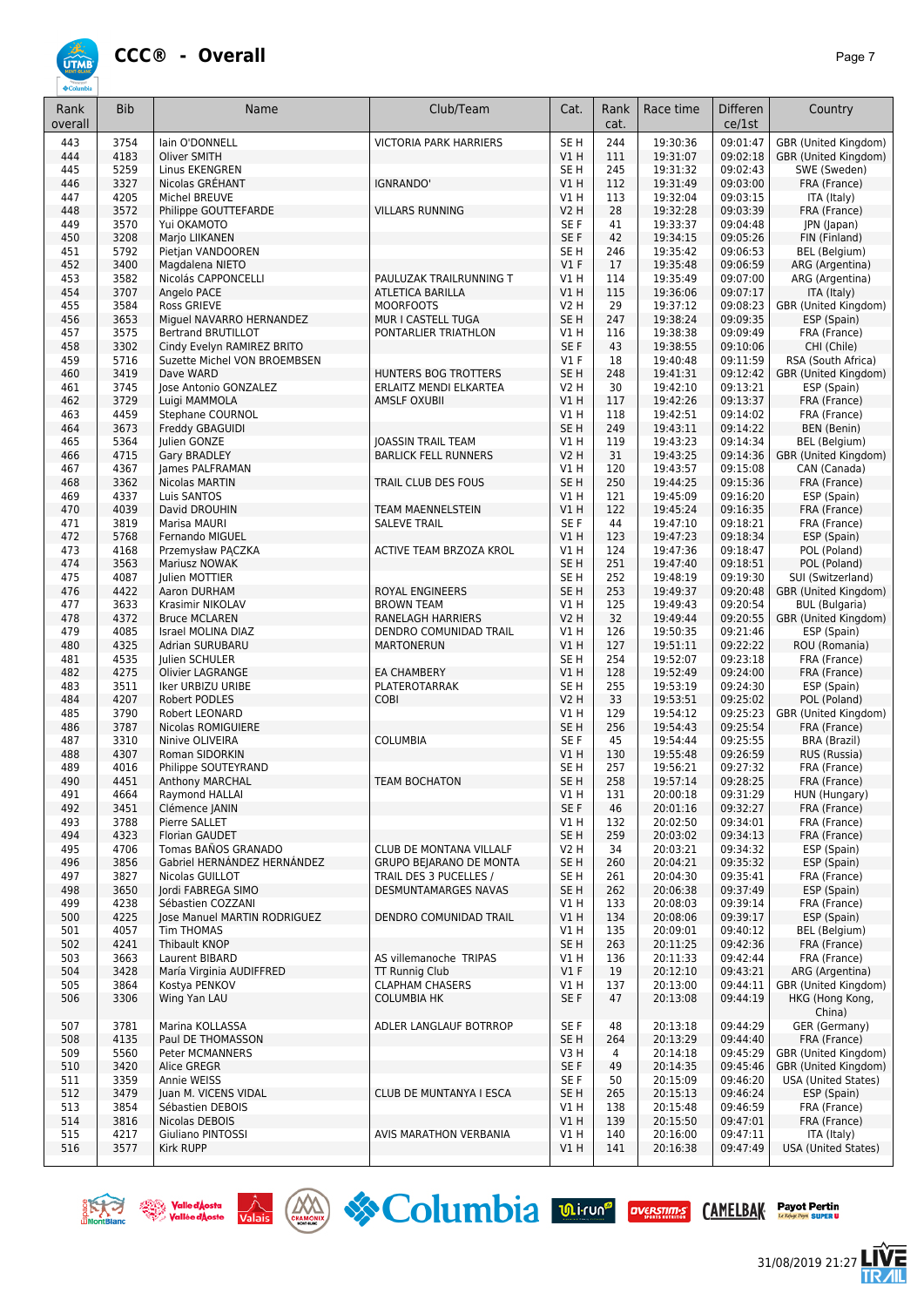

| Rank<br>overall | <b>Bib</b>   | Name                                                  | Club/Team                                                 | Cat.                               | Rank<br>cat.   | Race time            | <b>Differen</b><br>ce/1st | Country                              |
|-----------------|--------------|-------------------------------------------------------|-----------------------------------------------------------|------------------------------------|----------------|----------------------|---------------------------|--------------------------------------|
| 517             | 4054         | Loic JIQUEL                                           |                                                           | $VI$ H                             | 142            | 20:17:17             | 09:48:28                  | FRA (France)                         |
| 518             | 5786         | Witold SMOLEN                                         |                                                           | SE <sub>H</sub>                    | 266            | 20:17:18             | 09:48:29                  | POL (Poland)                         |
| 519<br>520      | 3766<br>3853 | Thorsten GLATTHOR<br>Marino BONETTI                   | <b>TSV SCHWARME</b>                                       | V1 H<br>SE <sub>H</sub>            | 143<br>267     | 20:18:11<br>20:19:17 | 09:49:22<br>09:50:28      | GER (Germany)<br>ITA (Italy)         |
| 521             | 4169         | Guilherme PESTANA                                     | <b>UPFIT</b>                                              | SE <sub>H</sub>                    | 268            | 20:20:01             | 09:51:12                  | <b>BRA (Brazil)</b>                  |
| 522             | 4648         | <b>Philippe BARTOLI</b>                               |                                                           | <b>V2 H</b>                        | 35             | 20:20:33             | 09:51:44                  | FRA (France)                         |
| 523             | 3782         | Chloé LARGUIER                                        |                                                           | SE F                               | 51             | 20:20:49             | 09:52:00                  | FRA (France)                         |
| 524             | 5767         | Jose MELLADO GARCÍA                                   | C.E. MONTGAT CORRE                                        | V1H                                | 144            | 20:20:54             | 09:52:05                  | ESP (Spain)                          |
| 525             | 4490         | Frederic CHABLE                                       |                                                           | V1 H                               | 145            | 20:22:39             | 09:53:50                  | FRA (France)                         |
| 526<br>527      | 4194<br>4015 | <b>Bertrand CATOIR</b><br><b>Guillaume ANTONIETTI</b> | <b>ESM BELGIQUE</b>                                       | V1H<br>V1 H                        | 146<br>147     | 20:23:15<br>20:23:20 | 09:54:26<br>09:54:31      | <b>BEL</b> (Belgium)<br>FRA (France) |
| 528             | 5080         | loao MONTEIRO                                         | PRAZER EM CORRER - ILHA                                   | VIH                                | 148            | 20:23:31             | 09:54:42                  | POR (Portugal)                       |
| 529             | 4191         | Marc TEYSSANDIE                                       |                                                           | $VI$ H                             | 149            | 20:23:52             | 09:55:03                  | FRA (France)                         |
| 530             | 3808         | Askaniusz KOCEMBA                                     |                                                           | SE <sub>H</sub>                    | 269            | 20:24:06             | 09:55:17                  | POL (Poland)                         |
| 531             | 5794         | Petr VESELY                                           | <b>TFRUN</b>                                              | <b>V2 H</b>                        | 36             | 20:24:08             | 09:55:19                  | CZE (Czech Republic)                 |
| 532             | 3414         | Liwen ZHAO                                            |                                                           | SE F                               | 52             | 20:25:40             | 09:56:51                  | CHN (China)                          |
| 533<br>534      | 3603<br>3777 | Karen GORISSEN<br>Gaëtan FURON                        |                                                           | SE <sub>F</sub><br>SE <sub>H</sub> | 53<br>270      | 20:25:54<br>20:26:03 | 09:57:05<br>09:57:14      | <b>BEL</b> (Belgium)<br>FRA (France) |
| 535             | 5107         | Ludovic ARBAUD                                        |                                                           | V1H                                | 150            | 20:26:18             | 09:57:29                  | FRA (France)                         |
| 536             | 4042         | Stefano CAMARDA                                       | <b>ATLETICA LEVANTE</b>                                   | V1H                                | 151            | 20:26:52             | 09:58:03                  | ITA (Italy)                          |
| 536             | 5731         | Gustavo Adolfo SALAZAR RAMIREZ                        |                                                           | SE <sub>H</sub>                    | 271            | 20:26:52             | 09:58:03                  | COL (Colombia)                       |
| 538             | 3736         | Agnieszka MARCINISZYN                                 |                                                           | SE F                               | 54             | 20:26:57             | 09:58:08                  | POL (Poland)                         |
| 539             | 3530         | Fatima HADROUGA                                       |                                                           | <b>V2F</b>                         | 3              | 20:28:30             | 09:59:41                  | FRA (France)                         |
| 540<br>541      | 3776<br>3655 | Rikki DE LOUCHE<br>Gaële DUCHER                       | <b>VEGAN RUNNERS</b>                                      | SE <sub>H</sub><br>$VI$ F          | 272<br>20      | 20:28:35             | 09:59:46<br>09:59:59      | GBR (United Kingdom)                 |
| 542             | 5305         | Cyrille CAPERAN                                       | AMSL FREJUS                                               | V1H                                | 152            | 20:28:48<br>20:29:24 | 10:00:35                  | FRA (France)<br>FRA (France)         |
| 543             | 5097         | Jonas JACQUET                                         |                                                           | V1 H                               | 153            | 20:32:17             | 10:03:28                  | GER (Germany)                        |
| 544             | 5795         | <b>Graham WILLIS</b>                                  | <b>TIVERTON HARRIERS</b>                                  | SE <sub>H</sub>                    | 273            | 20:32:52             | 10:04:03                  | GBR (United Kingdom)                 |
| 545             | 4348         | James HODSON                                          |                                                           | SE <sub>H</sub>                    | 274            | 20:33:54             | 10:05:05                  | GBR (United Kingdom)                 |
| 546             | 4285         | Alberto VENTURA                                       |                                                           | <b>V2 H</b>                        | 37             | 20:34:10             | 10:05:21                  | POR (Portugal)                       |
| 547             | 3616<br>4134 | Giorgio PATTUZZI                                      | POLISPORTIVA PAVULLESE                                    | <b>V2 H</b><br>SE <sub>H</sub>     | 38<br>275      | 20:35:08<br>20:35:32 | 10:06:19<br>10:06:43      | ITA (Italy)<br>DEN (Denmark)         |
| 548<br>549      | 5782         | Emil CHRISTENSEN<br>Christopher SALWEY                | TEAM NORDIC TRAIL / LAN                                   | SE <sub>H</sub>                    | 276            | 20:35:36             | 10:06:47                  | SWE (Sweden)                         |
| 550             | 3560         | Sónia SILVA                                           | ADGALOMAR TFALCON                                         | SE F                               | 55             | 20:36:48             | 10:07:59                  | POR (Portugal)                       |
| 551             | 3325         | Dave BEECHE                                           |                                                           | VIH                                | 154            | 20:37:07             | 10:08:18                  | NZL (New Zealand)                    |
| 552             | 4589         | Marco Antonio MARTINEZ TORCAL                         | <b>CD GALLOTIA</b>                                        | VIH                                | 155            | 20:37:58             | 10:09:09                  | ESP (Spain)                          |
| 553             | 4598         | Yannick MAX                                           | OBJECTIF 4810                                             | V1 H                               | 156            | 20:38:09             | 10:09:20                  | FRA (France)                         |
| 554             | 5760         | Blazej KWASNIK                                        | DLA OLUNI:*                                               | SE <sub>H</sub>                    | 277            | 20:38:44             | 10:09:55                  | POL (Poland)                         |
| 555<br>556      | 4776<br>3504 | Eric JORDAN<br>Sophie TEYSSANDIE                      |                                                           | SE <sub>H</sub><br>$VI$ F          | 278<br>21      | 20:39:02<br>20:39:22 | 10:10:13<br>10:10:33      | FRA (France)<br>FRA (France)         |
| 557             | 5702         | Wen FANGYUAN                                          |                                                           | SE <sub>F</sub>                    | 56             | 20:42:33             | 10:13:44                  | CHN (China)                          |
| 558             | 3869         | <b>Olivier GEORGES</b>                                | <b>AC ETRECHY</b>                                         | V1H                                | 157            | 20:43:32             | 10:14:43                  | FRA (France)                         |
| 559             | 4050         | André ZUCKA                                           |                                                           | <b>V2 H</b>                        | 39             | 20:43:54             | 10:15:05                  | <b>BEL</b> (Belgium)                 |
| 560             | 4565         | Tatsuru NAKAYAMA                                      |                                                           | V1H                                | 158            | 20:44:15             | 10:15:26                  | JPN (Japan)                          |
| 561             | 4215         | <b>Clement FUERTES</b>                                |                                                           | SE <sub>H</sub>                    | 279            | 20:44:25             | 10:15:36                  | FRA (France)                         |
| 562<br>563      | 5043<br>4718 | Niklas FRYKSTRÖM<br>Antonio DUARTE                    | <b>KANINOS</b>                                            | V1H<br>VIH                         | 159<br>160     | 20:44:27<br>20:44:28 | 10:15:38<br>10:15:39      | SWE (Sweden)<br>POR (Portugal)       |
| 564             | 4351         | Pascal VUILLAUME                                      |                                                           | V2 H                               | 40             | 20:44:41             | 10:15:52                  | FRA (France)                         |
| 565             | 4137         | Tom WHARFE                                            |                                                           | SE H                               | 280            | 20:46:33             | 10:17:44                  | GBR (United Kingdom)                 |
| 566             | 4227         | Raf SOMERS                                            |                                                           | V1H                                | 161            | 20:47:30             | 10:18:41                  | BEL (Belgium)                        |
| 567             | 4552         | Matthieu DESPLAN                                      |                                                           | V1 H                               | 162            | 20:47:33             | 10:18:44                  | FRA (France)                         |
| 568             | 4202         | Ionel-Cristian CARSTEA                                | WILD WOLVES SLATINA                                       | SE <sub>H</sub>                    | 281            | 20:52:02             | 10:23:13                  | ROU (Romania)                        |
| 569<br>570      | 4521<br>4508 | Ion DICUSARI<br>Łukasz SZARAWARA                      | RUN MOLDOVA                                               | SE H<br>VIH                        | 282<br>163     | 20:52:04<br>20:52:24 | 10:23:15<br>10:23:35      | MDA (Moldova)<br>POL (Poland)        |
| 571             | 3731         | Yaroslav TURENKO                                      | <b>FELL WOLVES</b>                                        | SE H                               | 283            | 20:52:49             | 10:24:00                  | UKR (Ukraine)                        |
| 572             | 3609         | Oleksii SIERIK                                        | <b>SPARTA RUNNERS</b>                                     | SE <sub>H</sub>                    | 284            | 20:52:50             | 10:24:01                  | UKR (Ukraine)                        |
| 573             | 3517         | <b>Dimitrios MYLONAS</b>                              | FRASER STREET RUN CLUB                                    | SE <sub>H</sub>                    | 285            | 20:53:19             | 10:24:30                  | GRE (Greece)                         |
| 574             | 4127         | <b>Guillaume GRAS</b>                                 | <b>MARSEILLE TRAIL CLUB</b>                               | SE <sub>H</sub>                    | 286            | 20:54:10             | 10:25:21                  | FRA (France)                         |
| 575             | 3730         | <b>Steve MARSHALL</b>                                 |                                                           | SE H                               | 287            | 20:54:15             | 10:25:26                  | GBR (United Kingdom)                 |
| 576             | 4550         | Fábio SILVA                                           | AC BATALHA                                                | SE <sub>H</sub>                    | 288            | 20:56:05             | 10:27:16                  | POR (Portugal)                       |
| 577<br>578      | 4398<br>4116 | David LAMINE<br>Ignacio MADRID DE LA HERA             | TRAIL ATTITUDE CUERS<br><b>DPR</b>                        | VIH<br>SE <sub>H</sub>             | 164<br>289     | 20:56:28<br>20:57:21 | 10:27:39<br>10:28:32      | FRA (France)<br>ESP (Spain)          |
| 579             | 3438         | Monika OPARKA                                         |                                                           | $VI$ F                             | 22             | 20:58:31             | 10:29:42                  | POL (Poland)                         |
| 580             | 4570         | Gergely BARTALOS                                      |                                                           | ES H                               | $\overline{2}$ | 20:59:05             | 10:30:16                  | HUN (Hungary)                        |
| 581             | 3822         | Emilien SAGE-VALLIER                                  | <b>VMT</b>                                                | SE H                               | 290            | 20:59:18             | 10:30:29                  | FRA (France)                         |
| 582             | 3686         | Dawid CYTACKI                                         | SAINT-GOBAIN SQUAD/RYKO                                   | V1H                                | 165            | 20:59:33             | 10:30:44                  | POL (Poland)                         |
| 583<br>584      | 4262<br>4237 | Krystian PARANDYK<br>Luis Alfonso ARROYO AGUILAR      | NADARZYN BIEGA                                            | SE H<br>V1H                        | 291<br>166     | 21:00:09<br>21:00:33 | 10:31:20<br>10:31:44      | POL (Poland)<br>ESP (Spain)          |
| 585             | 4526         | Alejandro LOPEZ FERNANDEZ                             | MALLORCA TRAIL                                            | V1H                                | 167            | 21:00:35             | 10:31:46                  | ESP (Spain)                          |
| 585             | 4629         | Ygor CUESTA LENCE                                     |                                                           | VIH                                | 167            | 21:00:35             | 10:31:46                  | ESP (Spain)                          |
| 587             | 3526         | Daniela BERNABE'                                      | ATLETICA VALLE DI CEMBR                                   | $VI$ F                             | 23             | 21:01:09             | 10:32:20                  | ITA (Italy)                          |
| 588             | 4742         | Luca TRUCHET                                          | <b>COURMAYEUR TRAILER</b>                                 | SE <sub>H</sub>                    | 292            | 21:02:40             | 10:33:51                  | ITA (Italy)                          |
| 589             | 4155         | Antonio MARTINEZ FERNANDEZ                            | C.D.RUNGOSAY                                              | V <sub>2</sub> H                   | 41             | 21:03:01             | 10:34:12                  | ESP (Spain)                          |
| 590<br>591      | 5149<br>4187 | Olivier BRAME<br>Giuseppe DIDONNA                     | <b>GRAVITY RUNNING EXPERIE</b><br>Freedogs Atletica Caste | SE H<br>SE H                       | 293<br>294     | 21:03:38<br>21:04:06 | 10:34:49<br>10:35:17      | FRA (France)                         |
|                 |              |                                                       |                                                           |                                    |                |                      |                           | ITA (Italy)                          |







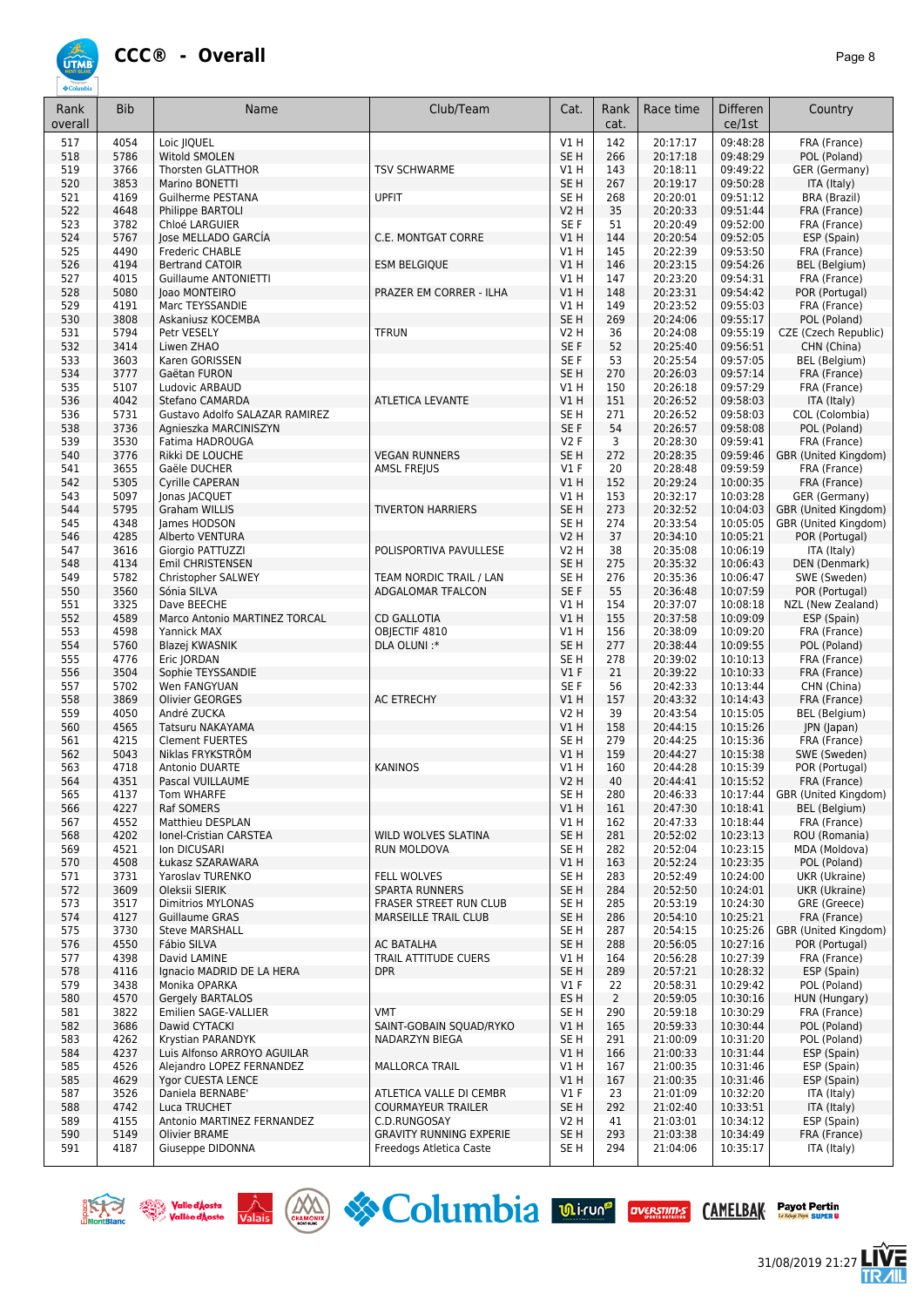

| Rank<br>overall | <b>Bib</b> | Name                        | Club/Team                         | Cat.             | Rank<br>cat. | Race time | <b>Differen</b><br>ce/1st | Country                                                 |
|-----------------|------------|-----------------------------|-----------------------------------|------------------|--------------|-----------|---------------------------|---------------------------------------------------------|
| 592             | 4539       | Kendrick CHEUNG             |                                   | SE <sub>H</sub>  | 295          | 21:04:13  | 10:35:24                  | HKG (Hong Kong,<br>China)                               |
| 593             | 4211       | <b>Gustavo ARCE MONTERO</b> | <b>DCP</b>                        | SE <sub>H</sub>  | 296          | 21:04:51  | 10:36:02                  | CRC (Costa Rica)                                        |
| 594             | 4790       | Anthony PALVADEAU           |                                   | SE <sub>H</sub>  | 297          | 21:04:54  | 10:36:05                  | FRA (France)                                            |
| 595             | 5766       | Paulo MARTINS               | OUTDOOR CLUBE DE SETUBA           | V2 H             | 42           | 21:05:09  | 10:36:20                  | POR (Portugal)                                          |
| 596             | 5770       | Dario NEDIC                 | <b>VERNEUIL AC</b>                | V1 H             | 169          | 21:05:20  | 10:36:31                  | FRA (France)                                            |
| 597             | 4783       | Adrien DA ROCHA             |                                   | V1H              | 170          | 21:05:56  | 10:37:07                  | FRA (France)                                            |
| 598             | 4471       | Hans-Martin ROERIG          |                                   | V1 H             | 171          | 21:06:05  | 10:37:16                  | GER (Germany)                                           |
| 599             | 5120       | Jean-Luc CADENEL            | RUNNING COURPATAS                 | V2 H             | 43           | 21:06:32  | 10:37:43                  | FRA (France)                                            |
| 600             | 3797       | Fabrizio DE SANTIS          | Carvico Skyrunning                | V1 H             | 172          | 21:06:55  | 10:38:06                  | ITA (Italy)                                             |
| 601             | 4340       | Eric LICHTENSTEIN           |                                   | SE <sub>H</sub>  | 298          | 21:09:26  | 10:40:37                  | GER (Germany)                                           |
| 602             | 3825       | <b>Iohan DAHLGREN</b>       | AKTIVITUS SPORTS CLUB             | V1 H             | 173          | 21:10:13  | 10:41:24                  | SWE (Sweden)                                            |
| 603             | 4654       | Yu Hin Ronald NG            |                                   | V1H              | 174          | 21:11:25  | 10:42:36                  | HKG (Hong Kong,<br>China)                               |
| 604             | 3596       | Adelino PAULO CARVALHO      | MONSANTO RUNNING TEAM             | V1H              | 175          | 21:11:37  | 10:42:48                  | POR (Portugal)                                          |
| 605             | 4788       | Norbert MORIN               |                                   | V1H              | 176          | 21:12:04  | 10:43:15                  | FRA (France)                                            |
| 606             | 5735       | <b>Burim BAFTIRI</b>        | SKY BLAZERS/ TREX                 | SE <sub>H</sub>  | 299          | 21:12:43  | 10:43:54                  | MKD (Macedonia (The<br>Former Yugoslav<br>Republic of)) |
| 607             | 4606       | Paulo PEREIRA               | MONSANTO RUNNING TEAM             | V1H              | 177          | 21:13:08  | 10:44:19                  | POR (Portugal)                                          |
| 608             | 4738       | Lionel MORAND               |                                   | V1 H             | 178          | 21:13:45  | 10:44:56                  | FRA (France)                                            |
| 609             | 3430       | Cristina GAISSE HERRERO     | Maialasna                         | $VI$ F           | 24           | 21:14:19  | 10:45:30                  | ESP (Spain)                                             |
| 610             | 4730       | Ignacio GOYENECHE           | MARATO I MITJA (MIM)              | V1 H             | 179          | 21:14:28  | 10:45:39                  | ESP (Spain)                                             |
| 611             | 3457       | Raquel GONZÁLEZ RODRÍGUEZ   | MARATO I MITJA (MIM)              | $VI$ F           | 25           | 21:14:34  | 10:45:45                  | ESP (Spain)                                             |
| 612             | 4690       | Stephane LACUSKA            | LEOGNAN ATHLETISME                | V1 H             | 180          | 21:14:38  | 10:45:49                  | FRA (France)                                            |
| 613             | 4224       | Adam MACEY                  |                                   | SE <sub>H</sub>  | 300          | 21:14:50  | 10:46:01                  | GBR (United Kingdom)                                    |
| 614             | 4093       | Damien PITIOT               |                                   | SE <sub>H</sub>  | 301          | 21:15:43  | 10:46:54                  | FRA (France)                                            |
| 615             | 5116       | Naoki FUJITA                | <b>CHAMP REN TRC</b>              | SE <sub>H</sub>  | 302          | 21:16:49  | 10:48:00                  | <b>JPN</b> (Japan)                                      |
| 616             | 5056       | lan GRIMSHAW                | <b>CUMBERLAND FELL RUNNERS</b>    | V2 H             | 44           | 21:17:08  | 10:48:19                  | GBR (United Kingdom)                                    |
| 617             | 4070       | Olivier GOFFART             |                                   | <b>V2 H</b>      | 45           | 21:17:40  | 10:48:51                  | FRA (France)                                            |
| 618             | 4342       | Leandre MARTINEZ            | SOM UN EQUIP                      | V1H              | 181          | 21:17:55  | 10:49:06                  | ESP (Spain)                                             |
| 619             | 4737       | Rongfeng MA                 |                                   | SE <sub>H</sub>  | 303          | 21:18:13  | 10:49:24                  | CHN (China)                                             |
| 620             | 5112       | Martin KAVAN                |                                   | V2 H             | 46           | 21:18:54  | 10:50:05                  | CZE (Czech Republic)                                    |
| 621             | 3482       | Enric DALMAU EZQUERRA       | I.A. MONTCADA                     | <b>V2 H</b>      | 47           | 21:19:08  | 10:50:19                  | ESP (Spain)                                             |
| 622             | 5360       | Samuel RENOUF               |                                   | SE H             | 304          | 21:19:09  | 10:50:20                  | GBR (United Kingdom)                                    |
| 623             | 4407       | Steve RHODES                |                                   | <b>V2 H</b>      | 48           | 21:19:36  | 10:50:47                  | GBR (United Kingdom)                                    |
| 624             | 3614       | Julien DJOZIKIAN            | MANGEURDECAILLOUX.COM             | V1 H             | 182          | 21:19:52  | 10:51:03                  | FRA (France)                                            |
| 624             | 4233       | Olivier DUB                 | SEPAS IMPOSSIBLE ASSOCI           | V1H              | 182          | 21:19:52  | 10:51:03                  | FRA (France)                                            |
| 626             | 4492       | Juan SANTOS                 | TRAIL TRIBE BOSTON                | SE <sub>H</sub>  | 305          | 21:20:03  | 10:51:14                  | <b>USA (United States)</b>                              |
| 627             | 3309       | Cédric CLEMENT              | TEAM RUNNING CONSEIL JU           | SE <sub>H</sub>  | 306          | 21:20:06  | 10:51:17                  | FRA (France)                                            |
| 628             | 4167       | Adam LUCAS-LUCAS            | <b>Destination Unknown</b>        | V1H              | 184          | 21:20:16  | 10:51:27                  | GBR (United Kingdom)                                    |
| 629             | 3751       | Ana Paula NORIEGA GONZÁLEZ  | <b>NON FLAT CLUB</b>              | $VI$ F           | 26           | 21:21:38  | 10:52:49                  | MEX (Mexico)                                            |
| 630             | 5726       | Enrique LEIVA VOJKOVIC      |                                   | V1H              | 185          | 21:21:41  | 10:52:52                  | ESP (Spain)                                             |
| 631             | 4335       | Lucien CROBU                |                                   | V2 H             | 49           | 21:22:01  | 10:53:12                  | FRA (France)                                            |
| 632             | 5090       | Christopher NEENAN          |                                   | SE <sub>H</sub>  | 307          | 21:22:44  | 10:53:55                  | GBR (United Kingdom)                                    |
| 633             | 4417       | Kohei YAMAGISHI             |                                   | SE <sub>H</sub>  | 308          | 21:22:48  | 10:53:59                  | JPN (Japan)                                             |
| 634             | 5299       | Sami LAPPALAINEN            | <b>JYVASKYLA TRAIL RUNNERS</b>    | V1 H             | 186          | 21:23:50  | 10:55:01                  | FIN (Finland)                                           |
| 635             | 4785       | Turgut KOZAN                | PEMBE PANTER JK                   | SE <sub>H</sub>  | 309          | 21:24:46  | 10:55:57                  | TUR (Turkey)                                            |
| 636             | 4765       | Stephan CORBEIL             | VERNEUIL ATHLETIQUE CLU           | V1 H             | 187          | 21:24:51  | 10:56:02                  | FRA (France)                                            |
| 637             | 5272       | Jonathan HARDY              | LOWER WINDRUSH TRI-HARD           | V1H              | 188          | 21:25:35  | 10:56:46                  | GBR (United Kingdom)                                    |
| 638             | 5335       | Jeremy LEMAIRE              | PAYS DE GEX TRIATHLON             | V1 H             | 189          | 21:25:50  | 10:57:01                  | CAN (Canada)                                            |
| 639             | 4531       | Peter GIBSON                | <b>BORDER SEARCH &amp; RESCUE</b> | V1H              | 190          | 21:26:02  | 10:57:13                  | GBR (United Kingdom)                                    |
| 640             | 4341       | Patrick MAIGRE              |                                   | V1 H             | 191          | 21:26:38  | 10:57:49                  | FRA (France)                                            |
| 641             | 4435       | Luis Enrique VILLARROEL     | <b>LAMAS TEAM</b>                 | <b>V2 H</b>      | 50           | 21:26:58  | 10:58:09                  | ARG (Argentina)                                         |
| 642             | 4734       | Mattias WALLIN              | <b>TRAILWAY</b>                   | V1 H             | 192          | 21:27:18  | 10:58:29                  | SWE (Sweden)                                            |
| 643             | 4518       | Antoine SAINT LEGER         |                                   | SE H             | 310          | 21:27:31  | 10:58:42                  | FRA (France)                                            |
| 644             | 4007       | <b>Ionathan MORGAN</b>      |                                   | SE H             | 311          | 21:27:43  | 10:58:54                  | GBR (United Kingdom)                                    |
| 645             | 5743       | Lee CHUN YIN                |                                   | V1 H             | 193          | 21:28:22  | 10:59:33                  | CHN (China)                                             |
| 646             | 5158       | Phillip RICHARDSON          |                                   | SE H             | 312          | 21:28:31  | 10:59:42                  | GBR (United Kingdom)                                    |
| 647             | 4099       | Francisco SAIA              | <b>CUS PARMA</b>                  | <b>V2 H</b>      | 51           | 21:29:13  | 11:00:24                  | ITA (Italy)                                             |
| 648             | 4590       | Dmitry PUPKOV               | <b>ILOVECYCLING</b>               | SE H             | 313          | 21:29:36  | 11:00:47                  | RUS (Russia)                                            |
| 649             | 5054       | Marco CAIRES                | CLUBE MONTANHA DO FUNCH           | V1H              | 194          | 21:30:31  | 11:01:42                  | POR (Portugal)                                          |
| 650             | 4309       | Terence LI                  |                                   | SE H             | 314          | 21:30:46  | 11:01:57                  | <b>USA (United States)</b>                              |
| 651             | 4296       | Krzysztof KOSSOWICZ         |                                   | V1H              | 195          | 21:31:06  | 11:02:17                  | POL (Poland)                                            |
| 652             | 3571       | Cesare LONARDI              | <b>VERONA TRAIL RUNNERS</b>       | V2 H             | 52           | 21:31:15  | 11:02:26                  | ITA (Italy)                                             |
| 653             | 3759       | Gian Marco SAVOIA           | <b>VERONA TRAIL RUNNERS</b>       | <b>V2 H</b>      | 53           | 21:31:16  | 11:02:27                  | ITA (Italy)                                             |
| 654             | 3733       | Stephane MARTINEZ           | <b>CORCY ENDURANCE</b>            | V1 H             | 196          | 21:33:13  | 11:04:24                  | FRA (France)                                            |
| 655             | 4619       | Dirk BOENING                | GUTSMUTHSRENNSTEIGLAUFV           | <b>V2 H</b>      | 54           | 21:34:29  | 11:05:40                  | GER (Germany)                                           |
| 656             | 4378       | <b>Hugues BARRAS</b>        |                                   | SE H             | 315          | 21:34:44  | 11:05:55                  | FRA (France)                                            |
| 657             | 4118       | Gaetan MASSET               | SEPas Impossible                  | SE H             | 316          | 21:34:50  | 11:06:01                  | FRA (France)                                            |
| 658             | 4028       | Mickael LOMBART             | TIME TO CHILL                     | SE H             | 317          | 21:34:52  | 11:06:03                  | FRA (France)                                            |
| 659             | 4259       | Robert GIERULA              | UBS KRAKOW RUNNIG TEAM            | V <sub>2</sub> H | 55           | 21:35:04  | 11:06:15                  | POL (Poland)                                            |
| 660             | 5294       | Andre REDINGER              | <b>FAKU CHIEFS</b>                | V1 H             | 197          | 21:35:12  | 11:06:23                  | RSA (South Africa)                                      |
| 661             | 5372       | Alexandre PALAGONIA         |                                   | SE <sub>H</sub>  | 318          | 21:36:06  | 11:07:17                  | FRA (France)                                            |
| 662             | 3676       | Olivier TRAMONI             | ASPTT AJACCIO ATHLETISM           | V1 H             | 198          | 21:37:04  | 11:08:15                  | FRA (France)                                            |









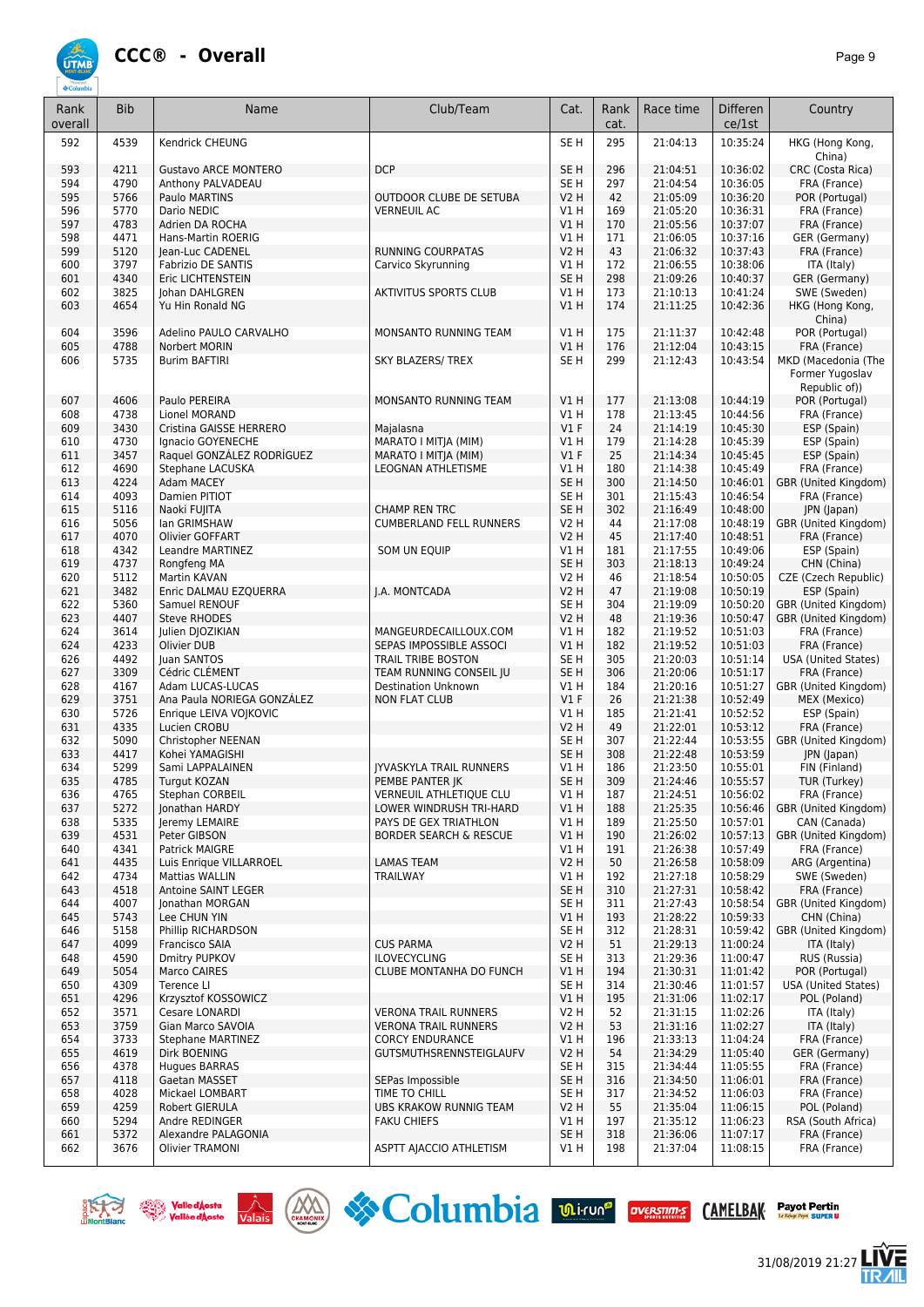

| SE <sub>H</sub><br>319<br>11:08:25<br>FRA (France)<br>663<br>4479<br>Matthieu MAYET<br>21:37:14<br>4749<br>SE H<br>320<br>21:37:37<br>11:08:48<br>664<br>Cheng CHEN<br>CHN (China)<br>4745<br>321<br>21:38:10<br>11:09:21<br>665<br>Tamás VESO<br>LV Deggendorf<br>SE <sub>H</sub><br>HUN (Hungary)<br>3665<br>DOCEOTECHNOSPORT TRAIL<br>SE F<br>57<br>21:38:37<br>11:09:48<br>666<br>Federica FAZARI<br>ITA (Italy)<br>4386<br>SG NEUKIRCHEN/ERZG. / S<br>V1H<br>199<br>21:39:25<br>11:10:36<br>GER (Germany)<br>667<br><b>Rene WALTHER</b><br>4493<br>V1H<br>21:39:29<br>11:10:40<br>668<br><b>Fabrice TISSANDIE</b><br>ESCA Saint Medard de Mu<br>200<br>FRA (France)<br>4203<br>V1H<br>201<br>21:39:50<br>11:11:01<br>GER (Germany)<br>669<br>Jens FRANKE<br>3768<br>V1H<br>21:39:53<br>11:11:04<br>FRA (France)<br>670<br>Laurent PIETRALA<br>202<br>3743<br>Tom CUMISKEY<br>V1H<br>203<br>21:40:06<br>11:11:17<br>671<br>GBR (United Kingdom)<br>672<br>3641<br>SE <sub>H</sub><br>322<br>21:40:54<br>11:12:05<br>Nicolas ROLLET<br>FRA (France)<br>4709<br>SE <sub>H</sub><br>323<br>21:41:08<br>11:12:19<br>673<br>Guillaume CHAUCHET<br>FRA (France)<br>5756<br>674<br>Martin Federico HUSSON<br>VIH<br>204<br>21:42:06<br>11:13:17<br>ARG (Argentina)<br>5067<br>CANTILLO VILLA MASSA<br>21:45:02<br>11:16:13<br>ESP (Spain)<br>675<br>Alberto SOSA FELIPE<br>VIH<br>205<br>5469<br>205<br>675<br>Antonio SANTOS LORENZO<br>CANTILLO VILLA MASSA<br>VIH<br>21:45:02<br>11:16:13<br>ESP (Spain)<br>3677<br>SE <sub>H</sub><br>324<br>21:45:17<br>11:16:28<br>677<br>Arnaud ALARET<br>CPLP / PATULACCI TEAM T<br>FRA (France)<br>4313<br>SE <sub>H</sub><br>325<br>21:45:41<br>11:16:52<br>678<br><b>Olivier FAVRE</b><br>FRA (France)<br>5024<br>SE <sub>H</sub><br>326<br>21:45:55<br>11:17:06<br>FRA (France)<br>679<br>Alexandre VILCHIEN<br>11:17:12<br>680<br>4221<br>V1F<br>27<br>21:46:01<br>Jenni VAPAAOKSA<br>SAMBA TRAIL RUNNING CLU<br>FIN (Finland)<br>4439<br>V1H<br>207<br>21:46:16<br>11:17:27<br>FRA (France)<br>681<br>Laurent GARCIA<br>11:17:50<br>4092<br>V1H<br>208<br>21:46:39<br>ESP (Spain)<br>682<br><b>Gustavo MARTINEZ</b><br>CORRICOLLANO<br>3779<br>SE <sub>H</sub><br>327<br>11:17:56<br>683<br>Rudy ROMAIN<br>21:46:45<br>FRA (France)<br>684<br>4390<br>SE <sub>H</sub><br>328<br>11:17:58<br><b>BLR</b> (Belarus)<br>Kanstantsin ASADCHY<br>21:46:47<br>3522<br><b>CLELAND - THE BACKYARD</b><br>$VI$ F<br>28<br>11:18:18<br>AUS (Australia)<br>685<br>Hoa BANH<br>21:47:07<br>5048<br>685<br>Khaled STITI<br>SE <sub>H</sub><br>329<br>21:47:07<br>11:18:18<br>TUN (Tunisia)<br>3527<br>29<br>687<br>Giuliana ZANATTA<br><b>DRUN</b><br>$VI$ F<br>21:47:21<br>11:18:32<br><b>BRA (Brazil)</b><br>4170<br><b>HIGHWAY</b><br>SE <sub>H</sub><br>Paweł TYPINSKI<br>330<br>21:47:30<br>11:18:41<br>POL (Poland)<br>688<br>4428<br>56<br>689<br><b>A3ALENCON</b><br>V2 H<br>21:47:32<br>11:18:43<br>Jean-Paul HUETTE<br>FRA (France)<br>M<br>4295<br>V1H<br>209<br>21:47:43<br>11:18:54<br>POL (Poland)<br>690<br>Marcin KACZOREK<br>3857<br>LA FOULEE MEYNOISE<br>V1F<br>30<br>21:47:52<br>11:19:03<br>691<br>Natacha RAUTUREAU<br>FRA (France)<br>5055<br><b>V2 H</b><br>57<br>21:48:00<br>11:19:11<br>ITA (Italy)<br>692<br>Carlo FARANDA<br>ASD RUNNERS BERGAMO<br>4086<br>SE <sub>H</sub><br>331<br>21:48:37<br>11:19:48<br>693<br>Maxence MONGIN<br><b>ECRAC</b><br>FRA (France)<br>4267<br><b>TIWIT</b><br><b>V2 H</b><br>58<br>21:49:00<br>11:20:11<br>ESP (Spain)<br>694<br>Miquel Angel FERRER MORROS<br>4663<br><b>V2 H</b><br>58<br>21:49:00<br>11:20:11<br>694<br>Mateu CRESPI<br>ESP (Spain)<br>4584<br>EASC<br><b>V2 H</b><br>60<br>21:49:08<br>11:20:19<br>FRA (France)<br>696<br>Jean Paul BONNARD<br>4464<br>210<br>21:49:15<br>11:20:26<br>697<br>Jun NISHIKAWA<br>VIH<br>JPN (Japan)<br>3599<br>Daniel MARTÍN MARRERO<br><b>CD VALLIVANA</b><br>SE <sub>H</sub><br>332<br>21:50:48<br>11:21:59<br>ESP (Spain)<br>698<br>3320<br>31<br>699<br>Jintana KEDPHET<br><b>COLUMBIA</b><br>$VI$ F<br>21:50:53<br>11:22:04<br>THA (Thailand)<br>4214<br>700<br>Thomas DUCRAY<br>LES TROTTEURS AIGLONS<br>V1 H<br>211<br>21:51:00<br>11:22:11<br>FRA (France)<br>3750<br>$VI$ F<br>32<br>21:51:21<br>11:22:32<br>701<br>Yuk Alison LEUNG<br>HKG (Hong Kong,<br>China)<br>4548<br>SE <sub>H</sub><br>AUS (Australia)<br>702<br>Thomas King Yee CHAN<br>333<br>21:51:29<br>11:22:40<br>703<br>3448<br><b>Belen HERRERO FABRA</b><br>V1F<br>33<br>21:51:41<br>11:22:52<br>ESP (Spain)<br>USI<br>4114<br>V1H<br>212<br>21:51:49<br>11:23:00<br>704<br><b>Stephane COINTE</b><br>FRA (France)<br>4614<br>Renaud NOHARET<br>V1H<br>213<br>21:51:50<br>11:23:01<br>705<br>FRA (France)<br>5346<br>V1H<br>214<br>21:52:02<br>11:23:13<br>FRA (France)<br>706<br><b>Clement LAURAS</b><br>4724<br>Marco MANFRON<br><b>V2 H</b><br>21:52:07<br>11:23:18<br>707<br>61<br>ITA (Italy)<br>708<br>4641<br>SE <sub>H</sub><br>334<br>21:52:23<br>11:23:34<br>Andres SALAMANCA<br><b>SMART RUNNERS</b><br>COL (Colombia)<br>709<br>4397<br>SE <sub>H</sub><br>335<br>21:53:25<br>11:24:36<br><b>Iulien SOL</b><br>FRA (France)<br>710<br>3659<br>Andrey SEZEMOV<br>V1 H<br>215<br>21:54:21<br>11:25:32<br>RUS (Russia)<br>VIH<br>711<br>4591<br>David RODRIGUEZ<br>CAI CADR TRAIL<br>21:54:39<br>11:25:50<br>ESP (Spain)<br>216<br>711<br>4669<br><b>Isidro ABAD CUBAS</b><br>C.D. RUNGOSAY<br>V1 H<br>216<br>21:54:39<br>11:25:50<br>ESP (Spain)<br>21:55:42<br>713<br>3429<br>Edyta BIERNACKA<br>$VI$ F<br>34<br>11:26:53<br>POL (Poland)<br>714<br>4424<br>VIH<br>11:27:46<br>Hansakunathai SATHAPAT<br>218<br>21:56:35<br>THA (Thailand)<br>715<br>3589<br>SE <sub>H</sub><br>21:56:51<br>11:28:02<br>Andréas KARLSSON<br>336<br>SWE (Sweden)<br>716<br>Giovanni SIGNAROLDI<br>LUPI D' APPENNINO<br>21:57:07<br>11:28:18<br>4536<br>V2 H<br>62<br>ITA (Italy)<br>11:28:55<br>717<br>5031<br>Marcin CHWIEJ<br>SE <sub>H</sub><br>337<br>21:57:44<br>POL (Poland)<br>718<br>4457<br>V2H<br>63<br>11:29:15<br>Erik BELLOTTO<br>21:58:04<br>ITA (Italy)<br>11:29:17<br>719<br>4695<br>Guillaume PORZUCEK<br><b>XVE ATHLETIC CLUB</b><br>SE <sub>H</sub><br>338<br>21:58:06<br>FRA (France)<br>21:58:10<br>11:29:21<br>720<br>4630<br>Jordi FERNANDEZ<br>C. E. FONDISTES VILASSA<br>SE H<br>339<br>ESP (Spain)<br><b>SNA FOUESNANT</b><br>11:30:08<br>721<br>4268<br>Yann LE FLOC'H<br>VIH<br>219<br>21:58:57<br>FRA (France)<br>11:30:16<br>722<br>4304<br>Damien BUREL<br>broceliande aventure 35<br>SE H<br>340<br>21:59:05<br>FRA (France)<br>723<br>4292<br>Jean Michel THETY<br>V2 H<br>64<br>21:59:47<br>11:30:58<br>FRA (France)<br>Raquel SÁNCHEZ GARCÍA<br>3513<br>SE F<br>58<br>21:59:59<br>11:31:10<br>ESP (Spain)<br>724<br>725<br>4160<br>Marcial COLOMO GOMEZ<br>SE H<br>341<br>22:00:00<br>11:31:11<br>ESP (Spain)<br>726<br>4778<br>SE <sub>H</sub><br>22:00:32<br>11:31:43<br>Jean-Francois PIRLOT<br>342<br>BEL (Belgium)<br>727<br>22:00:49<br>11:32:00<br>5376<br>lack BREEN<br>SE <sub>H</sub><br>343<br>GBR (United Kingdom)<br>11:32:08<br>728<br>5039<br>Stephen PASCOE<br>SE <sub>H</sub><br>344<br>22:00:57<br>GBR (United Kingdom)<br>11:32:14<br>729<br>4246<br>Paulo SOUSA<br>VIH<br>220<br>22:01:03<br>POR (Portugal)<br><b>FSPN</b><br>VIH<br>22:01:15<br>11:32:26<br>730<br>4517<br>Jean-Luc PRUVOST<br>221<br>FRA (France)<br>22:02:02<br>11:33:13<br>731<br>4588<br>Joao MARQUES<br>SE H<br>345<br>FRA (France)<br>732<br><b>ULTRA LIFE TEAM</b><br>222<br>22:02:09<br>11:33:20<br>3597<br>Oscar ARZA<br>VIH<br>ESP (Spain)<br>22:02:39<br>11:33:50<br>733<br>4691<br><b>Emmanuel LE SOURD</b><br>SE H<br>346<br>FRA (France)<br>734<br>5192<br>Rafal WYSMOLINSKI<br>V1 H<br>223<br>22:03:27<br>11:34:38<br>POL (Poland)<br>11:35:02<br>735<br>4078<br>Yannick SANDOZ<br>V1 H<br>224<br>22:03:51<br>SUI (Switzerland)<br>736<br>4376<br>Regis TINLOUT<br>V1 H<br>225<br>22:03:59<br>11:35:10<br>FRA (France) | Rank<br>overall | <b>Bib</b> | Name | Club/Team | Cat. | Rank<br>cat. | Race time | <b>Differen</b><br>ce/1st | Country |
|--------------------------------------------------------------------------------------------------------------------------------------------------------------------------------------------------------------------------------------------------------------------------------------------------------------------------------------------------------------------------------------------------------------------------------------------------------------------------------------------------------------------------------------------------------------------------------------------------------------------------------------------------------------------------------------------------------------------------------------------------------------------------------------------------------------------------------------------------------------------------------------------------------------------------------------------------------------------------------------------------------------------------------------------------------------------------------------------------------------------------------------------------------------------------------------------------------------------------------------------------------------------------------------------------------------------------------------------------------------------------------------------------------------------------------------------------------------------------------------------------------------------------------------------------------------------------------------------------------------------------------------------------------------------------------------------------------------------------------------------------------------------------------------------------------------------------------------------------------------------------------------------------------------------------------------------------------------------------------------------------------------------------------------------------------------------------------------------------------------------------------------------------------------------------------------------------------------------------------------------------------------------------------------------------------------------------------------------------------------------------------------------------------------------------------------------------------------------------------------------------------------------------------------------------------------------------------------------------------------------------------------------------------------------------------------------------------------------------------------------------------------------------------------------------------------------------------------------------------------------------------------------------------------------------------------------------------------------------------------------------------------------------------------------------------------------------------------------------------------------------------------------------------------------------------------------------------------------------------------------------------------------------------------------------------------------------------------------------------------------------------------------------------------------------------------------------------------------------------------------------------------------------------------------------------------------------------------------------------------------------------------------------------------------------------------------------------------------------------------------------------------------------------------------------------------------------------------------------------------------------------------------------------------------------------------------------------------------------------------------------------------------------------------------------------------------------------------------------------------------------------------------------------------------------------------------------------------------------------------------------------------------------------------------------------------------------------------------------------------------------------------------------------------------------------------------------------------------------------------------------------------------------------------------------------------------------------------------------------------------------------------------------------------------------------------------------------------------------------------------------------------------------------------------------------------------------------------------------------------------------------------------------------------------------------------------------------------------------------------------------------------------------------------------------------------------------------------------------------------------------------------------------------------------------------------------------------------------------------------------------------------------------------------------------------------------------------------------------------------------------------------------------------------------------------------------------------------------------------------------------------------------------------------------------------------------------------------------------------------------------------------------------------------------------------------------------------------------------------------------------------------------------------------------------------------------------------------------------------------------------------------------------------------------------------------------------------------------------------------------------------------------------------------------------------------------------------------------------------------------------------------------------------------------------------------------------------------------------------------------------------------------------------------------------------------------------------------------------------------------------------------------------------------------------------------------------------------------------------------------------------------------------------------------------------------------------------------------------------------------------------------------------------------------------------------------------------------------------------------------------------------------------------------------------------------------------------------------------------------------------------------------------------------------------------------------------------------------------------------------------------------------------------------------------------------------------------------------------------------------------------------------------------------------------------------------------------------------------------------------------------------------------------------------------------------------------------------------------------------------------------------------------------------------------------------------------------------------------------------------------------------------------------------------------------------------------------------------------------------------------------------------------------------------------------------------------------------------------------------------------------------------------------------------------------------------------------------------------------------------------------------------------------------------------------------------------------------------------------|-----------------|------------|------|-----------|------|--------------|-----------|---------------------------|---------|
|                                                                                                                                                                                                                                                                                                                                                                                                                                                                                                                                                                                                                                                                                                                                                                                                                                                                                                                                                                                                                                                                                                                                                                                                                                                                                                                                                                                                                                                                                                                                                                                                                                                                                                                                                                                                                                                                                                                                                                                                                                                                                                                                                                                                                                                                                                                                                                                                                                                                                                                                                                                                                                                                                                                                                                                                                                                                                                                                                                                                                                                                                                                                                                                                                                                                                                                                                                                                                                                                                                                                                                                                                                                                                                                                                                                                                                                                                                                                                                                                                                                                                                                                                                                                                                                                                                                                                                                                                                                                                                                                                                                                                                                                                                                                                                                                                                                                                                                                                                                                                                                                                                                                                                                                                                                                                                                                                                                                                                                                                                                                                                                                                                                                                                                                                                                                                                                                                                                                                                                                                                                                                                                                                                                                                                                                                                                                                                                                                                                                                                                                                                                                                                                                                                                                                                                                                                                                                                                                                                                                                                                                                                                                                                                                                                                                                                                                                                                                                                                                                                                                                                                                                                                                                                                                                                                                                                                                                                                                                                                |                 |            |      |           |      |              |           |                           |         |
|                                                                                                                                                                                                                                                                                                                                                                                                                                                                                                                                                                                                                                                                                                                                                                                                                                                                                                                                                                                                                                                                                                                                                                                                                                                                                                                                                                                                                                                                                                                                                                                                                                                                                                                                                                                                                                                                                                                                                                                                                                                                                                                                                                                                                                                                                                                                                                                                                                                                                                                                                                                                                                                                                                                                                                                                                                                                                                                                                                                                                                                                                                                                                                                                                                                                                                                                                                                                                                                                                                                                                                                                                                                                                                                                                                                                                                                                                                                                                                                                                                                                                                                                                                                                                                                                                                                                                                                                                                                                                                                                                                                                                                                                                                                                                                                                                                                                                                                                                                                                                                                                                                                                                                                                                                                                                                                                                                                                                                                                                                                                                                                                                                                                                                                                                                                                                                                                                                                                                                                                                                                                                                                                                                                                                                                                                                                                                                                                                                                                                                                                                                                                                                                                                                                                                                                                                                                                                                                                                                                                                                                                                                                                                                                                                                                                                                                                                                                                                                                                                                                                                                                                                                                                                                                                                                                                                                                                                                                                                                                |                 |            |      |           |      |              |           |                           |         |
|                                                                                                                                                                                                                                                                                                                                                                                                                                                                                                                                                                                                                                                                                                                                                                                                                                                                                                                                                                                                                                                                                                                                                                                                                                                                                                                                                                                                                                                                                                                                                                                                                                                                                                                                                                                                                                                                                                                                                                                                                                                                                                                                                                                                                                                                                                                                                                                                                                                                                                                                                                                                                                                                                                                                                                                                                                                                                                                                                                                                                                                                                                                                                                                                                                                                                                                                                                                                                                                                                                                                                                                                                                                                                                                                                                                                                                                                                                                                                                                                                                                                                                                                                                                                                                                                                                                                                                                                                                                                                                                                                                                                                                                                                                                                                                                                                                                                                                                                                                                                                                                                                                                                                                                                                                                                                                                                                                                                                                                                                                                                                                                                                                                                                                                                                                                                                                                                                                                                                                                                                                                                                                                                                                                                                                                                                                                                                                                                                                                                                                                                                                                                                                                                                                                                                                                                                                                                                                                                                                                                                                                                                                                                                                                                                                                                                                                                                                                                                                                                                                                                                                                                                                                                                                                                                                                                                                                                                                                                                                                |                 |            |      |           |      |              |           |                           |         |
|                                                                                                                                                                                                                                                                                                                                                                                                                                                                                                                                                                                                                                                                                                                                                                                                                                                                                                                                                                                                                                                                                                                                                                                                                                                                                                                                                                                                                                                                                                                                                                                                                                                                                                                                                                                                                                                                                                                                                                                                                                                                                                                                                                                                                                                                                                                                                                                                                                                                                                                                                                                                                                                                                                                                                                                                                                                                                                                                                                                                                                                                                                                                                                                                                                                                                                                                                                                                                                                                                                                                                                                                                                                                                                                                                                                                                                                                                                                                                                                                                                                                                                                                                                                                                                                                                                                                                                                                                                                                                                                                                                                                                                                                                                                                                                                                                                                                                                                                                                                                                                                                                                                                                                                                                                                                                                                                                                                                                                                                                                                                                                                                                                                                                                                                                                                                                                                                                                                                                                                                                                                                                                                                                                                                                                                                                                                                                                                                                                                                                                                                                                                                                                                                                                                                                                                                                                                                                                                                                                                                                                                                                                                                                                                                                                                                                                                                                                                                                                                                                                                                                                                                                                                                                                                                                                                                                                                                                                                                                                                |                 |            |      |           |      |              |           |                           |         |
|                                                                                                                                                                                                                                                                                                                                                                                                                                                                                                                                                                                                                                                                                                                                                                                                                                                                                                                                                                                                                                                                                                                                                                                                                                                                                                                                                                                                                                                                                                                                                                                                                                                                                                                                                                                                                                                                                                                                                                                                                                                                                                                                                                                                                                                                                                                                                                                                                                                                                                                                                                                                                                                                                                                                                                                                                                                                                                                                                                                                                                                                                                                                                                                                                                                                                                                                                                                                                                                                                                                                                                                                                                                                                                                                                                                                                                                                                                                                                                                                                                                                                                                                                                                                                                                                                                                                                                                                                                                                                                                                                                                                                                                                                                                                                                                                                                                                                                                                                                                                                                                                                                                                                                                                                                                                                                                                                                                                                                                                                                                                                                                                                                                                                                                                                                                                                                                                                                                                                                                                                                                                                                                                                                                                                                                                                                                                                                                                                                                                                                                                                                                                                                                                                                                                                                                                                                                                                                                                                                                                                                                                                                                                                                                                                                                                                                                                                                                                                                                                                                                                                                                                                                                                                                                                                                                                                                                                                                                                                                                |                 |            |      |           |      |              |           |                           |         |
|                                                                                                                                                                                                                                                                                                                                                                                                                                                                                                                                                                                                                                                                                                                                                                                                                                                                                                                                                                                                                                                                                                                                                                                                                                                                                                                                                                                                                                                                                                                                                                                                                                                                                                                                                                                                                                                                                                                                                                                                                                                                                                                                                                                                                                                                                                                                                                                                                                                                                                                                                                                                                                                                                                                                                                                                                                                                                                                                                                                                                                                                                                                                                                                                                                                                                                                                                                                                                                                                                                                                                                                                                                                                                                                                                                                                                                                                                                                                                                                                                                                                                                                                                                                                                                                                                                                                                                                                                                                                                                                                                                                                                                                                                                                                                                                                                                                                                                                                                                                                                                                                                                                                                                                                                                                                                                                                                                                                                                                                                                                                                                                                                                                                                                                                                                                                                                                                                                                                                                                                                                                                                                                                                                                                                                                                                                                                                                                                                                                                                                                                                                                                                                                                                                                                                                                                                                                                                                                                                                                                                                                                                                                                                                                                                                                                                                                                                                                                                                                                                                                                                                                                                                                                                                                                                                                                                                                                                                                                                                                |                 |            |      |           |      |              |           |                           |         |
|                                                                                                                                                                                                                                                                                                                                                                                                                                                                                                                                                                                                                                                                                                                                                                                                                                                                                                                                                                                                                                                                                                                                                                                                                                                                                                                                                                                                                                                                                                                                                                                                                                                                                                                                                                                                                                                                                                                                                                                                                                                                                                                                                                                                                                                                                                                                                                                                                                                                                                                                                                                                                                                                                                                                                                                                                                                                                                                                                                                                                                                                                                                                                                                                                                                                                                                                                                                                                                                                                                                                                                                                                                                                                                                                                                                                                                                                                                                                                                                                                                                                                                                                                                                                                                                                                                                                                                                                                                                                                                                                                                                                                                                                                                                                                                                                                                                                                                                                                                                                                                                                                                                                                                                                                                                                                                                                                                                                                                                                                                                                                                                                                                                                                                                                                                                                                                                                                                                                                                                                                                                                                                                                                                                                                                                                                                                                                                                                                                                                                                                                                                                                                                                                                                                                                                                                                                                                                                                                                                                                                                                                                                                                                                                                                                                                                                                                                                                                                                                                                                                                                                                                                                                                                                                                                                                                                                                                                                                                                                                |                 |            |      |           |      |              |           |                           |         |
|                                                                                                                                                                                                                                                                                                                                                                                                                                                                                                                                                                                                                                                                                                                                                                                                                                                                                                                                                                                                                                                                                                                                                                                                                                                                                                                                                                                                                                                                                                                                                                                                                                                                                                                                                                                                                                                                                                                                                                                                                                                                                                                                                                                                                                                                                                                                                                                                                                                                                                                                                                                                                                                                                                                                                                                                                                                                                                                                                                                                                                                                                                                                                                                                                                                                                                                                                                                                                                                                                                                                                                                                                                                                                                                                                                                                                                                                                                                                                                                                                                                                                                                                                                                                                                                                                                                                                                                                                                                                                                                                                                                                                                                                                                                                                                                                                                                                                                                                                                                                                                                                                                                                                                                                                                                                                                                                                                                                                                                                                                                                                                                                                                                                                                                                                                                                                                                                                                                                                                                                                                                                                                                                                                                                                                                                                                                                                                                                                                                                                                                                                                                                                                                                                                                                                                                                                                                                                                                                                                                                                                                                                                                                                                                                                                                                                                                                                                                                                                                                                                                                                                                                                                                                                                                                                                                                                                                                                                                                                                                |                 |            |      |           |      |              |           |                           |         |
|                                                                                                                                                                                                                                                                                                                                                                                                                                                                                                                                                                                                                                                                                                                                                                                                                                                                                                                                                                                                                                                                                                                                                                                                                                                                                                                                                                                                                                                                                                                                                                                                                                                                                                                                                                                                                                                                                                                                                                                                                                                                                                                                                                                                                                                                                                                                                                                                                                                                                                                                                                                                                                                                                                                                                                                                                                                                                                                                                                                                                                                                                                                                                                                                                                                                                                                                                                                                                                                                                                                                                                                                                                                                                                                                                                                                                                                                                                                                                                                                                                                                                                                                                                                                                                                                                                                                                                                                                                                                                                                                                                                                                                                                                                                                                                                                                                                                                                                                                                                                                                                                                                                                                                                                                                                                                                                                                                                                                                                                                                                                                                                                                                                                                                                                                                                                                                                                                                                                                                                                                                                                                                                                                                                                                                                                                                                                                                                                                                                                                                                                                                                                                                                                                                                                                                                                                                                                                                                                                                                                                                                                                                                                                                                                                                                                                                                                                                                                                                                                                                                                                                                                                                                                                                                                                                                                                                                                                                                                                                                |                 |            |      |           |      |              |           |                           |         |
|                                                                                                                                                                                                                                                                                                                                                                                                                                                                                                                                                                                                                                                                                                                                                                                                                                                                                                                                                                                                                                                                                                                                                                                                                                                                                                                                                                                                                                                                                                                                                                                                                                                                                                                                                                                                                                                                                                                                                                                                                                                                                                                                                                                                                                                                                                                                                                                                                                                                                                                                                                                                                                                                                                                                                                                                                                                                                                                                                                                                                                                                                                                                                                                                                                                                                                                                                                                                                                                                                                                                                                                                                                                                                                                                                                                                                                                                                                                                                                                                                                                                                                                                                                                                                                                                                                                                                                                                                                                                                                                                                                                                                                                                                                                                                                                                                                                                                                                                                                                                                                                                                                                                                                                                                                                                                                                                                                                                                                                                                                                                                                                                                                                                                                                                                                                                                                                                                                                                                                                                                                                                                                                                                                                                                                                                                                                                                                                                                                                                                                                                                                                                                                                                                                                                                                                                                                                                                                                                                                                                                                                                                                                                                                                                                                                                                                                                                                                                                                                                                                                                                                                                                                                                                                                                                                                                                                                                                                                                                                                |                 |            |      |           |      |              |           |                           |         |
|                                                                                                                                                                                                                                                                                                                                                                                                                                                                                                                                                                                                                                                                                                                                                                                                                                                                                                                                                                                                                                                                                                                                                                                                                                                                                                                                                                                                                                                                                                                                                                                                                                                                                                                                                                                                                                                                                                                                                                                                                                                                                                                                                                                                                                                                                                                                                                                                                                                                                                                                                                                                                                                                                                                                                                                                                                                                                                                                                                                                                                                                                                                                                                                                                                                                                                                                                                                                                                                                                                                                                                                                                                                                                                                                                                                                                                                                                                                                                                                                                                                                                                                                                                                                                                                                                                                                                                                                                                                                                                                                                                                                                                                                                                                                                                                                                                                                                                                                                                                                                                                                                                                                                                                                                                                                                                                                                                                                                                                                                                                                                                                                                                                                                                                                                                                                                                                                                                                                                                                                                                                                                                                                                                                                                                                                                                                                                                                                                                                                                                                                                                                                                                                                                                                                                                                                                                                                                                                                                                                                                                                                                                                                                                                                                                                                                                                                                                                                                                                                                                                                                                                                                                                                                                                                                                                                                                                                                                                                                                                |                 |            |      |           |      |              |           |                           |         |
|                                                                                                                                                                                                                                                                                                                                                                                                                                                                                                                                                                                                                                                                                                                                                                                                                                                                                                                                                                                                                                                                                                                                                                                                                                                                                                                                                                                                                                                                                                                                                                                                                                                                                                                                                                                                                                                                                                                                                                                                                                                                                                                                                                                                                                                                                                                                                                                                                                                                                                                                                                                                                                                                                                                                                                                                                                                                                                                                                                                                                                                                                                                                                                                                                                                                                                                                                                                                                                                                                                                                                                                                                                                                                                                                                                                                                                                                                                                                                                                                                                                                                                                                                                                                                                                                                                                                                                                                                                                                                                                                                                                                                                                                                                                                                                                                                                                                                                                                                                                                                                                                                                                                                                                                                                                                                                                                                                                                                                                                                                                                                                                                                                                                                                                                                                                                                                                                                                                                                                                                                                                                                                                                                                                                                                                                                                                                                                                                                                                                                                                                                                                                                                                                                                                                                                                                                                                                                                                                                                                                                                                                                                                                                                                                                                                                                                                                                                                                                                                                                                                                                                                                                                                                                                                                                                                                                                                                                                                                                                                |                 |            |      |           |      |              |           |                           |         |
|                                                                                                                                                                                                                                                                                                                                                                                                                                                                                                                                                                                                                                                                                                                                                                                                                                                                                                                                                                                                                                                                                                                                                                                                                                                                                                                                                                                                                                                                                                                                                                                                                                                                                                                                                                                                                                                                                                                                                                                                                                                                                                                                                                                                                                                                                                                                                                                                                                                                                                                                                                                                                                                                                                                                                                                                                                                                                                                                                                                                                                                                                                                                                                                                                                                                                                                                                                                                                                                                                                                                                                                                                                                                                                                                                                                                                                                                                                                                                                                                                                                                                                                                                                                                                                                                                                                                                                                                                                                                                                                                                                                                                                                                                                                                                                                                                                                                                                                                                                                                                                                                                                                                                                                                                                                                                                                                                                                                                                                                                                                                                                                                                                                                                                                                                                                                                                                                                                                                                                                                                                                                                                                                                                                                                                                                                                                                                                                                                                                                                                                                                                                                                                                                                                                                                                                                                                                                                                                                                                                                                                                                                                                                                                                                                                                                                                                                                                                                                                                                                                                                                                                                                                                                                                                                                                                                                                                                                                                                                                                |                 |            |      |           |      |              |           |                           |         |
|                                                                                                                                                                                                                                                                                                                                                                                                                                                                                                                                                                                                                                                                                                                                                                                                                                                                                                                                                                                                                                                                                                                                                                                                                                                                                                                                                                                                                                                                                                                                                                                                                                                                                                                                                                                                                                                                                                                                                                                                                                                                                                                                                                                                                                                                                                                                                                                                                                                                                                                                                                                                                                                                                                                                                                                                                                                                                                                                                                                                                                                                                                                                                                                                                                                                                                                                                                                                                                                                                                                                                                                                                                                                                                                                                                                                                                                                                                                                                                                                                                                                                                                                                                                                                                                                                                                                                                                                                                                                                                                                                                                                                                                                                                                                                                                                                                                                                                                                                                                                                                                                                                                                                                                                                                                                                                                                                                                                                                                                                                                                                                                                                                                                                                                                                                                                                                                                                                                                                                                                                                                                                                                                                                                                                                                                                                                                                                                                                                                                                                                                                                                                                                                                                                                                                                                                                                                                                                                                                                                                                                                                                                                                                                                                                                                                                                                                                                                                                                                                                                                                                                                                                                                                                                                                                                                                                                                                                                                                                                                |                 |            |      |           |      |              |           |                           |         |
|                                                                                                                                                                                                                                                                                                                                                                                                                                                                                                                                                                                                                                                                                                                                                                                                                                                                                                                                                                                                                                                                                                                                                                                                                                                                                                                                                                                                                                                                                                                                                                                                                                                                                                                                                                                                                                                                                                                                                                                                                                                                                                                                                                                                                                                                                                                                                                                                                                                                                                                                                                                                                                                                                                                                                                                                                                                                                                                                                                                                                                                                                                                                                                                                                                                                                                                                                                                                                                                                                                                                                                                                                                                                                                                                                                                                                                                                                                                                                                                                                                                                                                                                                                                                                                                                                                                                                                                                                                                                                                                                                                                                                                                                                                                                                                                                                                                                                                                                                                                                                                                                                                                                                                                                                                                                                                                                                                                                                                                                                                                                                                                                                                                                                                                                                                                                                                                                                                                                                                                                                                                                                                                                                                                                                                                                                                                                                                                                                                                                                                                                                                                                                                                                                                                                                                                                                                                                                                                                                                                                                                                                                                                                                                                                                                                                                                                                                                                                                                                                                                                                                                                                                                                                                                                                                                                                                                                                                                                                                                                |                 |            |      |           |      |              |           |                           |         |
|                                                                                                                                                                                                                                                                                                                                                                                                                                                                                                                                                                                                                                                                                                                                                                                                                                                                                                                                                                                                                                                                                                                                                                                                                                                                                                                                                                                                                                                                                                                                                                                                                                                                                                                                                                                                                                                                                                                                                                                                                                                                                                                                                                                                                                                                                                                                                                                                                                                                                                                                                                                                                                                                                                                                                                                                                                                                                                                                                                                                                                                                                                                                                                                                                                                                                                                                                                                                                                                                                                                                                                                                                                                                                                                                                                                                                                                                                                                                                                                                                                                                                                                                                                                                                                                                                                                                                                                                                                                                                                                                                                                                                                                                                                                                                                                                                                                                                                                                                                                                                                                                                                                                                                                                                                                                                                                                                                                                                                                                                                                                                                                                                                                                                                                                                                                                                                                                                                                                                                                                                                                                                                                                                                                                                                                                                                                                                                                                                                                                                                                                                                                                                                                                                                                                                                                                                                                                                                                                                                                                                                                                                                                                                                                                                                                                                                                                                                                                                                                                                                                                                                                                                                                                                                                                                                                                                                                                                                                                                                                |                 |            |      |           |      |              |           |                           |         |
|                                                                                                                                                                                                                                                                                                                                                                                                                                                                                                                                                                                                                                                                                                                                                                                                                                                                                                                                                                                                                                                                                                                                                                                                                                                                                                                                                                                                                                                                                                                                                                                                                                                                                                                                                                                                                                                                                                                                                                                                                                                                                                                                                                                                                                                                                                                                                                                                                                                                                                                                                                                                                                                                                                                                                                                                                                                                                                                                                                                                                                                                                                                                                                                                                                                                                                                                                                                                                                                                                                                                                                                                                                                                                                                                                                                                                                                                                                                                                                                                                                                                                                                                                                                                                                                                                                                                                                                                                                                                                                                                                                                                                                                                                                                                                                                                                                                                                                                                                                                                                                                                                                                                                                                                                                                                                                                                                                                                                                                                                                                                                                                                                                                                                                                                                                                                                                                                                                                                                                                                                                                                                                                                                                                                                                                                                                                                                                                                                                                                                                                                                                                                                                                                                                                                                                                                                                                                                                                                                                                                                                                                                                                                                                                                                                                                                                                                                                                                                                                                                                                                                                                                                                                                                                                                                                                                                                                                                                                                                                                |                 |            |      |           |      |              |           |                           |         |
|                                                                                                                                                                                                                                                                                                                                                                                                                                                                                                                                                                                                                                                                                                                                                                                                                                                                                                                                                                                                                                                                                                                                                                                                                                                                                                                                                                                                                                                                                                                                                                                                                                                                                                                                                                                                                                                                                                                                                                                                                                                                                                                                                                                                                                                                                                                                                                                                                                                                                                                                                                                                                                                                                                                                                                                                                                                                                                                                                                                                                                                                                                                                                                                                                                                                                                                                                                                                                                                                                                                                                                                                                                                                                                                                                                                                                                                                                                                                                                                                                                                                                                                                                                                                                                                                                                                                                                                                                                                                                                                                                                                                                                                                                                                                                                                                                                                                                                                                                                                                                                                                                                                                                                                                                                                                                                                                                                                                                                                                                                                                                                                                                                                                                                                                                                                                                                                                                                                                                                                                                                                                                                                                                                                                                                                                                                                                                                                                                                                                                                                                                                                                                                                                                                                                                                                                                                                                                                                                                                                                                                                                                                                                                                                                                                                                                                                                                                                                                                                                                                                                                                                                                                                                                                                                                                                                                                                                                                                                                                                |                 |            |      |           |      |              |           |                           |         |
|                                                                                                                                                                                                                                                                                                                                                                                                                                                                                                                                                                                                                                                                                                                                                                                                                                                                                                                                                                                                                                                                                                                                                                                                                                                                                                                                                                                                                                                                                                                                                                                                                                                                                                                                                                                                                                                                                                                                                                                                                                                                                                                                                                                                                                                                                                                                                                                                                                                                                                                                                                                                                                                                                                                                                                                                                                                                                                                                                                                                                                                                                                                                                                                                                                                                                                                                                                                                                                                                                                                                                                                                                                                                                                                                                                                                                                                                                                                                                                                                                                                                                                                                                                                                                                                                                                                                                                                                                                                                                                                                                                                                                                                                                                                                                                                                                                                                                                                                                                                                                                                                                                                                                                                                                                                                                                                                                                                                                                                                                                                                                                                                                                                                                                                                                                                                                                                                                                                                                                                                                                                                                                                                                                                                                                                                                                                                                                                                                                                                                                                                                                                                                                                                                                                                                                                                                                                                                                                                                                                                                                                                                                                                                                                                                                                                                                                                                                                                                                                                                                                                                                                                                                                                                                                                                                                                                                                                                                                                                                                |                 |            |      |           |      |              |           |                           |         |
|                                                                                                                                                                                                                                                                                                                                                                                                                                                                                                                                                                                                                                                                                                                                                                                                                                                                                                                                                                                                                                                                                                                                                                                                                                                                                                                                                                                                                                                                                                                                                                                                                                                                                                                                                                                                                                                                                                                                                                                                                                                                                                                                                                                                                                                                                                                                                                                                                                                                                                                                                                                                                                                                                                                                                                                                                                                                                                                                                                                                                                                                                                                                                                                                                                                                                                                                                                                                                                                                                                                                                                                                                                                                                                                                                                                                                                                                                                                                                                                                                                                                                                                                                                                                                                                                                                                                                                                                                                                                                                                                                                                                                                                                                                                                                                                                                                                                                                                                                                                                                                                                                                                                                                                                                                                                                                                                                                                                                                                                                                                                                                                                                                                                                                                                                                                                                                                                                                                                                                                                                                                                                                                                                                                                                                                                                                                                                                                                                                                                                                                                                                                                                                                                                                                                                                                                                                                                                                                                                                                                                                                                                                                                                                                                                                                                                                                                                                                                                                                                                                                                                                                                                                                                                                                                                                                                                                                                                                                                                                                |                 |            |      |           |      |              |           |                           |         |
|                                                                                                                                                                                                                                                                                                                                                                                                                                                                                                                                                                                                                                                                                                                                                                                                                                                                                                                                                                                                                                                                                                                                                                                                                                                                                                                                                                                                                                                                                                                                                                                                                                                                                                                                                                                                                                                                                                                                                                                                                                                                                                                                                                                                                                                                                                                                                                                                                                                                                                                                                                                                                                                                                                                                                                                                                                                                                                                                                                                                                                                                                                                                                                                                                                                                                                                                                                                                                                                                                                                                                                                                                                                                                                                                                                                                                                                                                                                                                                                                                                                                                                                                                                                                                                                                                                                                                                                                                                                                                                                                                                                                                                                                                                                                                                                                                                                                                                                                                                                                                                                                                                                                                                                                                                                                                                                                                                                                                                                                                                                                                                                                                                                                                                                                                                                                                                                                                                                                                                                                                                                                                                                                                                                                                                                                                                                                                                                                                                                                                                                                                                                                                                                                                                                                                                                                                                                                                                                                                                                                                                                                                                                                                                                                                                                                                                                                                                                                                                                                                                                                                                                                                                                                                                                                                                                                                                                                                                                                                                                |                 |            |      |           |      |              |           |                           |         |
|                                                                                                                                                                                                                                                                                                                                                                                                                                                                                                                                                                                                                                                                                                                                                                                                                                                                                                                                                                                                                                                                                                                                                                                                                                                                                                                                                                                                                                                                                                                                                                                                                                                                                                                                                                                                                                                                                                                                                                                                                                                                                                                                                                                                                                                                                                                                                                                                                                                                                                                                                                                                                                                                                                                                                                                                                                                                                                                                                                                                                                                                                                                                                                                                                                                                                                                                                                                                                                                                                                                                                                                                                                                                                                                                                                                                                                                                                                                                                                                                                                                                                                                                                                                                                                                                                                                                                                                                                                                                                                                                                                                                                                                                                                                                                                                                                                                                                                                                                                                                                                                                                                                                                                                                                                                                                                                                                                                                                                                                                                                                                                                                                                                                                                                                                                                                                                                                                                                                                                                                                                                                                                                                                                                                                                                                                                                                                                                                                                                                                                                                                                                                                                                                                                                                                                                                                                                                                                                                                                                                                                                                                                                                                                                                                                                                                                                                                                                                                                                                                                                                                                                                                                                                                                                                                                                                                                                                                                                                                                                |                 |            |      |           |      |              |           |                           |         |
|                                                                                                                                                                                                                                                                                                                                                                                                                                                                                                                                                                                                                                                                                                                                                                                                                                                                                                                                                                                                                                                                                                                                                                                                                                                                                                                                                                                                                                                                                                                                                                                                                                                                                                                                                                                                                                                                                                                                                                                                                                                                                                                                                                                                                                                                                                                                                                                                                                                                                                                                                                                                                                                                                                                                                                                                                                                                                                                                                                                                                                                                                                                                                                                                                                                                                                                                                                                                                                                                                                                                                                                                                                                                                                                                                                                                                                                                                                                                                                                                                                                                                                                                                                                                                                                                                                                                                                                                                                                                                                                                                                                                                                                                                                                                                                                                                                                                                                                                                                                                                                                                                                                                                                                                                                                                                                                                                                                                                                                                                                                                                                                                                                                                                                                                                                                                                                                                                                                                                                                                                                                                                                                                                                                                                                                                                                                                                                                                                                                                                                                                                                                                                                                                                                                                                                                                                                                                                                                                                                                                                                                                                                                                                                                                                                                                                                                                                                                                                                                                                                                                                                                                                                                                                                                                                                                                                                                                                                                                                                                |                 |            |      |           |      |              |           |                           |         |
|                                                                                                                                                                                                                                                                                                                                                                                                                                                                                                                                                                                                                                                                                                                                                                                                                                                                                                                                                                                                                                                                                                                                                                                                                                                                                                                                                                                                                                                                                                                                                                                                                                                                                                                                                                                                                                                                                                                                                                                                                                                                                                                                                                                                                                                                                                                                                                                                                                                                                                                                                                                                                                                                                                                                                                                                                                                                                                                                                                                                                                                                                                                                                                                                                                                                                                                                                                                                                                                                                                                                                                                                                                                                                                                                                                                                                                                                                                                                                                                                                                                                                                                                                                                                                                                                                                                                                                                                                                                                                                                                                                                                                                                                                                                                                                                                                                                                                                                                                                                                                                                                                                                                                                                                                                                                                                                                                                                                                                                                                                                                                                                                                                                                                                                                                                                                                                                                                                                                                                                                                                                                                                                                                                                                                                                                                                                                                                                                                                                                                                                                                                                                                                                                                                                                                                                                                                                                                                                                                                                                                                                                                                                                                                                                                                                                                                                                                                                                                                                                                                                                                                                                                                                                                                                                                                                                                                                                                                                                                                                |                 |            |      |           |      |              |           |                           |         |
|                                                                                                                                                                                                                                                                                                                                                                                                                                                                                                                                                                                                                                                                                                                                                                                                                                                                                                                                                                                                                                                                                                                                                                                                                                                                                                                                                                                                                                                                                                                                                                                                                                                                                                                                                                                                                                                                                                                                                                                                                                                                                                                                                                                                                                                                                                                                                                                                                                                                                                                                                                                                                                                                                                                                                                                                                                                                                                                                                                                                                                                                                                                                                                                                                                                                                                                                                                                                                                                                                                                                                                                                                                                                                                                                                                                                                                                                                                                                                                                                                                                                                                                                                                                                                                                                                                                                                                                                                                                                                                                                                                                                                                                                                                                                                                                                                                                                                                                                                                                                                                                                                                                                                                                                                                                                                                                                                                                                                                                                                                                                                                                                                                                                                                                                                                                                                                                                                                                                                                                                                                                                                                                                                                                                                                                                                                                                                                                                                                                                                                                                                                                                                                                                                                                                                                                                                                                                                                                                                                                                                                                                                                                                                                                                                                                                                                                                                                                                                                                                                                                                                                                                                                                                                                                                                                                                                                                                                                                                                                                |                 |            |      |           |      |              |           |                           |         |
|                                                                                                                                                                                                                                                                                                                                                                                                                                                                                                                                                                                                                                                                                                                                                                                                                                                                                                                                                                                                                                                                                                                                                                                                                                                                                                                                                                                                                                                                                                                                                                                                                                                                                                                                                                                                                                                                                                                                                                                                                                                                                                                                                                                                                                                                                                                                                                                                                                                                                                                                                                                                                                                                                                                                                                                                                                                                                                                                                                                                                                                                                                                                                                                                                                                                                                                                                                                                                                                                                                                                                                                                                                                                                                                                                                                                                                                                                                                                                                                                                                                                                                                                                                                                                                                                                                                                                                                                                                                                                                                                                                                                                                                                                                                                                                                                                                                                                                                                                                                                                                                                                                                                                                                                                                                                                                                                                                                                                                                                                                                                                                                                                                                                                                                                                                                                                                                                                                                                                                                                                                                                                                                                                                                                                                                                                                                                                                                                                                                                                                                                                                                                                                                                                                                                                                                                                                                                                                                                                                                                                                                                                                                                                                                                                                                                                                                                                                                                                                                                                                                                                                                                                                                                                                                                                                                                                                                                                                                                                                                |                 |            |      |           |      |              |           |                           |         |
|                                                                                                                                                                                                                                                                                                                                                                                                                                                                                                                                                                                                                                                                                                                                                                                                                                                                                                                                                                                                                                                                                                                                                                                                                                                                                                                                                                                                                                                                                                                                                                                                                                                                                                                                                                                                                                                                                                                                                                                                                                                                                                                                                                                                                                                                                                                                                                                                                                                                                                                                                                                                                                                                                                                                                                                                                                                                                                                                                                                                                                                                                                                                                                                                                                                                                                                                                                                                                                                                                                                                                                                                                                                                                                                                                                                                                                                                                                                                                                                                                                                                                                                                                                                                                                                                                                                                                                                                                                                                                                                                                                                                                                                                                                                                                                                                                                                                                                                                                                                                                                                                                                                                                                                                                                                                                                                                                                                                                                                                                                                                                                                                                                                                                                                                                                                                                                                                                                                                                                                                                                                                                                                                                                                                                                                                                                                                                                                                                                                                                                                                                                                                                                                                                                                                                                                                                                                                                                                                                                                                                                                                                                                                                                                                                                                                                                                                                                                                                                                                                                                                                                                                                                                                                                                                                                                                                                                                                                                                                                                |                 |            |      |           |      |              |           |                           |         |
|                                                                                                                                                                                                                                                                                                                                                                                                                                                                                                                                                                                                                                                                                                                                                                                                                                                                                                                                                                                                                                                                                                                                                                                                                                                                                                                                                                                                                                                                                                                                                                                                                                                                                                                                                                                                                                                                                                                                                                                                                                                                                                                                                                                                                                                                                                                                                                                                                                                                                                                                                                                                                                                                                                                                                                                                                                                                                                                                                                                                                                                                                                                                                                                                                                                                                                                                                                                                                                                                                                                                                                                                                                                                                                                                                                                                                                                                                                                                                                                                                                                                                                                                                                                                                                                                                                                                                                                                                                                                                                                                                                                                                                                                                                                                                                                                                                                                                                                                                                                                                                                                                                                                                                                                                                                                                                                                                                                                                                                                                                                                                                                                                                                                                                                                                                                                                                                                                                                                                                                                                                                                                                                                                                                                                                                                                                                                                                                                                                                                                                                                                                                                                                                                                                                                                                                                                                                                                                                                                                                                                                                                                                                                                                                                                                                                                                                                                                                                                                                                                                                                                                                                                                                                                                                                                                                                                                                                                                                                                                                |                 |            |      |           |      |              |           |                           |         |
|                                                                                                                                                                                                                                                                                                                                                                                                                                                                                                                                                                                                                                                                                                                                                                                                                                                                                                                                                                                                                                                                                                                                                                                                                                                                                                                                                                                                                                                                                                                                                                                                                                                                                                                                                                                                                                                                                                                                                                                                                                                                                                                                                                                                                                                                                                                                                                                                                                                                                                                                                                                                                                                                                                                                                                                                                                                                                                                                                                                                                                                                                                                                                                                                                                                                                                                                                                                                                                                                                                                                                                                                                                                                                                                                                                                                                                                                                                                                                                                                                                                                                                                                                                                                                                                                                                                                                                                                                                                                                                                                                                                                                                                                                                                                                                                                                                                                                                                                                                                                                                                                                                                                                                                                                                                                                                                                                                                                                                                                                                                                                                                                                                                                                                                                                                                                                                                                                                                                                                                                                                                                                                                                                                                                                                                                                                                                                                                                                                                                                                                                                                                                                                                                                                                                                                                                                                                                                                                                                                                                                                                                                                                                                                                                                                                                                                                                                                                                                                                                                                                                                                                                                                                                                                                                                                                                                                                                                                                                                                                |                 |            |      |           |      |              |           |                           |         |
|                                                                                                                                                                                                                                                                                                                                                                                                                                                                                                                                                                                                                                                                                                                                                                                                                                                                                                                                                                                                                                                                                                                                                                                                                                                                                                                                                                                                                                                                                                                                                                                                                                                                                                                                                                                                                                                                                                                                                                                                                                                                                                                                                                                                                                                                                                                                                                                                                                                                                                                                                                                                                                                                                                                                                                                                                                                                                                                                                                                                                                                                                                                                                                                                                                                                                                                                                                                                                                                                                                                                                                                                                                                                                                                                                                                                                                                                                                                                                                                                                                                                                                                                                                                                                                                                                                                                                                                                                                                                                                                                                                                                                                                                                                                                                                                                                                                                                                                                                                                                                                                                                                                                                                                                                                                                                                                                                                                                                                                                                                                                                                                                                                                                                                                                                                                                                                                                                                                                                                                                                                                                                                                                                                                                                                                                                                                                                                                                                                                                                                                                                                                                                                                                                                                                                                                                                                                                                                                                                                                                                                                                                                                                                                                                                                                                                                                                                                                                                                                                                                                                                                                                                                                                                                                                                                                                                                                                                                                                                                                |                 |            |      |           |      |              |           |                           |         |
|                                                                                                                                                                                                                                                                                                                                                                                                                                                                                                                                                                                                                                                                                                                                                                                                                                                                                                                                                                                                                                                                                                                                                                                                                                                                                                                                                                                                                                                                                                                                                                                                                                                                                                                                                                                                                                                                                                                                                                                                                                                                                                                                                                                                                                                                                                                                                                                                                                                                                                                                                                                                                                                                                                                                                                                                                                                                                                                                                                                                                                                                                                                                                                                                                                                                                                                                                                                                                                                                                                                                                                                                                                                                                                                                                                                                                                                                                                                                                                                                                                                                                                                                                                                                                                                                                                                                                                                                                                                                                                                                                                                                                                                                                                                                                                                                                                                                                                                                                                                                                                                                                                                                                                                                                                                                                                                                                                                                                                                                                                                                                                                                                                                                                                                                                                                                                                                                                                                                                                                                                                                                                                                                                                                                                                                                                                                                                                                                                                                                                                                                                                                                                                                                                                                                                                                                                                                                                                                                                                                                                                                                                                                                                                                                                                                                                                                                                                                                                                                                                                                                                                                                                                                                                                                                                                                                                                                                                                                                                                                |                 |            |      |           |      |              |           |                           |         |
|                                                                                                                                                                                                                                                                                                                                                                                                                                                                                                                                                                                                                                                                                                                                                                                                                                                                                                                                                                                                                                                                                                                                                                                                                                                                                                                                                                                                                                                                                                                                                                                                                                                                                                                                                                                                                                                                                                                                                                                                                                                                                                                                                                                                                                                                                                                                                                                                                                                                                                                                                                                                                                                                                                                                                                                                                                                                                                                                                                                                                                                                                                                                                                                                                                                                                                                                                                                                                                                                                                                                                                                                                                                                                                                                                                                                                                                                                                                                                                                                                                                                                                                                                                                                                                                                                                                                                                                                                                                                                                                                                                                                                                                                                                                                                                                                                                                                                                                                                                                                                                                                                                                                                                                                                                                                                                                                                                                                                                                                                                                                                                                                                                                                                                                                                                                                                                                                                                                                                                                                                                                                                                                                                                                                                                                                                                                                                                                                                                                                                                                                                                                                                                                                                                                                                                                                                                                                                                                                                                                                                                                                                                                                                                                                                                                                                                                                                                                                                                                                                                                                                                                                                                                                                                                                                                                                                                                                                                                                                                                |                 |            |      |           |      |              |           |                           |         |
|                                                                                                                                                                                                                                                                                                                                                                                                                                                                                                                                                                                                                                                                                                                                                                                                                                                                                                                                                                                                                                                                                                                                                                                                                                                                                                                                                                                                                                                                                                                                                                                                                                                                                                                                                                                                                                                                                                                                                                                                                                                                                                                                                                                                                                                                                                                                                                                                                                                                                                                                                                                                                                                                                                                                                                                                                                                                                                                                                                                                                                                                                                                                                                                                                                                                                                                                                                                                                                                                                                                                                                                                                                                                                                                                                                                                                                                                                                                                                                                                                                                                                                                                                                                                                                                                                                                                                                                                                                                                                                                                                                                                                                                                                                                                                                                                                                                                                                                                                                                                                                                                                                                                                                                                                                                                                                                                                                                                                                                                                                                                                                                                                                                                                                                                                                                                                                                                                                                                                                                                                                                                                                                                                                                                                                                                                                                                                                                                                                                                                                                                                                                                                                                                                                                                                                                                                                                                                                                                                                                                                                                                                                                                                                                                                                                                                                                                                                                                                                                                                                                                                                                                                                                                                                                                                                                                                                                                                                                                                                                |                 |            |      |           |      |              |           |                           |         |
|                                                                                                                                                                                                                                                                                                                                                                                                                                                                                                                                                                                                                                                                                                                                                                                                                                                                                                                                                                                                                                                                                                                                                                                                                                                                                                                                                                                                                                                                                                                                                                                                                                                                                                                                                                                                                                                                                                                                                                                                                                                                                                                                                                                                                                                                                                                                                                                                                                                                                                                                                                                                                                                                                                                                                                                                                                                                                                                                                                                                                                                                                                                                                                                                                                                                                                                                                                                                                                                                                                                                                                                                                                                                                                                                                                                                                                                                                                                                                                                                                                                                                                                                                                                                                                                                                                                                                                                                                                                                                                                                                                                                                                                                                                                                                                                                                                                                                                                                                                                                                                                                                                                                                                                                                                                                                                                                                                                                                                                                                                                                                                                                                                                                                                                                                                                                                                                                                                                                                                                                                                                                                                                                                                                                                                                                                                                                                                                                                                                                                                                                                                                                                                                                                                                                                                                                                                                                                                                                                                                                                                                                                                                                                                                                                                                                                                                                                                                                                                                                                                                                                                                                                                                                                                                                                                                                                                                                                                                                                                                |                 |            |      |           |      |              |           |                           |         |
|                                                                                                                                                                                                                                                                                                                                                                                                                                                                                                                                                                                                                                                                                                                                                                                                                                                                                                                                                                                                                                                                                                                                                                                                                                                                                                                                                                                                                                                                                                                                                                                                                                                                                                                                                                                                                                                                                                                                                                                                                                                                                                                                                                                                                                                                                                                                                                                                                                                                                                                                                                                                                                                                                                                                                                                                                                                                                                                                                                                                                                                                                                                                                                                                                                                                                                                                                                                                                                                                                                                                                                                                                                                                                                                                                                                                                                                                                                                                                                                                                                                                                                                                                                                                                                                                                                                                                                                                                                                                                                                                                                                                                                                                                                                                                                                                                                                                                                                                                                                                                                                                                                                                                                                                                                                                                                                                                                                                                                                                                                                                                                                                                                                                                                                                                                                                                                                                                                                                                                                                                                                                                                                                                                                                                                                                                                                                                                                                                                                                                                                                                                                                                                                                                                                                                                                                                                                                                                                                                                                                                                                                                                                                                                                                                                                                                                                                                                                                                                                                                                                                                                                                                                                                                                                                                                                                                                                                                                                                                                                |                 |            |      |           |      |              |           |                           |         |
|                                                                                                                                                                                                                                                                                                                                                                                                                                                                                                                                                                                                                                                                                                                                                                                                                                                                                                                                                                                                                                                                                                                                                                                                                                                                                                                                                                                                                                                                                                                                                                                                                                                                                                                                                                                                                                                                                                                                                                                                                                                                                                                                                                                                                                                                                                                                                                                                                                                                                                                                                                                                                                                                                                                                                                                                                                                                                                                                                                                                                                                                                                                                                                                                                                                                                                                                                                                                                                                                                                                                                                                                                                                                                                                                                                                                                                                                                                                                                                                                                                                                                                                                                                                                                                                                                                                                                                                                                                                                                                                                                                                                                                                                                                                                                                                                                                                                                                                                                                                                                                                                                                                                                                                                                                                                                                                                                                                                                                                                                                                                                                                                                                                                                                                                                                                                                                                                                                                                                                                                                                                                                                                                                                                                                                                                                                                                                                                                                                                                                                                                                                                                                                                                                                                                                                                                                                                                                                                                                                                                                                                                                                                                                                                                                                                                                                                                                                                                                                                                                                                                                                                                                                                                                                                                                                                                                                                                                                                                                                                |                 |            |      |           |      |              |           |                           |         |
|                                                                                                                                                                                                                                                                                                                                                                                                                                                                                                                                                                                                                                                                                                                                                                                                                                                                                                                                                                                                                                                                                                                                                                                                                                                                                                                                                                                                                                                                                                                                                                                                                                                                                                                                                                                                                                                                                                                                                                                                                                                                                                                                                                                                                                                                                                                                                                                                                                                                                                                                                                                                                                                                                                                                                                                                                                                                                                                                                                                                                                                                                                                                                                                                                                                                                                                                                                                                                                                                                                                                                                                                                                                                                                                                                                                                                                                                                                                                                                                                                                                                                                                                                                                                                                                                                                                                                                                                                                                                                                                                                                                                                                                                                                                                                                                                                                                                                                                                                                                                                                                                                                                                                                                                                                                                                                                                                                                                                                                                                                                                                                                                                                                                                                                                                                                                                                                                                                                                                                                                                                                                                                                                                                                                                                                                                                                                                                                                                                                                                                                                                                                                                                                                                                                                                                                                                                                                                                                                                                                                                                                                                                                                                                                                                                                                                                                                                                                                                                                                                                                                                                                                                                                                                                                                                                                                                                                                                                                                                                                |                 |            |      |           |      |              |           |                           |         |
|                                                                                                                                                                                                                                                                                                                                                                                                                                                                                                                                                                                                                                                                                                                                                                                                                                                                                                                                                                                                                                                                                                                                                                                                                                                                                                                                                                                                                                                                                                                                                                                                                                                                                                                                                                                                                                                                                                                                                                                                                                                                                                                                                                                                                                                                                                                                                                                                                                                                                                                                                                                                                                                                                                                                                                                                                                                                                                                                                                                                                                                                                                                                                                                                                                                                                                                                                                                                                                                                                                                                                                                                                                                                                                                                                                                                                                                                                                                                                                                                                                                                                                                                                                                                                                                                                                                                                                                                                                                                                                                                                                                                                                                                                                                                                                                                                                                                                                                                                                                                                                                                                                                                                                                                                                                                                                                                                                                                                                                                                                                                                                                                                                                                                                                                                                                                                                                                                                                                                                                                                                                                                                                                                                                                                                                                                                                                                                                                                                                                                                                                                                                                                                                                                                                                                                                                                                                                                                                                                                                                                                                                                                                                                                                                                                                                                                                                                                                                                                                                                                                                                                                                                                                                                                                                                                                                                                                                                                                                                                                |                 |            |      |           |      |              |           |                           |         |
|                                                                                                                                                                                                                                                                                                                                                                                                                                                                                                                                                                                                                                                                                                                                                                                                                                                                                                                                                                                                                                                                                                                                                                                                                                                                                                                                                                                                                                                                                                                                                                                                                                                                                                                                                                                                                                                                                                                                                                                                                                                                                                                                                                                                                                                                                                                                                                                                                                                                                                                                                                                                                                                                                                                                                                                                                                                                                                                                                                                                                                                                                                                                                                                                                                                                                                                                                                                                                                                                                                                                                                                                                                                                                                                                                                                                                                                                                                                                                                                                                                                                                                                                                                                                                                                                                                                                                                                                                                                                                                                                                                                                                                                                                                                                                                                                                                                                                                                                                                                                                                                                                                                                                                                                                                                                                                                                                                                                                                                                                                                                                                                                                                                                                                                                                                                                                                                                                                                                                                                                                                                                                                                                                                                                                                                                                                                                                                                                                                                                                                                                                                                                                                                                                                                                                                                                                                                                                                                                                                                                                                                                                                                                                                                                                                                                                                                                                                                                                                                                                                                                                                                                                                                                                                                                                                                                                                                                                                                                                                                |                 |            |      |           |      |              |           |                           |         |
|                                                                                                                                                                                                                                                                                                                                                                                                                                                                                                                                                                                                                                                                                                                                                                                                                                                                                                                                                                                                                                                                                                                                                                                                                                                                                                                                                                                                                                                                                                                                                                                                                                                                                                                                                                                                                                                                                                                                                                                                                                                                                                                                                                                                                                                                                                                                                                                                                                                                                                                                                                                                                                                                                                                                                                                                                                                                                                                                                                                                                                                                                                                                                                                                                                                                                                                                                                                                                                                                                                                                                                                                                                                                                                                                                                                                                                                                                                                                                                                                                                                                                                                                                                                                                                                                                                                                                                                                                                                                                                                                                                                                                                                                                                                                                                                                                                                                                                                                                                                                                                                                                                                                                                                                                                                                                                                                                                                                                                                                                                                                                                                                                                                                                                                                                                                                                                                                                                                                                                                                                                                                                                                                                                                                                                                                                                                                                                                                                                                                                                                                                                                                                                                                                                                                                                                                                                                                                                                                                                                                                                                                                                                                                                                                                                                                                                                                                                                                                                                                                                                                                                                                                                                                                                                                                                                                                                                                                                                                                                                |                 |            |      |           |      |              |           |                           |         |
|                                                                                                                                                                                                                                                                                                                                                                                                                                                                                                                                                                                                                                                                                                                                                                                                                                                                                                                                                                                                                                                                                                                                                                                                                                                                                                                                                                                                                                                                                                                                                                                                                                                                                                                                                                                                                                                                                                                                                                                                                                                                                                                                                                                                                                                                                                                                                                                                                                                                                                                                                                                                                                                                                                                                                                                                                                                                                                                                                                                                                                                                                                                                                                                                                                                                                                                                                                                                                                                                                                                                                                                                                                                                                                                                                                                                                                                                                                                                                                                                                                                                                                                                                                                                                                                                                                                                                                                                                                                                                                                                                                                                                                                                                                                                                                                                                                                                                                                                                                                                                                                                                                                                                                                                                                                                                                                                                                                                                                                                                                                                                                                                                                                                                                                                                                                                                                                                                                                                                                                                                                                                                                                                                                                                                                                                                                                                                                                                                                                                                                                                                                                                                                                                                                                                                                                                                                                                                                                                                                                                                                                                                                                                                                                                                                                                                                                                                                                                                                                                                                                                                                                                                                                                                                                                                                                                                                                                                                                                                                                |                 |            |      |           |      |              |           |                           |         |
|                                                                                                                                                                                                                                                                                                                                                                                                                                                                                                                                                                                                                                                                                                                                                                                                                                                                                                                                                                                                                                                                                                                                                                                                                                                                                                                                                                                                                                                                                                                                                                                                                                                                                                                                                                                                                                                                                                                                                                                                                                                                                                                                                                                                                                                                                                                                                                                                                                                                                                                                                                                                                                                                                                                                                                                                                                                                                                                                                                                                                                                                                                                                                                                                                                                                                                                                                                                                                                                                                                                                                                                                                                                                                                                                                                                                                                                                                                                                                                                                                                                                                                                                                                                                                                                                                                                                                                                                                                                                                                                                                                                                                                                                                                                                                                                                                                                                                                                                                                                                                                                                                                                                                                                                                                                                                                                                                                                                                                                                                                                                                                                                                                                                                                                                                                                                                                                                                                                                                                                                                                                                                                                                                                                                                                                                                                                                                                                                                                                                                                                                                                                                                                                                                                                                                                                                                                                                                                                                                                                                                                                                                                                                                                                                                                                                                                                                                                                                                                                                                                                                                                                                                                                                                                                                                                                                                                                                                                                                                                                |                 |            |      |           |      |              |           |                           |         |
|                                                                                                                                                                                                                                                                                                                                                                                                                                                                                                                                                                                                                                                                                                                                                                                                                                                                                                                                                                                                                                                                                                                                                                                                                                                                                                                                                                                                                                                                                                                                                                                                                                                                                                                                                                                                                                                                                                                                                                                                                                                                                                                                                                                                                                                                                                                                                                                                                                                                                                                                                                                                                                                                                                                                                                                                                                                                                                                                                                                                                                                                                                                                                                                                                                                                                                                                                                                                                                                                                                                                                                                                                                                                                                                                                                                                                                                                                                                                                                                                                                                                                                                                                                                                                                                                                                                                                                                                                                                                                                                                                                                                                                                                                                                                                                                                                                                                                                                                                                                                                                                                                                                                                                                                                                                                                                                                                                                                                                                                                                                                                                                                                                                                                                                                                                                                                                                                                                                                                                                                                                                                                                                                                                                                                                                                                                                                                                                                                                                                                                                                                                                                                                                                                                                                                                                                                                                                                                                                                                                                                                                                                                                                                                                                                                                                                                                                                                                                                                                                                                                                                                                                                                                                                                                                                                                                                                                                                                                                                                                |                 |            |      |           |      |              |           |                           |         |
|                                                                                                                                                                                                                                                                                                                                                                                                                                                                                                                                                                                                                                                                                                                                                                                                                                                                                                                                                                                                                                                                                                                                                                                                                                                                                                                                                                                                                                                                                                                                                                                                                                                                                                                                                                                                                                                                                                                                                                                                                                                                                                                                                                                                                                                                                                                                                                                                                                                                                                                                                                                                                                                                                                                                                                                                                                                                                                                                                                                                                                                                                                                                                                                                                                                                                                                                                                                                                                                                                                                                                                                                                                                                                                                                                                                                                                                                                                                                                                                                                                                                                                                                                                                                                                                                                                                                                                                                                                                                                                                                                                                                                                                                                                                                                                                                                                                                                                                                                                                                                                                                                                                                                                                                                                                                                                                                                                                                                                                                                                                                                                                                                                                                                                                                                                                                                                                                                                                                                                                                                                                                                                                                                                                                                                                                                                                                                                                                                                                                                                                                                                                                                                                                                                                                                                                                                                                                                                                                                                                                                                                                                                                                                                                                                                                                                                                                                                                                                                                                                                                                                                                                                                                                                                                                                                                                                                                                                                                                                                                |                 |            |      |           |      |              |           |                           |         |
|                                                                                                                                                                                                                                                                                                                                                                                                                                                                                                                                                                                                                                                                                                                                                                                                                                                                                                                                                                                                                                                                                                                                                                                                                                                                                                                                                                                                                                                                                                                                                                                                                                                                                                                                                                                                                                                                                                                                                                                                                                                                                                                                                                                                                                                                                                                                                                                                                                                                                                                                                                                                                                                                                                                                                                                                                                                                                                                                                                                                                                                                                                                                                                                                                                                                                                                                                                                                                                                                                                                                                                                                                                                                                                                                                                                                                                                                                                                                                                                                                                                                                                                                                                                                                                                                                                                                                                                                                                                                                                                                                                                                                                                                                                                                                                                                                                                                                                                                                                                                                                                                                                                                                                                                                                                                                                                                                                                                                                                                                                                                                                                                                                                                                                                                                                                                                                                                                                                                                                                                                                                                                                                                                                                                                                                                                                                                                                                                                                                                                                                                                                                                                                                                                                                                                                                                                                                                                                                                                                                                                                                                                                                                                                                                                                                                                                                                                                                                                                                                                                                                                                                                                                                                                                                                                                                                                                                                                                                                                                                |                 |            |      |           |      |              |           |                           |         |
|                                                                                                                                                                                                                                                                                                                                                                                                                                                                                                                                                                                                                                                                                                                                                                                                                                                                                                                                                                                                                                                                                                                                                                                                                                                                                                                                                                                                                                                                                                                                                                                                                                                                                                                                                                                                                                                                                                                                                                                                                                                                                                                                                                                                                                                                                                                                                                                                                                                                                                                                                                                                                                                                                                                                                                                                                                                                                                                                                                                                                                                                                                                                                                                                                                                                                                                                                                                                                                                                                                                                                                                                                                                                                                                                                                                                                                                                                                                                                                                                                                                                                                                                                                                                                                                                                                                                                                                                                                                                                                                                                                                                                                                                                                                                                                                                                                                                                                                                                                                                                                                                                                                                                                                                                                                                                                                                                                                                                                                                                                                                                                                                                                                                                                                                                                                                                                                                                                                                                                                                                                                                                                                                                                                                                                                                                                                                                                                                                                                                                                                                                                                                                                                                                                                                                                                                                                                                                                                                                                                                                                                                                                                                                                                                                                                                                                                                                                                                                                                                                                                                                                                                                                                                                                                                                                                                                                                                                                                                                                                |                 |            |      |           |      |              |           |                           |         |
|                                                                                                                                                                                                                                                                                                                                                                                                                                                                                                                                                                                                                                                                                                                                                                                                                                                                                                                                                                                                                                                                                                                                                                                                                                                                                                                                                                                                                                                                                                                                                                                                                                                                                                                                                                                                                                                                                                                                                                                                                                                                                                                                                                                                                                                                                                                                                                                                                                                                                                                                                                                                                                                                                                                                                                                                                                                                                                                                                                                                                                                                                                                                                                                                                                                                                                                                                                                                                                                                                                                                                                                                                                                                                                                                                                                                                                                                                                                                                                                                                                                                                                                                                                                                                                                                                                                                                                                                                                                                                                                                                                                                                                                                                                                                                                                                                                                                                                                                                                                                                                                                                                                                                                                                                                                                                                                                                                                                                                                                                                                                                                                                                                                                                                                                                                                                                                                                                                                                                                                                                                                                                                                                                                                                                                                                                                                                                                                                                                                                                                                                                                                                                                                                                                                                                                                                                                                                                                                                                                                                                                                                                                                                                                                                                                                                                                                                                                                                                                                                                                                                                                                                                                                                                                                                                                                                                                                                                                                                                                                |                 |            |      |           |      |              |           |                           |         |
|                                                                                                                                                                                                                                                                                                                                                                                                                                                                                                                                                                                                                                                                                                                                                                                                                                                                                                                                                                                                                                                                                                                                                                                                                                                                                                                                                                                                                                                                                                                                                                                                                                                                                                                                                                                                                                                                                                                                                                                                                                                                                                                                                                                                                                                                                                                                                                                                                                                                                                                                                                                                                                                                                                                                                                                                                                                                                                                                                                                                                                                                                                                                                                                                                                                                                                                                                                                                                                                                                                                                                                                                                                                                                                                                                                                                                                                                                                                                                                                                                                                                                                                                                                                                                                                                                                                                                                                                                                                                                                                                                                                                                                                                                                                                                                                                                                                                                                                                                                                                                                                                                                                                                                                                                                                                                                                                                                                                                                                                                                                                                                                                                                                                                                                                                                                                                                                                                                                                                                                                                                                                                                                                                                                                                                                                                                                                                                                                                                                                                                                                                                                                                                                                                                                                                                                                                                                                                                                                                                                                                                                                                                                                                                                                                                                                                                                                                                                                                                                                                                                                                                                                                                                                                                                                                                                                                                                                                                                                                                                |                 |            |      |           |      |              |           |                           |         |
|                                                                                                                                                                                                                                                                                                                                                                                                                                                                                                                                                                                                                                                                                                                                                                                                                                                                                                                                                                                                                                                                                                                                                                                                                                                                                                                                                                                                                                                                                                                                                                                                                                                                                                                                                                                                                                                                                                                                                                                                                                                                                                                                                                                                                                                                                                                                                                                                                                                                                                                                                                                                                                                                                                                                                                                                                                                                                                                                                                                                                                                                                                                                                                                                                                                                                                                                                                                                                                                                                                                                                                                                                                                                                                                                                                                                                                                                                                                                                                                                                                                                                                                                                                                                                                                                                                                                                                                                                                                                                                                                                                                                                                                                                                                                                                                                                                                                                                                                                                                                                                                                                                                                                                                                                                                                                                                                                                                                                                                                                                                                                                                                                                                                                                                                                                                                                                                                                                                                                                                                                                                                                                                                                                                                                                                                                                                                                                                                                                                                                                                                                                                                                                                                                                                                                                                                                                                                                                                                                                                                                                                                                                                                                                                                                                                                                                                                                                                                                                                                                                                                                                                                                                                                                                                                                                                                                                                                                                                                                                                |                 |            |      |           |      |              |           |                           |         |
|                                                                                                                                                                                                                                                                                                                                                                                                                                                                                                                                                                                                                                                                                                                                                                                                                                                                                                                                                                                                                                                                                                                                                                                                                                                                                                                                                                                                                                                                                                                                                                                                                                                                                                                                                                                                                                                                                                                                                                                                                                                                                                                                                                                                                                                                                                                                                                                                                                                                                                                                                                                                                                                                                                                                                                                                                                                                                                                                                                                                                                                                                                                                                                                                                                                                                                                                                                                                                                                                                                                                                                                                                                                                                                                                                                                                                                                                                                                                                                                                                                                                                                                                                                                                                                                                                                                                                                                                                                                                                                                                                                                                                                                                                                                                                                                                                                                                                                                                                                                                                                                                                                                                                                                                                                                                                                                                                                                                                                                                                                                                                                                                                                                                                                                                                                                                                                                                                                                                                                                                                                                                                                                                                                                                                                                                                                                                                                                                                                                                                                                                                                                                                                                                                                                                                                                                                                                                                                                                                                                                                                                                                                                                                                                                                                                                                                                                                                                                                                                                                                                                                                                                                                                                                                                                                                                                                                                                                                                                                                                |                 |            |      |           |      |              |           |                           |         |
|                                                                                                                                                                                                                                                                                                                                                                                                                                                                                                                                                                                                                                                                                                                                                                                                                                                                                                                                                                                                                                                                                                                                                                                                                                                                                                                                                                                                                                                                                                                                                                                                                                                                                                                                                                                                                                                                                                                                                                                                                                                                                                                                                                                                                                                                                                                                                                                                                                                                                                                                                                                                                                                                                                                                                                                                                                                                                                                                                                                                                                                                                                                                                                                                                                                                                                                                                                                                                                                                                                                                                                                                                                                                                                                                                                                                                                                                                                                                                                                                                                                                                                                                                                                                                                                                                                                                                                                                                                                                                                                                                                                                                                                                                                                                                                                                                                                                                                                                                                                                                                                                                                                                                                                                                                                                                                                                                                                                                                                                                                                                                                                                                                                                                                                                                                                                                                                                                                                                                                                                                                                                                                                                                                                                                                                                                                                                                                                                                                                                                                                                                                                                                                                                                                                                                                                                                                                                                                                                                                                                                                                                                                                                                                                                                                                                                                                                                                                                                                                                                                                                                                                                                                                                                                                                                                                                                                                                                                                                                                                |                 |            |      |           |      |              |           |                           |         |
|                                                                                                                                                                                                                                                                                                                                                                                                                                                                                                                                                                                                                                                                                                                                                                                                                                                                                                                                                                                                                                                                                                                                                                                                                                                                                                                                                                                                                                                                                                                                                                                                                                                                                                                                                                                                                                                                                                                                                                                                                                                                                                                                                                                                                                                                                                                                                                                                                                                                                                                                                                                                                                                                                                                                                                                                                                                                                                                                                                                                                                                                                                                                                                                                                                                                                                                                                                                                                                                                                                                                                                                                                                                                                                                                                                                                                                                                                                                                                                                                                                                                                                                                                                                                                                                                                                                                                                                                                                                                                                                                                                                                                                                                                                                                                                                                                                                                                                                                                                                                                                                                                                                                                                                                                                                                                                                                                                                                                                                                                                                                                                                                                                                                                                                                                                                                                                                                                                                                                                                                                                                                                                                                                                                                                                                                                                                                                                                                                                                                                                                                                                                                                                                                                                                                                                                                                                                                                                                                                                                                                                                                                                                                                                                                                                                                                                                                                                                                                                                                                                                                                                                                                                                                                                                                                                                                                                                                                                                                                                                |                 |            |      |           |      |              |           |                           |         |
|                                                                                                                                                                                                                                                                                                                                                                                                                                                                                                                                                                                                                                                                                                                                                                                                                                                                                                                                                                                                                                                                                                                                                                                                                                                                                                                                                                                                                                                                                                                                                                                                                                                                                                                                                                                                                                                                                                                                                                                                                                                                                                                                                                                                                                                                                                                                                                                                                                                                                                                                                                                                                                                                                                                                                                                                                                                                                                                                                                                                                                                                                                                                                                                                                                                                                                                                                                                                                                                                                                                                                                                                                                                                                                                                                                                                                                                                                                                                                                                                                                                                                                                                                                                                                                                                                                                                                                                                                                                                                                                                                                                                                                                                                                                                                                                                                                                                                                                                                                                                                                                                                                                                                                                                                                                                                                                                                                                                                                                                                                                                                                                                                                                                                                                                                                                                                                                                                                                                                                                                                                                                                                                                                                                                                                                                                                                                                                                                                                                                                                                                                                                                                                                                                                                                                                                                                                                                                                                                                                                                                                                                                                                                                                                                                                                                                                                                                                                                                                                                                                                                                                                                                                                                                                                                                                                                                                                                                                                                                                                |                 |            |      |           |      |              |           |                           |         |
|                                                                                                                                                                                                                                                                                                                                                                                                                                                                                                                                                                                                                                                                                                                                                                                                                                                                                                                                                                                                                                                                                                                                                                                                                                                                                                                                                                                                                                                                                                                                                                                                                                                                                                                                                                                                                                                                                                                                                                                                                                                                                                                                                                                                                                                                                                                                                                                                                                                                                                                                                                                                                                                                                                                                                                                                                                                                                                                                                                                                                                                                                                                                                                                                                                                                                                                                                                                                                                                                                                                                                                                                                                                                                                                                                                                                                                                                                                                                                                                                                                                                                                                                                                                                                                                                                                                                                                                                                                                                                                                                                                                                                                                                                                                                                                                                                                                                                                                                                                                                                                                                                                                                                                                                                                                                                                                                                                                                                                                                                                                                                                                                                                                                                                                                                                                                                                                                                                                                                                                                                                                                                                                                                                                                                                                                                                                                                                                                                                                                                                                                                                                                                                                                                                                                                                                                                                                                                                                                                                                                                                                                                                                                                                                                                                                                                                                                                                                                                                                                                                                                                                                                                                                                                                                                                                                                                                                                                                                                                                                |                 |            |      |           |      |              |           |                           |         |
|                                                                                                                                                                                                                                                                                                                                                                                                                                                                                                                                                                                                                                                                                                                                                                                                                                                                                                                                                                                                                                                                                                                                                                                                                                                                                                                                                                                                                                                                                                                                                                                                                                                                                                                                                                                                                                                                                                                                                                                                                                                                                                                                                                                                                                                                                                                                                                                                                                                                                                                                                                                                                                                                                                                                                                                                                                                                                                                                                                                                                                                                                                                                                                                                                                                                                                                                                                                                                                                                                                                                                                                                                                                                                                                                                                                                                                                                                                                                                                                                                                                                                                                                                                                                                                                                                                                                                                                                                                                                                                                                                                                                                                                                                                                                                                                                                                                                                                                                                                                                                                                                                                                                                                                                                                                                                                                                                                                                                                                                                                                                                                                                                                                                                                                                                                                                                                                                                                                                                                                                                                                                                                                                                                                                                                                                                                                                                                                                                                                                                                                                                                                                                                                                                                                                                                                                                                                                                                                                                                                                                                                                                                                                                                                                                                                                                                                                                                                                                                                                                                                                                                                                                                                                                                                                                                                                                                                                                                                                                                                |                 |            |      |           |      |              |           |                           |         |
|                                                                                                                                                                                                                                                                                                                                                                                                                                                                                                                                                                                                                                                                                                                                                                                                                                                                                                                                                                                                                                                                                                                                                                                                                                                                                                                                                                                                                                                                                                                                                                                                                                                                                                                                                                                                                                                                                                                                                                                                                                                                                                                                                                                                                                                                                                                                                                                                                                                                                                                                                                                                                                                                                                                                                                                                                                                                                                                                                                                                                                                                                                                                                                                                                                                                                                                                                                                                                                                                                                                                                                                                                                                                                                                                                                                                                                                                                                                                                                                                                                                                                                                                                                                                                                                                                                                                                                                                                                                                                                                                                                                                                                                                                                                                                                                                                                                                                                                                                                                                                                                                                                                                                                                                                                                                                                                                                                                                                                                                                                                                                                                                                                                                                                                                                                                                                                                                                                                                                                                                                                                                                                                                                                                                                                                                                                                                                                                                                                                                                                                                                                                                                                                                                                                                                                                                                                                                                                                                                                                                                                                                                                                                                                                                                                                                                                                                                                                                                                                                                                                                                                                                                                                                                                                                                                                                                                                                                                                                                                                |                 |            |      |           |      |              |           |                           |         |
|                                                                                                                                                                                                                                                                                                                                                                                                                                                                                                                                                                                                                                                                                                                                                                                                                                                                                                                                                                                                                                                                                                                                                                                                                                                                                                                                                                                                                                                                                                                                                                                                                                                                                                                                                                                                                                                                                                                                                                                                                                                                                                                                                                                                                                                                                                                                                                                                                                                                                                                                                                                                                                                                                                                                                                                                                                                                                                                                                                                                                                                                                                                                                                                                                                                                                                                                                                                                                                                                                                                                                                                                                                                                                                                                                                                                                                                                                                                                                                                                                                                                                                                                                                                                                                                                                                                                                                                                                                                                                                                                                                                                                                                                                                                                                                                                                                                                                                                                                                                                                                                                                                                                                                                                                                                                                                                                                                                                                                                                                                                                                                                                                                                                                                                                                                                                                                                                                                                                                                                                                                                                                                                                                                                                                                                                                                                                                                                                                                                                                                                                                                                                                                                                                                                                                                                                                                                                                                                                                                                                                                                                                                                                                                                                                                                                                                                                                                                                                                                                                                                                                                                                                                                                                                                                                                                                                                                                                                                                                                                |                 |            |      |           |      |              |           |                           |         |
|                                                                                                                                                                                                                                                                                                                                                                                                                                                                                                                                                                                                                                                                                                                                                                                                                                                                                                                                                                                                                                                                                                                                                                                                                                                                                                                                                                                                                                                                                                                                                                                                                                                                                                                                                                                                                                                                                                                                                                                                                                                                                                                                                                                                                                                                                                                                                                                                                                                                                                                                                                                                                                                                                                                                                                                                                                                                                                                                                                                                                                                                                                                                                                                                                                                                                                                                                                                                                                                                                                                                                                                                                                                                                                                                                                                                                                                                                                                                                                                                                                                                                                                                                                                                                                                                                                                                                                                                                                                                                                                                                                                                                                                                                                                                                                                                                                                                                                                                                                                                                                                                                                                                                                                                                                                                                                                                                                                                                                                                                                                                                                                                                                                                                                                                                                                                                                                                                                                                                                                                                                                                                                                                                                                                                                                                                                                                                                                                                                                                                                                                                                                                                                                                                                                                                                                                                                                                                                                                                                                                                                                                                                                                                                                                                                                                                                                                                                                                                                                                                                                                                                                                                                                                                                                                                                                                                                                                                                                                                                                |                 |            |      |           |      |              |           |                           |         |
|                                                                                                                                                                                                                                                                                                                                                                                                                                                                                                                                                                                                                                                                                                                                                                                                                                                                                                                                                                                                                                                                                                                                                                                                                                                                                                                                                                                                                                                                                                                                                                                                                                                                                                                                                                                                                                                                                                                                                                                                                                                                                                                                                                                                                                                                                                                                                                                                                                                                                                                                                                                                                                                                                                                                                                                                                                                                                                                                                                                                                                                                                                                                                                                                                                                                                                                                                                                                                                                                                                                                                                                                                                                                                                                                                                                                                                                                                                                                                                                                                                                                                                                                                                                                                                                                                                                                                                                                                                                                                                                                                                                                                                                                                                                                                                                                                                                                                                                                                                                                                                                                                                                                                                                                                                                                                                                                                                                                                                                                                                                                                                                                                                                                                                                                                                                                                                                                                                                                                                                                                                                                                                                                                                                                                                                                                                                                                                                                                                                                                                                                                                                                                                                                                                                                                                                                                                                                                                                                                                                                                                                                                                                                                                                                                                                                                                                                                                                                                                                                                                                                                                                                                                                                                                                                                                                                                                                                                                                                                                                |                 |            |      |           |      |              |           |                           |         |
|                                                                                                                                                                                                                                                                                                                                                                                                                                                                                                                                                                                                                                                                                                                                                                                                                                                                                                                                                                                                                                                                                                                                                                                                                                                                                                                                                                                                                                                                                                                                                                                                                                                                                                                                                                                                                                                                                                                                                                                                                                                                                                                                                                                                                                                                                                                                                                                                                                                                                                                                                                                                                                                                                                                                                                                                                                                                                                                                                                                                                                                                                                                                                                                                                                                                                                                                                                                                                                                                                                                                                                                                                                                                                                                                                                                                                                                                                                                                                                                                                                                                                                                                                                                                                                                                                                                                                                                                                                                                                                                                                                                                                                                                                                                                                                                                                                                                                                                                                                                                                                                                                                                                                                                                                                                                                                                                                                                                                                                                                                                                                                                                                                                                                                                                                                                                                                                                                                                                                                                                                                                                                                                                                                                                                                                                                                                                                                                                                                                                                                                                                                                                                                                                                                                                                                                                                                                                                                                                                                                                                                                                                                                                                                                                                                                                                                                                                                                                                                                                                                                                                                                                                                                                                                                                                                                                                                                                                                                                                                                |                 |            |      |           |      |              |           |                           |         |
|                                                                                                                                                                                                                                                                                                                                                                                                                                                                                                                                                                                                                                                                                                                                                                                                                                                                                                                                                                                                                                                                                                                                                                                                                                                                                                                                                                                                                                                                                                                                                                                                                                                                                                                                                                                                                                                                                                                                                                                                                                                                                                                                                                                                                                                                                                                                                                                                                                                                                                                                                                                                                                                                                                                                                                                                                                                                                                                                                                                                                                                                                                                                                                                                                                                                                                                                                                                                                                                                                                                                                                                                                                                                                                                                                                                                                                                                                                                                                                                                                                                                                                                                                                                                                                                                                                                                                                                                                                                                                                                                                                                                                                                                                                                                                                                                                                                                                                                                                                                                                                                                                                                                                                                                                                                                                                                                                                                                                                                                                                                                                                                                                                                                                                                                                                                                                                                                                                                                                                                                                                                                                                                                                                                                                                                                                                                                                                                                                                                                                                                                                                                                                                                                                                                                                                                                                                                                                                                                                                                                                                                                                                                                                                                                                                                                                                                                                                                                                                                                                                                                                                                                                                                                                                                                                                                                                                                                                                                                                                                |                 |            |      |           |      |              |           |                           |         |
|                                                                                                                                                                                                                                                                                                                                                                                                                                                                                                                                                                                                                                                                                                                                                                                                                                                                                                                                                                                                                                                                                                                                                                                                                                                                                                                                                                                                                                                                                                                                                                                                                                                                                                                                                                                                                                                                                                                                                                                                                                                                                                                                                                                                                                                                                                                                                                                                                                                                                                                                                                                                                                                                                                                                                                                                                                                                                                                                                                                                                                                                                                                                                                                                                                                                                                                                                                                                                                                                                                                                                                                                                                                                                                                                                                                                                                                                                                                                                                                                                                                                                                                                                                                                                                                                                                                                                                                                                                                                                                                                                                                                                                                                                                                                                                                                                                                                                                                                                                                                                                                                                                                                                                                                                                                                                                                                                                                                                                                                                                                                                                                                                                                                                                                                                                                                                                                                                                                                                                                                                                                                                                                                                                                                                                                                                                                                                                                                                                                                                                                                                                                                                                                                                                                                                                                                                                                                                                                                                                                                                                                                                                                                                                                                                                                                                                                                                                                                                                                                                                                                                                                                                                                                                                                                                                                                                                                                                                                                                                                |                 |            |      |           |      |              |           |                           |         |
|                                                                                                                                                                                                                                                                                                                                                                                                                                                                                                                                                                                                                                                                                                                                                                                                                                                                                                                                                                                                                                                                                                                                                                                                                                                                                                                                                                                                                                                                                                                                                                                                                                                                                                                                                                                                                                                                                                                                                                                                                                                                                                                                                                                                                                                                                                                                                                                                                                                                                                                                                                                                                                                                                                                                                                                                                                                                                                                                                                                                                                                                                                                                                                                                                                                                                                                                                                                                                                                                                                                                                                                                                                                                                                                                                                                                                                                                                                                                                                                                                                                                                                                                                                                                                                                                                                                                                                                                                                                                                                                                                                                                                                                                                                                                                                                                                                                                                                                                                                                                                                                                                                                                                                                                                                                                                                                                                                                                                                                                                                                                                                                                                                                                                                                                                                                                                                                                                                                                                                                                                                                                                                                                                                                                                                                                                                                                                                                                                                                                                                                                                                                                                                                                                                                                                                                                                                                                                                                                                                                                                                                                                                                                                                                                                                                                                                                                                                                                                                                                                                                                                                                                                                                                                                                                                                                                                                                                                                                                                                                |                 |            |      |           |      |              |           |                           |         |
|                                                                                                                                                                                                                                                                                                                                                                                                                                                                                                                                                                                                                                                                                                                                                                                                                                                                                                                                                                                                                                                                                                                                                                                                                                                                                                                                                                                                                                                                                                                                                                                                                                                                                                                                                                                                                                                                                                                                                                                                                                                                                                                                                                                                                                                                                                                                                                                                                                                                                                                                                                                                                                                                                                                                                                                                                                                                                                                                                                                                                                                                                                                                                                                                                                                                                                                                                                                                                                                                                                                                                                                                                                                                                                                                                                                                                                                                                                                                                                                                                                                                                                                                                                                                                                                                                                                                                                                                                                                                                                                                                                                                                                                                                                                                                                                                                                                                                                                                                                                                                                                                                                                                                                                                                                                                                                                                                                                                                                                                                                                                                                                                                                                                                                                                                                                                                                                                                                                                                                                                                                                                                                                                                                                                                                                                                                                                                                                                                                                                                                                                                                                                                                                                                                                                                                                                                                                                                                                                                                                                                                                                                                                                                                                                                                                                                                                                                                                                                                                                                                                                                                                                                                                                                                                                                                                                                                                                                                                                                                                |                 |            |      |           |      |              |           |                           |         |
|                                                                                                                                                                                                                                                                                                                                                                                                                                                                                                                                                                                                                                                                                                                                                                                                                                                                                                                                                                                                                                                                                                                                                                                                                                                                                                                                                                                                                                                                                                                                                                                                                                                                                                                                                                                                                                                                                                                                                                                                                                                                                                                                                                                                                                                                                                                                                                                                                                                                                                                                                                                                                                                                                                                                                                                                                                                                                                                                                                                                                                                                                                                                                                                                                                                                                                                                                                                                                                                                                                                                                                                                                                                                                                                                                                                                                                                                                                                                                                                                                                                                                                                                                                                                                                                                                                                                                                                                                                                                                                                                                                                                                                                                                                                                                                                                                                                                                                                                                                                                                                                                                                                                                                                                                                                                                                                                                                                                                                                                                                                                                                                                                                                                                                                                                                                                                                                                                                                                                                                                                                                                                                                                                                                                                                                                                                                                                                                                                                                                                                                                                                                                                                                                                                                                                                                                                                                                                                                                                                                                                                                                                                                                                                                                                                                                                                                                                                                                                                                                                                                                                                                                                                                                                                                                                                                                                                                                                                                                                                                |                 |            |      |           |      |              |           |                           |         |
|                                                                                                                                                                                                                                                                                                                                                                                                                                                                                                                                                                                                                                                                                                                                                                                                                                                                                                                                                                                                                                                                                                                                                                                                                                                                                                                                                                                                                                                                                                                                                                                                                                                                                                                                                                                                                                                                                                                                                                                                                                                                                                                                                                                                                                                                                                                                                                                                                                                                                                                                                                                                                                                                                                                                                                                                                                                                                                                                                                                                                                                                                                                                                                                                                                                                                                                                                                                                                                                                                                                                                                                                                                                                                                                                                                                                                                                                                                                                                                                                                                                                                                                                                                                                                                                                                                                                                                                                                                                                                                                                                                                                                                                                                                                                                                                                                                                                                                                                                                                                                                                                                                                                                                                                                                                                                                                                                                                                                                                                                                                                                                                                                                                                                                                                                                                                                                                                                                                                                                                                                                                                                                                                                                                                                                                                                                                                                                                                                                                                                                                                                                                                                                                                                                                                                                                                                                                                                                                                                                                                                                                                                                                                                                                                                                                                                                                                                                                                                                                                                                                                                                                                                                                                                                                                                                                                                                                                                                                                                                                |                 |            |      |           |      |              |           |                           |         |









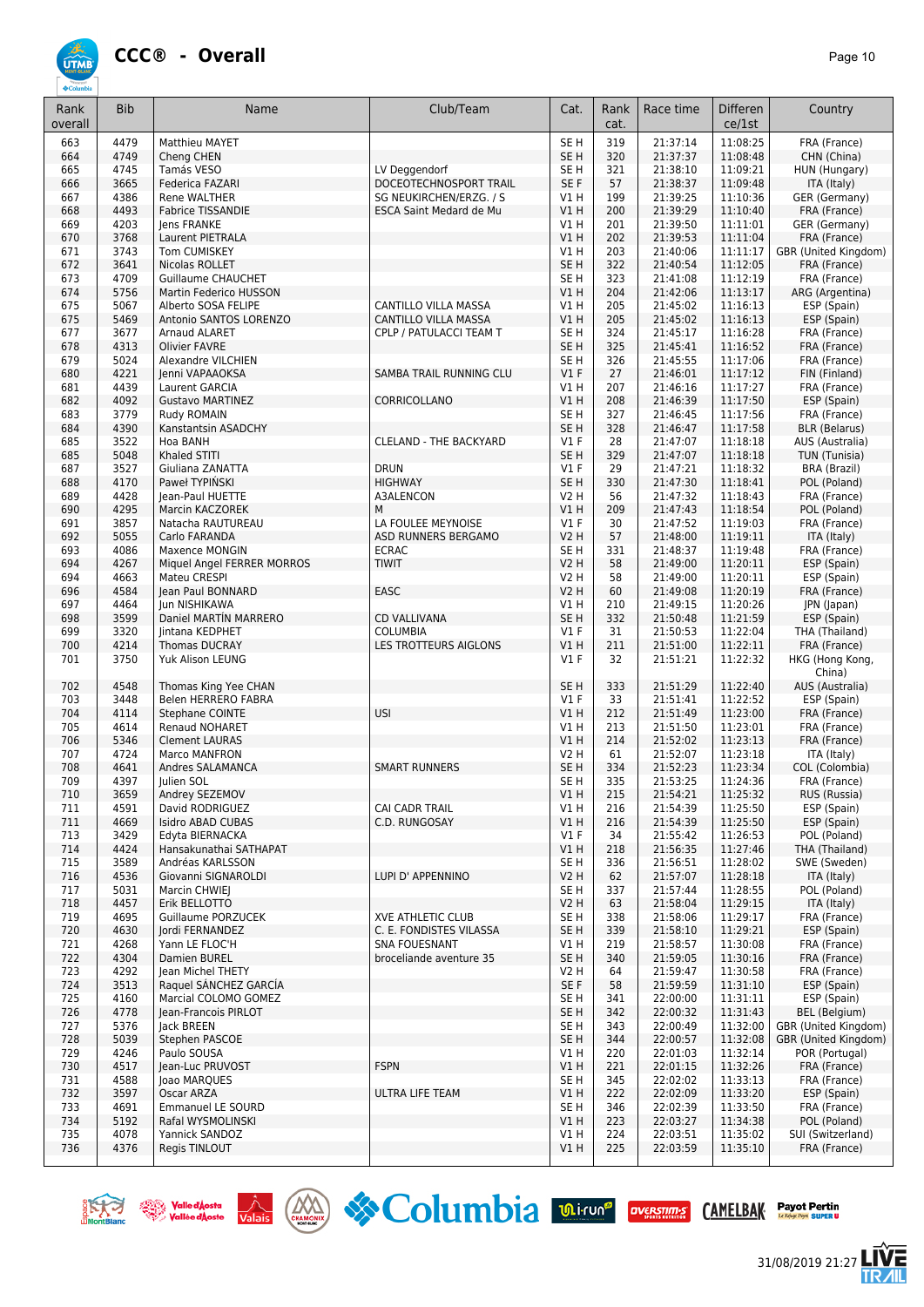

| Rank<br>overall | <b>Bib</b>   | Name                                                            | Club/Team                                    | Cat.                    | Rank<br>cat. | Race time            | Differen<br>ce/1st   | Country                                |
|-----------------|--------------|-----------------------------------------------------------------|----------------------------------------------|-------------------------|--------------|----------------------|----------------------|----------------------------------------|
| 737             | 5213         | Fernando SIMÕES                                                 |                                              | SE <sub>H</sub>         | 347          | 22:04:49             | 11:36:00             | POR (Portugal)                         |
| 738             | 5309         | Darshan SHAKYA                                                  | <b>GURKHA TRAILBLAZER</b>                    | SE <sub>H</sub>         | 348          | 22:04:56             | 11:36:07             | NEP (Nepal)                            |
| 739             | 3328         | Xavier PESNEY                                                   |                                              | SE <sub>H</sub>         | 349          | 22:05:09             | 11:36:20             | FRA (France)                           |
| 740             | 4667         | Matthieu SELLIEZ                                                | <b>TEAM GRAVELINES TRAIL</b>                 | V1H                     | 226          | 22:05:17             | 11:36:28             | FRA (France)                           |
| 741             | 4305         | Paul MCKAY                                                      | <b>ATLETICA BARILLA</b>                      | <b>V2 H</b>             | 65           | 22:05:31<br>22:05:56 | 11:36:42<br>11:37:07 | GBR (United Kingdom)                   |
| 742<br>742      | 4121<br>4566 | <b>Matthew SIMPSON</b><br>Salvador Alberto PEREZ GOMEZ          | <b>LOS TROTONES</b>                          | V1 H<br><b>V2 H</b>     | 227<br>66    | 22:05:56             | 11:37:07             | GBR (United Kingdom)<br>COL (Colombia) |
| 744             | 4627         | Takashi MARUYAMA                                                |                                              | V1 H                    | 228          | 22:05:58             | 11:37:09             | JPN (Japan)                            |
| 745             | 4052         | Denis BIZEUL                                                    | <b>US LA CHATRE</b>                          | SE H                    | 350          | 22:06:29             | 11:37:40             | FRA (France)                           |
| 746             | 4572         | Andrea CECCOLINI                                                | <b>DULWICH RUNNERS</b>                       | <b>V2 H</b>             | 67           | 22:07:01             | 11:38:12             | ITA (Italy)                            |
| 747             | 4470         | Grzegorz IWACHOW                                                | 100% ANIMATRAIL                              | V1 H                    | 229          | 22:07:09             | 11:38:20             | POL (Poland)                           |
| 748             | 4329         | James BILLS                                                     |                                              | SE <sub>H</sub>         | 351          | 22:07:22             | 11:38:33             | GBR (United Kingdom)                   |
| 749<br>750      | 5329<br>5082 | Francisco Javier GOMEZ-MILLAN GOMEZ<br><b>Matthieu POURCHER</b> | ANYERA CEUTA                                 | V1 H<br>VIH             | 230<br>231   | 22:07:23<br>22:07:28 | 11:38:34<br>11:38:39 | ESP (Spain)<br>FRA (France)            |
| 751             | 4611         | Jean-Philippe CHRISTMANN                                        |                                              | SE <sub>H</sub>         | 352          | 22:08:14             | 11:39:25             | FRA (France)                           |
| 752             | 4031         | <b>Quentin TIEGHEM</b>                                          |                                              | V1H                     | 232          | 22:08:50             | 11:40:01             | FRA (France)                           |
| 753             | 5477         | Oscar GONZÁLEZ RODRÍGUEZ                                        |                                              | V1H                     | 233          | 22:09:03             | 11:40:14             | ESP (Spain)                            |
| 754             | 3723         | <b>Richard YOUNG</b>                                            |                                              | VIH                     | 234          | 22:09:43             | 11:40:54             | AUS (Australia)                        |
| 755             | 4136         | Pascal PETTEX                                                   | RTT 74 THUSY                                 | <b>V2 H</b>             | 68           | 22:09:52             | 11:41:03             | FRA (France)                           |
| 756             | 4717         | Aurélien DRAVIGNY                                               |                                              | SE <sub>H</sub><br>V1H  | 353          | 22:10:14             | 11:41:25             | FRA (France)                           |
| 757<br>758      | 4707<br>4506 | <b>Matthew BRANCH</b><br>Victor PRIOTTO                         | <b>WATERGRASSHILL AC</b><br>PAULUZAK         | V1H                     | 235<br>236   | 22:10:24<br>22:10:42 | 11:41:35<br>11:41:53 | IRL (Ireland)<br>ARG (Argentina)       |
| 759             | 5178         | <b>Fabien LIEGEOIS</b>                                          |                                              | V1H                     | 237          | 22:11:29             | 11:42:40             | FRA (France)                           |
| 759             | 5697         | Gil LIÉGEOIS                                                    |                                              | V1F                     | 35           | 22:11:29             | 11:42:40             | FRA (France)                           |
| 761             | 3718         | Patrycja MOKRZYCKA                                              | NAVIGLIO RUNNING TEAM                        | $VI$ F                  | 36           | 22:11:37             | 11:42:48             | ITA (Italy)                            |
| 762             | 4793         | <b>Olivier PINEDA</b>                                           |                                              | VIH                     | 238          | 22:11:41             | 11:42:52             | FRA (France)                           |
| 763             | 4075         | Christopher LEPPARD                                             | <b>EQUINOR OSLO BIL</b>                      | V1H                     | 239          | 22:11:54             | 11:43:05             | GBR (United Kingdom)                   |
| 764             | 4540         | Daniele FORMENTIN                                               | UNITED TRAIL&RUNNING                         | V1H                     | 240          | 22:12:11             | 11:43:22             | ITA (Italy)                            |
| 765             | 5739         | Aquiles Sebastián BASUALTO ASTUDILLO                            |                                              | V1 H                    | 241          | 22:12:12             | 11:43:23             | ESP (Spain)                            |
| 766<br>767      | 5142         | Nicolas CHOMETTE                                                | PORTET ATHLETIC CLUB                         | VIH<br>SE H             | 242<br>354   | 22:12:27<br>22:13:09 | 11:43:38<br>11:44:20 | FRA (France)                           |
| 768             | 4576<br>4141 | Nicolas JULLION<br>Jerome BRISSART                              | <b>CDBA</b>                                  | V2 H                    | 69           | 22:13:48             | 11:44:59             | FRA (France)<br>FRA (France)           |
| 769             | 3724         | <b>Bruno DELFORGE</b>                                           | TEAM CHAUD DEVANT                            | SE <sub>H</sub>         | 355          | 22:13:55             | 11:45:06             | FRA (France)                           |
| 770             | 3533         | Murielle BACHER                                                 | SAINT MATHIEU ATHLETIC                       | V1F                     | 37           | 22:14:09             | 11:45:20             | FRA (France)                           |
| 771             | 5727         | Diego MARTINEZ-CARO                                             |                                              | V1 H                    | 243          | 22:14:10             | 11:45:21             | ESP (Spain)                            |
| 772             | 4668         | Denis SERRES                                                    |                                              | <b>V2 H</b>             | 70           | 22:14:29             | 11:45:40             | FRA (France)                           |
| 773             | 4601         | Eduardo RODRÍGUEZ CHACÓN                                        | <b>SALTABALATES</b>                          | SE H                    | 356          | 22:15:20             | 11:46:31             | ESP (Spain)                            |
| 774             | 4404         | Christophe ARCIN                                                |                                              | SE <sub>H</sub>         | 357          | 22:15:21             | 11:46:32             | FRA (France)                           |
| 775<br>776      | 5063<br>4719 | <b>Toby TATTERSALL</b><br>Théo GRILOT                           |                                              | V2 H<br>SE <sub>H</sub> | 71<br>358    | 22:16:02<br>22:16:25 | 11:47:13<br>11:47:36 | GBR (United Kingdom)<br>FRA (France)   |
| 777             | 5181         | Ricardo LUCAS                                                   |                                              | V1 H                    | 244          | 22:16:29             | 11:47:40             | POR (Portugal)                         |
| 778             | 4290         | Domenik SCHRÖDER                                                | LG PRONSFELD LŰNEBACH                        | SE <sub>H</sub>         | 359          | 22:16:40             | 11:47:51             | GER (Germany)                          |
| 779             | 4592         | Jesús RODRIGUEZ LEAL                                            | PEJESER                                      | V2 H                    | 72           | 22:16:44             | 11:47:55             | ESP (Spain)                            |
| 780             | 4612         | Matthew DOYLE                                                   |                                              | SE <sub>H</sub>         | 360          | 22:16:46             | 11:47:57             | AUS (Australia)                        |
| 781             | 4213         | Wojtek CZAJKOWSKI                                               | ADIDAS RUNNERS WARSAW                        | SE <sub>H</sub>         | 361          | 22:16:48             | 11:47:59             | POL (Poland)                           |
| 782             | 4354         | Francisco Javier LOPEZ MENDOZA                                  | C.D. MONTANA VEGARA                          | V2 H                    | 73           | 22:17:19             | 11:48:30             | ESP (Spain)                            |
| 783<br>784      | 4475<br>4395 | David GUILLERM<br>Enrico SERENA                                 | RONVAU/JETT<br>ASD TRAIL RUNNING BRESC       | VIH<br>VIH              | 245<br>246   | 22:17:38<br>22:17:43 | 11:48:49<br>11:48:54 | FRA (France)<br>ITA (Italy)            |
| 785             | 3326         | Hanyu CHEW                                                      | <b>Greatest Hits</b>                         | SE F                    | 59           | 22:17:55             | 11:49:06             | SGP (Singapore)                        |
| 786             | 3581         | Aude-Clémence DOIX                                              |                                              | SE F                    | 60           | 22:18:01             | 11:49:12             | FRA (France)                           |
| 787             | 4128         | Stéphane HORIOT                                                 |                                              | V1 H                    | 247          | 22:18:07             | 11:49:18             | FRA (France)                           |
| 788             | 4181         | Thomas SCHMITT                                                  |                                              | V1 H                    | 248          | 22:18:14             | 11:49:25             | GER (Germany)                          |
| 789             | 5109         | Francois CLAIROUIN                                              | <b>TEAM TRAIL PARIS</b>                      | V1 H                    | 249          | 22:18:20             | 11:49:31             | FRA (France)                           |
| 790             | 3562         | Olivier LODOMEZ                                                 |                                              | SE <sub>H</sub>         | 362          | 22:18:22             | 11:49:33             | BEL (Belgium)                          |
| 791<br>791      | 3593<br>4480 | Annouk PERRET MORISOLI<br>Mauro MORISOLI                        |                                              | $VI$ F<br>V2 H          | 38<br>74     | 22:18:39<br>22:18:39 | 11:49:50<br>11:49:50 | SUI (Switzerland)<br>SUI (Switzerland) |
| 793             | 4622         | Michael DARON                                                   |                                              | V1 H                    | 250          | 22:18:48             | 11:49:59             | BEL (Belgium)                          |
| 794             | 4139         | Nicola ARDOSSI                                                  | <b>G.P.TURRISTI MONTEGROTT</b>               | V1 H                    | 251          | 22:18:59             | 11:50:10             | ITA (Italy)                            |
| 795             | 4030         | Armando DE LA TORRE FUENTES                                     | RUNNING PROJECT CANARIA                      | V1 H                    | 252          | 22:19:12             | 11:50:23             | ESP (Spain)                            |
| 796             | 5764         | Geoffroy LOUSSE                                                 | MOUNTAIN SPORT LAB                           | VIH                     | 253          | 22:19:17             | 11:50:28             | RSA (South Africa)                     |
| 797             | 4458         | <b>Stuart CAVENEY</b>                                           |                                              | V1 H                    | 254          | 22:19:18             | 11:50:29             | GBR (United Kingdom)                   |
| 798             | 3756         | April KANE                                                      |                                              | SE F                    | 61           | 22:20:26             | 11:51:37             | <b>USA (United States)</b>             |
| 799             | 4366         | Andrea MAMETTI                                                  | TEAM VALTELLINA ASD<br><b>Trail Vaucluse</b> | SE H                    | 363          | 22:20:28<br>22:20:41 | 11:51:39<br>11:51:52 | ITA (Italy)                            |
| 800<br>801      | 4197<br>4573 | Gwenael NEVEU<br><b>Bill CROWTHER</b>                           |                                              | SE H<br>V2 H            | 364<br>75    | 22:20:45             | 11:51:56             | FRA (France)<br>GBR (United Kingdom)   |
| 802             | 4769         | Louis CHARDONNEREAU                                             | <b>MASC</b>                                  | V2 H                    | 76           | 22:22:23             | 11:53:34             | FRA (France)                           |
| 803             | 4059         | Macarena DE TORRES PEREZ                                        | TRIDINGO CEUTA                               | $VI$ F                  | 39           | 22:22:34             | 11:53:45             | ESP (Spain)                            |
| 804             | 5183         | Michael SANDKVIST                                               | Roslagen Ultrarunning                        | V1 H                    | 255          | 22:22:38             | 11:53:49             | SWE (Sweden)                           |
| 805             | 5618         | Pornsak THONGCHAI                                               |                                              | SE H                    | 365          | 22:22:41             | 11:53:52             | THA (Thailand)                         |
| 806             | 5064         | <b>Russ PLATT</b>                                               | <b>WARRINGTON ROAD RUNNERS</b>               | <b>V2 H</b>             | 77           | 22:23:39             | 11:54:50             | GBR (United Kingdom)                   |
| 807             | 4133         | Leszek CHOJNACKI                                                | iADP.PL                                      | V1H                     | 256          | 22:23:45             | 11:54:56             | POL (Poland)                           |
| 808<br>809      | 4504<br>4053 | José Luis LOPEZ GARRIDO<br>Jonathan GRANBY                      |                                              | SE <sub>H</sub><br>SE H | 366<br>367   | 22:24:23<br>22:25:00 | 11:55:34<br>11:56:11 | ESP (Spain)<br>GBR (United Kingdom)    |
| 810             | 4068         | Matthieu CHAUVET                                                |                                              | V1H                     | 257          | 22:25:02             | 11:56:13             | FRA (France)                           |
| 811             | 5046         | Mario ORTEGA HARO                                               |                                              | V1 H                    | 258          | 22:25:13             | 11:56:24             | ESP (Spain)                            |







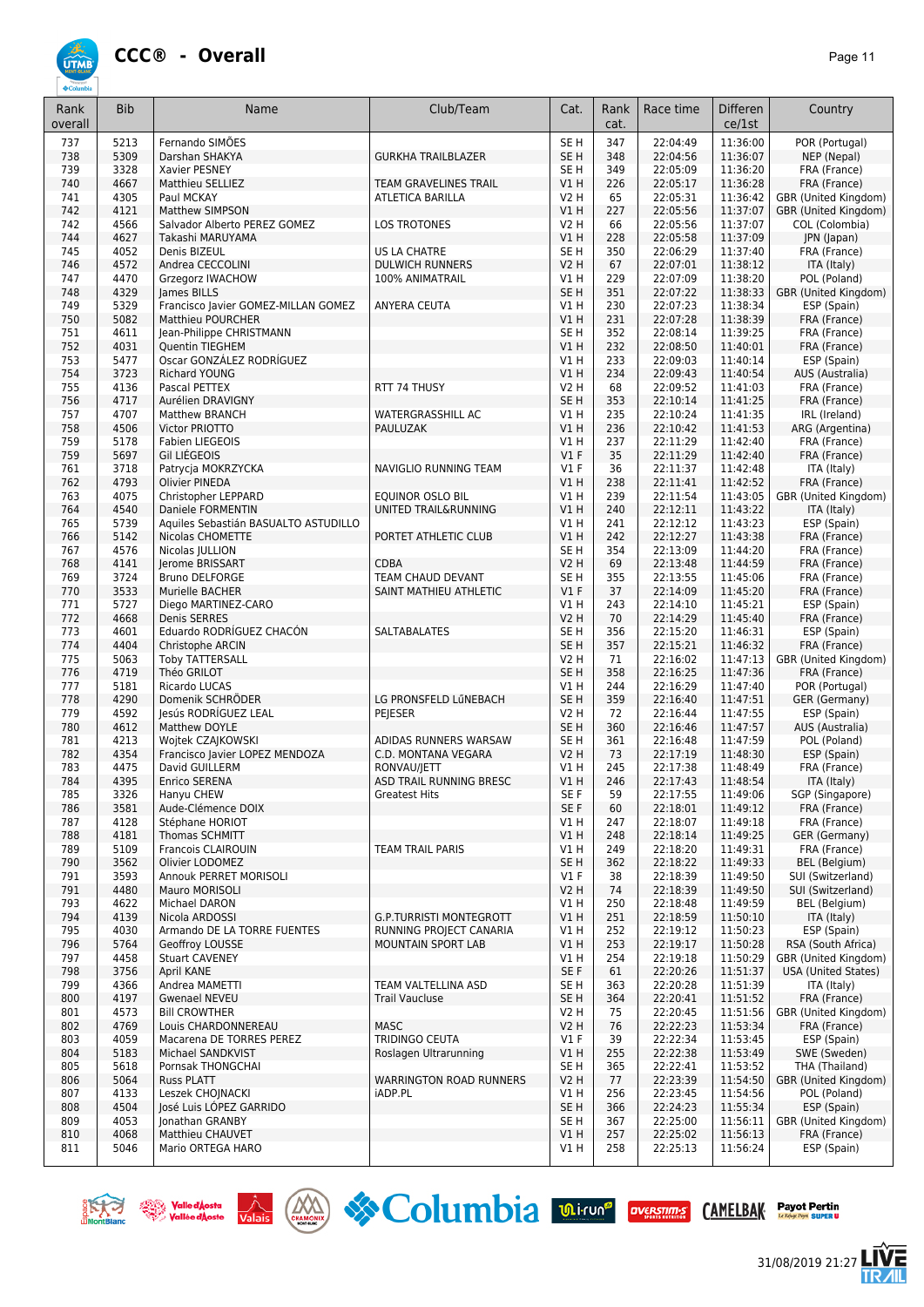

| Rank<br>overall | <b>Bib</b>   | Name                                           | Club/Team                                  | Cat.                               | Rank<br>cat. | Race time            | <b>Differen</b><br>ce/1st | Country                                   |
|-----------------|--------------|------------------------------------------------|--------------------------------------------|------------------------------------|--------------|----------------------|---------------------------|-------------------------------------------|
| 812             | 4751         | Félix José GARCIA FERNANDEZ                    | <b>CORRIENDO X MORCIN</b>                  | V2 H                               | 78           | 22:25:18             | 11:56:29                  | ESP (Spain)                               |
| 813             | 3431         | Madeline WESTON-MILES                          |                                            | SE F                               | 62           | 22:25:23             | 11:56:34                  | <b>USA (United States)</b>                |
| 814             | 4732         | Maxime LE BAIL                                 |                                            | SE H                               | 368          | 22:25:28             | 11:56:39                  | FRA (France)                              |
| 815             | 4280         | Anne DEFEMME                                   | <b>ECHIROLLES</b>                          | V3 F                               | $\mathbf{1}$ | 22:25:54             | 11:57:05                  | FRA (France)                              |
| 816             | 5032         | Antoine DEDOBBELER                             | CAP ENDURANCE                              | V1 H                               | 259          | 22:26:09             | 11:57:20                  | FRA (France)                              |
| 817             | 3534         | Anne RÉGEREAU                                  |                                            | SE F                               | 63           | 22:26:17             | 11:57:28                  | FRA (France)                              |
| 818             | 4396         | Daniele SEVERINI                               | D+ TRAIL                                   | V1 H                               | 260          | 22:26:18             | 11:57:29                  | ITA (Italy)                               |
| 819<br>820      | 4192<br>4405 | Disco MEISCH<br>Claudio CESANO                 | ALT. SALUZZO                               | SE F<br>V1 H                       | 64<br>261    | 22:27:09<br>22:27:35 | 11:58:20<br>11:58:46      | GER (Germany)                             |
| 821             | 4005         | David POOLE                                    |                                            | SE <sub>H</sub>                    | 369          | 22:28:00             | 11:59:11                  | ITA (Italy)<br>GBR (United Kingdom)       |
| 822             | 4513         | Guillermo GARCES RODRIGUEZ                     | <b>CLUB IRON CUMBIA</b>                    | SE <sub>H</sub>                    | 370          | 22:28:17             | 11:59:28                  | MEX (Mexico)                              |
| 823             | 4402         | Oin GUO                                        |                                            | SE F                               | 65           | 22:28:33             | 11:59:44                  | CHN (China)                               |
| 824             | 4625         | <b>Franck MABILOTTE</b>                        | <b>VERT</b>                                | V2 H                               | 79           | 22:29:12             | 12:00:23                  | FRA (France)                              |
| 825             | 4686         | Mirco POLONI                                   | asd Scarpe Bianche                         | V2 H                               | 80           | 22:29:19             | 12:00:30                  | ITA (Italy)                               |
| 825             | 4795         | John SAMWAYS                                   |                                            | V1 H                               | 262          | 22:29:19             | 12:00:30                  | GBR (United Kingdom)                      |
| 827             | 3662         | Rosi MUÑOZ MAYOR                               | <b>CLUB ATLETISME TRIATLO</b>              | $VI$ F                             | 40           | 22:30:06             | 12:01:17                  | ESP (Spain)                               |
| 828             | 5267         | Alexandre PRUNELET                             |                                            | V1H                                | 263          | 22:30:41             | 12:01:52                  | FRA (France)                              |
| 829             | 4352         | Shiyin BAI                                     | <b>RUNNING PANDA</b>                       | V1H                                | 264          | 22:30:48             | 12:01:59                  | FRA (France)                              |
| 830             | 5260         | Roland FARQUET                                 | <b>TEAM SOMLAPROZ</b>                      | <b>V2 H</b>                        | 81           | 22:30:52             | 12:02:03                  | SUI (Switzerland)                         |
| 831             | 5040<br>3762 | Colin REYNOLDS                                 |                                            | V1H<br>V2F                         | 265          | 22:31:05<br>22:31:06 | 12:02:16<br>12:02:17      | GBR (United Kingdom)                      |
| 832<br>833      | 4218         | Valerie MENGUY<br>Marco SILVA                  | AMSLF/OXUBII                               | VIH                                | 4<br>266     | 22:31:09             | 12:02:20                  | FRA (France)<br>POR (Portugal)            |
| 834             | 3725         | Wendy COOPER                                   |                                            | $VI$ F                             | 41           | 22:31:13             | 12:02:24                  | PHI (Philippines)                         |
| 835             | 4272         | Dimitri DE ROUCK                               |                                            | SE <sub>H</sub>                    | 371          | 22:31:35             | 12:02:46                  | <b>BEL</b> (Belgium)                      |
| 836             | 4610         | Kim CHAI                                       | <b>SYDNEY STRIDERS</b>                     | V1 H                               | 267          | 22:31:40             | 12:02:51                  | AUS (Australia)                           |
| 837             | 3622         | Clément BOIVIN                                 |                                            | SE <sub>H</sub>                    | 372          | 22:32:18             | 12:03:29                  | FRA (France)                              |
| 838             | 4336         | Wannes DE BOUCK                                | ASF USSON NEVERS                           | V1 H                               | 268          | 22:33:46             | 12:04:57                  | FRA (France)                              |
| 839             | 5771         | António Maria NUNES FERREIRA                   | <b>BEAPT</b>                               | V1 H                               | 269          | 22:33:57             | 12:05:08                  | POR (Portugal)                            |
| 840             | 4148         | Loic GUYOT                                     |                                            | SE <sub>H</sub>                    | 373          | 22:34:18             | 12:05:29                  | FRA (France)                              |
| 841             | 4621         | Fabien CHOMEZ                                  | <b>JOGGING CLUB DE VERANNE</b>             | VIH                                | 270          | 22:34:28             | 12:05:39                  | FRA (France)                              |
| 842             | 3667         | Rafael BRINGAS MARINAS                         | <b>CEITIL</b>                              | V1 H                               | 271          | 22:34:31             | 12:05:42                  | ESP (Spain)                               |
| 843             | 5336         | <b>Steve MORRIS</b>                            | <b>REDWAY RUNNERS</b>                      | VIH                                | 272          | 22:35:01             | 12:06:12                  | GBR (United Kingdom)                      |
| 844             | 3604         | Raphael BAUDOIN                                | EA CERGY PONTOISE ATHLE                    | V1H                                | 273          | 22:35:16             | 12:06:27                  | FRA (France)                              |
| 845<br>846      | 4624<br>5308 | Laurent GENET<br>Gary PEARSON                  | CA DENTS DU MIDI<br><b>CROFT AMBREY</b>    | VIH<br>V1 H                        | 274<br>275   | 22:35:17<br>22:36:35 | 12:06:28<br>12:07:46      | SUI (Switzerland)<br>GBR (United Kingdom) |
| 847             | 5485         | Jesus Alberto BLAZQUEZ SUAREZ                  |                                            | VIH                                | 276          | 22:36:50             | 12:08:01                  | ESP (Spain)                               |
| 848             | 4359         | Javier SALTO COSGAYA                           | <b>CEGUB</b>                               | <b>V2 H</b>                        | 82           | 22:38:24             | 12:09:35                  | ESP (Spain)                               |
| 849             | 4603         | Jaime RUIZ CARRILLO                            | COR CASTELLDEFELS RUNNE                    | V2 H                               | 83           | 22:38:25             | 12:09:36                  | ESP (Spain)                               |
| 850             | 5527         | Lei LI                                         |                                            | SE <sub>H</sub>                    | 374          | 22:38:27             | 12:09:38                  | CHN (China)                               |
| 851             | 4094         | Alexandre PITOISET                             |                                            | SE H                               | 375          | 22:39:03             | 12:10:14                  | FRA (France)                              |
| 852             | 5475         | <b>Hazel ROBERTSON</b>                         |                                            | SE F                               | 66           | 22:39:36             | 12:10:47                  | GBR (United Kingdom)                      |
| 853             | 4266         | Thomas BOBAN                                   | Running conseil Jura -                     | V1 H                               | 277          | 22:39:47             | 12:10:58                  | FRA (France)                              |
| 854             | 3557         | Marta BADENES                                  |                                            | SE F                               | 67           | 22:39:55             | 12:11:06                  | ESP (Spain)                               |
| 855             | 5066         | Andrzej KONIECZNY                              | <b>BRAK</b>                                | V1H                                | 278          | 22:40:29             | 12:11:40                  | POL (Poland)                              |
| 856             | 5446         | Vincent BECKERS                                | Les Coureurs Célestes                      | <b>V2 H</b>                        | 84           | 22:40:45             | 12:11:56                  | <b>BEL</b> (Belgium)                      |
| 857             | 5070<br>4383 | Antonio EPIFANI<br>Miguel Angel ORELLANA MUÑOZ |                                            | V1 H<br>V1 H                       | 279<br>280   | 22:41:06<br>22:41:10 | 12:12:17                  | ITA (Italy)                               |
| 858<br>859      | 5223         | <b>Benoît MERCERON</b>                         | ULTRA TRAIL HUELVA<br><b>BUSSY RUNNING</b> | V1 H                               | 281          | 22:41:29             | 12:12:21<br>12:12:40      | ESP (Spain)<br>FRA (France)               |
| 860             | 4371         | Jongsung HAN                                   | R <sub>4</sub> D                           | SE <sub>H</sub>                    | 376          | 22:41:49             | 12:13:00                  | KOR (South Korea)                         |
| 861             | 4021         | Sze Kin Sasha CHU                              |                                            | V1H                                | 282          | 22:41:58             | 12:13:09                  | HKG (Hong Kong,                           |
|                 |              |                                                |                                            |                                    |              |                      |                           | China)                                    |
| 862             | 5180         | Stephane GURSKI                                |                                            | <b>V2 H</b>                        | 85           | 22:42:17             | 12:13:28                  | FRA (France)                              |
| 863             | 4061         | Fabio BOGGIA                                   | VALSUSA RUNNING TEAM                       | V1 H                               | 283          | 22:42:37             | 12:13:48                  | ITA (Italy)                               |
| 864             | 4651         | Phil HIOM                                      |                                            | V1H                                | 284          | 22:43:11             | 12:14:22                  | CAN (Canada)                              |
| 865             | 5038         | Yannick HOLWEG                                 |                                            | V1H                                | 285          | 22:44:22             | 12:15:33                  | FRA (France)                              |
| 866             | 5381         | Michal MACKOWSKI                               |                                            | V1H                                | 286          | 22:44:35             | 12:15:46                  | POL (Poland)                              |
| 867             | 4303         | Arnaud BOUCHET                                 |                                            | SE <sub>H</sub>                    | 377          | 22:45:01             | 12:16:12                  | FRA (France)                              |
| 868             | 5489<br>3626 | Fabiano MOSCA                                  | <b>AC VEULES</b>                           | SE <sub>H</sub><br>SE <sub>H</sub> | 378<br>379   | 22:45:26<br>22:45:44 | 12:16:37                  | ITA (Italy)                               |
| 869<br>870      | 3783         | Stephane RENOULT<br>Jules AGIER                | PRIMUM IMMOBILIER                          | SE H                               | 380          | 22:45:57             | 12:16:55<br>12:17:08      | FRA (France)<br>FRA (France)              |
| 871             | 4558         | Jeffrey WAKEMAN                                | TELTRONIC.CH                               | V1 H                               | 287          | 22:46:02             | 12:17:13                  | SUI (Switzerland)                         |
| 872             | 4756         | Arnaud ANTOINE                                 |                                            | SE <sub>H</sub>                    | 381          | 22:46:56             | 12:18:07                  | FRA (France)                              |
| 873             | 4448         | Andrea CRIPPA                                  |                                            | SE H                               | 382          | 22:47:01             | 12:18:12                  | ITA (Italy)                               |
| 874             | 5246         | Antoine DESSAY                                 |                                            | V1 H                               | 288          | 22:47:24             | 12:18:35                  | FRA (France)                              |
| 875             | 4032         | <b>Brad BAUMGARTNER</b>                        | Sundog Running                             | V1 H                               | 289          | 22:47:45             | 12:18:56                  | USA (United States)                       |
| 876             | 4291         | Patrick TOUTAIN                                |                                            | V1H                                | 290          | 22:48:33             | 12:19:44                  | FRA (France)                              |
| 877             | 4752         | Germain GAUDART                                |                                            | SE H                               | 383          | 22:50:39             | 12:21:50                  | FRA (France)                              |
| 878             | 4569         | James WATTS                                    |                                            | SE <sub>H</sub>                    | 384          | 22:50:45             | 12:21:56                  | AUS (Australia)                           |
| 879             | 5391         | <b>Stuart CROOK</b>                            |                                            | VIH                                | 291          | 22:51:10             | 12:22:21                  | GBR (United Kingdom)                      |
| 880             | 4253         | Sébastien LAVIGNE                              | TONTONS TRAILEURS                          | V1 H                               | 292          | 22:53:03             | 12:24:14                  | FRA (France)                              |
| 880             | 4557         | <b>Vincent MIRA</b>                            | LES TONTONS TRAILERS                       | SE <sub>H</sub>                    | 385          | 22:53:03<br>22:53:04 | 12:24:14<br>12:24:15      | FRA (France)                              |
| 882<br>882      | 4771<br>5211 | <b>Emmanuel BERNIER</b><br>Antoine ROMAN       |                                            | V1 H<br>SE <sub>H</sub>            | 293<br>386   | 22:53:04             | 12:24:15                  | FRA (France)<br>FRA (France)              |
| 884             | 5310         | Xavier VIDAL JEREZ                             |                                            | V1 H                               | 294          | 22:53:05             | 12:24:16                  | ESP (Spain)                               |
|                 |              |                                                |                                            |                                    |              |                      |                           |                                           |







31/08/2019 21:27

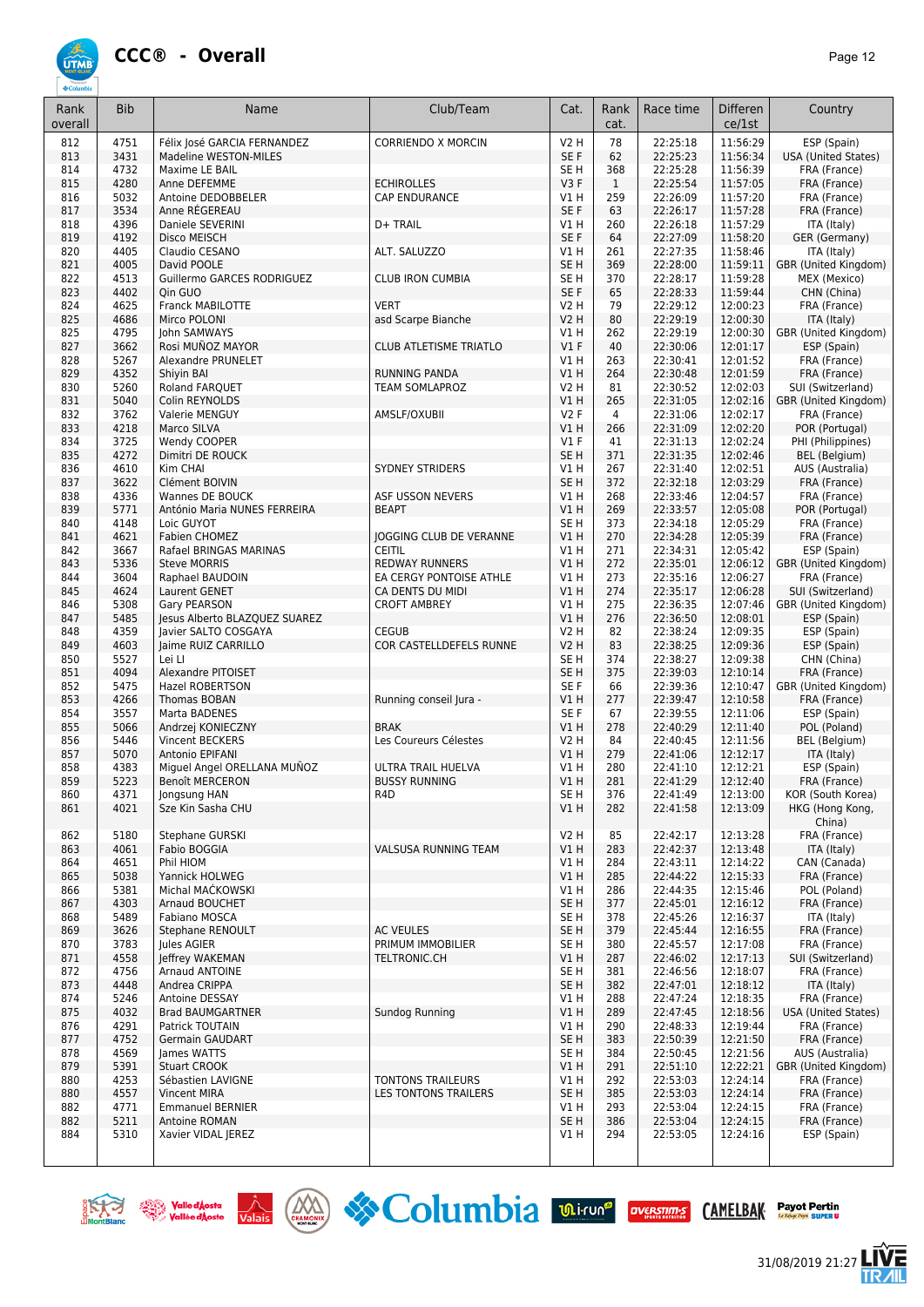

| Rank<br>overall | <b>Bib</b>   | Name                                                 | Club/Team                             | Cat.                           | Rank<br>cat. | Race time            | <b>Differen</b><br>ce/1st | Country                                |
|-----------------|--------------|------------------------------------------------------|---------------------------------------|--------------------------------|--------------|----------------------|---------------------------|----------------------------------------|
| 885             | 4768         | Tsz Him LO                                           |                                       | SE <sub>H</sub>                | 387          | 22:53:10             | 12:24:21                  | HKG (Hong Kong,<br>China)              |
| 886             | 5237         | Wai HUNG                                             |                                       | <b>V2 H</b>                    | 86           | 22:53:14             | 12:24:25                  | HKG (Hong Kong,<br>China)              |
| 887             | 5085         | Ireneusz WOJTKOWSKI                                  | ASSECO ACTIVE TEAM                    | <b>V2 H</b>                    | 87           | 22:53:49             | 12:25:00                  | POL (Poland)                           |
| 888             | 4696         | Antony SMITH                                         |                                       | <b>V1 H</b>                    | 295          | 22:53:54             | 12:25:05                  | GBR (United Kingdom)                   |
| 889             | 3629         | Wioletta GORMAN                                      |                                       | SE F                           | 68           | 22:54:28             | 12:25:39                  | POL (Poland)                           |
| 890             | 5134         | Laurent GAUTIER                                      | <b>ESSPO</b>                          | <b>V2 H</b>                    | 88           | 22:54:44             | 12:25:55                  | FRA (France)                           |
| 891<br>892      | 4529<br>4243 | Thom BATES<br>Naruphon PRATHANTHIP                   | <b>CLIMB SOUTH WEST</b>               | SE H<br>VIH                    | 388<br>296   | 22:54:49<br>22:55:05 | 12:26:00<br>12:26:16      | GBR (United Kingdom)<br>THA (Thailand) |
| 893             | 4098         | Franck ROUSSON                                       |                                       | V1 H                           | 297          | 22:55:14             | 12:26:25                  | FRA (France)                           |
| 894             | 4195         | Fatih GÜRBÜZ                                         |                                       | <b>V1 H</b>                    | 298          | 22:55:30             | 12:26:41                  | TUR (Turkey)                           |
| 895             | 5252         | Jonathan RICHARDSON                                  |                                       | V1H                            | 299          | 22:55:32             | 12:26:43                  | GBR (United Kingdom)                   |
| 896             | 5212         | Ramiro ROSSO                                         | <b>ATLETAS CANADENSES</b>             | SE <sub>H</sub>                | 389          | 22:55:47             | 12:26:58                  | ARG (Argentina)                        |
| 897             | 5030         | <b>Andrew ARTHUR</b>                                 |                                       | V1 H                           | 300          | 22:55:51             | 12:27:02                  | GBR (United Kingdom)                   |
| 898<br>899      | 4600<br>4003 | Chris MONTEITH<br>Julien GRELOT                      | <b>BRIDPORT RUNNERS</b>               | V1H<br>SE <sub>H</sub>         | 301<br>390   | 22:56:10<br>22:56:11 | 12:27:21<br>12:27:22      | GBR (United Kingdom)<br>FRA (France)   |
| 900             | 4208         | David RINGROSE                                       |                                       | <b>V2 H</b>                    | 89           | 22:56:20             | 12:27:31                  | IRL (Ireland)                          |
| 901             | 4331         | Olivier CORTINOVIS                                   | <b>CSLG TRAIL 972</b>                 | <b>V1 H</b>                    | 302          | 22:56:21             | 12:27:32                  | FRA (France)                           |
| 902             | 5101         | Francesco RAGNI                                      | A.S.P.A. BASTIA                       | V <sub>3</sub> H               | 5            | 22:56:25             | 12:27:36                  | ITA (Italy)                            |
| 902             | 5401         | Danilo PADOVANI                                      | TRAIL MOUNTAIN CHATILLO               | V2 H                           | 90           | 22:56:25             | 12:27:36                  | ITA (Italy)                            |
| 904             | 4568         | Iuan Manuel VELASCO GONZALEZ                         |                                       | VIH                            | 303          | 22:56:59             | 12:28:10                  | COL (Colombia)                         |
| 905             | 5195<br>4633 | Daniel AVELLANEDA<br>Zbigniew ORDON                  |                                       | SE <sub>H</sub><br>V1H         | 391<br>304   | 22:57:00<br>22:57:16 | 12:28:11<br>12:28:27      | COL (Colombia)<br>POL (Poland)         |
| 906<br>907      | 4216         | Sam HOPKINS                                          |                                       | SE <sub>H</sub>                | 392          | 22:57:29             | 12:28:40                  | GBR (United Kingdom)                   |
| 908             | 5199         | <b>Ricky DOWNS</b>                                   |                                       | V1H                            | 305          | 22:58:03             | 12:29:14                  | GBR (United Kingdom)                   |
| 909             | 3862         | Dimitrios KANNIS                                     |                                       | V1 H                           | 306          | 22:58:04             | 12:29:15                  | GRE (Greece)                           |
| 910             | 4432         | Philippe DEMORE                                      | <b>ULTRAMABOULS</b>                   | <b>V2 H</b>                    | 91           | 22:58:08             | 12:29:19                  | FRA (France)                           |
| 911             | 4656         | loão STRESSER                                        |                                       | V3H                            | 6            | 22:58:26             | 12:29:37                  | <b>BRA</b> (Brazil)                    |
| 912             | 3803         | Grace HIOM                                           | <b>DIRTY FEET</b>                     | V1F                            | 42           | 22:58:44             | 12:29:55                  | CAN (Canada)                           |
| 913<br>914      | 4048<br>5113 | <b>Dimitrios FARMAKIS</b><br>Christian MOELLER-OLSEN | <b>OLYMPUS MARATHON RT</b>            | SE <sub>H</sub><br>VIH         | 393<br>307   | 22:58:48<br>22:58:53 | 12:29:59<br>12:30:04      | GRE (Greece)<br>DEN (Denmark)          |
| 915             | 4355         | Matthieu SCHUNCK                                     |                                       | V1 H                           | 308          | 22:59:32             | 12:30:43                  | FRA (France)                           |
| 916             | 4319         | Marcos SOUZA                                         | D-RUN                                 | SE <sub>H</sub>                | 394          | 23:01:00             | 12:32:11                  | <b>BRA (Brazil)</b>                    |
| 917             | 4144         | Davide FERRARO                                       |                                       | SE <sub>H</sub>                | 395          | 23:01:21             | 12:32:32                  | ITA (Italy)                            |
| 918             | 5026         | Yann HAENNI                                          |                                       | V1H                            | 309          | 23:01:39             | 12:32:50                  | SUI (Switzerland)                      |
| 919             | 4661         | Maxime BEFFY                                         | <b>COS VILLERS</b>                    | V1H                            | 310          | 23:01:40             | 12:32:51                  | FRA (France)                           |
| 920<br>921      | 4273<br>4097 | Thierry DUCROCQ                                      | <b>CRAZY TEAM UNITED</b>              | <b>V1 H</b>                    | 311          | 23:01:55             | 12:33:06                  | FRA (France)                           |
| 922             | 4350         | Ambroise ROMNÉE<br>Thierry NORTIER                   | <b>SMAC / CAPTRAIL</b><br><b>ASPL</b> | SE <sub>H</sub><br><b>V2 H</b> | 396<br>92    | 23:02:16<br>23:02:27 | 12:33:27<br>12:33:38      | <b>BEL</b> (Belgium)<br>FRA (France)   |
| 923             | 4429         | Olivier JOUBERT                                      |                                       | V1H                            | 312          | 23:03:31             | 12:34:42                  | FRA (France)                           |
| 924             | 4670         | <b>Vincent ALBURNI</b>                               |                                       | V1H                            | 313          | 23:03:49             | 12:35:00                  | FRA (France)                           |
| 925             | 4222         | Peter ANTAL                                          |                                       | <b>V2 H</b>                    | 93           | 23:03:57             | 12:35:08                  | HUN (Hungary)                          |
| 926             | 4645         | Xiangi MENG                                          |                                       | SE F                           | 69           | 23:03:58             | 12:35:09                  | CHN (China)                            |
| 927             | 5448<br>4694 | Alejandro GONZALEZ                                   | LOS SIN TEAM TRAIL RUN                | SE <sub>H</sub>                | 397          | 23:04:20             | 12:35:31                  | CHI (Chile)                            |
| 928<br>929      | 4443         | <b>Ivars PIKSENS</b><br>Hing Lun TUNG                | <b>JANMUIZA</b>                       | VIH<br>SE H                    | 314<br>398   | 23:05:21<br>23:06:06 | 12:36:32<br>12:37:17      | LAT (Latvia)<br>HKG (Hong Kong,        |
|                 |              |                                                      |                                       |                                |              |                      |                           | China)                                 |
| 930             | 5283         | Robert MARSH                                         | NEWRYCITY RUNNERS                     | V1 H                           | 315          | 23:06:09             | 12:37:20<br>12:37:41      | IRL (Ireland)<br>POR (Portugal)        |
| 931<br>932      | 4672<br>4748 | Rui Carlos AZEVEDO<br>Christophe BIGNON              |                                       | V1 H<br><b>V2 H</b>            | 316<br>94    | 23:06:30<br>23:07:41 | 12:38:52                  | FRA (France)                           |
| 933             | 3680         | Inga KAPINA                                          | <b>VSK NOSKRIEN</b>                   | $VI$ F                         | 43           | 23:07:58             | 12:39:09                  | LAT (Latvia)                           |
| 934             | 5442         | Martial SCHOEPPERLE                                  |                                       | SE H                           | 399          | 23:08:28             | 12:39:39                  | FRA (France)                           |
| 935             | 4653         | Jean René NEDELEC                                    | <b>SNA FOUESNANT</b>                  | V2 H                           | 95           | 23:08:42             | 12:39:53                  | FRA (France)                           |
| 936             | 4430         | Sebastien KNOPKIEWICZ                                |                                       | VIH                            | 317          | 23:09:12             | 12:40:23                  | FRA (France)                           |
| 937             | 3638         | Roberta CASATI                                       |                                       | $VI$ F                         | 44           | 23:09:29             | 12:40:40                  | ITA (Italy)                            |
| 938<br>939      | 4546<br>5757 | <b>Bernard VINSON</b><br>Alex INNES                  | VEO 2000 LA PLAGNE                    | V2 H<br>V2 H                   | 96<br>97     | 23:09:48<br>23:10:07 | 12:40:59<br>12:41:18      | FRA (France)<br>GBR (United Kingdom)   |
| 940             | 5714         | Vania SELLAMI                                        | <b>ATHLETIC BRUNOY CLUB</b>           | $VI$ F                         | 45           | 23:10:09             | 12:41:20                  | ITA (Italy)                            |
| 941             | 5170         | Hamid OUERDANE                                       | <b>RUN DZ</b>                         | SE H                           | 400          | 23:10:10             | 12:41:21                  | ALG (Algeria)                          |
| 942             | 5520         | Fan YANG                                             |                                       | V1H                            | 318          | 23:10:38             | 12:41:49                  | CHN (China)                            |
| 943             | 5047         | Dimitri PICOT                                        |                                       | SE H                           | 401          | 23:10:47             | 12:41:58                  | FRA (France)                           |
| 944             | 4108         | Maria Estela TORRESI                                 | <b>ATLETAS CANADENSES</b>             | <b>V2F</b>                     | 5            | 23:11:01             | 12:42:12                  | ARG (Argentina)                        |
| 945             | 5271         | <b>Fabrice CLEMENT</b>                               |                                       | V2 H                           | 98           | 23:11:25             | 12:42:36                  | SUI (Switzerland)                      |
| 946<br>947      | 3789<br>5400 | Emma NAKAJIMA<br>Qingyuan LIU                        | J95                                   | SE F<br>SE <sub>H</sub>        | 70<br>402    | 23:11:56<br>23:11:59 | 12:43:07<br>12:43:10      | JPN (Japan)<br>CHN (China)             |
| 948             | 4147         | Jonathan PARENT                                      |                                       | SE H                           | 403          | 23:12:19             | 12:43:30                  | FRA (France)                           |
| 949             | 4166         | Pablo DIEZ GONZALEZ                                  | C.D. RUNGOSAY                         | V1 H                           | 319          | 23:12:48             | 12:43:59                  | ESP (Spain)                            |
| 950             | 5218         | Orlando CHAUSSOD                                     | SISSE DE LA NATTE                     | VIH                            | 320          | 23:12:53             | 12:44:04                  | ITA (Italy)                            |
| 951             | 4577         | John LAI                                             |                                       | V1 H                           | 321          | 23:13:34             | 12:44:45                  | <b>USA (United States)</b>             |
| 952             | 4199         | Maria Rosa AYMAT                                     | <b>GUSTATRAIL</b>                     | V2 F                           | 6            | 23:13:53             | 12:45:04                  | ARG (Argentina)                        |
| 953<br>954      | 3831<br>5062 | Miae AHN<br>Åke PERSSON                              | TEAM CAMELBAK                         | SE F<br><b>V2 H</b>            | 71<br>99     | 23:14:29<br>23:14:55 | 12:45:40<br>12:46:06      | KOR (South Korea)<br>SWE (Sweden)      |
| 955             | 5111         | Mathias FASSOT                                       | <b>GENERATION TRAIL BLOIS</b>         | V1 H                           | 322          | 23:15:24             | 12:46:35                  | FRA (France)                           |
| 956             | 5254         | Pascal SCHVARTZ                                      |                                       | V1H                            | 323          | 23:16:06             | 12:47:17                  | FRA (France)                           |







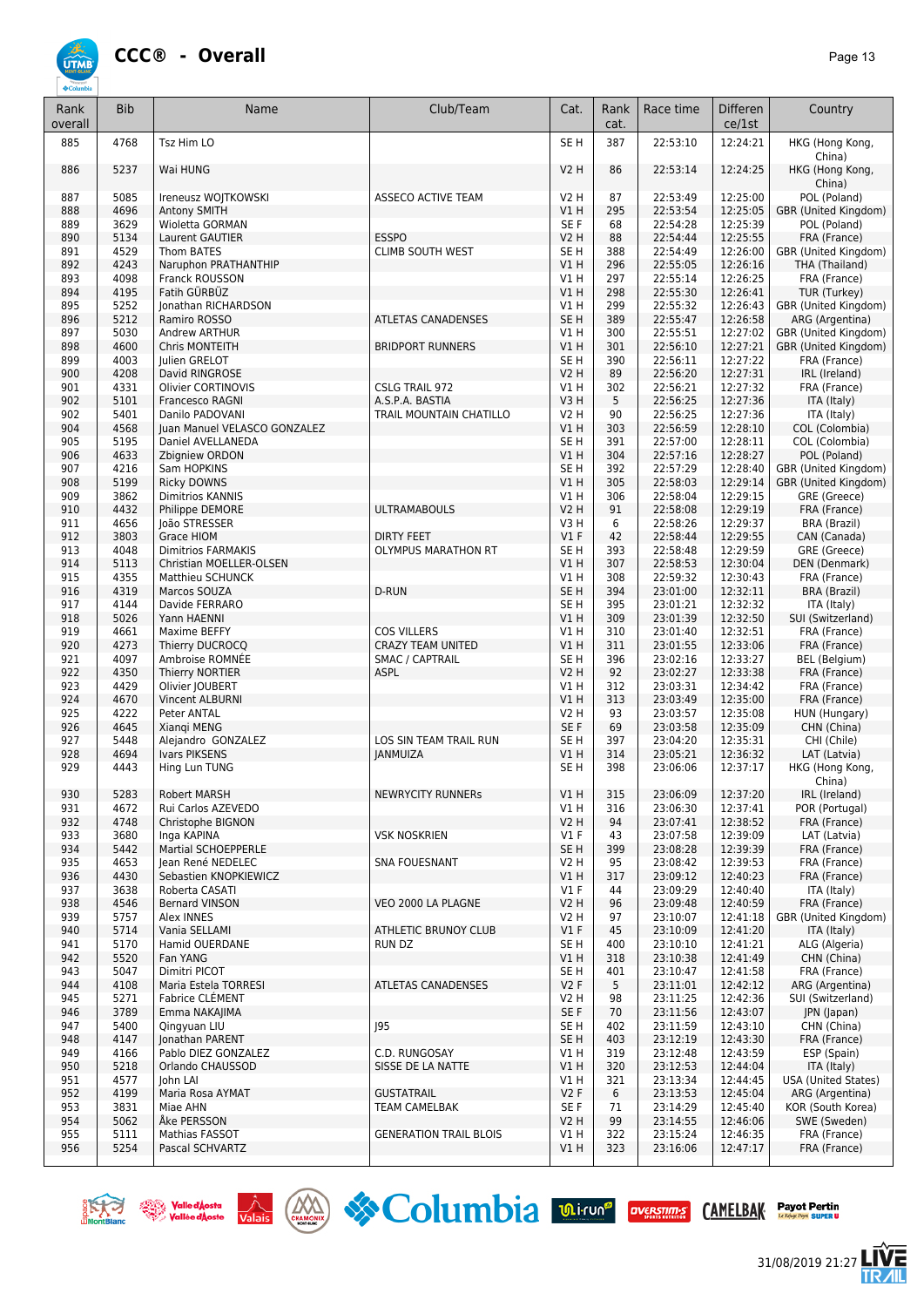

| Rank<br>overall | <b>Bib</b> | Name                                        | Club/Team                      | Cat.            | Rank<br>cat.    | Race time            | <b>Differen</b><br>ce/1st | Country                    |
|-----------------|------------|---------------------------------------------|--------------------------------|-----------------|-----------------|----------------------|---------------------------|----------------------------|
| 957             | 3424       | Christine CASADY                            |                                | $VI$ F          | 46              | 23:16:12             | 12:47:23                  | <b>USA (United States)</b> |
| 958             | 5100       | Xavier POUDRET                              |                                | VIH             | 324             | 23:16:53             | 12:48:04                  | FRA (France)               |
| 959             | 5732       | Jean SALVATORI                              |                                | SE H            | 404             | 23:17:19             | 12:48:30                  | FRA (France)               |
| 960             | 5083       | Maurício SANTANA                            | V8 4X4 TRAIL                   | V1 H            | 325             | 23:18:06             | 12:49:17                  | <b>BRA (Brazil)</b>        |
| 961             | 3487       | Caroline JACQUOD                            | LES CHEVRIERS DE TEYSAC        | SE F            | 72              | 23:18:15             | 12:49:26                  | SUI (Switzerland)          |
| 962             | 5334       | Szymon LANGE                                | <b>RUNNER'S POWER</b>          | V1H             | 326             | 23:18:21             | 12:49:32                  | POL (Poland)               |
| 963             | 5136       | <b>Ted HEWITT</b>                           | <b>CONNOR'S RUNNERS</b>        | <b>V2 H</b>     | 100             | 23:18:33             | 12:49:44                  | CAN (Canada)               |
| 964             | 3370       | Monica IMANA                                | <b>TRAIL PERU</b>              | SE F            | 73              | 23:18:59             | 12:50:10                  | PER (Peru)                 |
| 965             | 5277       | <b>Alexis CHARRON</b>                       |                                | V1H             | 327             | 23:19:53             | 12:51:04                  | FRA (France)               |
| 966             | 4063       | Costa ISMAEL                                | <b>Free Runners</b>            | SE <sub>H</sub> | 405             | 23:20:16             | 12:51:27                  | POR (Portugal)             |
| 967             | 3694       | Jorge CANCIO FERNÁNDEZ                      | TOXIZA CLUBE DE MONTANA        | SE <sub>H</sub> | 406             | 23:20:24             | 12:51:35                  | ESP (Spain)                |
| 968             | 3737       | Verónica QUEVEDO                            |                                | $VI$ F          | 47              | 23:20:34             | 12:51:45                  | ARG (Argentina)            |
| 969             | 5651       | Ho Yuan HO                                  |                                | SE <sub>H</sub> | 407             | 23:20:35             | 12:51:46                  | HKG (Hong Kong,<br>China)  |
| 970             | 4578       | William PAMPULIM                            | <b>DIJON SINGLETRACK</b>       | SE <sub>H</sub> | 408             | 23:21:43             | 12:52:54                  | FRA (France)               |
| 971             | 3775       | Roberto BUNIVA                              | SPORT CLUB ANGROGNA            | <b>V2 H</b>     | 101             | 23:22:25             | 12:53:36                  | ITA (Italy)                |
| 971             | 4172       | Sabrina RAIA                                | SPORT CLUB ANGROGNA            | $VI$ F          | 48              | 23:22:25             | 12:53:36                  | ITA (Italy)                |
| 973             | 4757       | <b>Brice BONNEVIALE</b>                     | <b>TRIATHLAIX</b>              | V1 H            | 328             | 23:23:07             | 12:54:18                  | FRA (France)               |
| 974             | 5482       | <b>Tsz Kok YIM</b>                          |                                | V1H             | 329             | 23:23:34             | 12:54:45                  | HKG (Hong Kong,<br>China)  |
| 975             | 5017       | Alex BÜCHI                                  |                                | V1H             | 330             | 23:23:50             | 12:55:01                  | SUI (Switzerland)          |
| 976             | 3846       | Rodrigo BARBOSA                             |                                | V1H             | 331             | 23:24:30             | 12:55:41                  | POR (Portugal)             |
| 977             | 3679       | Catherine ANTON                             |                                | <b>V2F</b>      | $\overline{7}$  | 23:25:11             | 12:56:22                  | FRA (France)               |
| 978             | 4314       | Nicolas HENNEGRAEVE                         | <b>USLEFFRINCKOUCKE</b>        | V1H             | 332             | 23:26:06             | 12:57:17                  | FRA (France)               |
| 979             | 3619       | Benjamin STRAPPAZZON                        | <b>CE SALOMON</b>              | SE <sub>H</sub> | 409             | 23:26:14             | 12:57:25                  | FRA (France)               |
| 980             | 4421       | Herve DONDEY                                |                                | V3H             | $7\overline{ }$ | 23:26:25             | 12:57:36                  | FRA (France)               |
| 981             | 4212       | David BENNIE                                | TRAILBLAZERS                   | <b>V2 H</b>     | 102             | 23:26:33             | 12:57:44                  | AUS (Australia)            |
| 982             | 4392       | Kazutoshi HABE                              |                                | SE <sub>H</sub> | 410             | 23:26:38             | 12:57:49                  | JPN (Japan)                |
| 983             | 4787       | Yukiteru MINOWA                             |                                | SE <sub>H</sub> | 411             | 23:26:39             | 12:57:50                  | JPN (Japan)                |
| 984             | 4036       | Adrien LANOY                                |                                | SE <sub>H</sub> | 412             | 23:26:59             | 12:58:10                  | FRA (France)               |
| 985             | 4740       | Olivier SAND                                | CAMB                           | SE <sub>H</sub> | 413             | 23:27:00             | 12:58:11                  | FRA (France)               |
| 986             | 3507       | Tatiana UFIMTSEVA                           |                                | V1F             | 49              | 23:27:03             | 12:58:14                  | RUS (Russia)               |
| 986             | 3620       | Anna GAKHARIYA                              |                                | SE F            | 74              | 23:27:03             | 12:58:14                  | RUS (Russia)               |
| 988             | 5320       | Shihui ZENG                                 |                                | SE <sub>H</sub> | 414             | 23:27:07             | 12:58:18                  | SGP (Singapore)            |
| 989             | 4515       | Emanuele MATERGIA                           | ARELTRAIL                      | V1H             | 333             | 23:27:34             | 12:58:45                  | LUX (Luxembourg)           |
| 990             | 4302       | <b>Richard BERTOLINI</b>                    | DFAUCIGNY ATHLETIC CLUB        | <b>V2 H</b>     | 103             | 23:27:48             | 12:58:59                  | FRA (France)               |
| 991             | 4461       | Alain GANDER                                | <b>FAUCIGNY ATHLETIC CLUB</b>  | <b>V2 H</b>     | 104             | 23:27:51             | 12:59:02                  | FRA (France)               |
| 992             | 5206       | Christophe LAFFINEUSE                       | A.S ADVENTURE                  | SE <sub>H</sub> | 415             | 23:27:55             | 12:59:06                  | BEL (Belgium)              |
| 993             | 3851       | Daniella CHIU                               |                                | SE F            | 75              | 23:27:58             | 12:59:09                  | GBR (United Kingdom)       |
| 994             | 4363       | Gérald AUBOYER                              |                                | SE <sub>H</sub> | 416             | 23:28:20             | 12:59:31                  | FRA (France)               |
| 995             | 3785       | Peter MERTEL                                |                                | V2 H            | 105             | 23:29:04             | 13:00:15                  | GER (Germany)              |
| 996             | 4450       | Damien GINGAND                              |                                | SE <sub>H</sub> | 417             |                      |                           | FRA (France)               |
|                 | 4507       |                                             |                                | $VI$ H          | 334             | 23:29:25<br>23:29:26 | 13:00:36                  |                            |
| 997<br>998      | 5255       | Jean-Christophe SAINT-SEVIN<br>Dusan RAUTER | AO KOZJAK                      | <b>V2 H</b>     | 106             | 23:29:44             | 13:00:37                  | FRA (France)               |
|                 |            |                                             | 1088 RUNNING CLUB              |                 |                 |                      | 13:00:55                  | SLO (Slovenia)             |
| 999             | 4684       | Chaoyang ZHU                                |                                | <b>V1 H</b>     | 335             | 23:30:02             | 13:01:13                  | CHN (China)                |
| 1000            | 4318       | Frédéric PINATON                            | ASPTT DIJON CANOE-KAYAK        | VIH             | 336             | 23:30:24             | 13:01:35                  | FRA (France)               |
| 1001            | 4791       | Konrad RATAJCZAK                            | TROCHe JUż BIEGAM;)            | V1H             | 337             | 23:30:34             | 13:01:45                  | POL (Poland)               |
| 1002            | 5261       | Wei Yong GAN                                | <b>FTK</b>                     | <b>V2 H</b>     | 107             | 23:30:39             | 13:01:50                  | MAS (Malaysia)             |
| 1003            | 4234       | <b>Boris LORIDAN</b>                        |                                | SE <sub>H</sub> | 418             | 23:31:00             | 13:02:11                  | FRA (France)               |
| 1004            | 3830       | David BRANLE                                | LDLV                           | <b>V2 H</b>     | 108             | 23:31:26             | 13:02:37                  | BEL (Belgium)              |
| 1005            | 5788       | Federico STRIEBECK                          |                                | V1 H            | 338             | 23:31:35             | 13:02:46                  | ARG (Argentina)            |
| 1006            | 3454       | Eleonora MAPELLI                            | ASD ATLETICA PRESEZZO          | $VI$ F          | 50              | 23:31:46             | 13:02:57                  | ITA (Italy)                |
| 1007            | 4767       | Manolis GELDERMANS                          |                                | V1 H            | 339             | 23:31:56             | 13:03:07                  | NED (Netherlands)          |
| 1008            | 5435       | Javier BERNABEU MOLINA                      | <b>CENTRO EXCURSIONISTA BI</b> | SE <sub>H</sub> | 419             | 23:31:59             | 13:03:10                  | ESP (Spain)                |
| 1009            | 5450       | David CACHARD                               |                                | V1 H            | 340             | 23:32:10             | 13:03:21                  | FRA (France)               |
| 1010            | 5436       | Olivier FOUROT                              |                                | <b>V2 H</b>     | 109             | 23:32:20             | 13:03:31                  | FRA (France)               |
| 1011            | 4665       | <b>Vladimir LABRY</b>                       |                                | V1 H            | 341             | 23:32:21             | 13:03:32                  | FRA (France)               |
| 1012            | 4076       | David MARTINEZ ROMERA                       | <b>CLUB CARAVACA TRAIL</b>     | SE <sub>H</sub> | 420             | 23:32:39             | 13:03:50                  | ESP (Spain)                |
| 1012            | 4739       | Elvis ROMANO                                |                                | V1 H            | 342             | 23:32:39             | 13:03:50                  | ITA (Italy)                |
| 1012            | 5424       | <b>Thierry GERMAIN</b>                      |                                | <b>V2 H</b>     | 110             | 23:32:39             | 13:03:50                  | FRA (France)               |
| 1015            | 5366       | Yannick MENARD                              |                                | V1 H            | 343             | 23:32:41             | 13:03:52                  | FRA (France)               |
| 1015            | 5449       | Adriansyah CHANIAGO                         | <b>RFI TRAIL</b>               | <b>V2 H</b>     | 111             | 23:32:41             | 13:03:52                  | INA (Indonesia)            |
| 1017            | 5156       | Jacques CANON                               | BILLERE ATHLETIC TRIATH        | V2 H            | 112             | 23:32:56             | 13:04:07                  | FRA (France)               |
| 1018            | 5604       | Calum   OHNSTON                             |                                | SE <sub>H</sub> | 421             | 23:33:03             | 13:04:14                  | GBR (United Kingdom)       |
| 1019            | 4123       | Aoife NI MHAOILEOIN                         |                                | SE F            | 76              | 23:33:04             | 13:04:15                  | IRL (Ireland)              |
| 1020            | 4129       | Jozef SZÉKELY                               | AMDG                           | SE H            | 422             | 23:33:10             | 13:04:21                  | SVK (Slovakia)             |
| 1021            | 5137       | Lubomir MALCEK                              | IZ40,31                        | V1 H            | 344             | 23:33:12             | 13:04:23                  | SVK (Slovakia)             |
| 1022            | 4387       | Andrea CORTESE                              | <b>BIELLA RUNNING</b>          | V1 H            | 345             | 23:33:26             | 13:04:37                  | ITA (Italy)                |
| 1023            | 4260       | Sylvain KRASYNSKA                           |                                | SE H            | 423             | 23:33:53             | 13:05:04                  | FRA (France)               |
| 1024            | 5385       | <b>Teofil SZUBA</b>                         |                                | V1 H            | 346             | 23:34:07             | 13:05:18                  | POL (Poland)               |
| 1024            | 5386       | Tadeusz SZUBA                               | <b>TKKF TRUCHT ŁOBEZ</b>       | V3H             | 8               | 23:34:07             | 13:05:18                  | POL (Poland)               |
| 1026            | 4023       | <b>Vasileios GALANIS</b>                    | RUNNERS CLUB TRIKALA           | VIH             | 347             | 23:34:15             | 13:05:26                  | GRE (Greece)               |
|                 |            |                                             |                                | V1 H            | 348             |                      |                           |                            |
| 1027            | 5502       | Bernardus WANANDI                           |                                |                 |                 | 23:34:19             | 13:05:30                  | INA (Indonesia)            |
| 1028            | 4242       | Christophe PIERRET                          |                                | <b>V2 H</b>     | 113             | 23:34:38             | 13:05:49                  | FRA (France)               |
| 1029            | 5099       | Arnaud MULLER                               |                                | SE H            | 424             | 23:34:51             | 13:06:02                  | FRA (France)               |







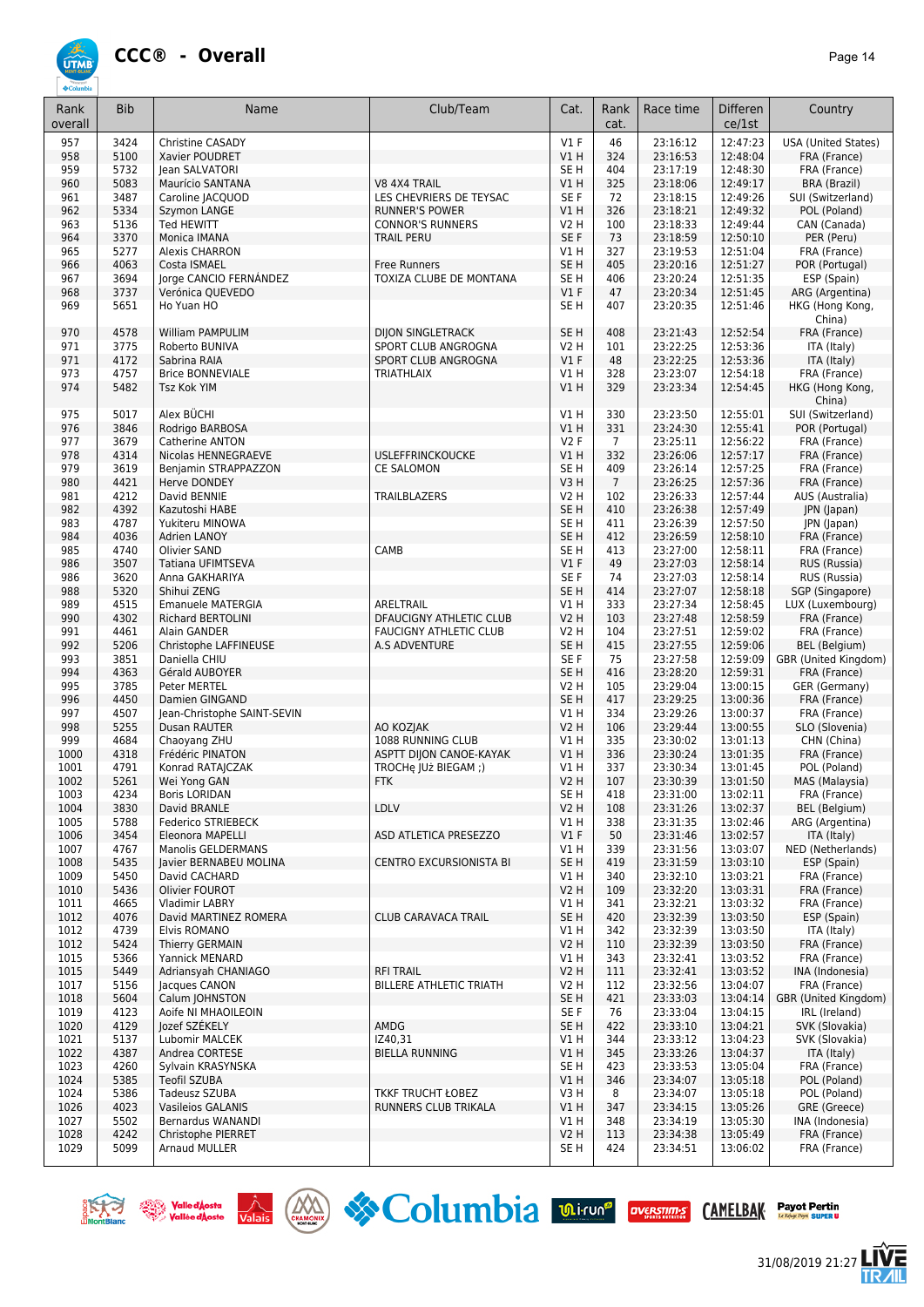

| Rank<br>overall | <b>Bib</b>   | Name                                                  | Club/Team                                        | Cat.                       | Rank<br>cat. | Race time            | <b>Differen</b><br>ce/1st | Country                               |
|-----------------|--------------|-------------------------------------------------------|--------------------------------------------------|----------------------------|--------------|----------------------|---------------------------|---------------------------------------|
| 1030            | 5323         | Hugo ESPINDOLA                                        |                                                  | V1 H                       | 349          | 23:34:58             | 13:06:09                  | ARG (Argentina)                       |
| 1031            | 5419         | Juan LU                                               | 95                                               | VIH                        | 350          | 23:35:21             | 13:06:32                  | CHN (China)                           |
| 1032            | 4682         | Patrick VEYSSEYRE                                     | <b>SATUC</b>                                     | <b>V2 H</b>                | 114          | 23:35:39             | 13:06:50                  | FRA (France)                          |
| 1033            | 4553         | Nicolas FILADELFIA                                    |                                                  | SE <sub>H</sub>            | 425          | 23:36:33             | 13:07:44                  | FRA (France)                          |
| 1034            | 4777         | Kazunori OHASHI                                       |                                                  | $VI$ H                     | 351          | 23:36:48             | 13:07:59                  | JPN (Japan)                           |
| 1035            | 3810         | Fabien DUFLOT                                         |                                                  | V1H                        | 352          | 23:37:38             | 13:08:49                  | FRA (France)                          |
| 1036<br>1037    | 4501<br>5599 | Juha-Pekka KOVERO<br>David TOTH                       | SAMBA TRAIL RUNNING CLU<br><b>ELVES STRIDERS</b> | <b>V2 H</b><br><b>V2 H</b> | 115<br>116   | 23:38:25<br>23:38:26 | 13:09:36<br>13:09:37      | FIN (Finland)<br>GBR (United Kingdom) |
| 1038            | 5227         | Pablo BARRIENTOS JABARES                              | C.M.GUARDIA CIVIL JACA                           | V1H                        | 353          | 23:38:38             | 13:09:49                  | ESP (Spain)                           |
| 1039            | 4774         | <b>Iulien BOULANGER</b>                               | USL JOGGING LEFFRINCKOU                          | V1H                        | 354          | 23:38:52             | 13:10:03                  | FRA (France)                          |
| 1040            | 5189         | Fabian GALINDO                                        | CLUB MUNTANYA I ESCALAD                          | V1 H                       | 355          | 23:39:51             | 13:11:02                  | ESP (Spain)                           |
| 1041            | 5075         | Mengyi ZHANG                                          |                                                  | SE <sub>H</sub>            | 426          | 23:40:19             | 13:11:30                  | CHN (China)                           |
| 1042            | 4188         | Yingpeng KANG                                         |                                                  | SE <sub>H</sub>            | 427          | 23:40:23             | 13:11:34                  | CHN (China)                           |
| 1043            | 5146         | Jussi PITKÄNEN                                        |                                                  | VIH                        | 356          | 23:40:54             | 13:12:05                  | FIN (Finland)                         |
| 1044            | 4066         | Alyssa HOFFERT                                        | LET'S RUN PARIS                                  | SE F                       | 77           | 23:42:03             | 13:13:14                  | <b>USA (United States)</b>            |
| 1045            | 3832         | Christine BLOT                                        |                                                  | SE F                       | 78           | 23:42:16             | 13:13:27                  | FRA (France)                          |
| 1046<br>1047    | 5034<br>4106 | Craig MILLAR<br>Eva TOSCHI                            |                                                  | SE <sub>H</sub><br>SE F    | 428<br>79    | 23:42:30<br>23:43:29 | 13:13:41<br>13:14:40      | GBR (United Kingdom)                  |
| 1048            | 3795         | Christophe COUSIN                                     | DESTINATION UNKNOWN                              | V1 H                       | 357          | 23:43:51             | 13:15:02                  | ITA (Italy)<br>FRA (France)           |
| 1049            | 4758         | Yannik BOURQUIN                                       | PXLID CREATIVE SOLUTION                          | SE <sub>H</sub>            | 429          | 23:44:06             | 13:15:17                  | SUI (Switzerland)                     |
| 1050            | 3852         | Maddalena LANZILOTTI                                  | TO224                                            | $VI$ F                     | 51           | 23:44:08             | 13:15:19                  | ITA (Italy)                           |
| 1051            | 5361         | Fernando SOLA                                         | <b>GET FIT</b>                                   | SE <sub>H</sub>            | 430          | 23:44:37             | 13:15:48                  | ARG (Argentina)                       |
| 1052            | 5128         | Michal OBARZANOWSKI                                   |                                                  | V1 H                       | 358          | 23:44:42             | 13:15:53                  | POL (Poland)                          |
| 1053            | 4460         | Adolfo FERRADA                                        | LOS SIN TEAM TRAIL RUN                           | V1 H                       | 359          | 23:45:02             | 13:16:13                  | CHI (Chile)                           |
| 1054            | 3698         | <b>Baptiste PEZELIER</b>                              |                                                  | SE H                       | 431          | 23:45:32             | 13:16:43                  | FRA (France)                          |
| 1055            | 4700         | Hai Rui Ll                                            |                                                  | SE F                       | 80           | 23:46:18             | 13:17:29                  | CHN (China)                           |
| 1056            | 5748         | Lázaro Macia DAVID                                    | <b>MAS TRAINER</b>                               | SE <sub>H</sub>            | 432          | 23:46:19             | 13:17:30                  | ESP (Spain)                           |
| 1057<br>1058    | 5273<br>5734 | Janne KOSKINEN<br>Virgilio ALCOVER                    | <b>MATAMON TRAIL</b>                             | V1H<br>V1 H                | 360<br>361   | 23:47:01<br>23:47:15 | 13:18:12<br>13:18:26      | FIN (Finland)<br>ESP (Spain)          |
| 1059            | 4008         | <b>Cvril VALLAIS</b>                                  | SAINT JEAN DE MONTS VEN                          | SE <sub>H</sub>            | 433          | 23:47:27             | 13:18:38                  | FRA (France)                          |
| 1060            | 5411         | <b>Georgios THEODORIS</b>                             |                                                  | V1H                        | 362          | 23:47:33             | 13:18:44                  | GRE (Greece)                          |
| 1061            | 4223         | Mathieu BERNAUDEAU                                    |                                                  | SE <sub>H</sub>            | 434          | 23:47:37             | 13:18:48                  | FRA (France)                          |
| 1062            | 5035         | Laurent ESPERANCE                                     |                                                  | SE <sub>H</sub>            | 435          | 23:47:42             | 13:18:53                  | FRA (France)                          |
| 1063            | 5749         | Enrique DIAZ-BETHENCOURT<br><b>HINESTROSA</b>         | C.D. RUNGOSAY                                    | <b>V2 H</b>                | 117          | 23:48:26             | 13:19:37                  | ESP (Spain)                           |
| 1064            | 5086         | Fan Kei HUNG                                          |                                                  | SE <sub>H</sub>            | 436          | 23:48:55             | 13:20:06                  | HKG (Hong Kong,<br>China)             |
| 1065            | 5164         | Markku MARJAKAARTO                                    | <b>JYVASKYLA TRAIL RUNNERS</b>                   | V1H                        | 363          | 23:49:26             | 13:20:37                  | FIN (Finland)                         |
| 1066            | 4380         | Daniel DEL PICCOLO                                    |                                                  | V1H                        | 364          | 23:49:58             | 13:21:09                  | GBR (United Kingdom)                  |
| 1067            | 5118         | Michael HUTIN                                         |                                                  | SE <sub>H</sub>            | 437          | 23:50:27             | 13:21:38                  | FRA (France)                          |
| 1068            | 4644         | Anders HASSE PETERSEN                                 | COPENHAGEN ADVENTURE SP                          | V1 H                       | 365          | 23:51:05             | 13:22:16                  | DEN (Denmark)                         |
| 1069<br>1070    | 4449<br>5110 | <b>François FLANDROIS</b><br>Jose Ramon ESCOBAR MUÑOZ | CLUB DE DEPORTES DE MON                          | V1H<br>V1H                 | 366<br>367   | 23:51:11<br>23:51:36 | 13:22:22<br>13:22:47      | FRA (France)<br>ESP (Spain)           |
| 1071            | 4415         | Christophe COMITO                                     | <b>CAP VERCORS</b>                               | VIH                        | 368          | 23:52:19             | 13:23:30                  | FRA (France)                          |
| 1072            | 5354         | Loris CERINA                                          | ATLETICA MARATHON BELLI                          | V2 H                       | 118          | 23:53:14             | 13:24:25                  | ITA (Italy)                           |
| 1073            | 4747         | Francois BALAYRE                                      | S/L GUIL TRAIL CLUB                              | <b>V2 H</b>                | 119          | 23:53:40             | 13:24:51                  | FRA (France)                          |
| 1074            | 5355         | Jose GONZÁLEZ CALVO                                   | <b>UEC TORTOSA</b>                               | V2 H                       | 120          | 23:54:17             | 13:25:28                  | ESP (Spain)                           |
| 1075            | 5129         | Andy DAVIES                                           |                                                  | V1H                        | 369          | 23:55:14             | 13:26:25                  | GBR (United Kingdom)                  |
| 1076            | 5241         | Christophe ROLANDO                                    |                                                  | V2 H                       | 121          | 23:55:15             | 13:26:26                  | FRA (France)                          |
| 1077            | 5402         | Antoine PALAVIOUX                                     |                                                  | V1H                        | 370          | 23:55:58             | 13:27:09                  | FRA (France)                          |
| 1078            | 5025<br>4586 | Joe BERNEY                                            | <b>CROGHAN AC</b>                                | V2 H                       | 122          | 23:56:07             | 13:27:18<br>13:27:43      | IRL (Ireland)<br><b>BEL</b> (Belgium) |
| 1079<br>1080    | 5711         | Emile FALIZE<br>Arineta MULA                          | <b>ESM BELGIUM</b><br>KOSOVA TRAIL RUNNING AS    | V1H<br>SE F                | 371<br>81    | 23:56:32<br>23:56:45 | 13:27:56                  | KOS (Kosovo)                          |
| 1081            | 4332         | lens KRUSE                                            | LG ULTRALAUF                                     | <b>V2 H</b>                | 123          | 23:56:48             | 13:27:59                  | GER (Germany)                         |
| 1082            | 4484         | Willem VAN WIJNGAARDEN                                | LEIDEN ATLETIEK                                  | SE H                       | 438          | 23:57:01             | 13:28:12                  | NED (Netherlands)                     |
| 1083            | 4219         | Catherine DELORD                                      | <b>EFSRA</b>                                     | $VI$ F                     | 52           | 23:57:06             | 13:28:17                  | FRA (France)                          |
| 1084            | 4649         | Michele FIORAMONTI                                    |                                                  | V2 H                       | 124          | 23:57:20             | 13:28:31                  | ITA (Italy)                           |
| 1085            | 5706         | Muriele LACROIX                                       |                                                  | V2F                        | 8            | 23:57:56             | 13:29:07                  | FRA (France)                          |
| 1086            | 4674         | Ludovic DELELIS                                       |                                                  | V1H                        | 372          | 23:58:36             | 13:29:47                  | FRA (France)                          |
| 1087            | 5410         | <b>Austris LEPIKSONS</b>                              | <b>RCNAMUR</b>                                   | <b>V2 H</b>                | 125          | 23:59:41             | 13:30:52                  | LAT (Latvia)                          |
| 1088<br>1089    | 5572<br>5214 | Arthur JUDEX<br>Nathan THOMPSON                       |                                                  | SE H<br>V1H                | 439<br>373   | 23:59:43<br>24:00:27 | 13:30:54<br>13:31:38      | BEL (Belgium)<br>GBR (United Kingdom) |
| 1090            | 5500         | Nicolas COIGNARD                                      |                                                  | V1H                        | 374          | 24:00:39             | 13:31:50                  | FRA (France)                          |
| 1091            | 4744         | Filippo MORA                                          |                                                  | V1H                        | 375          | 24:00:45             | 13:31:56                  | ITA (Italy)                           |
| 1092            | 5274         | Guillaume PASQUIER                                    |                                                  | V1 H                       | 376          | 24:00:51             | 13:32:02                  | FRA (France)                          |
| 1093            | 4733         | Julien MAISONNET                                      |                                                  | SE <sub>H</sub>            | 440          | 24:00:52             | 13:32:03                  | FRA (France)                          |
| 1094            | 4143         | Davide CEOLIN                                         |                                                  | SE <sub>H</sub>            | 441          | 24:01:13             | 13:32:24                  | ITA (Italy)                           |
| 1095            | 3672         | Fanny LANNOY                                          | LA FOULEE SAILLONINTZE                           | SE F                       | 82           | 24:01:27             | 13:32:38                  | FRA (France)                          |
| 1096            | 3778         | David MIGUEL                                          | TRAILEURS VAL'O JURA                             | V1 H                       | 377          | 24:01:28             | 13:32:39                  | FRA (France)                          |
| 1097            | 5084         | Przemyslaw MARCINKOWSKI                               | PROTON LESZNOLIMITS RUN                          | V1H                        | 378          | 24:02:37             | 13:33:48                  | POL (Poland)                          |
| 1098<br>1099    | 4488<br>5115 | Alexander BUCCELLATO<br>Raphael DESOMBRE              | <b>ASPTT ROUEN</b>                               | SE <sub>H</sub><br>V1H     | 442<br>379   | 24:03:38<br>24:04:07 | 13:34:49<br>13:35:18      | GBR (United Kingdom)<br>FRA (France)  |
| 1100            | 4542         | Régis LEROY                                           |                                                  | SE H                       | 443          | 24:06:21             | 13:37:32                  | BEL (Belgium)                         |
| 1101            | 5718         | Gaetan WILLEMS                                        | <b>TTDA</b>                                      | V1H                        | 380          | 24:06:22             | 13:37:33                  | BEL (Belgium)                         |
| 1102            | 4072         | Lyonnel ROY                                           |                                                  | V <sub>2</sub> H           | 126          | 24:06:36             | 13:37:47                  | FRA (France)                          |







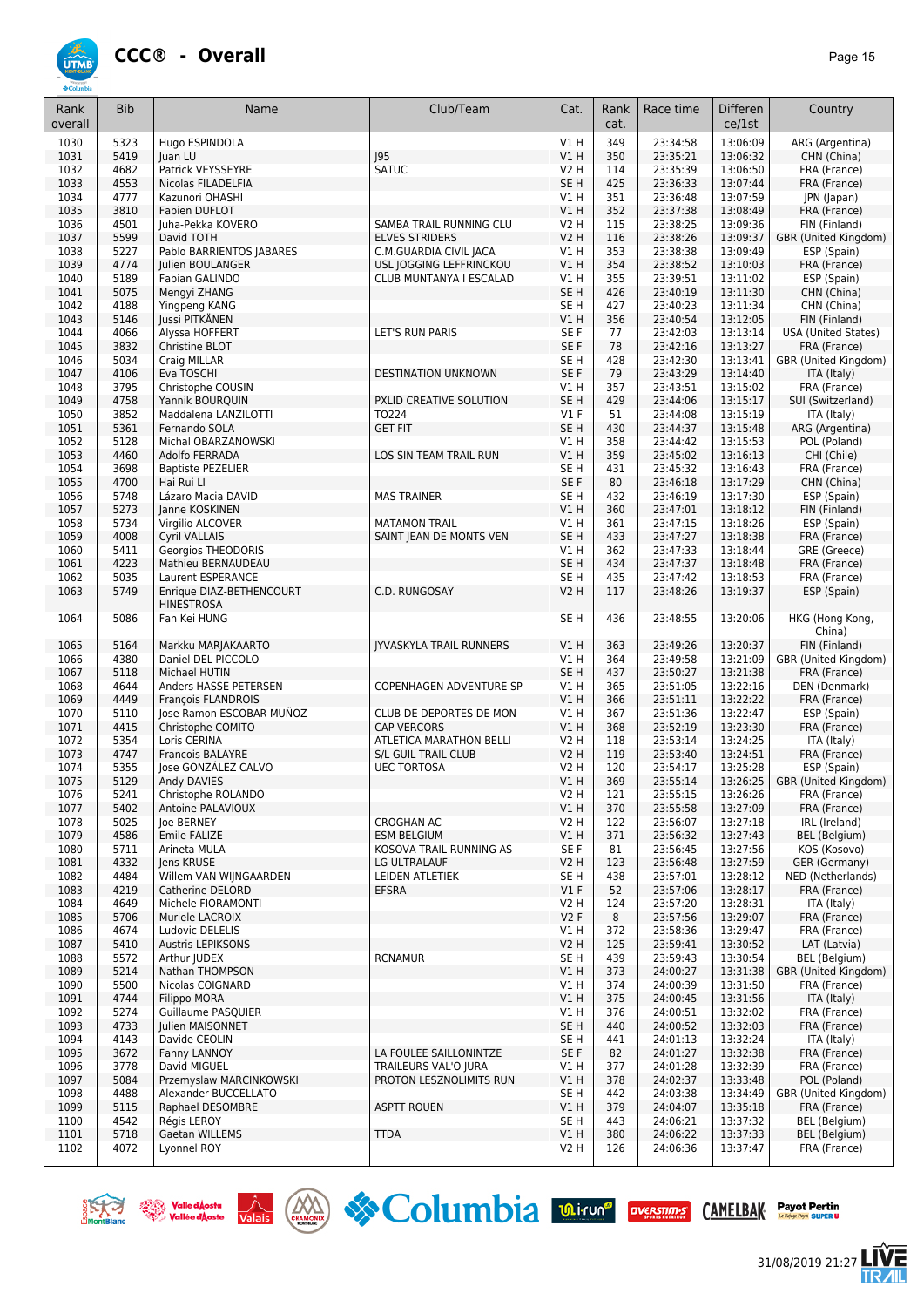

| Rank<br>overall | <b>Bib</b>   | Name                                        | Club/Team                                 | Cat.                      | Rank<br>cat. | Race time            | <b>Differen</b><br>ce/1st | Country                              |
|-----------------|--------------|---------------------------------------------|-------------------------------------------|---------------------------|--------------|----------------------|---------------------------|--------------------------------------|
| 1103            | 4574         | Waldemar CZADO                              | FINISZ RYMANOW / GOPR B                   | V3 H                      | 9            | 24:06:51             | 13:38:02                  | POL (Poland)                         |
| 1103            | 4750         | James FITZGERALD                            |                                           | SE <sub>H</sub>           | 444          | 24:06:51             | 13:38:02                  | AUS (Australia)                      |
| 1105            | 5033         | Ming MAO                                    |                                           | SE <sub>H</sub>           | 445          | 24:07:28             | 13:38:39                  | CHN (China)                          |
| 1106<br>1107    | 5338<br>5298 | Mickael VAJA<br><b>Vladimir EMMER</b>       |                                           | SE <sub>H</sub><br>V1H    | 446<br>381   | 24:10:00<br>24:10:01 | 13:41:11<br>13:41:12      | FRA (France)<br>CZE (Czech Republic) |
| 1107            | 5332         | <b>Vincent HALLIER</b>                      | <b>EFSRA</b>                              | $VI$ H                    | 381          | 24:10:01             | 13:41:12                  | FRA (France)                         |
| 1109            | 5431         | Jean-Jacques SCHWARTZMANN                   | LC BRETTEVILLE SUR ODON                   | V2 H                      | 127          | 24:10:26             | 13:41:37                  | FRA (France)                         |
| 1110            | 5399         | Randall KOK                                 | <b>FTK</b>                                | V1H                       | 383          | 24:10:33             | 13:41:44                  | SGP (Singapore)                      |
| 1111            | 3551         | <b>Tara TAYLOR</b>                          | TUNBRIDGE WELLS HARRIER                   | <b>V2F</b>                | 9            | 24:11:26             | 13:42:37                  | GBR (United Kingdom)                 |
| 1112            | 4772         | <b>Baudouin DE ROFFIGNAC</b>                |                                           | $VI$ H                    | 384          | 24:11:45             | 13:42:56                  | FRA (France)                         |
| 1113<br>1114    | 5077<br>5382 | Maxime BAUMARD<br>Bogdan POP                |                                           | SE <sub>H</sub><br>V1 H   | 447<br>385   | 24:11:49<br>24:12:17 | 13:43:00<br>13:43:28      | FRA (France)<br>ROU (Romania)        |
| 1115            | 4786         | Nicolas LAVILLE                             |                                           | V1 H                      | 386          | 24:13:06             | 13:44:17                  | FRA (France)                         |
| 1116            | 4514         | Max GRANGER                                 |                                           | SE <sub>H</sub>           | 448          | 24:13:17             | 13:44:28                  | GBR (United Kingdom)                 |
| 1117            | 4399         | Craig SALES                                 |                                           | VIH                       | 387          | 24:13:20             | 13:44:31                  | RSA (South Africa)                   |
| 1118            | 4775         | Luc HENQUINET                               |                                           | V1H                       | 388          | 24:13:23             | 13:44:34                  | FRA (France)                         |
| 1119            | 4164         | Bogusz BLASZKIEWICZ                         | STR POZNAN/WILD BEAVERS                   | SE <sub>H</sub>           | 449          | 24:13:24             | 13:44:35                  | POL (Poland)                         |
| 1120            | 5094         | Frédéric DAPRA                              |                                           | $VI$ H                    | 389          | 24:13:41             | 13:44:52                  | FRA (France)                         |
| 1121            | 5150         | Juha KARPPINEN                              | <b>IHANHUKASSA</b>                        | V2 H                      | 128          | 24:15:34             | 13:46:45                  | FIN (Finland)                        |
| 1122<br>1123    | 5297<br>5193 | Denis BONNEAUD<br>Milan ZIAK                |                                           | $VI$ H<br>VIH             | 390<br>391   | 24:15:48<br>24:16:05 | 13:46:59<br>13:47:16      | FRA (France)<br>SVK (Slovakia)       |
| 1124            | 5042         | <b>Emmanuel GAS</b>                         |                                           | VIH                       | 392          | 24:16:26             | 13:47:37                  | FRA (France)                         |
| 1125            | 4620         | Michał BZOWSKI                              |                                           | V1 H                      | 393          | 24:16:28             | 13:47:39                  | POL (Poland)                         |
| 1126            | 4300         | Yuen Ying TANG                              | <b>DOD TEAM</b>                           | SE <sub>F</sub>           | 83           | 24:16:35             | 13:47:46                  | HKG (Hong Kong,                      |
|                 |              |                                             |                                           |                           |              |                      |                           | China)                               |
| 1127            | 3498         | Eduardo MAS HERNANDEZ                       | <b>MAS TRAINER</b>                        | SE <sub>H</sub>           | 450          | 24:17:06             | 13:48:17                  | ESP (Spain)                          |
| 1127            | 5443         | Marco TENDERINI                             |                                           | V2 H                      | 129          | 24:17:06             | 13:48:17                  | ITA (Italy)                          |
| 1129            | 5248         | Jose Maria MORENO ABRIL                     | CLUB TRAIL RUNNING ALIC                   | V1H                       | 394          | 24:17:13             | 13:48:24                  | ESP (Spain)                          |
| 1130            | 3837         | Pui Shan CHAN                               |                                           | <b>V2F</b>                | 10           | 24:17:27             | 13:48:38                  | HKG (Hong Kong,<br>China)            |
| 1131            | 3315         | Lai Pui HUI                                 | <b>TEAM COLUMBIA</b>                      | SE F                      | 84           | 24:17:36             | 13:48:47                  | HKG (Hong Kong,<br>China)            |
| 1132            | 5494         | Hyung Yul KIM                               | <b>NYRWC</b>                              | V3H                       | 10           | 24:17:37             | 13:48:48                  | KOR (South Korea)                    |
| 1133            | 5698         | Malgarete RODRIGUES DA COSTA                |                                           | $VI$ F                    | 53           | 24:18:13             | 13:49:24                  | BRA (Brazil)                         |
| 1134            | 4710         | Daniel CHILOM STOICA                        |                                           | V1 H                      | 395          | 24:18:26             | 13:49:37                  | ROU (Romania)                        |
| 1135<br>1136    | 4229<br>5190 | Nathalie TOUM-NOEL<br>David RONDEAUX        | <b>VERNEUIL AC</b><br><b>TEAM BABILON</b> | $VI$ F<br>SE <sub>H</sub> | 54<br>451    | 24:19:38<br>24:20:03 | 13:50:49<br>13:51:14      | FRA (France)<br>FRA (France)         |
| 1137            | 5068         | Vlatko TOUNEC                               | AK Sljeme                                 | V1 H                      | 396          | 24:20:14             | 13:51:25                  | CRO (Croatia)                        |
| 1138            | 4209         | Sanda BERŽENJI                              | OK KAPELA AK FORCA                        | V1F                       | 55           | 24:20:17             | 13:51:28                  | CRO (Croatia)                        |
| 1139            | 5201         | Cyril GUERINEAU                             |                                           | V1 H                      | 397          | 24:20:20             | 13:51:31                  | FRA (France)                         |
| 1140            | 5375         | Marcel Sander VOOGT                         |                                           | $VI$ H                    | 398          | 24:21:00             | 13:52:11                  | NED (Netherlands)                    |
| 1141            | 5222         | Rafael FRUTOS MORA                          | <b>Running Way</b>                        | V1 H                      | 399          | 24:21:58             | 13:53:09                  | ESP (Spain)                          |
| 1142            | 5733         | leff SHIELDS                                |                                           | V2 H                      | 130          | 24:23:00             | 13:54:11                  | USA (United States)                  |
| 1143            | 3369         | Arancha ALMAZAN LOPEZ                       | GIRONBIKES-CANTINA ZAPA                   | $VI$ F                    | 56           | 24:23:03             | 13:54:14                  | ESP (Spain)                          |
| 1143            | 5168         | Juan Manuel ALFARO CAMPOS                   | C.D. GIRONBIKE - CANTIN                   | <b>V2 H</b>               | 131          | 24:23:03             | 13:54:14                  | ESP (Spain)                          |
| 1145<br>1146    | 5379<br>5002 | <b>Laurent PAGES</b><br><b>Jerome FAURE</b> | COURIR ENSEMBLE AU MUY                    | V2 H<br>V2 H              | 132<br>133   | 24:23:26<br>24:23:41 | 13:54:37<br>13:54:52      | FRA (France)<br>FRA (France)         |
| 1147            | 5461         | lean Pierre TOMMASINI                       |                                           | V2 H                      | 134          | 24:23:57             | 13:55:08                  | FRA (France)                         |
| 1148            | 4297         | Georgios MANOS                              |                                           | SE H                      | 452          | 24:24:06             | 13:55:17                  | GRE (Greece)                         |
| 1149            | 4520         | Pascal AZEMA                                | <b>CAPS PAYRIN</b>                        | V1H                       | 400          | 24:25:33             | 13:56:44                  | FRA (France)                         |
| 1150            | 5231         | Luc VAPILLON                                | <b>BEAUJAOLAIS RUNNERS</b>                | V2 H                      | 135          | 24:25:46             | 13:56:57                  | FRA (France)                         |
| 1151            | 4585         | Charles DE ALMEIDA JUNIOR                   | CAVERNARUN                                | SE H                      | 453          | 24:26:43             | 13:57:54                  | <b>BRA (Brazil)</b>                  |
| 1152            | 4339         | María Penelope GONZÁLEZ ROMERO              | <b>CAI CADR TRAIL</b>                     | $VI$ F                    | 57           | 24:27:43             | 13:58:54                  | ESP (Spain)                          |
| 1153            | 5432         | Yannick SZYBOWICZ                           |                                           | V2 H                      | 136          | 24:27:46             | 13:58:57                  | FRA (France)                         |
| 1154            | 4527         | Maeva CROUE                                 |                                           | SE F                      | 85           | 24:28:08             | 13:59:19                  | FRA (France)                         |
| 1155<br>1155    | 3491<br>4544 | <b>Britt MILLER</b>                         |                                           | SE F<br>SE <sub>H</sub>   | 86<br>454    | 24:28:35<br>24:28:35 | 13:59:46<br>13:59:46      | <b>USA (United States)</b>           |
| 1157            | 3839         | Jeremy ROSE<br>Chloé NORDERA                |                                           | SE F                      | 87           | 24:29:25             | 14:00:36                  | FRA (France)<br>FRA (France)         |
| 1158            | 4298         | Thierry NORDERA                             | <b>ISTRES SPORT TRIATHLON</b>             | V2 H                      | 137          | 24:29:28             | 14:00:39                  | FRA (France)                         |
| 1159            | 5210         | Rodolphe ROINNE                             |                                           | SE H                      | 455          | 24:29:33             | 14:00:44                  | FRA (France)                         |
| 1160            | 5745         | Jose Paulo CORAGEM DIAS DE ANDRADE          | TRAIL RUNNERS BRASIL                      | SE H                      | 456          | 24:30:09             | 14:01:20                  | BRA (Brazil)                         |
| 1161            | 5701         | Elena DOMINGUEZ GONZALEZ                    | <b>C.O. VIANENSE TRAIL</b>                | $VI$ F                    | 58           | 24:30:29             | 14:01:40                  | ESP (Spain)                          |
| 1162            | 3836         | Daniela ALVARADO TORRES TORIJA              | <b>COMPRESSPORT MX</b>                    | SE F                      | 88           | 24:31:35             | 14:02:46                  | MEX (Mexico)                         |
| 1163            | 5779         | Nuno RIBEIRO                                | <b>BOAVISTA TRAIL</b>                     | V1 H                      | 401          | 24:32:04             | 14:03:15                  | POR (Portugal)                       |
| 1164            | 5571         | Marco Aurelio BAGGIO                        | V8 4X4                                    | VIH                       | 402          | 24:32:08             | 14:03:19                  | BRA (Brazil)                         |
| 1165            | 5004         | Hung Piu CHAN                               |                                           | V1 H                      | 403          | 24:32:56             | 14:04:07                  | HKG (Hong Kong,<br>China)            |
| 1166            | 5239         | Kornel MISZCZAK                             |                                           | ES H                      | 3            | 24:33:24             | 14:04:35                  | POL (Poland)                         |
| 1167            | 5262         | Chi Ho LAU                                  | PRO TRAINING                              | SE H                      | 457          | 24:33:55             | 14:05:06                  | HKG (Hong Kong,<br>China)            |
| 1168            | 4445         | Cécile FEYTIT REBATTET                      |                                           | SE F                      | 89           | 24:34:07             | 14:05:18                  | FRA (France)                         |
| 1169            | 5359         | Karim PINTER                                |                                           | V1 H                      | 404          | 24:34:39             | 14:05:50                  | FIN (Finland)                        |
| 1170            | 5799         | Deirdre CLAFFEY                             | <b>VICTORIA PARK HARRIERS</b>             | SE F                      | 90           | 24:35:08             | 14:06:19                  | IRL (Ireland)                        |
| 1171            | 3757         | Julia KOLMAKOVA                             | <b>ACR DIJON</b>                          | SE F                      | 91           | 24:35:10             | 14:06:21                  | RUS (Russia)                         |
| 1172            | 5125         | <b>Bert MULLAERT</b>                        |                                           | SE H                      | 458          | 24:35:16             | 14:06:27                  | BEL (Belgium)                        |









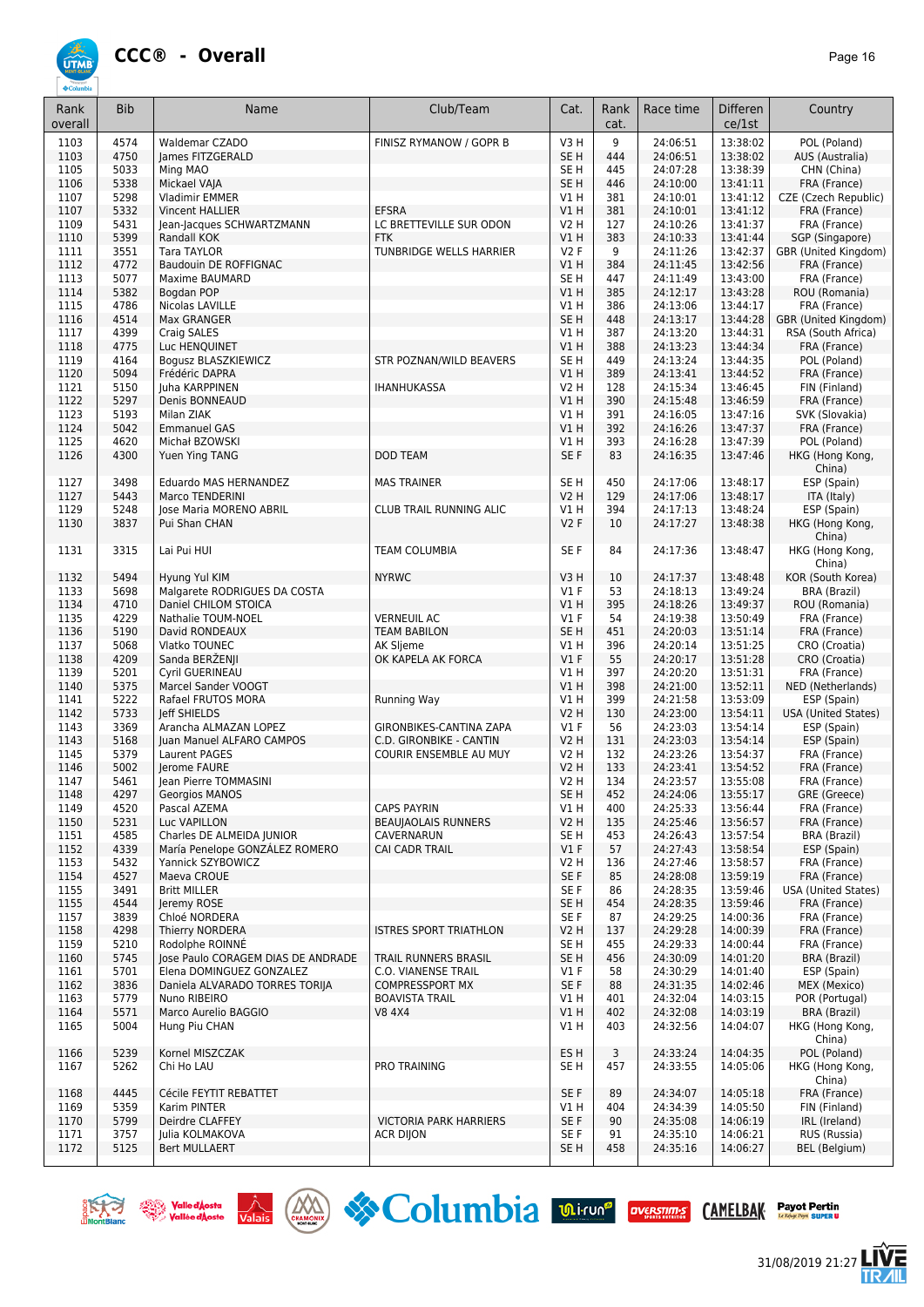

| Rank<br>overall | <b>Bib</b>   | Name                                       | Club/Team                      | Cat.                    | Rank<br>cat. | Race time            | <b>Differen</b><br>ce/1st | Country                                   |
|-----------------|--------------|--------------------------------------------|--------------------------------|-------------------------|--------------|----------------------|---------------------------|-------------------------------------------|
| 1173            | 3550         | Carol O'HEAR                               |                                | V1F                     | 59           | 24:35:24             | 14:06:35                  | <b>USA (United States)</b>                |
| 1173            | 3628         | <b>Spencer PUNTER</b>                      |                                | VIH                     | 405          | 24:35:24             | 14:06:35                  | <b>USA (United States)</b>                |
| 1175            | 4583         | Moreno AITA                                |                                | V2 H                    | 138          | 24:35:31             | 14:06:42                  | ITA (Italy)                               |
| 1176            | 4723         | Mathieu LEYRE                              |                                | SE <sub>H</sub>         | 459          | 24:35:34             | 14:06:45                  | FRA (France)                              |
| 1177            | 5208         | Alain MANET                                |                                | V2 H                    | 139          | 24:36:35             | 14:07:46                  | FRA (France)                              |
| 1178            | 4230         | Sébastien DUPIN                            |                                | V1 H                    | 406          | 24:36:51             | 14:08:02                  | FRA (France)                              |
| 1178<br>1180    | 4741<br>4379 | Sébastien THELIN<br><b>Eric BERNAT</b>     | <b>CAPS PAYRIN</b>             | V1 H<br><b>V2 H</b>     | 406<br>140   | 24:36:51<br>24:37:19 | 14:08:02<br>14:08:30      | FRA (France)<br>FRA (France)              |
| 1181            | 4382         | Julien GUERRERO                            | <b>CAPS PAYRIN</b>             | SE <sub>H</sub>         | 460          | 24:37:22             | 14:08:33                  | FRA (France)                              |
| 1181            | 5159         | Anthony TORRES                             |                                | SE <sub>H</sub>         | 460          | 24:37:22             | 14:08:33                  | FRA (France)                              |
| 1183            | 3643         | Eva Maria GAMEZ JIMENEZ                    | C.D. FUENTE DEL ACEBUCH        | V1F                     | 60           | 24:37:46             | 14:08:57                  | ESP (Spain)                               |
| 1183            | 4244         | Jose Antonio SANCHEZ AVILES                | CD FUENTE DEL ACEBUCHE         | VIH                     | 408          | 24:37:46             | 14:08:57                  | ESP (Spain)                               |
| 1185            | 4482         | Manuel SOLER BECERRO                       | CEP                            | V2 H                    | 141          | 24:37:51             | 14:09:02                  | ESP (Spain)                               |
| 1186            | 5566         | Gildas LE HYARIC                           |                                | V1 H                    | 409          | 24:38:29             | 14:09:40                  | FRA (France)                              |
| 1187            | 4713         | <b>Massimiliano MARTA</b>                  | ROAD RUNNERS CLUB MILAN        | V2 H                    | 142          | 24:38:53             | 14:10:04                  | ITA (Italy)                               |
| 1188            | 3773         | Nathalie BOSQUET                           | <b>XRUN CLUB</b>               | $VI$ F                  | 61           | 24:39:16             | 14:10:27                  | FRA (France)                              |
| 1189            | 4789         | Christian MOZZONE                          | <b>TEAM MARGUAREIS</b>         | V1 H                    | 410          | 24:39:30             | 14:10:41                  | ITA (Italy)                               |
| 1190            | 5204<br>4593 | Julien GIRARD                              | <b>VERNEUIL AC</b>             | V1 H<br>V1H             | 411<br>412   | 24:40:09             | 14:11:20<br>14:12:02      | FRA (France)                              |
| 1191<br>1192    | 4436         | Samir SHAH<br>Andrés BLASCO MICÓ           |                                | V1H                     | 413          | 24:40:51<br>24:41:43 | 14:12:54                  | <b>USA (United States)</b><br>ESP (Spain) |
| 1193            | 5787         | Legua SORIA                                | MUR I CASTELL                  | V1 H                    | 414          | 24:41:44             | 14:12:55                  | ESP (Spain)                               |
| 1194            | 4104         | José Vicente PERIS TORRES                  | MUR I CASTELL TUGA             | V1H                     | 415          | 24:41:45             | 14:12:56                  | ESP (Spain)                               |
| 1195            | 4006         | Anne ENGLEBERT-JUNG                        |                                | SE <sub>F</sub>         | 92           | 24:42:24             | 14:13:35                  | FRA (France)                              |
| 1196            | 5258         | <b>Benjamin CHARLES</b>                    | <b>TEAM CHRONORUNNING</b>      | V1 H                    | 416          | 24:42:34             | 14:13:45                  | FRA (France)                              |
| 1197            | 4712         | Luca TAJANA                                |                                | V2 H                    | 143          | 24:42:45             | 14:13:56                  | ITA (Italy)                               |
| 1198            | 4766         | Lorenzo COSSARD                            |                                | SE <sub>H</sub>         | 462          | 24:42:46             | 14:13:57                  | ITA (Italy)                               |
| 1199            | 5453         | Ricardo Jorge Ferreira TEIXEIRA            | LOS FOFUXOS                    | V1 H                    | 417          | 24:43:51             | 14:15:02                  | POR (Portugal)                            |
| 1200            | 4403         | Ana Luisa SILVA                            | <b>LOS FOFUXOS</b>             | SE <sub>F</sub>         | 93           | 24:43:52             | 14:15:03                  | POR (Portugal)                            |
| 1201            | 4418         | Marco FONGARO                              |                                | V2 H                    | 144          | 24:43:53             | 14:15:04                  | ITA (Italy)                               |
| 1202            | 4270         | Miwa AMAGATA                               |                                | V1F                     | 62           | 24:44:10             | 14:15:21                  | JPN (Japan)                               |
| 1203            | 4679         | <b>Nick PURSER</b>                         | SERPENTINE RC                  | V1 H                    | 418          | 24:44:30             | 14:15:41                  | GBR (United Kingdom)                      |
| 1204<br>1205    | 4437<br>4681 | <b>Yves CENNE</b>                          |                                | V1H<br>V1 H             | 419<br>420   | 24:45:20<br>24:45:47 | 14:16:31<br>14:16:58      | <b>BEL</b> (Belgium)<br>NED (Netherlands) |
| 1206            | 4655         | Richard SPIJKERS<br><b>Francois PARENT</b> |                                | V3H                     | 11           | 24:45:59             | 14:17:10                  | CAN (Canada)                              |
| 1207            | 4406         | <b>Todor POPOV</b>                         |                                | V1 H                    | 421          | 24:46:17             | 14:17:28                  | <b>BUL</b> (Bulgaria)                     |
| 1208            | 5388         | Jerome FROGER                              |                                | V1H                     | 422          | 24:47:08             | 14:18:19                  | FRA (France)                              |
| 1209            | 3800         | Mads DOLLERIS                              | TRI4                           | V1 H                    | 423          | 24:48:19             | 14:19:30                  | DEN (Denmark)                             |
| 1210            | 5367         | Isak RYDEN                                 |                                | SE <sub>H</sub>         | 463          | 24:48:39             | 14:19:50                  | SWE (Sweden)                              |
| 1211            | 4400         | Po Yan CHUN                                | <b>TPH</b>                     | SE F                    | 94           | 24:49:05             | 14:20:16                  | HKG (Hong Kong,<br>China)                 |
| 1212            | 4220         | Orietta NOCE                               | UNITEDTRAIL&RUNNING            | V1F                     | 63           | 24:49:23             | 14:20:34                  | ITA (Italy)                               |
| 1213            | 4616         | Alessandro SCHIAVOLIN                      | UNITEDTRAIL&RUNNING            | V2 H                    | 145          | 24:49:24             | 14:20:35                  | ITA (Italy)                               |
| 1214            | 4328         | Josefin TORENFÄLT                          | <b>TEAM NORDIC TRAIL</b>       | SE F                    | 95           | 24:49:46             | 14:20:57                  | SWE (Sweden)                              |
| 1215            | 5439         | David TORENFÄLT                            |                                | SE <sub>H</sub>         | 464          | 24:49:48             | 14:20:59                  | SWE (Sweden)                              |
| 1216            | 5287         | Michel BAEHL                               |                                | SE <sub>H</sub>         | 465          | 24:49:51             | 14:21:02                  | FRA (France)                              |
| 1217            | 4368<br>5154 | Valentina CEREDA<br>Manuel TELLEZ CRUZ     | CANTO DI CORSA RUNNING         | $VI$ F<br>V1H           | 64<br>424    | 24:50:21             | 14:21:32                  | ITA (Italy)                               |
| 1218<br>1219    | 5081         | Alfredo PASTOR VALLE                       | TODO VERTICAL V+               | V3 H                    | 12           | 24:50:25<br>24:50:26 | 14:21:36<br>14:21:37      | ESP (Spain)<br>ESP (Spain)                |
| 1220            | 4419         | Luis ALZOLA FARIÑA                         | PICHON TRAIL PROJECT           | <b>V2 H</b>             | 146          | 24:51:46             | 14:22:57                  | ESP (Spain)                               |
| 1221            | 4373         | Christopher MORETON                        |                                | VIH                     | 425          | 24:51:50             | 14:23:01                  | GBR (United Kingdom)                      |
| 1222            | 4001         | Haruka OTOBE                               |                                | SE F                    | 96           | 24:52:06             | 14:23:17                  | JPN (Japan)                               |
| 1223            | 5157         | Jean-Michel JUDEX                          | <b>RCNAMUR</b>                 | V2 H                    | 147          | 24:52:37             | 14:23:48                  | BEL (Belgium)                             |
| 1223            | 5238         | <b>Garion KRAUSS</b>                       | <b>TYGERBERG ATHLETICS CLU</b> | V1 H                    | 426          | 24:52:37             | 14:23:48                  | RSA (South Africa)                        |
| 1225            | 5290         | Cédric JAVAULT                             |                                | V1 H                    | 427          | 24:52:56             | 14:24:07                  | FRA (France)                              |
| 1226            | 5060         | Rémi MASSIGNAN                             |                                | V1 H                    | 428          | 24:53:36             | 14:24:47                  | FRA (France)                              |
| 1227            | 4035         | <b>Timea BONTOVICS</b>                     | <b>DUV</b>                     | <b>V2F</b>              | 11           | 24:53:44             | 14:24:55                  | HUN (Hungary)                             |
| 1228            | 5138         | Christian MARIE-JOSEPH                     | <b>TCHIMBE RAID</b>            | SE <sub>H</sub>         | 466          | 24:54:33             | 14:25:44                  | FRA (France)                              |
| 1229            | 4200         | Desislava GABROVSKA                        | <b>IRUN</b>                    | $VI$ F                  | 65           | 24:54:44             | 14:25:55                  | <b>BUL</b> (Bulgaria)                     |
| 1230            | 5098         | Piotr JAWORSKI                             | <b>EKOBIEGI</b>                | V1 H                    | 429          | 24:54:49             | 14:26:00                  | POL (Poland)<br>FRA (France)              |
| 1231<br>1232    | 4081<br>5348 | David GARDIN<br>Julien GHIRARDO            | <b>ADAPS</b>                   | V1 H<br>SE <sub>H</sub> | 430<br>467   | 24:54:55<br>24:55:03 | 14:26:06<br>14:26:14      | FRA (France)                              |
| 1233            | 5444         | Carmelo VENTRE                             | RUNNERS BERGAMO                | V2 H                    | 148          | 24:55:34             | 14:26:45                  | ITA (Italy)                               |
| 1234            | 5264         | Vincent MICHEL                             | <b>AC POUILLON</b>             | SE H                    | 468          | 24:56:17             | 14:27:28                  | FRA (France)                              |
| 1235            | 4639         | Adnan HADZIC                               | ARK REKREATIVCI TUZLA          | V1 H                    | 431          | 24:56:18             | 14:27:29                  | BIH (Bosnia and                           |
| 1236            | 5124         | Edin HURIC                                 | ARK REKREATIVCI TUZLA          | V1 H                    | 432          | 24:56:25             | 14:27:36                  | Herzegovina)<br>BIH (Bosnia and           |
|                 |              |                                            |                                |                         |              |                      |                           | Herzegovina)                              |
| 1237            | 5479         | Zheng WU                                   | <b>MITEE&amp;MIFAA</b>         | SE H                    | 469          | 24:56:42             | 14:27:53                  | CHN (China)                               |
| 1238            | 5434         | Rémi TOURMENTE                             |                                | V1 H                    | 433          | 24:56:45             | 14:27:56                  | FRA (France)                              |
| 1239            | 5496         | Lichao WANG                                | <b>INVICTUS MANEO</b>          | SE H                    | 470          | 24:56:51             | 14:28:02                  | CHN (China)                               |
| 1240            | 4489         | Witchawat BURAPAVONG                       | <b>INTANIA RUNNER</b>          | SE H                    | 471          | 24:56:54             | 14:28:05                  | THA (Thailand)                            |
| 1241<br>1242    | 5087<br>5474 | Jongsoo KANG<br>Francisco NAIA             |                                | V2 H<br>V1 H            | 149<br>434   | 24:57:28<br>24:57:33 | 14:28:39<br>14:28:44      | KOR (South Korea)<br>POR (Portugal)       |
| 1243            | 5471         | Paulo CACÃO                                |                                | V1 H                    | 435          | 24:57:34             | 14:28:45                  | POR (Portugal)                            |
| 1244            | 4377         | Pierre BARBET                              |                                | SE H                    | 472          | 24:58:12             | 14:29:23                  | FRA (France)                              |
|                 |              |                                            |                                |                         |              |                      |                           |                                           |









/后<br>⁄IIL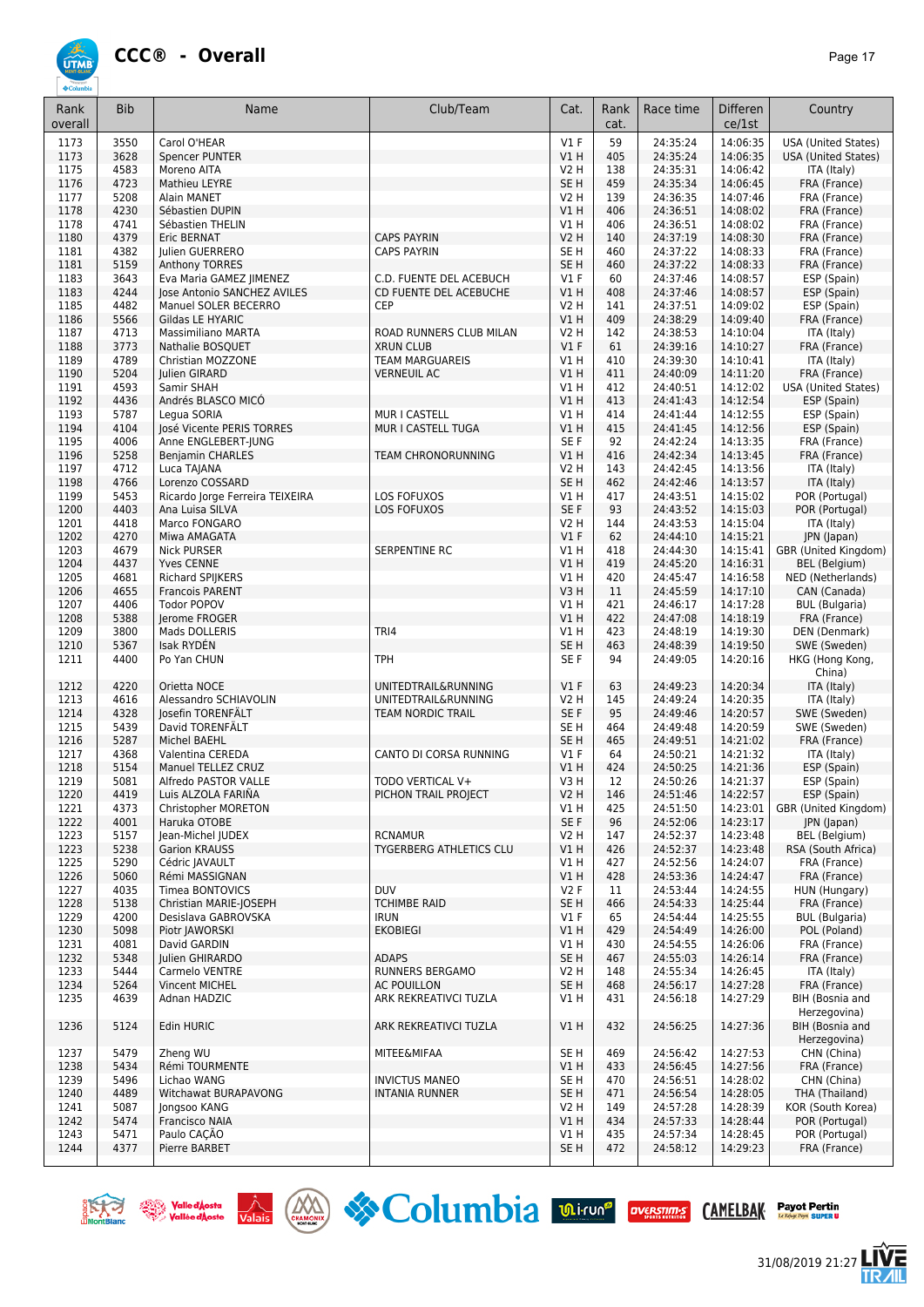

| Rank         | <b>Bib</b>   | Name                                         | Club/Team                          | Cat.                               | Rank           | Race time            | <b>Differen</b>      | Country                             |
|--------------|--------------|----------------------------------------------|------------------------------------|------------------------------------|----------------|----------------------|----------------------|-------------------------------------|
| overall      |              |                                              |                                    |                                    | cat.           |                      | ce/1st               |                                     |
| 1245         | 5263         | Gregory MAD                                  | EA ST MALO                         | V1H                                | 436            | 24:58:19             | 14:29:30             | FRA (France)                        |
| 1246         | 5176         | Santi MANZANO                                |                                    | V1H                                | 437            | 24:58:29             | 14:29:40             | DEN (Denmark)                       |
| 1247<br>1248 | 4131<br>4232 | Monica ZAPATA SCHMIDT<br>Nicole Kwan Hooi NG | NCSTRAILEMAN<br>RUNNING DEPARTMENT | $VI$ F<br>$VI$ F                   | 66<br>67       | 24:59:49<br>25:00:10 | 14:31:00<br>14:31:21 | ECU (Ecuador)<br>MAS (Malaysia)     |
| 1249         | 5219         | Andrea CICALA                                | URBAN RUNNER MILANO                | <b>V2 H</b>                        | 150            | 25:01:33             | 14:32:44             | ITA (Italy)                         |
| 1250         | 3774         | Mei Ling HO                                  |                                    | V2F                                | 12             | 25:01:35             | 14:32:46             | CHN (China)                         |
| 1251         | 5121         | <b>Guillaume CUITOT</b>                      |                                    | SE <sub>H</sub>                    | 473            | 25:02:12             | 14:33:23             | FRA (France)                        |
| 1252         | 5363         | Hongyuan CHENG                               |                                    | V1H                                | 438            | 25:02:46             | 14:33:57             | CHN (China)                         |
| 1253         | 5497<br>4346 | Payungsak WANNAKIT<br>Christophe BOUFFIES    |                                    | <b>V2 H</b><br>V1H                 | 151<br>439     | 25:03:56<br>25:04:07 | 14:35:07<br>14:35:18 | THA (Thailand)                      |
| 1254<br>1255 | 4512         | Nicolas BREARD                               |                                    | V1 H                               | 440            | 25:04:08             | 14:35:19             | FRA (France)<br>FRA (France)        |
| 1256         | 4678         | Ludovic MEYER                                |                                    | SE <sub>H</sub>                    | 474            | 25:04:46             | 14:35:57             | FRA (France)                        |
| 1257         | 5184         | Michael MEWES                                |                                    | <b>V2 H</b>                        | 152            | 25:04:55             | 14:36:06             | GER (Germany)                       |
| 1258         | 5728         | Bryan O'LOUGHLIN                             |                                    | V1H                                | 441            | 25:05:10             | 14:36:21             | IRL (Ireland)                       |
| 1259         | 5312         | Yucheng YANG                                 |                                    | V2 H                               | 153            | 25:05:17             | 14:36:28             | CHN (China)                         |
| 1260<br>1261 | 5123<br>3817 | Alan HERRERA<br>Pierre-Antoine FRANCOIS      |                                    | SE <sub>H</sub><br>SE <sub>H</sub> | 475<br>476     | 25:05:37<br>25:05:44 | 14:36:48<br>14:36:55 | ARG (Argentina)<br>FRA (France)     |
| 1262         | 4474         | Aubin DEVOLDERE                              |                                    | SE <sub>H</sub>                    | 477            | 25:05:45             | 14:36:56             | FRA (France)                        |
| 1263         | 4743         | Frederic ARCHAMBAULT                         | FREE RUNNERS LE CLUB               | <b>V2 H</b>                        | 154            | 25:05:55             | 14:37:06             | FRA (France)                        |
| 1264         | 4534         | Sebastien PIGUET                             |                                    | VIH                                | 442            | 25:06:47             | 14:37:58             | FRA (France)                        |
| 1265         | 4426         | <b>Laurent TORRES</b>                        | <b>COURIR MOROGES</b>              | V1 H                               | 443            | 25:07:12             | 14:38:23             | FRA (France)                        |
| 1266<br>1267 | 4473<br>5597 | Marie-Christine IMBERT<br>Jaehyun PARK       |                                    | $VI$ F<br>SE <sub>H</sub>          | 68<br>478      | 25:07:18<br>25:08:01 | 14:38:29<br>14:39:12 | FRA (France)<br>KOR (South Korea)   |
| 1268         | 4689         | Nicola BORGATO                               |                                    | <b>V2 H</b>                        | 155            | 25:08:21             | 14:39:32             | ITA (Italy)                         |
| 1268         | 5073         | Mikko PANULA                                 | <b>HAPPYORNOT</b>                  | V1 H                               | 444            | 25:08:21             | 14:39:32             | FIN (Finland)                       |
| 1270         | 5251         | Jouni PALOJÄRVI                              |                                    | V1H                                | 445            | 25:08:24             | 14:39:35             | FIN (Finland)                       |
| 1271         | 4580         | Ricardo SALA NUNEZ                           | <b>RAPPORT</b>                     | V1 H                               | 446            | 25:08:51             | 14:40:02             | MEX (Mexico)                        |
| 1271         | 5394         | Christophe MONTANTEME                        |                                    | V1H                                | 446            | 25:08:51             | 14:40:02             | FRA (France)                        |
| 1273<br>1274 | 5595<br>5637 | Haibin LIN<br>Fena CHEN                      |                                    | V1 H<br><b>V2 H</b>                | 448<br>156     | 25:10:00<br>25:10:04 | 14:41:11<br>14:41:15 | CHN (China)<br>CHN (China)          |
| 1275         | 3502         | Ismael ALZINA CARRERAS                       | CAMI DE CAVALLS                    | SE <sub>H</sub>                    | 479            | 25:10:34             | 14:41:45             | ESP (Spain)                         |
| 1276         | 4522         | Ludovic LE FLEM                              |                                    | VIH                                | 449            | 25:10:35             | 14:41:46             | FRA (France)                        |
| 1277         | 5053         | David BEOT                                   |                                    | V1 H                               | 450            | 25:11:36             | 14:42:47             | FRA (France)                        |
| 1278         | 4410         | Matt WIDZER                                  |                                    | V1H                                | 451            | 25:12:00             | 14:43:11             | <b>USA (United States)</b>          |
| 1279         | 4210<br>5314 | Svetlana MORIN                               |                                    | $VI$ F<br><b>V2 H</b>              | 69<br>157      | 25:12:03<br>25:12:17 | 14:43:14<br>14:43:28 | FRA (France)                        |
| 1280<br>1281 | 5351         | Christophe ALBERT<br>Dariusz KUFERA          | <b>FRAPOL RAZEM!</b>               | V1 H                               | 452            | 25:12:18             | 14:43:29             | FRA (France)<br>POL (Poland)        |
| 1282         | 5135         | Juan Miguel GUERRERO PÁEZ                    |                                    | V1H                                | 453            | 25:12:24             | 14:43:35             | ESP (Spain)                         |
| 1283         | 5065         | Yannick CARRO                                | <b>CPB RENNES</b>                  | V1H                                | 454            | 25:12:25             | 14:43:36             | FRA (France)                        |
| 1284         | 4010         | Cédric LAILLÉ                                |                                    | SE <sub>H</sub>                    | 480            | 25:12:39             | 14:43:50             | FRA (France)                        |
| 1285         | 5191         | <b>Maxime VERGNIERES</b>                     | <b>SPARTIATE TRAIL 66</b>          | VIH                                | 455            | 25:12:40             | 14:43:51             | FRA (France)                        |
| 1286<br>1287 | 5198<br>5664 | David DE FILIPPO<br>Yun ZHU                  | <b>SAMJOLIE</b>                    | SE <sub>H</sub><br>V1 H            | 481<br>456     | 25:12:45<br>25:12:51 | 14:43:56<br>14:44:02 | FRA (France)<br>CHN (China)         |
| 1288         | 5581         | Alejandro JURI                               | LOS CORRECAMINOS                   | V3H                                | 13             | 25:12:59             | 14:44:10             | ARG (Argentina)                     |
| 1289         | 5373         | <b>Bas DESSENS</b>                           |                                    | V1H                                | 457            | 25:13:20             | 14:44:31             | NED (Netherlands)                   |
| 1290         | 4231         | Saé KAWAI                                    | AHIRU CLUB                         | V3F                                | $\overline{2}$ | 25:13:39             | 14:44:50             | JPN (Japan)                         |
| 1291         | 5463         | Philippe FABIANI                             | <b>CAROUX X TRAIL</b>              | <b>V2 H</b>                        | 158            | 25:14:36             | 14:45:47             | FRA (France)                        |
| 1292<br>1293 | 3824<br>5293 | Dongfang Ll<br>Jan ONDREJKOVIC               |                                    | SE F<br>V1 H                       | 97<br>458      | 25:15:47<br>25:15:52 | 14:46:58<br>14:47:03 | CHN (China)<br>SVK (Slovakia)       |
| 1294         | 5666         | Thaweesak CHIEOCHANSIN                       | LET'S RUN                          | SE <sub>H</sub>                    | 482            | 25:16:29             | 14:47:40             | THA (Thailand)                      |
| 1295         | 5476         | <b>Brice BINDREIFF</b>                       |                                    | SE <sub>H</sub>                    | 483            | 25:16:34             | 14:47:45             | FRA (France)                        |
| 1296         | 4165         | <b>Benoit BOUGAUT</b>                        | <b>VAFA</b>                        | <b>V2 H</b>                        | 159            | 25:16:56             | 14:48:07             | FRA (France)                        |
| 1297         | 4494         | Alice BLETZACHER                             |                                    | $VI$ F                             | 70             | 25:17:25             | 14:48:36             | FRA (France)                        |
| 1298<br>1299 | 5478<br>4073 | Ghyslain VEYET<br>Maria Raquel LOPEZ MOREIRA |                                    | SE <sub>H</sub><br>SE F            | 484<br>98      | 25:17:29<br>25:18:06 | 14:48:40<br>14:49:17 | FRA (France)<br>PAR (Paraguay)      |
| 1300         | 3868         | Ivan DOUTRELEAU                              |                                    | SE <sub>H</sub>                    | 485            | 25:18:07             | 14:49:18             | PAR (Paraguay)                      |
| 1301         | 4124         | Eric AGUAYO                                  |                                    | SE <sub>H</sub>                    | 486            | 25:18:33             | 14:49:44             | ECU (Ecuador)                       |
| 1302         | 4247         | Matt CLAYDON                                 | TOWN & COUNTRY HARRIERS            | SE <sub>H</sub>                    | 487            | 25:18:35             | 14:49:46             | GBR (United Kingdom)                |
| 1303         | 4375         | David RUFAT                                  |                                    | V1 H                               | 459            | 25:18:37             | 14:49:48             | ESP (Spain)                         |
| 1304         | 4265         | Antonia RINALDI                              |                                    | SE F                               | 99             | 25:18:42             | 14:49:53             | ITA (Italy)                         |
| 1305<br>1306 | 4685<br>4090 | Gabriele BIASETTI<br>Mariano COSENZA         |                                    | SE <sub>H</sub><br>V1H             | 488<br>460     | 25:18:48<br>25:18:58 | 14:49:59<br>14:50:09 | ITA (Italy)<br>ARG (Argentina)      |
| 1307         | 5324         | David GADET                                  |                                    | V1 H                               | 461            | 25:20:21             | 14:51:32             | FRA (France)                        |
| 1308         | 5139         | Jun Ho Pl                                    |                                    | SE <sub>H</sub>                    | 489            | 25:20:48             | 14:51:59             | KOR (South Korea)                   |
| 1309         | 3660         | Stig Helge WESTERHEIM                        | <b>STORD</b>                       | VIH                                | 462            | 25:21:34             | 14:52:45             | NOR (Norway)                        |
| 1310         | 5117         | Christophe HAZEBROUCK                        | FREE RUNNERS LE CLUB               | VIH                                | 463            | 25:21:47             | 14:52:58             | FRA (France)                        |
| 1311<br>1312 | 5653<br>4311 | Muneo TASHIRO<br>Sarah ELLIOTT               | LANCASTER RUNNERS                  | V1 H<br>$VI$ F                     | 464<br>71      | 25:21:55<br>25:22:58 | 14:53:06<br>14:54:09 | JPN (Japan)<br>GBR (United Kingdom) |
| 1313         | 4516         | Siu Yeung NG                                 |                                    | SE <sub>H</sub>                    | 490            | 25:23:26             | 14:54:37             | HKG (Hong Kong,                     |
|              |              |                                              |                                    |                                    |                |                      |                      | China)                              |
| 1313         | 5648         | Tze Chun CHOW                                |                                    | SE <sub>H</sub>                    | 490            | 25:23:26             | 14:54:37             | HKG (Hong Kong,                     |
|              |              |                                              |                                    |                                    |                |                      |                      | China)                              |
| 1315         | 4792         | Johnathan VERMEERSCH                         |                                    | V1 H                               | 465            | 25:23:51             | 14:55:02             | FRA (France)                        |
| 1315<br>1317 | 5220<br>5582 | <b>Eddy CREPIN</b><br>Paul RINDER            |                                    | V1H<br>SE <sub>H</sub>             | 465<br>492     | 25:23:51<br>25:23:52 | 14:55:02<br>14:55:03 | FRA (France)<br>ROU (Romania)       |
|              |              |                                              |                                    |                                    |                |                      |                      |                                     |









/后<br>⁄ll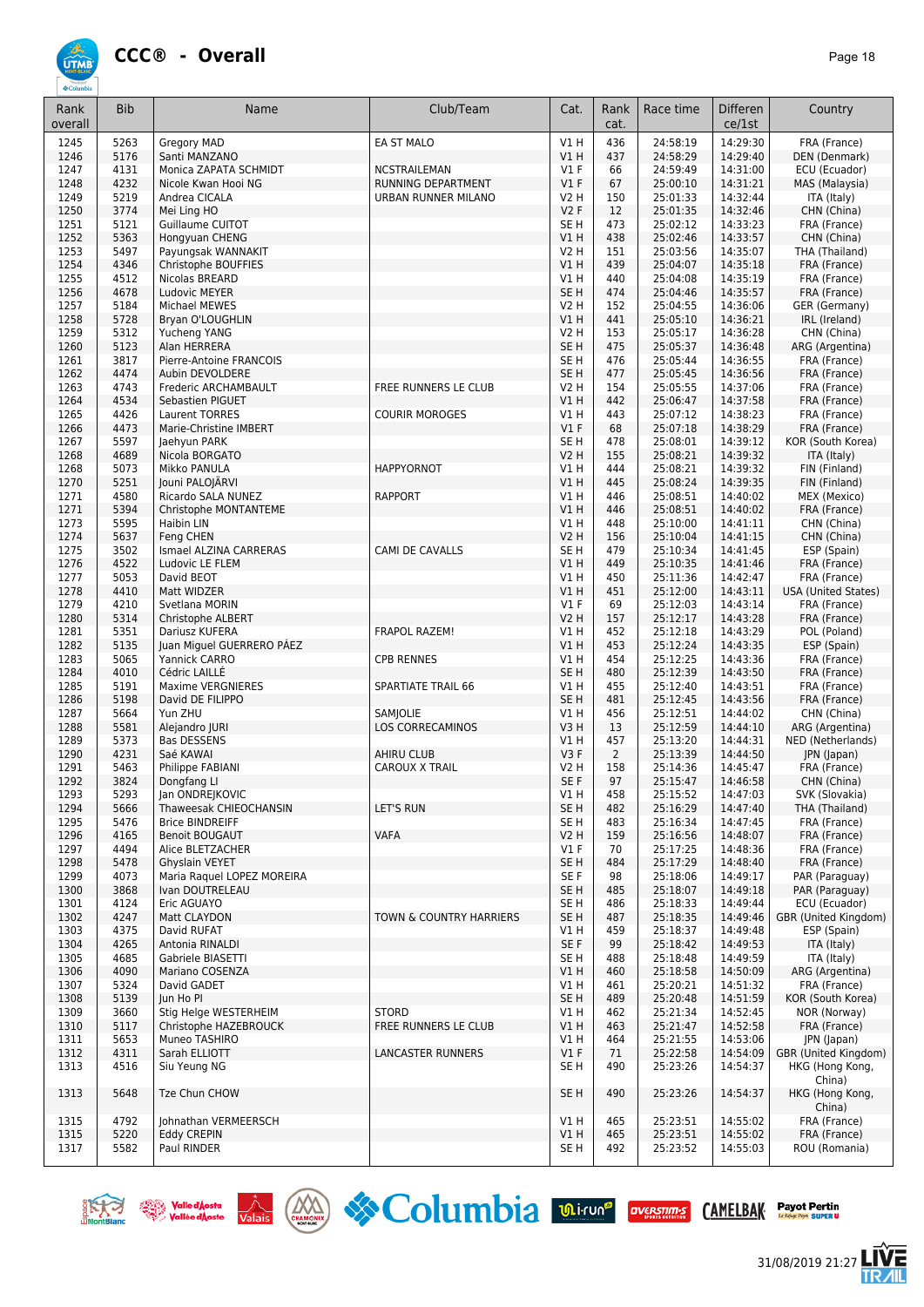

| Rank    | <b>Bib</b> | Name                                  | Club/Team                      | Cat.            | Rank | Race time | <b>Differen</b> | Country                    |
|---------|------------|---------------------------------------|--------------------------------|-----------------|------|-----------|-----------------|----------------------------|
| overall |            |                                       |                                |                 | cat. |           | ce/1st          |                            |
|         |            |                                       |                                |                 |      |           |                 |                            |
| 1318    | 5397       | <b>Antonio GONCALVES</b>              | O MUNDO DA CORRIDA             | <b>V2 H</b>     | 160  | 25:24:36  | 14:55:47        | POR (Portugal)             |
| 1319    | 4159       | Fatima GONCALVES                      | O MUNDO DA CORRIDA             | V2F             | 13   | 25:24:37  | 14:55:48        | POR (Portugal)             |
| 1320    | 5484       | Luca BAGNASACCO                       |                                | <b>V2 H</b>     | 161  | 25:24:46  | 14:55:57        | ITA (Italy)                |
| 1321    | 5343       | <b>Bin CHEN</b>                       |                                | SE <sub>H</sub> | 493  | 25:24:47  | 14:55:58        | CHN (China)                |
| 1322    | 3735       | Sandrine DESBOS                       | EA TAIN TOURNON                | $VI$ F          | 72   | 25:25:31  | 14:56:42        | FRA (France)               |
| 1323    | 5005       | Sébastien LABISSE                     |                                | VIH             | 467  | 25:26:09  | 14:57:20        | FRA (France)               |
| 1324    | 4065       | Lauren GREGORY                        | RUN LIKE A GIRL                | $VI$ F          | 73   | 25:26:43  | 14:57:54        | GBR (United Kingdom)       |
| 1325    | 5350       | <b>Teddy GRANDOUILLER</b>             |                                | SE <sub>H</sub> | 494  | 25:26:57  | 14:58:08        | FRA (France)               |
| 1326    | 4530       | <b>Tobias BOLT</b>                    |                                | V1H             | 468  | 25:27:57  | 14:59:08        | AUT (Austria)              |
| 1327    | 5275       | Julien ROBINOT                        |                                | V1H             | 469  | 25:28:00  | 14:59:11        | FRA (France)               |
| 1328    | 4628       | Luciano AMBROSINI                     | ATL. VERBANO                   | V2 H            | 162  | 25:28:28  | 14:59:39        | ITA (Italy)                |
| 1329    | 5730       | Sergio PIEROBON                       | ATL. VERBANO                   | <b>V2 H</b>     | 163  | 25:28:29  | 14:59:40        | ITA (Italy)                |
| 1330    | 5291       | Shing Yan Robert LEE                  |                                | <b>V2 H</b>     | 164  | 25:29:26  | 15:00:37        | HKG (Hong Kong,<br>China)  |
| 1331    | 5510       | Nicolas BESNARD                       | S/L SEPA BELLEGARDE            | V1H             | 470  | 25:29:28  | 15:00:39        | FRA (France)               |
| 1332    | 5406       | Stéphane CHEREAU                      |                                | V1 H            | 471  | 25:30:02  | 15:01:13        | FRA (France)               |
| 1333    | 5319       | Masafumi YAMAMOTO                     | HOCHIMINH RUNNING CLUB         | V1H             | 472  | 25:30:27  | 15:01:38        | JPN (Japan)                |
| 1334    | 4502       | Giuseppe LAMBIASE                     | <b>TEAM ANIMATRAIL</b>         | V1H             | 473  | 25:30:37  | 15:01:48        | ITA (Italy)                |
| 1335    | 5423       | Jean Francois FORT                    | <b>ASCPS</b>                   | V3H             | 14   | 25:30:39  | 15:01:50        | FRA (France)               |
| 1336    | 5516       | François MARX                         |                                | V1 H            | 474  | 25:30:46  | 15:01:57        | FRA (France)               |
| 1337    | 3319       | Patricia Ann MOROTA                   | Columbia Philippines           | SE F            | 100  | 25:30:58  | 15:02:09        | PHI (Philippines)          |
| 1338    | 5525       | Alessandro RAVASINI                   | <b>UISP PARMA</b>              | V2 H            | 165  | 25:31:17  | 15:02:28        | ITA (Italy)                |
| 1339    | 5349       |                                       | KROSSKI REMSPORT/GOPR B        | V3H             | 15   | 25:31:47  | 15:02:58        | POL (Poland)               |
|         |            | Erwin GORCZYCA<br><b>Antoine MERY</b> |                                |                 |      |           |                 |                            |
| 1340    | 4599       |                                       |                                | SE <sub>H</sub> | 495  | 25:31:48  | 15:02:59        | FRA (France)               |
| 1341    | 5589       | Frederic CHANPIU                      |                                | VIH             | 475  | 25:31:50  | 15:03:01        | FRA (France)               |
| 1342    | 4020       | Alecsa STEWART                        |                                | SE F            | 101  | 25:32:03  | 15:03:14        | GBR (United Kingdom)       |
| 1343    | 5596       | Juan Jose ORTEGA DIAZ                 | C.D. RUNTRITON                 | V1H             | 476  | 25:32:39  | 15:03:50        | ESP (Spain)                |
| 1344    | 3558       | Daniela BILLI                         | <b>AVIS FORLI'</b>             | V3F             | 3    | 25:34:31  | 15:05:42        | ITA (Italy)                |
| 1345    | 5762       | Yuen Tai LIU                          |                                | <b>V2 H</b>     | 166  | 25:35:54  | 15:07:05        | CHN (China)                |
| 1346    | 4495       | liangai CHEN                          | <b>CRAZY ANTS</b>              | V2F             | 14   | 25:36:01  | 15:07:12        | CHN (China)                |
| 1346    | 5455       | Rodolphe BLANDEAU                     |                                | SE <sub>H</sub> | 496  | 25:36:01  | 15:07:12        | FRA (France)               |
| 1348    | 5459       | <b>Baptiste RENARD</b>                |                                | SE H            | 497  | 25:36:02  | 15:07:13        | FRA (France)               |
| 1349    | 5057       | Patrice JOLY                          | ATHLE PAYS DE REDON            | <b>V2 H</b>     | 167  | 25:36:03  | 15:07:14        | FRA (France)               |
| 1350    | 4025       | Wanbiao WANG                          | <b>TEAM TSAIGU</b>             | <b>V2 H</b>     | 168  | 25:36:12  | 15:07:23        | CHN (China)                |
| 1351    | 4017       | <b>Catherine BRULEY</b>               | EA VILLEFRANCHE                | V2F             | 15   | 25:36:13  | 15:07:24        | FRA (France)               |
| 1352    | 4602       | Frederic ROUGET                       | <b>CLUB TRIATHLON BRAS-PAN</b> | V1H             | 477  | 25:37:45  | 15:08:56        | FRA (France)               |
| 1353    | 5537       | Tetsuya UEKUSA                        |                                | <b>V2 H</b>     | 169  | 25:38:00  | 15:09:11        | JPN (Japan)                |
| 1354    | 5430       | Cristian MAURI                        |                                | V1 H            | 478  | 25:38:06  | 15:09:17        | ARG (Argentina)            |
| 1355    | 4294       | Su Lin WOO                            | SINGAPORE                      | V1F             | 74   | 25:38:28  | 15:09:39        | SGP (Singapore)            |
| 1356    | 5616       | Maxime LE MEITOUR                     | SJB                            | SE <sub>H</sub> | 498  | 25:38:48  | 15:09:59        | FRA (France)               |
| 1357    | 5575       | Paul BARBE                            |                                | SE <sub>H</sub> | 499  | 25:38:49  | 15:10:00        | FRA (France)               |
| 1358    | 3814       | Elia Hortensia FLORES MARTINEZ        | CORREDORES DEL METRO           | $VI$ F          | 75   | 25:39:14  | 15:10:25        | MEX (Mexico)               |
| 1359    | 4720       | <b>Nicolas GUIDARELLI</b>             |                                | SE <sub>H</sub> | 500  | 25:40:00  | 15:11:11        | FRA (France)               |
| 1360    | 4477       | Xiao LIU                              | QUAN^2                         | SE H            | 501  | 25:40:19  | 15:11:30        | CHN (China)                |
| 1361    | 5708       | Bik Sai Ida LEE                       |                                | V2F             | 16   | 25:40:21  | 15:11:32        | HKG (Hong Kong,            |
|         |            |                                       |                                |                 |      |           |                 | China)                     |
| 1362    | 5140       | Cesar Arturo RENGIFO GARCIA           | <b>TRIAL BV</b>                | <b>V2 H</b>     | 170  | 25:40:37  | 15:11:48        | PER (Peru)                 |
| 1363    | 5240       | Christophe REGNIER                    | MONTFORT MERE TRIATHLON        | VIH             | 479  | 25:40:45  | 15:11:56        | FRA (France)               |
| 1364    | 5166       | Michele GLET                          |                                | V2F             | 17   | 25:40:47  | 15:11:58        | FRA (France)               |
| 1365    | 4082       | Che Yan CHAN                          | HONG KONG HIKING GROUP         | SE F            | 102  | 25:41:05  | 15:12:16        | HKG (Hong Kong,            |
|         |            |                                       |                                |                 |      |           |                 | China)                     |
| 1366    | 5601       | Duc DO                                |                                | V1H             | 480  | 25:41:15  | 15:12:26        | AUS (Australia)            |
| 1367    | 4193       | Julia ROMANOVA                        | <b>NO</b>                      | V2F             | 18   | 25:41:53  | 15:13:04        | NED (Netherlands)          |
| 1368    | 4711       | Xufang LI                             | LEE                            | V1 H            | 481  | 25:42:01  | 15:13:12        | CHN (China)                |
| 1369    | 4727       | Helena CAMPA                          |                                | V2F             | 19   | 25:42:38  | 15:13:49        | SLO (Slovenia)             |
| 1370    | 3684       | Anna NORLIN                           |                                | $VI$ F          | 76   | 25:43:00  | 15:14:11        | <b>USA (United States)</b> |
| 1371    | 5403       | Claudio PEREYRA MOOS                  | MV ADVENTURE TEAM              | <b>V2 H</b>     | 171  | 25:43:43  | 15:14:54        | ARG (Argentina)            |
| 1372    | 5174       | Pui Hing CHOI                         |                                | SE H            | 502  | 25:44:00  | 15:15:11        | HKG (Hong Kong,            |
|         |            |                                       |                                |                 |      |           |                 | China)                     |
| 1373    | 5549       | <b>Gilles BROWANG</b>                 | ASSO SIDEL                     | V1H             | 482  | 25:44:11  | 15:15:22        | FRA (France)               |
| 1374    | 4122       | Patrizia ALBERTINI                    |                                | V2F             | 20   | 25:44:13  | 15:15:24        | ITA (Italy)                |
| 1375    | 5542       | Saad KHALIFE                          |                                | <b>V2 H</b>     | 172  | 25:44:51  | 15:16:02        | FRA (France)               |
| 1376    | 5088       | Ho Chun LAU                           |                                | V1 H            | 483  | 25:44:53  | 15:16:04        | HKG (Hong Kong,            |
|         |            |                                       |                                |                 |      |           |                 | China)                     |
| 1377    | 5628       | Minwei QU                             |                                | <b>V2 H</b>     | 173  | 25:44:58  | 15:16:09        | <b>USA (United States)</b> |
| 1378    | 5511       | Dieter KÖNIG                          |                                | V3H             | 16   | 25:45:20  | 15:16:31        | GER (Germany)              |
| 1379    | 5352       | Gérald LORRIAUX                       |                                | V1 H            | 484  | 25:45:32  | 15:16:43        | FRA (France)               |
| 1380    | 4271       | Lucia MACHADO                         | EGGO ASSESSORIA ESPORTI        | $VI$ F          | 77   | 25:45:46  | 15:16:57        | <b>BRA (Brazil)</b>        |
| 1381    | 4549       | Marcin GORA                           | <b>KB TWM</b>                  | VIH             | 485  | 25:45:58  | 15:17:09        | POL (Poland)               |
| 1382    |            |                                       | <b>METROS RC</b>               |                 | 486  | 25:46:10  |                 |                            |
|         | 5347       | Spencer MILLBERY                      |                                | V1 H            |      |           | 15:17:21        | GBR (United Kingdom)       |
| 1383    | 4761       | <b>Fabrice THORAVAL</b>               | XTTR63 LE MONT DORE            | V1 H            | 487  | 25:46:39  | 15:17:50        | FRA (France)               |
| 1384    | 5547       | Łukasz SROKA                          | śClęGNO ROZClęGNO              | V1 H            | 488  | 25:47:02  | 15:18:13        | POL (Poland)               |
| 1385    | 5480       | Hubert BASINSKI                       | śClęGNO ROZClęGNO              | V1H             | 489  | 25:47:03  | 15:18:14        | POL (Poland)               |
| 1386    | 3804       | Hannah KNIGHT                         |                                | SE F            | 103  | 25:47:08  | 15:18:19        | GBR (United Kingdom)       |
| 1387    | 4652       | Rafael MARCO SANTANA                  |                                | V1H             | 490  | 25:47:28  | 15:18:39        | ESP (Spain)                |







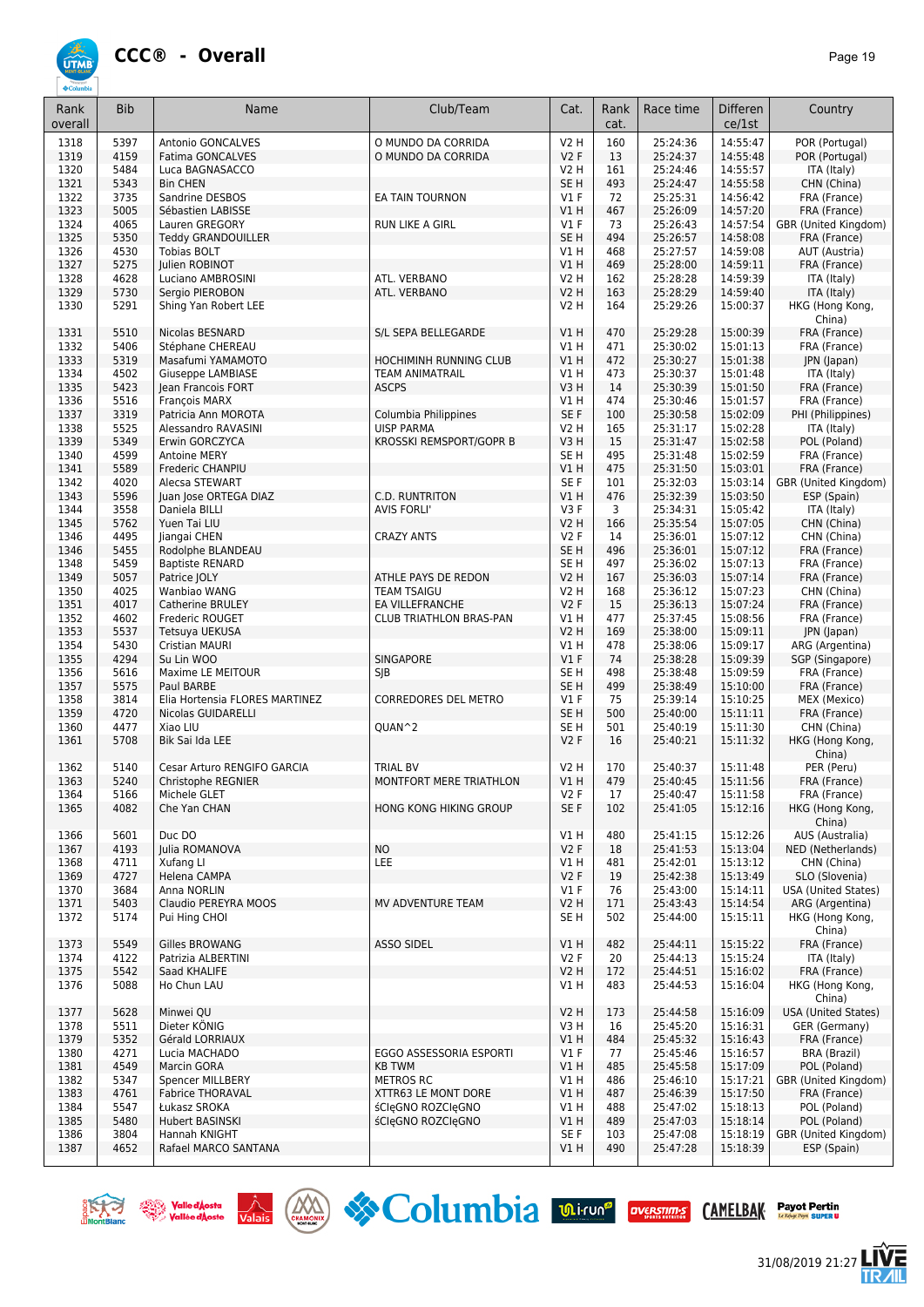

**ÚTME** 

| Rank<br>overall | <b>Bib</b>   | Name                                   | Club/Team                     | Cat.                       | Rank<br>cat. | Race time            | <b>Differen</b><br>ce/1st | Country                       |
|-----------------|--------------|----------------------------------------|-------------------------------|----------------------------|--------------|----------------------|---------------------------|-------------------------------|
| 1388            | 5611         | <b>Worawit RIRATTANAPONG</b>           |                               | SE <sub>H</sub>            | 503          | 25:47:40             | 15:18:51                  | THA (Thailand)                |
| 1389            | 5377         | Owen KIMBER                            | <b>WAVERLEY HARRIERS</b>      | V1H                        | 491          | 25:49:09             | 15:20:20                  | GBR (United Kingdom)          |
| 1390            | 5696         | Junko MUKOGAWA                         |                               | <b>V2F</b>                 | 21           | 25:49:16             | 15:20:27                  | JPN (Japan)                   |
| 1391            | 5678         | Somkid NAKIT                           |                               | SE <sub>H</sub>            | 504          | 25:49:59             | 15:21:10                  | THA (Thailand)                |
| 1392            | 5061         | Johnny MCKINLEY                        | DROMORE AC                    | <b>V2 H</b>                | 174          | 25:50:08             | 15:21:19                  | GBR (United Kingdom)          |
| 1393            | 5531         | Hoi Fung Mars WONG                     |                               | V1H                        | 492          | 25:50:44             | 15:21:55                  | HKG (Hong Kong,<br>China)     |
| 1394            | 5059         | Ludovic LAUWERS                        |                               | V1H                        | 493          | 25:50:59             | 15:22:10                  | FRA (France)                  |
| 1395            | 4138         | Carla MINELLI                          | ASD BIONE TRAILERS TEAM       | V2F                        | 22           | 25:51:02             | 15:22:13                  | ITA (Italy)                   |
| 1396            | 4618         | Gabriela POCSA                         |                               | SE <sub>F</sub>            | 104          | 25:51:33             | 15:22:44                  | ROU (Romania)                 |
| 1397            | 5322         | lack BELLEGO                           |                               | <b>V2 H</b>                | 175          | 25:51:39             | 15:22:50                  | FRA (France)                  |
| 1398            | 4416         | Christopher WHEELER                    |                               | <b>V2 H</b>                | 176          | 25:51:45             | 15:22:56                  | GBR (United Kingdom)          |
| 1399            | 5518         | Danyang DUAN                           |                               | V1H                        | 494          | 25:52:00             | 15:23:11                  | CHN (China)                   |
| 1400            | 4704         | Haifeng GU                             |                               | SE <sub>H</sub>            | 505          | 25:52:03             | 15:23:14                  | CHN (China)                   |
| 1401            | 5020         | Jerome VERROY                          |                               | VIH                        | 495          | 25:52:12             | 15:23:23                  | FRA (France)                  |
| 1401            | 5122<br>5563 | Joachim DEVELLE                        |                               | V1 H                       | 495<br>497   | 25:52:12<br>25:52:23 | 15:23:23                  | FRA (France)                  |
| 1403            |              | Yu Fei LUK                             |                               | <b>V1 H</b>                |              |                      | 15:23:34                  | HKG (Hong Kong,<br>China)     |
| 1404            | 5304         | Florent TERPEREAU                      |                               | SE <sub>H</sub>            | 506          | 25:52:33             | 15:23:44                  | FRA (France)                  |
| 1404            | 5629         | Mathieu AGRANIER                       |                               | V1H                        | 498          | 25:52:33             | 15:23:44                  | FRA (France)                  |
| 1406            | 4310<br>5095 | <b>Barb CAMPBELL</b>                   |                               | <b>V2F</b>                 | 23           | 25:52:34<br>25:52:34 | 15:23:45                  | CAN (Canada)                  |
| 1406            | 4673         | <b>Martial DUFLOT</b>                  |                               | SE <sub>H</sub>            | 507<br>499   | 25:52:39             | 15:23:45<br>15:23:50      | FRA (France)                  |
| 1408<br>1409    | 5551         | Arnaud DELAUNAY                        | <b>BARTH FRANCE</b>           | V1 H<br><b>V2 H</b>        | 177          | 25:52:40             | 15:23:51                  | FRA (France)                  |
|                 |              | Hung To LIU                            |                               |                            |              |                      |                           | HKG (Hong Kong,<br>China)     |
| 1410            | 3702         | Morena CORUZZI                         |                               | V2F                        | 24           | 25:52:47             | 15:23:58                  | ITA (Italy)                   |
| 1411            | 5602         | Cédric DUVAL                           |                               | SE <sub>H</sub>            | 508          | 25:52:53             | 15:24:04                  | FRA (France)                  |
| 1412            | 5106         | Michael ALVANDER                       | <b>MABRA SK</b>               | VIH                        | 500          | 25:54:04             | 15:25:15                  | SWE (Sweden)                  |
| 1413            | 4693         | <b>Florent PATAUD</b>                  |                               | V1H                        | 501          | 25:54:44             | 15:25:55                  | FRA (France)                  |
| 1414            | 5561<br>5654 | Thanakorn THAJAN                       | O2MAX<br><b>SELVA RUN FUN</b> | SE <sub>H</sub>            | 509<br>502   | 25:54:50<br>25:54:50 | 15:26:01<br>15:26:01      | THA (Thailand)                |
| 1414<br>1416    | 5147         | <b>Fabio TAVARES</b><br>Marc ENGELS    |                               | <b>V1 H</b><br><b>V2 H</b> | 178          | 25:55:19             | 15:26:30                  | BRA (Brazil)<br>BEL (Belgium) |
| 1417            | 5433         | Robert RICHARTE                        | PUC HORS STADE                | <b>V2 H</b>                | 179          | 25:55:33             | 15:26:44                  | FRA (France)                  |
| 1418            | 4228         | Alice Lea Teng ONG                     | MORPH PERFORMANCE             | $VI$ F                     | 78           | 25:56:34             | 15:27:45                  | SGP (Singapore)               |
| 1419            | 5079         | Philippe BOISSARD                      | <b>ARSL ROCHE</b>             | V3H                        | 17           | 25:56:37             | 15:27:48                  | FRA (France)                  |
| 1420            | 5342         | Nicolas BOUCHER                        |                               | V1H                        | 503          | 25:57:09             | 15:28:20                  | FRA (France)                  |
| 1421            | 5623         | Qiming WANG                            |                               | SE <sub>H</sub>            | 510          | 25:58:01             | 15:29:12                  | CHN (China)                   |
| 1422            | 5093         | Peng CHEN                              |                               | SE <sub>H</sub>            | 511          | 25:58:37             | 15:29:48                  | CHN (China)                   |
| 1423            | 5491         | Hugues DELEAU                          |                               | V1H                        | 504          | 25:58:50             | 15:30:01                  | FRA (France)                  |
| 1424            | 5578         | Omar HASSAN                            | MUSCAT ROAD RUNNERS           | SE H                       | 512          | 25:59:59             | 15:31:10                  | OMA (Oman)                    |
| 1425            | 5345         | Kim Wan KONG                           | <b>TURTLE WALKERS</b>         | <b>V1 H</b>                | 505          | 26:00:00             | 15:31:11                  | HKG (Hong Kong,<br>China)     |
| 1426            | 5415         | Jerome ANGELINI                        | <b>DOMONT ATHLETISME</b>      | <b>V2 H</b>                | 180          | 26:00:08             | 15:31:19                  | FRA (France)                  |
| 1427            | 5429         | See Cheuk FU                           |                               | <b>V2 H</b>                | 181          | 26:00:20             | 15:31:31                  | HKG (Hong Kong,               |
|                 |              |                                        |                               |                            |              | 26:00:22             |                           | China)<br>FRA (France)        |
| 1428<br>1429    | 5197<br>5029 | <b>Armel BRUCALE</b><br>Junko WATANABE |                               | V1 H<br>V1F                | 506<br>79    | 26:00:45             | 15:31:33<br>15:31:56      | JPN (Japan)                   |
| 1430            | 5409         | Pascal HALNA                           |                               | V <sub>2</sub> H           | 182          | 26:01:15             | 15:32:26                  | FRA (France)                  |
| 1431            | 5683         | Chao HUANG                             |                               | V <sub>2</sub> H           | 183          | 26:01:23             | 15:32:34                  | CHN (China)                   |
| 1432            | 5405         | Franck TOULLIC                         |                               | <b>V2 H</b>                | 184          | 26:01:24             | 15:32:35                  | FRA (France)                  |
| 1433            | 5317         | Yvan KUNTZMANN                         | <b>ASPTT STRASBOURG</b>       | <b>V2 H</b>                | 185          | 26:01:37             | 15:32:48                  | FRA (France)                  |
| 1434            | 5337         | Alberto PIAZZA                         | BAR VITALI - PIZZERIA D       | V1 H                       | 507          | 26:01:46             | 15:32:57                  | ITA (Italy)                   |
| 1435            | 5447         | Frédéric DA ROCHA                      |                               | V1H                        | 508          | 26:01:51             | 15:33:02                  | FRA (France)                  |
| 1436            | 5266         | Ramiro PEÑA                            |                               | VIH                        | 509          | 26:01:52             | 15:33:03                  | ARG (Argentina)               |
| 1437            | 5457         | Rafael GOMEZ VELAZCO                   | DeltaTrail                    | SE <sub>H</sub>            | 513          | 26:02:11             | 15:33:22                  | MEX (Mexico)                  |
| 1438            | 5244         | <b>Vincent BASTIN</b>                  |                               | V1H                        | 510          | 26:02:25             | 15:33:36                  | BEL (Belgium)                 |
| 1439            | 3809         | Yana KOKORINA                          | <b>MARSELLE TRAIL CLUB</b>    | V2F                        | 25           | 26:02:29             | 15:33:40                  | FRA (France)                  |
| 1440            | 5625         | Youngpyo HONG                          | <b>ILSAN TRIATHLON</b>        | V2 H                       | 186          | 26:02:49             | 15:34:00                  | KOR (South Korea)             |
| 1441            | 5269         | Laurent BRULE                          |                               | <b>V2 H</b>                | 187          | 26:02:57             | 15:34:08                  | FRA (France)                  |
| 1442            | 5119         | Christian BOURBON                      | ARSL ROCHE                    | V3H                        | 18           | 26:02:58             | 15:34:09                  | FRA (France)                  |
| 1443            | 5564         | Takaaki NAKANO                         |                               | VIH                        | 511          | 26:03:27             | 15:34:38                  | JPN (Japan)                   |
| 1444            | 5069         | Liiun ZHAI                             | TRAIL RUNNING BEAR            | SE F                       | 105          | 26:03:39             | 15:34:50                  | CHN (China)                   |
| 1445            | 3838         | Noriko MORI                            | <b>HONOMARA</b>               | SE F                       | 106          | 26:03:55             | 15:35:06                  | JPN (Japan)                   |
| 1446            | 5440         | Allan GRANT                            |                               | V3 H                       | 19           | 26:04:05             | 15:35:16                  | GBR (United Kingdom)          |
| 1447            | 4349         | Ludovic KIEGER                         |                               | V1 H                       | 512          | 26:04:28             | 15:35:39                  | FRA (France)                  |
| 1448            | 4173         | Maiko SAITO                            | <b>TOKYO HASETSUNE</b>        | $VI$ F                     | 80           | 26:04:33             | 15:35:44                  | JPN (Japan)                   |
| 1449            | 4286         | Daniela SIRIGU                         | <b>COURMAYEUR TRAILERS</b>    | V2F                        | 26           | 26:04:48             | 15:35:59                  | ITA (Italy)                   |
| 1450            | 5598         | Vincent SANCHEZ                        | COURIR A SAINT-DIVY           | SE H                       | 514          | 26:04:53             | 15:36:04                  | FRA (France)                  |
| 1451            | 5632         | Richard MALLETT                        |                               | V3H                        | 20           | 26:04:57             | 15:36:08                  | GBR (United Kingdom)          |
| 1452            | 4714         | Daria NEGRO                            | <b>BERGAMO STARS</b>          | $VI$ F                     | 81           | 26:05:06             | 15:36:17                  | ITA (Italy)                   |
| 1453            | 5456         | Mark DAWSON                            | PENICUIK HARRIERS             | <b>V2 H</b>                | 188<br>189   | 26:05:52             | 15:37:03<br>15:37:11      | GBR (United Kingdom)          |
| 1454<br>1455    | 5522<br>4239 | Masayuki NAKAGAWA<br>Frédéric DOUCHET  |                               | V2 H<br>V1H                | 513          | 26:06:00<br>26:06:09 | 15:37:20                  | JPN (Japan)<br>FRA (France)   |
| 1456            | 5488         | Frederic LANGUE                        |                               | VIH                        | 514          | 26:07:02             | 15:38:13                  | BEL (Belgium)                 |
| 1457            | 4528         | Amel SAIGHI                            |                               | $VI$ F                     | 82           | 26:07:09             | 15:38:20                  | FRA (France)                  |
|                 |              |                                        |                               |                            |              |                      |                           |                               |









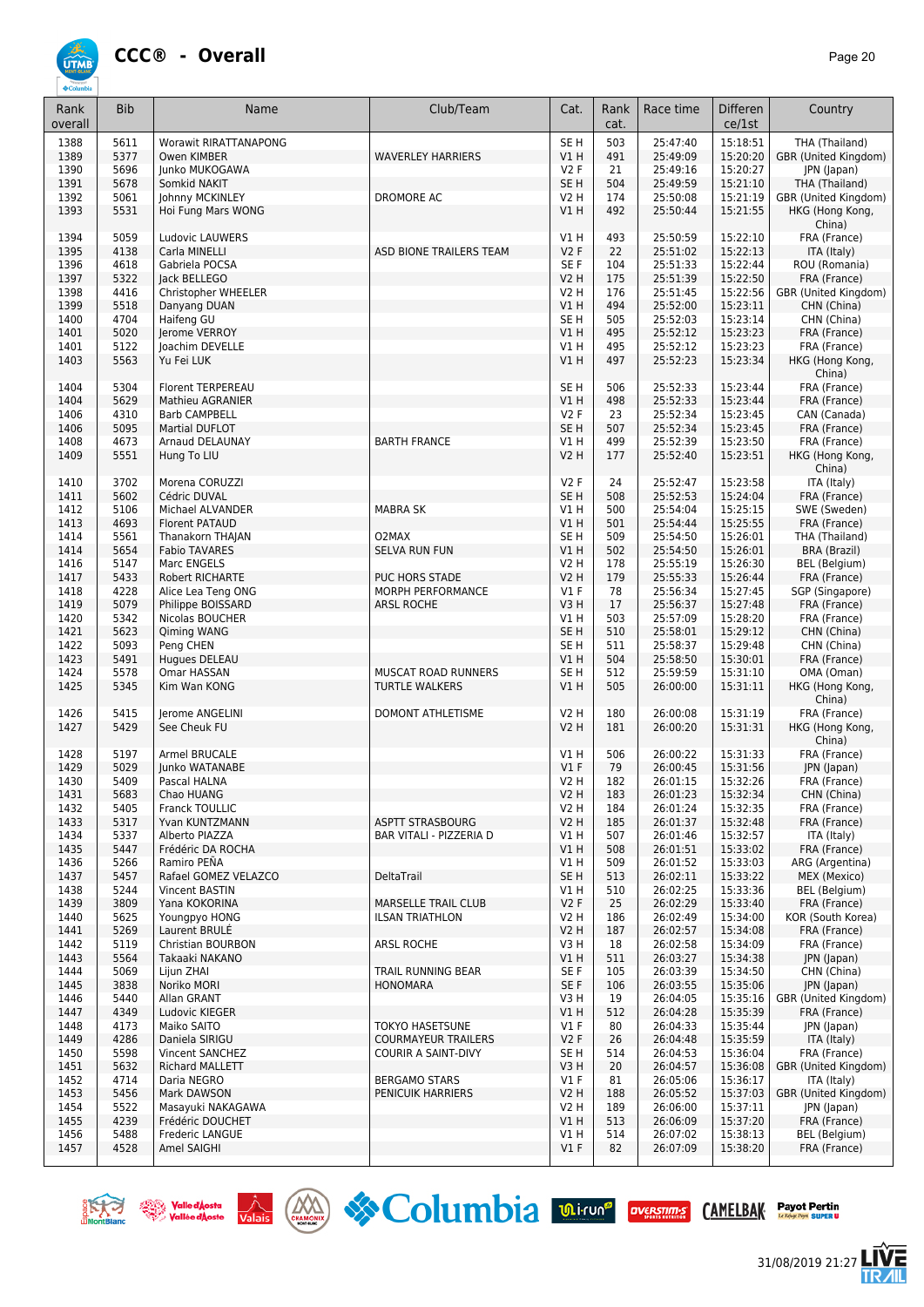## **CCC® - Overall** *Page 21*

**ÚTMB** 

| Rank<br>overall | <b>Bib</b> | Name                     | Club/Team                      | Cat.            | Rank<br>cat. | Race time | Differen<br>ce/1st | Country                    |
|-----------------|------------|--------------------------|--------------------------------|-----------------|--------------|-----------|--------------------|----------------------------|
| 1458            | 5552       | Tuukka SAARELA           | <b>JYVASKYLA TRAIL RUNNERS</b> | SE <sub>H</sub> | 515          | 26:07:25  | 15:38:36           | FIN (Finland)              |
| 1459            | 5018       | Staffan FOUGNER          | STOCKHOLM NORD POLISIDR        | V2 H            | 190          | 26:07:26  | 15:38:37           | SWE (Sweden)               |
| 1460            | 4760       | Himagiri MUKKAMALA       |                                | V1 H            | 515          | 26:07:31  | 15:38:42           | <b>USA (United States)</b> |
| 1461            | 5412       | King Man WONG            |                                | V1H             | 516          | 26:07:39  | 15:38:50           | HKG (Hong Kong,            |
| 1462            | 4763       | Lai Yee Karen CHAN       |                                | $VI$ F          | 83           | 26:07:42  | 15:38:53           | China)<br>HKG (Hong Kong,  |
|                 |            |                          |                                |                 |              |           |                    | China)                     |
| 1463            | 5302       | Davide RUZZA             | UNITED TRAIL&RUNNING           | V1 H            | 517          | 26:07:59  | 15:39:10           | ITA (Italy)                |
| 1464            | 5636       | Sazli OSMAN              |                                | V1 H            | 518          | 26:08:03  | 15:39:14           | MAS (Malaysia)             |
| 1465            | 5513       | Saiful Mazril OTHMAN     |                                | VIH             | 519          | 26:08:06  | 15:39:17           | MAS (Malaysia)             |
| 1466            | 5519       | Placido MONDIN           |                                | SE <sub>H</sub> | 516          | 26:08:32  | 15:39:43           | ITA (Italy)                |
| 1467            | 4722       | Stany KOLENDA            |                                | <b>V1 H</b>     | 520          | 26:09:09  | 15:40:20           | BEL (Belgium)              |
| 1468            | 4256       | Marta CODA LUCHINA       | <b>BIELLA RUNNING</b>          | $VI$ F          | 84           | 26:09:59  | 15:41:10           | ITA (Italy)                |
| 1469            | 5781       | Olivier SALEH            |                                | V1 H            | 521          | 26:10:07  | 15:41:18           | LBN (Lebanon)              |
| 1470            | 5037       | Carlos Douglas HERNANDEZ | DALE BOLSO!                    | V2 H            | 191          | 26:10:53  | 15:42:04           | URU (Uruguay)              |
| 1471            | 4264       | Yang GAO                 |                                | $VI$ F          | 85           | 26:11:07  | 15:42:18           | CHN (China)                |
| 1472            | 4587       | Chi Shing LEUNG          |                                | SE <sub>H</sub> | 517          | 26:11:32  | 15:42:43           | HKG (Hong Kong,            |
|                 |            |                          |                                |                 |              |           |                    | China)                     |
| 1473            | 4658       | Pak Wai CHENG            |                                | SE F            | 107          | 26:11:40  | 15:42:51           | HKG (Hong Kong,<br>China)  |
| 1474            | 5539       | Jyrki LAPPALAINEN        |                                | <b>V2 H</b>     | 192          | 26:11:49  | 15:43:00           | FIN (Finland)              |
| 1475            | 5557       | Philippe FROMANTIN       |                                | <b>V2 H</b>     | 193          | 26:11:55  | 15:43:06           | FRA (France)               |
| 1476            | 5217       | lan BRITTON              |                                | <b>V2 H</b>     | 194          | 26:11:57  | 15:43:08           | GBR (United Kingdom)       |
| 1477            | 5584       | Michael WEINTZ           |                                | VIH             | 522          | 26:12:07  | 15:43:18           | <b>USA (United States)</b> |
| 1478            | 5175       | <b>Bruno FRANCOIS</b>    |                                | <b>V2 H</b>     | 195          | 26:12:12  | 15:43:23           | FRA (France)               |
| 1479            | 5503       | Sherman YEUNG            |                                | V1 H            | 523          | 26:12:16  | 15:43:27           | HKG (Hong Kong,            |
|                 |            |                          |                                |                 |              |           |                    | China)                     |
| 1480            | 4564       | Wai Keung Ll             |                                | <b>V2 H</b>     | 196          | 26:12:18  | 15:43:29           | HKG (Hong Kong,<br>China)  |
| 1481            | 5534       | Benoît EVANO             |                                | SE <sub>H</sub> | 518          | 26:12:24  | 15:43:35           | FRA (France)               |
| 1482            | 5483       | Yufeng ZHANG             | <b>IDTC</b>                    | V2 H            | 197          | 26:12:47  | 15:43:58           | CHN (China)                |
| 1483            | 5278       | Michael LINDBORG         | STOCKHOLM GERILLALOPARE        | V2 H            | 198          | 26:12:51  | 15:44:02           | SWE (Sweden)               |
| 1484            | 5339       | <b>Ulrich BECKER</b>     |                                | V2 H            | 199          | 26:13:21  | 15:44:32           | GER (Germany)              |
| 1485            | 5417       | Andy DORN                | <b>BANGKOK RUNNERS</b>         | <b>V2 H</b>     | 200          | 26:13:42  | 15:44:53           | NZL (New Zealand)          |
| 1486            | 5789       | <b>Buon SUI</b>          |                                | V1 H            | 524          | 26:13:45  | 15:44:56           | FRA (France)               |
| 1487            | 5383       | <b>Boris RAGUENEAU</b>   | ASCE MUTUELLES DU MANS         | <b>V2 H</b>     | 201          | 26:13:48  | 15:44:59           | FRA (France)               |
| 1487            | 5418       | Didier FURET             |                                | V2 H            | 201          | 26:13:48  | 15:44:59           | FRA (France)               |
|                 | 5371       |                          | EPA86                          |                 |              | 26:13:52  | 15:45:03           |                            |
| 1489            |            | didier MAITRE            |                                | V2 H            | 203          |           |                    | FRA (France)               |
| 1490            | 4698       | Christelle COUTAND       | EPA                            | $VI$ F          | 86           | 26:13:54  | 15:45:05           | FRA (France)               |
| 1491            | 5693       | Pratchaya KULTHAMRONG    | <b>TRUESOUTH THAILAND</b>      | SE <sub>H</sub> | 519          | 26:13:59  | 15:45:10           | THA (Thailand)             |
| 1492            | 5759       | Mohamed KHALPE           | WILD RUNNER AC                 | SE <sub>H</sub> | 520          | 26:14:20  | 15:45:31           | RSA (South Africa)         |
| 1493            | 5027       | Sui Ha HUI               |                                | SE F            | 108          | 26:14:24  | 15:45:35           | CHN (China)                |
| 1494            | 5574       | Yi ZHANG                 |                                | V2 H            | 204          | 26:14:32  | 15:45:43           | CHN (China)                |
| 1495            | 4455       | Corinne FAURE            |                                | <b>V2F</b>      | 27           | 26:14:48  | 15:45:59           | FRA (France)               |
| 1496            | 4595       | Caroline HOANG           | <b>VERNEUIL AC</b>             | <b>V1 F</b>     | 87           | 26:15:10  | 15:46:21           | FRA (France)               |
| 1497            | 5356       | Jean Michel MORTON       | <b>GOLDEN STAR</b>             | V1 H            | 525          | 26:15:31  | 15:46:42           | FRA (France)               |
| 1498            | 5049       | Haibo ZHONG              |                                | VIH             | 526          | 26:15:35  | 15:46:46           | CHN (China)                |
| 1499            | 5538       | Tomohisa HIRANO          |                                | V1H             | 527          | 26:15:38  | 15:46:49           | JPN (Japan)                |
| 1500            | 4615       | Didier RAFFIS            | Club Athletic Brioude          | V2 H            | 205          | 26:15:52  | 15:47:03           | FRA (France)               |
| 1501            | 4412       | <b>Emilie GRAIL</b>      | TEAM DES TRAILEURS STEP        | SE F            | 109          | 26:15:54  | 15:47:05           | FRA (France)               |
|                 |            |                          |                                |                 |              |           |                    |                            |
| 1502            | 3559       | Do-Jo JORDAAN            |                                | <b>V1 F</b>     | 88           | 26:16:13  | 15:47:24           | RSA (South Africa)         |
| 1503            | 5226       | Jérôme SAUVAGE           |                                | V1 H            | 528          | 26:16:15  | 15:47:26           | FRA (France)               |
| 1504            | 5008       | Frederic PASCUAL         |                                | V1 H            | 529          | 26:16:23  | 15:47:34           | FRA (France)               |
| 1505            | 5306       | Michel CHOQUET           | <b>IOGGING CROSSEY</b>         | <b>V4 H</b>     | $\mathbf{1}$ | 26:16:33  | 15:47:44           | FRA (France)               |
| 1506            | 5316       | liabao DONG              | DEEP RUNNING, SHENZHEN,        | SE H            | 521          | 26:17:11  | 15:48:22           | CHN (China)                |
| 1506            | 5640       | Pichitpol TANASOMBUT     |                                | SE H            | 521          | 26:17:11  | 15:48:22           | THA (Thailand)             |
| 1508            | 5588       | Laurent MENAGER          |                                | V2 H            | 206          | 26:17:16  | 15:48:27           | FRA (France)               |
| 1509            | 4344       | Susanna COATO            | <b>VERONA TRAIL RUNNERS</b>    | V2F             | 28           | 26:17:28  | 15:48:39           | ITA (Italy)                |
| 1510            | 5540       | Pascal LETE              | <b>ESM</b>                     | V2 H            | 207          | 26:18:05  | 15:49:16           | BEL (Belgium)              |
| 1511            | 3710       | Min ZHANG                | 遂宁户外竞技                         | SE <sub>H</sub> | 523          | 26:18:32  | 15:49:43           | CHN (China)                |
| 1512            | 5151       | Panagiotis SAOULIDIS     | <b>BALIOTIS NATURE TRAIL</b>   | SE H            | 524          | 26:18:56  | 15:50:07           | GRE (Greece)               |
| 1513            | 4646       | Chunhua PAN              |                                | $VI$ F          | 89           | 26:18:57  | 15:50:08           | CHN (China)                |
| 1514            | 5438       | <b>Wonsang PARK</b>      |                                | SE H            | 525          | 26:18:58  | 15:50:09           | KOR (South Korea)          |
|                 |            |                          |                                |                 |              |           |                    |                            |
| 1515            | 4635       | Philippe PEYNET          |                                | V1 H            | 530          | 26:19:02  | 15:50:13           | FRA (France)               |
| 1516            | 5646       | Toshiyuki AOKI           |                                | V2 H            | 208          | 26:19:16  | 15:50:27           | JPN (Japan)                |
| 1517            | 5671       | Chin Fai LO              |                                | V1H             | 531          | 26:19:52  | 15:51:03           | HKG (Hong Kong,<br>China)  |
| 1518            | 5468       | Pascal MASSART           | <b>TTDA</b>                    | V1 H            | 532          | 26:20:00  | 15:51:11           | <b>BEL</b> (Belgium)       |
| 1519            | 5550       | <b>Huw FRANCIS</b>       |                                | V1 H            | 533          | 26:20:13  | 15:51:24           | GBR (United Kingdom)       |
| 1520            | 5318       | José PEREIRA             | <b>COURIR A VEZIN</b>          | V2 H            | 209          | 26:20:14  | 15:51:25           | FRA (France)               |
| 1521            | 4018       | Dorothee CHOUTET         | VJA                            | $VI$ F          | 90           | 26:20:37  | 15:51:48           | FRA (France)               |
| 1522            | 5104       | Arthur WIBAUX            |                                | SE H            | 526          | 26:22:11  | 15:53:22           | FRA (France)               |
| 1522            | 5605       | Aymeric WIBAUX           |                                | V2 H            | 210          | 26:22:11  | 15:53:22           | FRA (France)               |
| 1524            | 4456       | Hui WANG                 |                                | <b>V2F</b>      | 29           | 26:22:27  | 15:53:38           | CHN (China)                |
|                 |            |                          |                                |                 |              |           |                    |                            |
| 1525            | 4360       | Joseph BARRY             |                                | V1H             | 534          | 26:23:25  | 15:54:36           | GBR (United Kingdom)       |